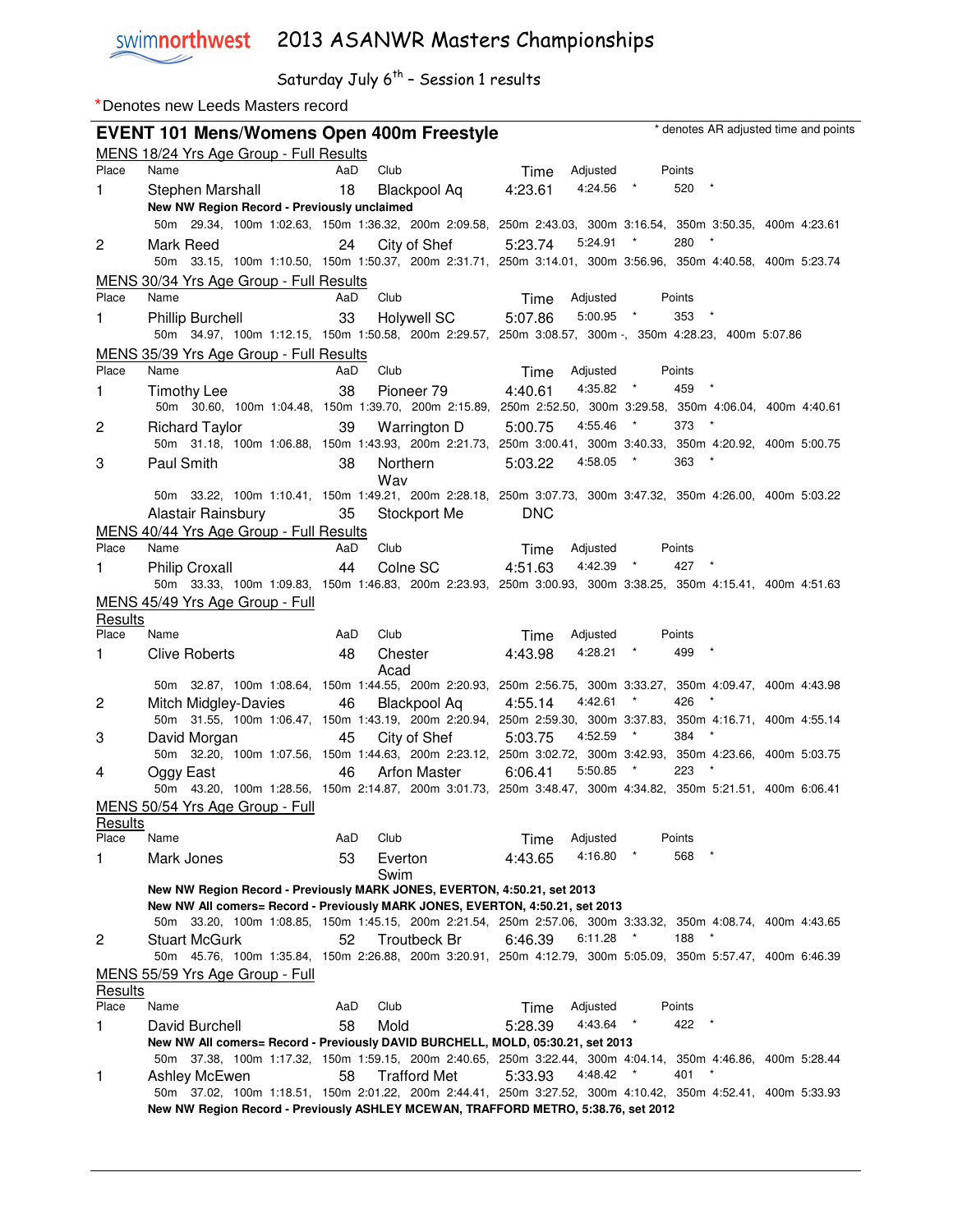

|                  | MENS 65/69 Yrs Age Group - Full                                                                             |     |                     |         |                     |              |               |         |                            |  |  |
|------------------|-------------------------------------------------------------------------------------------------------------|-----|---------------------|---------|---------------------|--------------|---------------|---------|----------------------------|--|--|
| Results<br>Place | Name                                                                                                        | AaD | Club                | Time    | Adjusted            |              | Points        |         |                            |  |  |
| $\mathbf{1}$     | Graham Padgett                                                                                              | 66  | Warrinton D         | 5:25.07 | 4:20.52             |              | 544           |         |                            |  |  |
|                  | New NW Region Record - Previously GRAHAM PADGETT, WARRINGTON DOLPHIN, 05:27.79, set 2012                    |     |                     |         |                     |              |               |         |                            |  |  |
|                  | New NW All comers= Record - Previously GRAHAM PADGETT, WARRINGTON DOLPHIN, 05:27.79, set 2012               |     |                     |         |                     |              |               |         |                            |  |  |
|                  | 50m 36.62, 100m 1:15.90, 150m 1:56.64, 200m 2:37.73, 250m 3:19.69, 300m 4:01.88, 350m 4:43.63, 400m 5:25.07 |     |                     |         |                     |              |               |         |                            |  |  |
|                  | MENS 70/74 Yrs Age Group - Full                                                                             |     |                     |         |                     |              |               |         |                            |  |  |
| Results<br>Place | Name                                                                                                        | AaD | Club                |         |                     |              |               |         |                            |  |  |
|                  |                                                                                                             |     |                     | Time    | Adjusted<br>5:37.50 |              | Points<br>250 |         |                            |  |  |
| 1                | Keith Learv<br>New NW Region Record - Previously JOHN ANDERSON, TRAFFORD METRO, 7:52.07, set 2011           | 74  | <b>Blackpool Aq</b> | 7:42.50 |                     |              |               |         |                            |  |  |
|                  | 50m 47.09, 100m 1:43.85, 150m 2:42.49, 200m 3:44.40, 250m -, 300m -, 350m 6:45.89, 400m 7:42.50             |     |                     |         |                     |              |               |         |                            |  |  |
|                  | MENS 75/79 Yrs Age Group - Full                                                                             |     |                     |         |                     |              |               |         |                            |  |  |
| Results          |                                                                                                             |     |                     |         |                     |              |               |         |                            |  |  |
| Place            | Name                                                                                                        | AaD | Club                | Time    | Adjusted            |              | Points        |         |                            |  |  |
| 1                | Harry Barrow                                                                                                | 75  | Borough of K        | 6:47.25 | 4:52.50             |              | 384           |         |                            |  |  |
|                  | New NW All comers= Record - Previously HARRY BARROW, ELLAND, 06:58.86, set 2013                             |     |                     |         |                     |              |               |         |                            |  |  |
|                  | 50m 45.89, 100m 1:37.14, 150m 2:29.52, 200m 3:21.60, 250m 4:13.79, 300m 5:05.96,                            |     |                     |         |                     |              |               |         | 350m 5:58.70, 400m 6:47.25 |  |  |
|                  | <b>MENS Combined Result - Full</b>                                                                          |     |                     |         |                     |              |               |         |                            |  |  |
| Results          |                                                                                                             |     |                     |         |                     |              |               |         |                            |  |  |
| Place            | Name                                                                                                        | AaD | Club                | Time    | Adjusted            |              | Points        |         |                            |  |  |
| 1                | Mark Jones                                                                                                  | 53  | Everton Swim        | 4:43.65 | 4:16.80             |              | 568           |         |                            |  |  |
| 2                | Graham Padgett                                                                                              | 66  | Warrington D        | 5:25.07 | 4:20.52             |              | 544           |         |                            |  |  |
| 3                | Stephen Marshall                                                                                            | 18  | <b>Blackpool Aq</b> | 4:23.61 | 4:24.56             |              | 520           |         |                            |  |  |
| 4                | <b>Clive Roberts</b>                                                                                        | 48  | <b>Chester Acad</b> | 4:43.98 | 4:28.21             |              | 499           |         |                            |  |  |
| 5                | <b>Timothy Lee</b>                                                                                          | 38  | Pioneer 79          | 4:40.61 | 4:35.82             |              | 459           |         |                            |  |  |
| 6                | Philip Croxall                                                                                              | 44  | Colne SC            | 4:51.63 | 4:42.39             | $\star$      | 427           |         |                            |  |  |
| 7                | <b>Mitch Midgley-Davies</b>                                                                                 | 46  | <b>Blackpool Aq</b> | 4:55.14 | 4:42.61             | $\star$      | 426           |         |                            |  |  |
| 8                | David Burchell                                                                                              | 58  | Mold                | 5:28.44 | 4:43.68             | $\pmb{\ast}$ | 421           | $\star$ |                            |  |  |
| 9                | Ashley McEwen                                                                                               | 58  | <b>Trafford Met</b> | 5:33.93 | 4:48.42             | $\star$      | 401           | $\star$ |                            |  |  |
| 10               | <b>Harry Barrow</b>                                                                                         | 75  | Borough of K        | 6:47.25 | 4:52.50             |              | 384           |         |                            |  |  |
| 10               | David Morgan                                                                                                | 45  | City of Shef        | 5:03.75 | 4:52.59             |              | 384           |         |                            |  |  |
| 12               | <b>Richard Taylor</b>                                                                                       | 39  | Warrington D        | 5:00.75 | 4:55.46             |              | 373           |         |                            |  |  |
| 13               | Paul Smith                                                                                                  | 38  | Northern Wav        | 5:03.22 | 4:58.05             | $\star$      | 363           |         |                            |  |  |
| 14               | <b>Phillip Burchell</b>                                                                                     | 33  | <b>Holywell SC</b>  | 5:07.86 | 5:00.95             | $\pmb{\ast}$ | 353           |         |                            |  |  |
| 15               | Mark Reed                                                                                                   | 24  | City of Shef        | 5:23.74 | 5:24.91             | $\star$      | 280           | $\star$ |                            |  |  |
| 16               | Keith Leary                                                                                                 | 74  | <b>Blackpool Aq</b> | 7:42.50 | 5:37.50             |              | 250           | $\star$ |                            |  |  |
| 17               | Oggy East                                                                                                   | 46  | <b>Arfon Master</b> | 6:06.41 | 5:50.85             |              | 223           |         |                            |  |  |
| 18               | <b>Stuart McGurk</b>                                                                                        | 52  | <b>Troutbeck Br</b> | 6:46.39 | 6:11.28             |              | 188           |         |                            |  |  |
|                  |                                                                                                             |     |                     |         |                     |              |               |         |                            |  |  |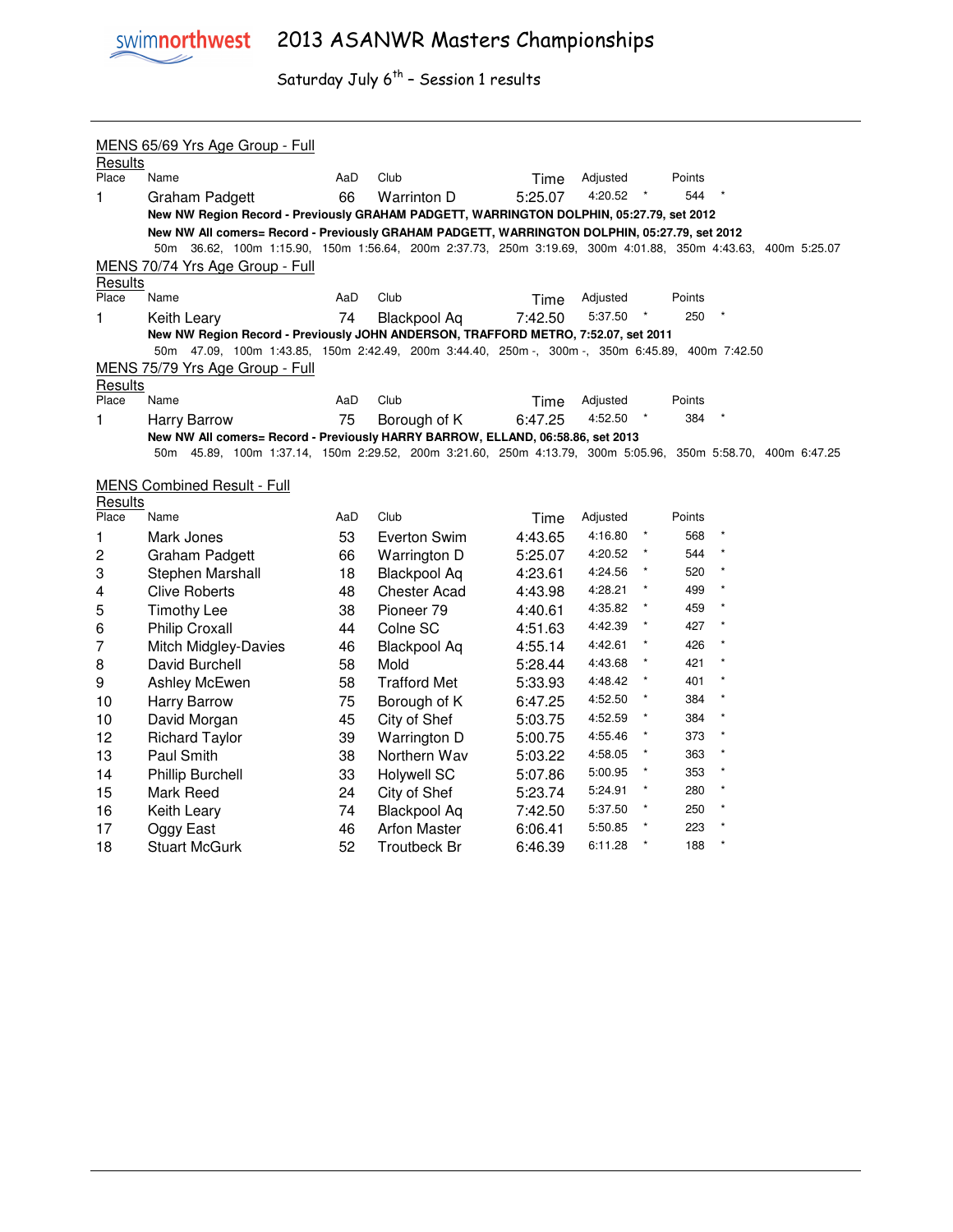swimnorthwest 2013 ASANWR Masters Championships

|                  | WOMENS 18/24 Yrs Age Group - Full Results                                                                                                                       |     |                     |         |                                          |               |            |  |
|------------------|-----------------------------------------------------------------------------------------------------------------------------------------------------------------|-----|---------------------|---------|------------------------------------------|---------------|------------|--|
| Place            | Name                                                                                                                                                            | AaD | Club                | Time    | Adjusted                                 | Points        |            |  |
| 1                | Stephanie Blakeburn<br>New NW All comers= Record - Previously LAURA BOWDEN, TRAFFORD METRO, 04:36.66, set 2010                                                  | 19  | Billingham F        | 4:17.49 | 4:18.29 *                                | 752           |            |  |
|                  | 50m 29.82, 100m 1:02.32, 150m 1:35.05, 200m 2:07.81, 250m 2:40.39, 300m 3:13.07, 350m 3:45.63, 400m 4:17.49                                                     |     |                     |         |                                          |               |            |  |
| 2                | Rachael Gorman                                                                                                                                                  | 22  | <b>Trafford Met</b> | 4:54.66 | 4:55.57<br>$\star$                       | 502           |            |  |
|                  | 50m 32.90, 100m 1:08.79, 150m 1:45.80, 200m 2:23.59, 250m 3:00.88, 300m 3:38.71, 350m 4:16.88, 400m 4:54.66                                                     |     |                     |         |                                          |               |            |  |
|                  | WOMENS 25/29 Yrs Age Group - Full                                                                                                                               |     |                     |         |                                          |               |            |  |
| Results          |                                                                                                                                                                 |     |                     |         |                                          |               |            |  |
| Place            | Name                                                                                                                                                            | AaD | Club                | Time    | Adjusted                                 | Points        |            |  |
| 1                | Carol Thain<br>50m 32.82, 100m 1:08.02, 150m 1:43.59, 200m 2:19.77, 250m 2:55.33, 300m 3:31.79, 350m 4:08.31, 400m 4:44.33                                      | 28  | Heart Of Mid        | 4:44.33 | 4:42.48 *                                | 575           |            |  |
| 2                | Laura Bowden                                                                                                                                                    | 26  | <b>Trafford Met</b> | 4:46.98 | 4:46.63<br>$\star$                       | 550           |            |  |
|                  | 50m 32.22, 100m 1:06.92, 150m 1:42.58, 200m 2:18.74, 250m 2:55.28, 300m 3:32.63, 350m 4:09.84, 400m 4:46.98                                                     |     |                     |         |                                          |               |            |  |
|                  |                                                                                                                                                                 |     |                     |         |                                          |               |            |  |
| Results          | <b>WOMENS 30/34 Yrs Age Group - Full</b>                                                                                                                        |     |                     |         |                                          |               |            |  |
| Place            | Name                                                                                                                                                            | AaD | Club                | Time    | Adjusted                                 | Points        |            |  |
| 1.               | Katie Birchall                                                                                                                                                  | 31  | City of Live        | 5:04.28 | $5:01.55$ *                              | 472           |            |  |
|                  | 50m 32.32, 100m 1:10.14, 150m 1:49.04, 200m 2:27.38, 250m 3:06.43, 300m 3:46.18, 350m 4:25.69, 400m 5:04.28                                                     |     |                     |         |                                          |               |            |  |
|                  | WOMENS 40/44 Yrs Age Group - Full                                                                                                                               |     |                     |         |                                          |               |            |  |
| Results<br>Place |                                                                                                                                                                 |     |                     |         |                                          |               |            |  |
|                  | Name                                                                                                                                                            | AaD | Club                | Time    | Adjusted<br>4:55.33 *                    | Points<br>503 | $\star$    |  |
| 1                | Deborah Tuck<br>50m 33.82, 100m 1:10.84, 150m 1:48.73, 200m 2:27.05, 250m 3:05.35,                                                                              | 43  | Cleethorpes         | 5:01.16 | 300m 3:44.44, 350m 4:23.48, 400m 5:01.16 |               |            |  |
| 2                | Karen Driver                                                                                                                                                    | 42  | Colne SC            | 5:02.82 | 4:57.85<br>$\star$                       | 490           |            |  |
|                  | 50m 35.01, 100m 1:12.55, 150m 1:50.88, 200m 2:29.65, 250m 3:08.25,                                                                                              |     |                     |         | 300m 3:46.91, 350m 4:25.40, 400m 5:02.82 |               |            |  |
| 3                | Kathryn Thomas                                                                                                                                                  | 42  | <b>Trafford Met</b> | 5:08.54 | 5:03.48<br>$\pmb{\ast}$                  | 463           | $\star$    |  |
|                  | 50m 34.75, 100m 1:11.81, 150m 1:50.45, 200m 2:29.56, 250m 3:09.31, 300m 3:49.47, 350m 4:28.89, 400m 5:08.54                                                     |     |                     |         |                                          |               |            |  |
|                  | <b>WOMENS 45/49 Yrs Age Group - Full</b>                                                                                                                        |     |                     |         |                                          |               |            |  |
| Results          |                                                                                                                                                                 | AaD |                     |         |                                          |               |            |  |
| Place            | Name                                                                                                                                                            |     | Club                | Time    | Adjusted<br>4:44.50<br>$\star$           | Points<br>563 |            |  |
| 1.               | Karen Graham<br>50m 33.89, 100m 1:10.72, 150m 1:47.94, 200m 2:25.51, 250m 3:03.03, 300m 3:41.10, 350m 4:07.46, 400m 4:57.15                                     | 48  | <b>Ilkley SC</b>    | 4:57.15 |                                          |               |            |  |
|                  | WOMENS 50/54 Yrs Age Group - Full                                                                                                                               |     |                     |         |                                          |               |            |  |
| Results          |                                                                                                                                                                 |     |                     |         |                                          |               |            |  |
| Place            | Name                                                                                                                                                            | AaD | Club                |         |                                          |               |            |  |
| 1                |                                                                                                                                                                 |     |                     | Time    | Adjusted                                 | Points        |            |  |
|                  | Barbara Holmes                                                                                                                                                  | 54  | <b>Blackpool Aq</b> | 5:50.40 | 5:19.65<br>$\star$                       | 396           | $^{\star}$ |  |
|                  | 50m 38.97, 100m 1:21.93, 150m 2:06.79, 200m 2:51.56, 250m 3:36.91, 300m 4:22.62, 350m 5:07.83, 400m 5:50.40                                                     |     |                     |         |                                          |               |            |  |
| 2                | Lynda Pollard                                                                                                                                                   | 51  | Ilkley SC           | 6:14.78 | $\star$<br>5:51.16                       | 299           | $\star$    |  |
|                  | 50m 41.21, 100m 1:27.12, 150m 2:14.31, 200m 3:01.86, 250m 3:49.93, 300m 4:38.86, 350m 5:28.15, 400m 6:14.78                                                     |     |                     |         |                                          |               |            |  |
| 3                | Sally Chapman                                                                                                                                                   | 52  | Barrow Long         | 6:15.36 | 5:48.77<br>$\star$                       | 305           |            |  |
|                  | 50m 40.35, 100m 1:25.65, 150m 2:13.20, 200m 3:01.50, 250m 3:50.12,                                                                                              |     |                     |         | 300m 4:38.79, 350m 5:28.00, 400m 6:15.36 |               |            |  |
| 4                | Irene Meikle                                                                                                                                                    | 51  | Barrow Long         | 7:32.09 | 7:03.59<br>$\overline{a}$                | 170           |            |  |
|                  | 50m 51.22, 100m 1:47.12, 150m 2:45.61, 200m 3:43.43, 250m 4:41.06, 300m 5:37.71, 350m 6:34.75, 400m 7:32.09                                                     |     |                     |         |                                          |               |            |  |
| Results          | <b>WOMENS 65/69 Yrs Age Group - Full</b>                                                                                                                        |     |                     |         |                                          |               |            |  |
| Place            | Name                                                                                                                                                            | AaD | Club                | Time    | Adjusted                                 | Points        |            |  |
| 1                | <b>Rachel Barton</b>                                                                                                                                            | 65  | <b>Trafford Met</b> | 5:53.73 | 4:42.71                                  | 573           |            |  |
|                  | 50m 40.21, 100m 1:24.60, 150m 2:10.17, 200m 2:55.63, 250m 3:41.32, 300m 4:26.65, 350m 5:10.76, 400m 5:53.73                                                     |     |                     |         |                                          |               |            |  |
|                  | <b>WOMENS 75/79 Yrs Age Group - Full</b>                                                                                                                        |     |                     |         |                                          |               |            |  |
| <b>Results</b>   | Name                                                                                                                                                            | AaD | Club                |         | Adjusted                                 | Points        |            |  |
| Place            |                                                                                                                                                                 |     |                     | Time    | 5:09.72                                  | 436           |            |  |
| 1                | Brenda Walker<br>New NW Region Record - Previously unclaimed                                                                                                    | 75  | City of Ches        | 7:29.35 |                                          |               |            |  |
|                  | New NW All comers= Record - Previously unclaimed<br>50m 52.96, 100m 1:50.48, 150m 2:48.69, 200m 3:47.21, 250m 4:44.44, 300m 5:41.54, 350m 6:37.90, 400m 7:29.35 |     |                     |         |                                          |               |            |  |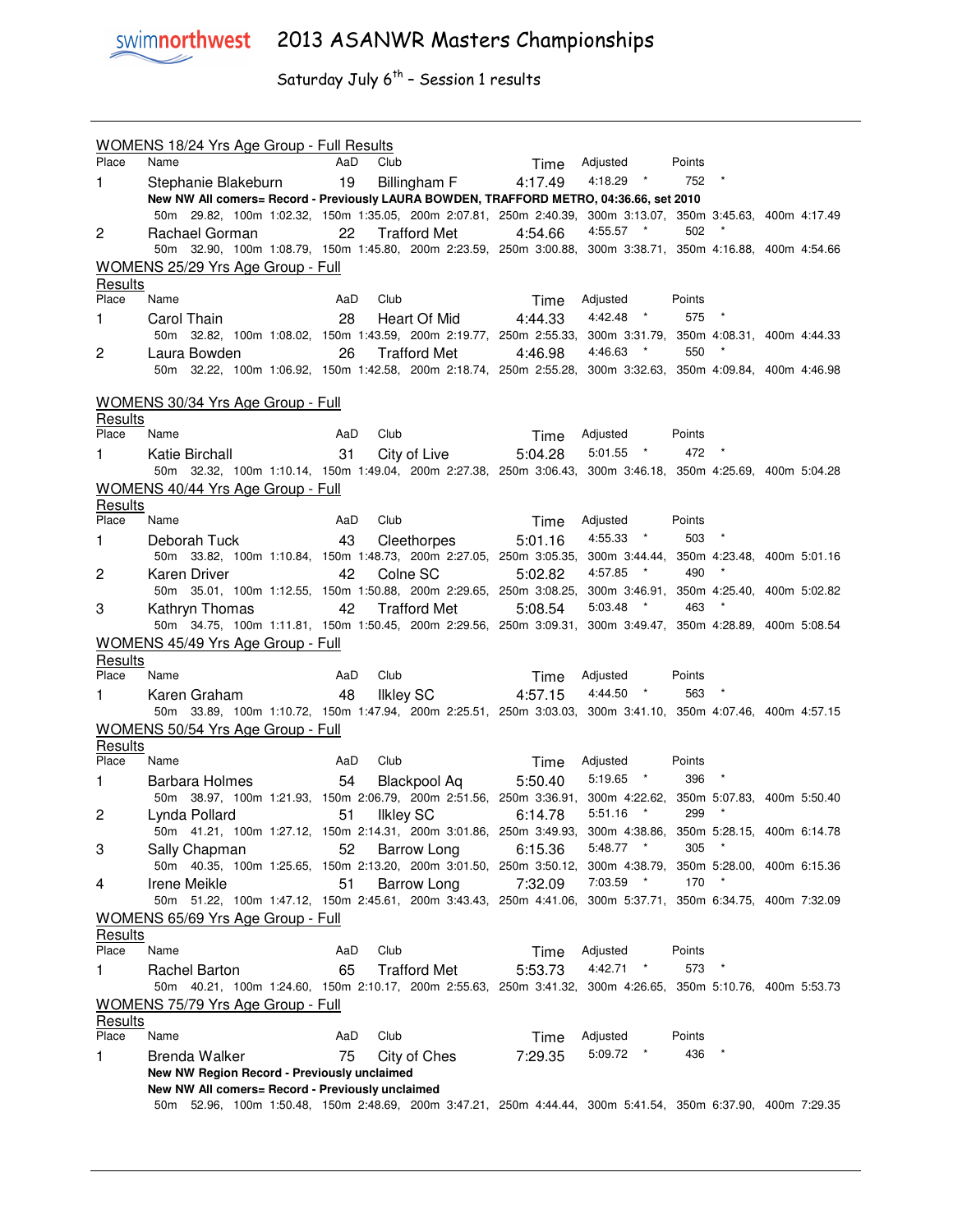|         | <u>WUMENS COMMIC RESULE FUIL</u> |     |                     |         |          |         |        |              |
|---------|----------------------------------|-----|---------------------|---------|----------|---------|--------|--------------|
| Results |                                  |     |                     |         |          |         |        |              |
| Place   | Name                             | AaD | Club                | Time    | Adjusted |         | Points |              |
|         | Stephanie Blakeburn              | 19  | Billingham F        | 4:17.49 | 4:18.29  | $\star$ | 752    | $\star$      |
| 2       | Carol Thain                      | 28  | Heart Of Mid        | 4:44.33 | 4:42.48  | $\star$ | 575    | $\star$      |
| 3       | <b>Rachel Barton</b>             | 65  | <b>Trafford Met</b> | 5:53.73 | 4:42.71  |         | 573    | $\star$      |
| 4       | Karen Graham                     | 48  | <b>Ilkley SC</b>    | 4:57.15 | 4:44.50  | $\star$ | 563    | $\star$      |
| 5       | Laura Bowden                     | 26  | <b>Trafford Met</b> | 4:46.98 | 4:46.63  | $\star$ | 550    | $\star$      |
| 6       | Deborah Tuck                     | 43  | Cleethorpes         | 5:01.16 | 4:55.33  | $\star$ | 503    | $\star$      |
| 7       | Rachael Gorman                   | 22  | <b>Trafford Met</b> | 4:54.66 | 4:55.57  | $\ast$  | 502    | $\star$      |
| 8       | Karen Driver                     | 42  | Colne SC            | 5:02.82 | 4:57.85  | $\ast$  | 490    | $\star$      |
| 9       | Katie Birchall                   | 31  | City of Live        | 5:04.28 | 5:01.55  | $\star$ | 472    | $\pmb{\ast}$ |
| 10      | Kathryn Thomas                   | 42  | <b>Trafford Met</b> | 5:08.54 | 5:03.48  | $\star$ | 463    | $\star$      |
| 11      | <b>Brenda Walker</b>             | 75  | City of Ches        | 7:29.35 | 5:09.72  | $\ast$  | 436    | $\star$      |
| 12      | <b>Barbara Holmes</b>            | 54  | <b>Blackpool Aq</b> | 5:50.40 | 5:19.65  | $\star$ | 396    | $\star$      |
| 13      | Sally Chapman                    | 52  | Barrow Long         | 6:15.36 | 5:48.77  |         | 305    | $\star$      |
| 14      | Lynda Pollard                    | 51  | <b>Ilkley SC</b>    | 6:14.78 | 5:51.16  | $\star$ | 299    | $\star$      |
| 15      | Irene Meikle                     | 51  | Barrow Long         | 7:32.09 | 7:03.59  |         | 170    | $\star$      |
|         |                                  |     |                     |         |          |         |        |              |

### WOMENS Combined Result - Full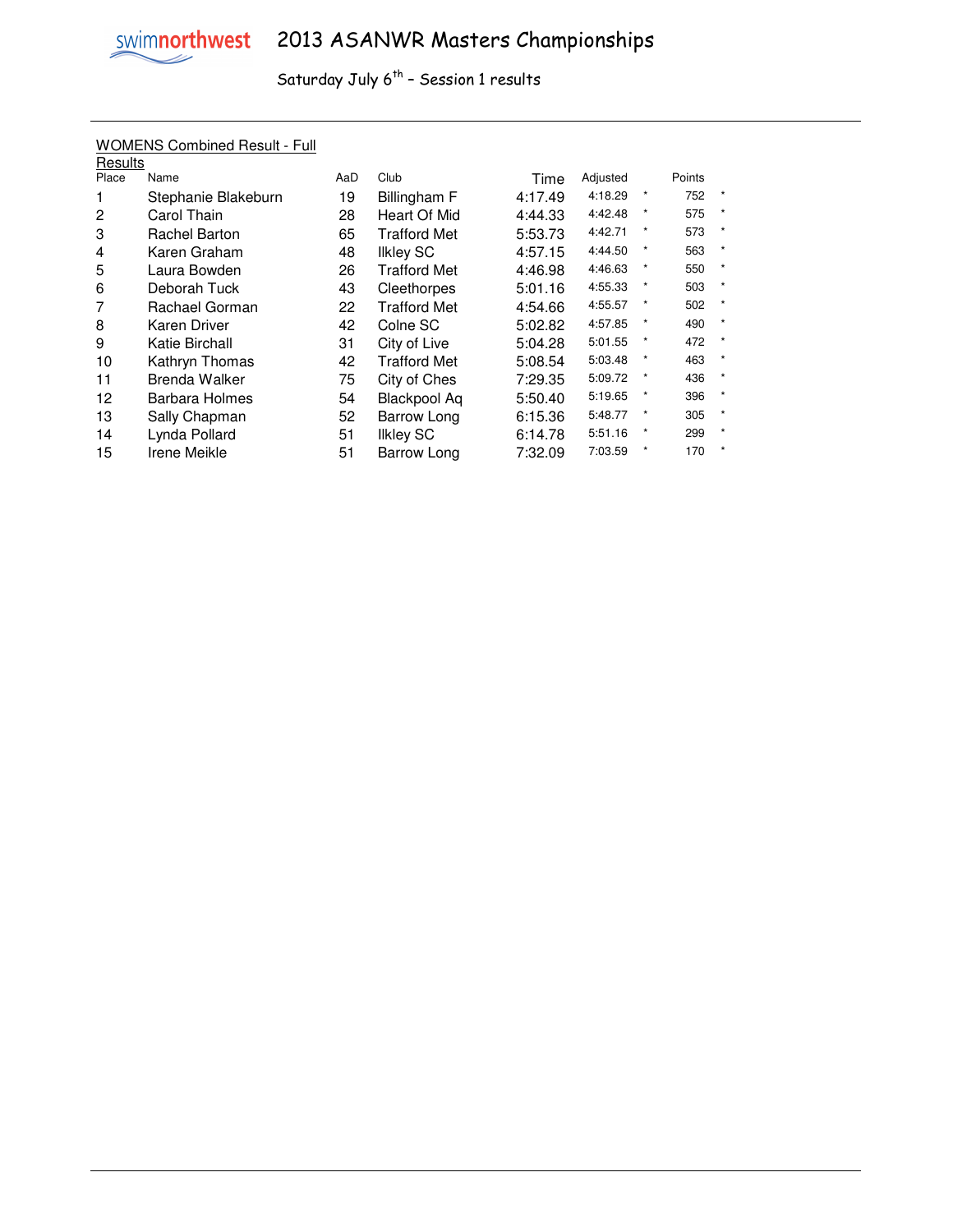#### **EVENT 102 Mens Open 100m IM IM EVENT 102 Mens Open 100m IM**

|                | 18/24 Yrs Age Group - Full Results                                                  |     |                     |             |          |                      |        |         |
|----------------|-------------------------------------------------------------------------------------|-----|---------------------|-------------|----------|----------------------|--------|---------|
| Place          | Name                                                                                | AaD | Club                | Time        | Adjusted |                      | Points |         |
| 1              | Stephen Marshall                                                                    | 18  | <b>Blackpool Aq</b> | 1:05.72     | 1:05.83  |                      | 458    |         |
| 2              | Peter O'Hara                                                                        | 23  | Sliabh Beagh        | 1:08.55     | 1:08.67  |                      | 403    | $\star$ |
| 3              | <b>Matthew Lees</b>                                                                 | 24  | Rochdale SC         | 1:11.85     | 1:11.97  |                      | 350    | $\star$ |
|                | 25/29 Yrs Age Group - Full Results                                                  |     |                     |             |          |                      |        |         |
| Place          | Name                                                                                | AaD | Club                | Time        | Adjusted |                      | Points |         |
| 1              | Kevin Combe                                                                         | 25  |                     | 1:08.36     | 1:08.48  |                      | 407    |         |
|                |                                                                                     |     | Glasgow West        |             | 1:11.49  |                      | 357    |         |
| $\overline{c}$ | <b>Edward Griffin</b>                                                               | 29  | Unattached          | 1:11.71     |          |                      |        |         |
| 3              | Daniel Silkstone                                                                    | 26  | City of Shef        | 1:14.74     | 1:14.78  |                      | 312    |         |
|                | 30/34 Yrs Age Group - Full Results                                                  |     |                     |             |          |                      |        |         |
| Place          | Name                                                                                | AaD | Club                | Time        | Adjusted |                      | Points |         |
| 1              | Chris Ferguson                                                                      | 31  | <b>Silver City</b>  | 1:03.38     | 1:02.99  |                      | 523    |         |
|                | New NW All comers= Record - Previously A. WYLIE, EVERTON, 01:03.77, set 1998        |     |                     |             |          |                      |        |         |
| 2              | <b>Philip Eccles</b>                                                                | 31  | <b>Trafford Met</b> | 1:07.77     | 1:07.36  |                      | 427    |         |
|                | New NW Region Record - Previously STEVE BROWN, FLEETWOOD, 1:07.80, set 2010         |     |                     |             |          |                      |        |         |
| 3              | Attiqur Rehman                                                                      | 34  | <b>Trafford Met</b> | 1:48.78     | 1:47.43  |                      | 105    |         |
|                | Stephen Barton                                                                      | 31  | City of Live        | <b>DNC</b>  |          |                      |        |         |
|                | 35/39 Yrs Age Group - Full Results                                                  |     |                     |             |          |                      |        |         |
| Place          | Name                                                                                | AaD | Club                | Time        | Adjusted |                      | Points |         |
| 1              | <b>Christopher Rix</b>                                                              | 37  | Warrington D        | 1:06.33     | 1:04.91  |                      | 478    |         |
| $\overline{c}$ | Paul Smith                                                                          | 38  | Northern Wav        | 1:11.39     | 1:09.60  |                      | 387    |         |
| 3              | Andrew Jones                                                                        | 38  | <b>Halton SC</b>    | 1:16.28     | 1:14.37  |                      | 317    |         |
| 4              | Daniel Dawson                                                                       | 37  | Colne SC            | 1:18.14     | 1:16.47  |                      | 292    | $\star$ |
|                |                                                                                     |     |                     |             | 1:17.52  |                      | 280    | $\star$ |
| 5              | <b>Steven Reid</b>                                                                  | 38  | <b>Blackpool Aq</b> | 1:19.51     |          |                      |        | $\star$ |
| 6              | Marek Dynda                                                                         | 37  | <b>Barrow Long</b>  | 1:22.50     | 1:20.73  |                      | 248    |         |
|                | Alastair Rainsbury                                                                  | 35  | Stockport Me        | <b>DNC</b>  |          |                      |        |         |
|                | 40/44 Yrs Age Group - Full Results                                                  |     |                     |             |          |                      |        |         |
| Place          | Name                                                                                | AaD | Club                | Time        | Adjusted |                      | Points |         |
| $\blacksquare$ | <b>Paul Clemence</b>                                                                | 43  | <b>East Leeds S</b> | $1:03.72^*$ | 1:00.65  | $\ddot{\phantom{a}}$ | 586    | O       |
|                | New NW All comers= Record - Previously D. CARTLEDGE, MODERNIANS, 01:06.83, set 2003 |     |                     |             |          |                      |        |         |
| 2              | Peter Wilmot                                                                        | 41  | <b>Blackpool Aq</b> | 1:08.92     | 1:06.31  |                      | 448    |         |
| 3              | Vladimir Pasternak                                                                  | 41  | Clitheroe &         | 1:16.77     | 1:13.86  |                      | 324    |         |
|                | Les Church                                                                          | 41  | <b>Chester Acad</b> | <b>DNC</b>  |          |                      |        |         |
|                | <b>Craig Barrett</b>                                                                | 42  | <b>Blackpool Aq</b> | <b>DNC</b>  |          |                      |        |         |
|                | 45/49 Yrs Age Group - Full Results                                                  |     |                     |             |          |                      |        |         |
| Place          | Name                                                                                | AaD | Club                | Time        | Adjusted |                      | Points |         |
| 1              | <b>Andrew Bray</b>                                                                  | 46  | <b>Blackpool Aq</b> | 1:14.32     | 1:09.44  |                      | 390    |         |
| 2              | David Anthony Barnes                                                                | 47  | <b>Blackpool Aq</b> | 1:21.15     | 1:15.30  |                      | 306    |         |
| 3              | Kevin Comer                                                                         | 48  | Halton SC           | 1:24.58     | 1:17.92  | $\star$              | 276    |         |
|                | 50/54 Yrs Age Group - Full Results                                                  |     |                     |             |          |                      |        |         |
| Place          | Name                                                                                | AaD | Club                | Time        | Adjusted |                      | Points |         |
| 1              | Russell Mason                                                                       | 50  | Warrington D        | 1:07.05     | 1:00.84  |                      | 580    |         |
|                | New NW Region Record - Previously GORDON BELBIN, ULVERSTON, 1:09.05, set 2012       |     |                     |             |          |                      |        |         |
|                | New NW All comers= Record - Previously GORDON BELBIN, ULVERSTON, 01:09.05, set 2012 |     |                     |             |          |                      |        |         |
| 2              | <b>Bob Bolton</b>                                                                   | 53  | <b>Trafford Met</b> | 1:27.40     | 1:17.35  |                      | 282    |         |
|                | <b>Stuart McGurk</b>                                                                | 52  | Troutbeck Br        | <b>DNC</b>  |          |                      |        |         |
|                |                                                                                     |     |                     |             |          |                      |        |         |
|                | 55/59 Yrs Age Group - Full Results                                                  |     |                     |             |          |                      |        |         |
| Place          | Name                                                                                | AaD | Club                | Time        | Adjusted |                      | Points |         |
| 1              | Ashley McEwen                                                                       | 58  | <b>Trafford Met</b> | 1:27.49     | 1:13.94  |                      | 323    |         |
|                |                                                                                     |     |                     |             |          |                      |        |         |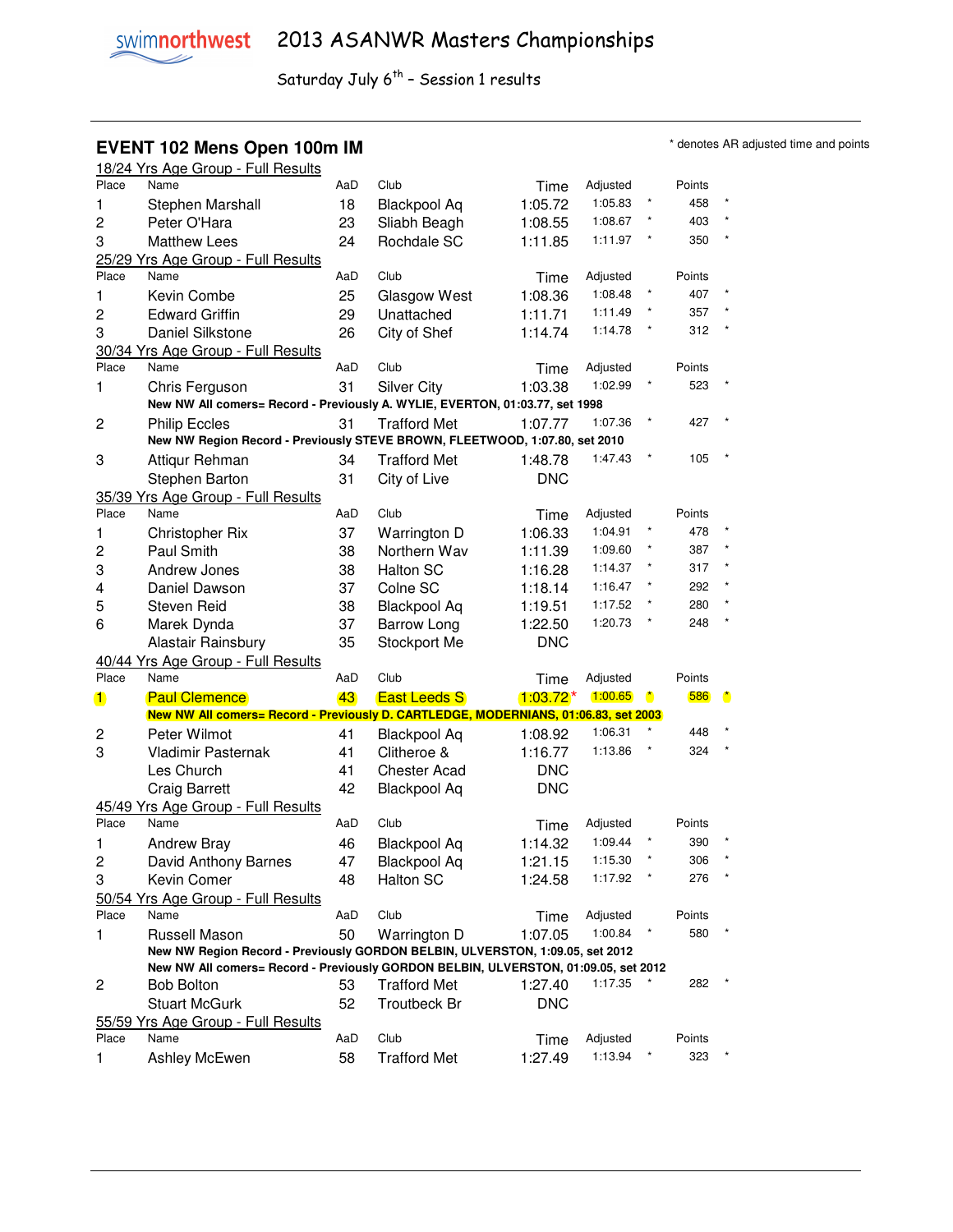|                | 60/64 Yrs Age Group - Full Results    |     |                     |         |                    |                      |        |              |
|----------------|---------------------------------------|-----|---------------------|---------|--------------------|----------------------|--------|--------------|
| Place          | Name                                  | AaD | Club                | Time    | Adjusted           |                      | Points |              |
| 1              | Graham Pearson                        | 61  | Carlisle Aqu        | 1:24.28 | 1:09.12            | $\star$              | 396    | $\pmb{\ast}$ |
| $\overline{c}$ | Derek Booth                           | 64  | Halton SC           | 1:26.78 | 1:08.95            |                      | 398    | $\star$      |
| 3              | Keith Rothwell                        | 64  | <b>Arfon Master</b> | 1:34.03 | 1:14.71            |                      | 313    | $\star$      |
| 4              | Ladislav Coufal                       | 64  | <b>Trafford Met</b> | 1:40.43 | 1:19.80            |                      | 257    | $\star$      |
|                | 65/69 Yrs Age Group - Full Results    |     |                     |         |                    |                      |        |              |
| Place          | Name                                  | AaD | Club                | Time    | Adjusted           |                      | Points |              |
| 1              | Alex Brown                            | 69  | <b>Blyth Lifegu</b> | 1:33.32 | 1:010.00           |                      | 381    |              |
| 2              | George Jackson                        | 68  | Howe Bridge         | 1:42.28 | 1:17.65            |                      | 279    | $\star$      |
| 3              | John Gall                             | 69  | Southport SC        | 1:50.20 | 1:22.66            |                      | 231    | $\star$      |
| 4              | <b>Tony Fields</b>                    | 66  | City of Ches        | 2:09.23 | 1:40.43            |                      | 129    | $\star$      |
| 5              | Roger Harrison                        | 69  | <b>Trafford Met</b> | 2:24.29 | 1:48.23            |                      | 103    | $\star$      |
|                | 70/74 Yrs Age Group - Full Results    |     |                     |         |                    |                      |        |              |
| Place          | Name                                  | AaD | Club                | Time    | Adjusted           |                      | Points |              |
| 1              | Neil Mackinnon                        | 72  | <b>Trafford Met</b> | 1:24.73 | 1:01.13            |                      | 572    |              |
|                |                                       |     |                     |         |                    |                      |        |              |
|                | <b>Combined Result - Full Results</b> |     |                     |         |                    |                      |        |              |
| Place          | Name                                  | AaD | Club                | Time    | Adjusted           |                      | Points |              |
| $\mathbf 1$    | <b>Paul Clemence</b>                  | 43  | <b>East Leeds S</b> | 1:03.72 | 1:00.65            | $\ddot{\phantom{a}}$ | 586    | $\bullet$    |
| $\overline{c}$ | Russell Mason                         | 50  | Warrington D        | 1:07.05 | 1:00.84            | $\star$              | 580    | $\star$      |
| 3              | Neil Mackinnon                        | 72  | <b>Trafford Met</b> | 1:24.73 | 1:01.13            |                      | 572    | $\star$      |
| 4              | Chris Ferguson                        | 31  | <b>Silver City</b>  | 1:03.38 | 1:02.99            |                      | 523    | $\star$      |
| 5              | <b>Christopher Rix</b>                | 37  | Warrington D        | 1:06.33 | 1:04.91            |                      | 478    | $\star$      |
| 6              | Stephen Marshall                      | 18  | <b>Blackpool Aq</b> | 1:05.72 | 1:05.83            |                      | 458    | $\star$      |
| $\overline{7}$ | Peter Wilmot                          | 41  | <b>Blackpool Aq</b> | 1:08.92 | 1:06.31            |                      | 448    | $\star$      |
| 8              | <b>Philip Eccles</b>                  | 31  | <b>Trafford Met</b> | 1:07.77 | 1:07.36            |                      | 427    | $\star$      |
| 9              | Kevin Combe                           | 25  | Glasgow West        | 1:08.36 | 1:08.48            |                      | 407    | $\pmb{\ast}$ |
| 10             | Peter O'Hara                          | 23  | Sliabh Beagh        | 1:08.55 | 1:08.67            |                      | 403    | $\star$      |
| 11             | Derek Booth                           | 64  | <b>Halton SC</b>    | 1:26.78 | 1:08.95            |                      | 398    | $\star$      |
| 12             | Graham Pearson                        | 61  | Carlisle Aqu        | 1:24.28 | 1:09.12            |                      | 396    | $\star$      |
| 13             | <b>Andrew Bray</b>                    | 46  | <b>Blackpool Aq</b> | 1:14.32 | 1:09.44            |                      | 390    | $\star$      |
| 14             | Paul Smith                            | 38  | Northern Wav        | 1:11.39 | 1:09.60            |                      | 387    | $\star$      |
| 15             | Alex Brown                            | 69  | <b>Blyth Lifegu</b> | 1:33.32 | 1:010.00           |                      | 381    | $\star$      |
| 16             | <b>Edward Griffin</b>                 | 29  | Unattached          | 1:11.71 | 1:11.49            |                      | 357    | $\star$      |
| 17             | <b>Matthew Lees</b>                   | 24  | Rochdale SC         | 1:11.85 | 1:11.97            | $\star$              | 350    | $\star$      |
| 18             | Vladimir Pasternak                    | 41  | Clitheroe &         | 1:16.77 | 1:13.86            |                      | 324    | $\star$      |
| 19             | Ashley McEwen                         | 58  | <b>Trafford Met</b> | 1:27.49 | 1:13.94            | $\pmb{\ast}$         | 323    | $\star$      |
| 20             | Andrew Jones                          | 38  | Halton SC           | 1:16.28 | 1:14.37            | $\star$              | 317    | $\star$      |
| 21             | Keith Rothwell                        | 64  | <b>Arfon Master</b> | 1:34.03 | 1:14.71            | $\star$              | 313    |              |
| 22             | Daniel Silkstone                      | 26  | City of Shef        | 1:14.74 | 1:14.78            |                      | 312    |              |
| 23             | David Anthony Barnes                  | 47  | <b>Blackpool Aq</b> | 1:21.15 | 1:15.30            |                      | 306    |              |
| 24             | Daniel Dawson                         | 37  | Colne SC            |         | 1:16.47            |                      | 292    |              |
|                |                                       | 53  | <b>Trafford Met</b> | 1:18.14 | 1:17.35            |                      | 282    |              |
| 25             | <b>Bob Bolton</b>                     |     |                     | 1:27.40 |                    |                      | 280    |              |
| 26             | <b>Steven Reid</b>                    | 38  | <b>Blackpool Aq</b> | 1:19.51 | 1:17.52<br>1:17.65 |                      | 279    |              |
| 27             | George Jackson                        | 68  | Howe Bridge         | 1:42.28 | 1:17.92            |                      | 276    |              |
| 28             | Kevin Comer                           | 48  | Halton SC           | 1:24.58 |                    |                      |        |              |
| 29             | Ladislav Coufal                       | 64  | <b>Trafford Met</b> | 1:40.43 | 1:19.80            |                      | 257    |              |
| 30             | Marek Dynda                           | 37  | <b>Barrow Long</b>  | 1:22.50 | 1:20.73            |                      | 248    |              |
| 31             | John Gall                             | 69  | Southport SC        | 1:50.20 | 1:22.66            |                      | 231    |              |
| 32             | <b>Tony Fields</b>                    | 66  | City of Ches        | 2:09.23 | 1:40.43            |                      | 129    |              |
| 33             | Attiqur Rehman                        | 34  | <b>Trafford Met</b> | 1:48.78 | 1:47.43            |                      | 105    |              |
| 34             | Roger Harrison                        | 69  | <b>Trafford Met</b> | 2:24.29 | 1:48.23            |                      | 103    |              |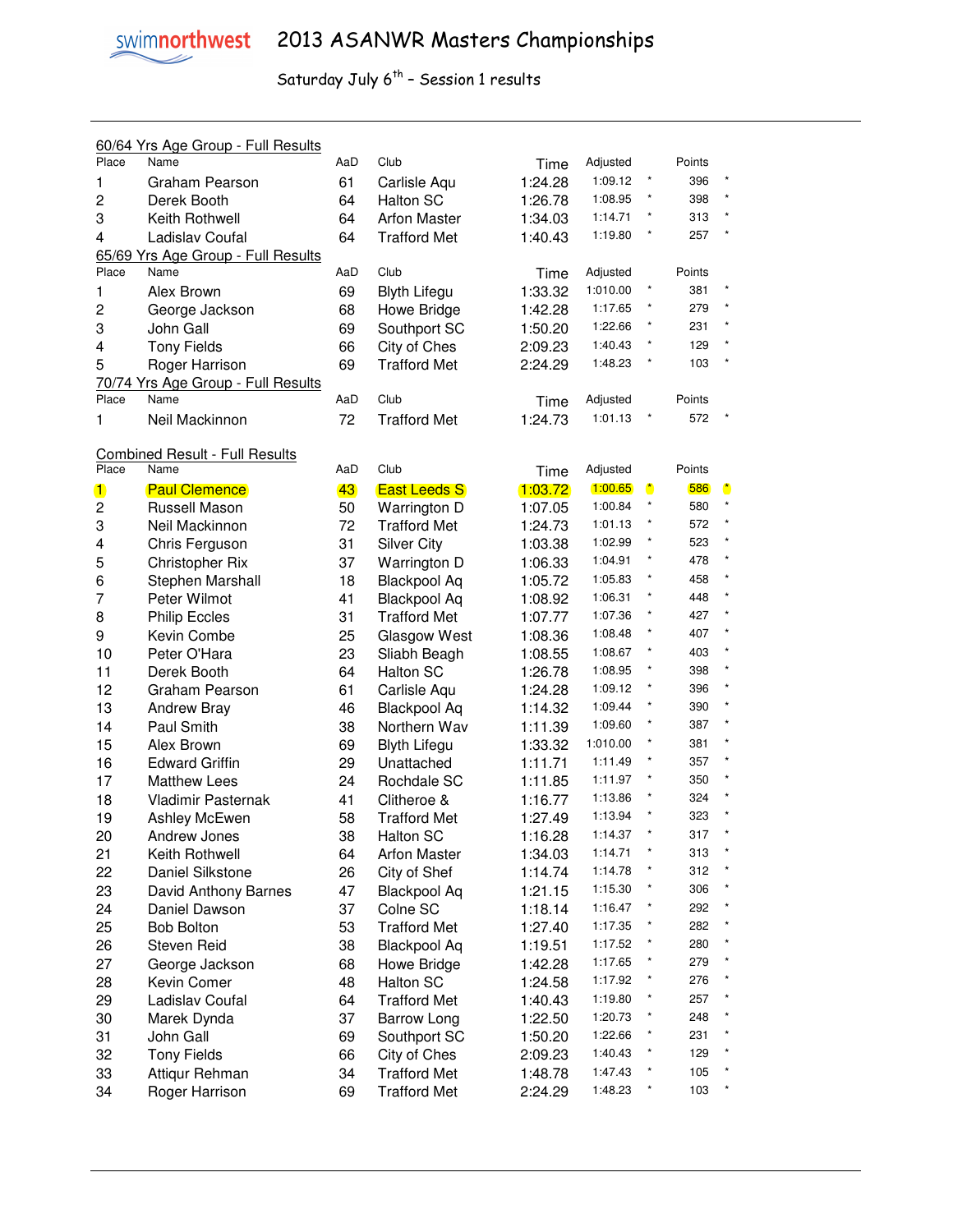### **EVENT 103 Womens Open 100m IM EVENT 103 Womens Open 100m IM**

|       | 18/24 Yrs Age Group - Full Results                                                   |     |                     |         |          |         |        |  |
|-------|--------------------------------------------------------------------------------------|-----|---------------------|---------|----------|---------|--------|--|
| Place | Name                                                                                 | AaD | Club                | Time    | Adjusted |         | Points |  |
| 1.    | Cheryl Wilson                                                                        | 19  | <b>Chester Acad</b> | 1:09.99 | 1:10.19  |         | 556    |  |
|       | New NW Region Record - Previously EMMA NEARY, LIVERPOOL PEN, 1:14.44, set 2009       |     |                     |         |          |         |        |  |
|       | New NW All comers= Record - Previously EMMA NEARY, LIVERPOOL PEN, 01:14.44, set 2009 |     |                     |         |          |         |        |  |
| 2.    | Sarah-Louise Banner                                                                  | 24  | <b>Halton SC</b>    | 1:14.63 | 1:14.85  |         | 459    |  |
| 3.    | Georgina Gardner-Stockley                                                            | 20  | <b>Chester Acad</b> | 1:16.26 | 1:16.48  |         | 430    |  |
| 4.    | Megan Phillip                                                                        | 24  | Unattached          | 1:18.04 | 1:18.27  | $\star$ | 401    |  |
| 5.    | Louisa Zolkiewski                                                                    | 20  | <b>Trafford Met</b> | 1:18.23 | 1:18.46  | $\star$ | 398    |  |
| 6.    | Danielle Chandler                                                                    | 19  | <b>Trafford Met</b> | 1:19.29 | 1:19.52  |         | 382    |  |
| 7.    | Samantha Yates                                                                       | 18  | Dane Valley         | 1:23.46 | 1:23.70  |         | 328    |  |
| 8.    | Victoria Wood                                                                        | 24  | Leyland Barr        | 1:26.31 | 1:26.56  |         | 296    |  |
|       | 25/29 Yrs Age Group - Full Results                                                   |     |                     |         |          |         |        |  |
| Place | Name                                                                                 | AaD | Club                | Time    | Adjusted |         | Points |  |
| 1.    | Laura Fox                                                                            | 29  | City of Shef        | 1:19.92 | 1:20.12  |         | 374    |  |
| 2.    | Carolyn Dawe                                                                         | 28  | <b>Trafford Met</b> | 1:28.91 | 1:29.01  |         | 272    |  |
|       | 35/39 Yrs Age Group - Full Results                                                   |     |                     |         |          |         |        |  |
| Place | Name                                                                                 | AaD | Club                | Time    | Adjusted |         | Points |  |
| 1.    | Jane Hardy                                                                           | 36  | <b>Blackpool Aq</b> | 1:20.70 | 1:21.36  |         | 357    |  |
|       | 40/44 Yrs Age Group - Full Results                                                   |     |                     |         |          |         |        |  |
| Place | Name                                                                                 | AaD | Club                | Time    | Adjusted |         | Points |  |
| 1.    | Helen Sadler                                                                         | 43  | <b>Trafford Met</b> | 1:15.37 | 1:13.72  |         | 480    |  |
| 2.    | Karen Driver                                                                         | 42  | Colne SC            | 1:23.79 | 1:22.52  |         | 342    |  |
|       | 50/54 Yrs Age Group - Full Results                                                   |     |                     |         |          |         |        |  |
| Place | Name                                                                                 | AaD | Club                | Time    | Adjusted |         | Points |  |
| 1.    | <b>Judith Hattle</b>                                                                 | 53  | Carlisle Aqu        | 1:16.17 | 1:07.83  |         | 616    |  |
| 2.    | Lindsey Gaywood                                                                      | 52  | City of Shef        | 1:18.65 | 1:10.77  |         | 543    |  |
| 3.    | Sally Chapman                                                                        | 52  | <b>Barrow Long</b>  | 1:35.04 | 1:25.52  |         | 307    |  |
|       | 55/59 Yrs Age Group - Full Results                                                   |     |                     |         |          |         |        |  |
| Place | Name                                                                                 | AaD | Club                | Time    | Adjusted |         | Points |  |
| 1.    | Lindsey Gowland                                                                      | 56  | <b>Etwall Eagle</b> | 1:22.39 | 1:11.13  |         | 534    |  |
|       | New NW All comers= Record - Previously LINDSEY GOWLAND, ETWALL, 01:22.89, set 2012   |     |                     |         |          |         |        |  |
| 2.    | Vanessa Foster                                                                       | 55  | Carlisle Aq         | 1:40.39 | 1:27.57  |         | 286    |  |
|       | New NW Region Record - Previously COLLETTE HAYES, CITY OF CHESTER, 2:09.01, set 2009 |     |                     |         |          |         |        |  |
|       | 60/64 Yrs Age Group - Full Results                                                   |     |                     |         |          |         |        |  |
| Place | Name                                                                                 | AaD | Club                | Time    | Adjusted |         | Points |  |
| 1.    | Jennifer Merritt                                                                     | 62  | Spondon Mast        | 1:27.74 | 1:11.45  |         | 527    |  |
|       | 65/69 Yrs Age Group - Full Results                                                   |     |                     |         |          |         |        |  |
| Place | Name                                                                                 | AaD | Club                | Time    | Adjusted |         | Points |  |
| 1.    | Helen Jenkins                                                                        | 67  | Southport           | 1:44.93 | 1:21.34  |         | 357    |  |
|       | New NW Region Record - Previously unclaimed                                          |     |                     |         |          |         |        |  |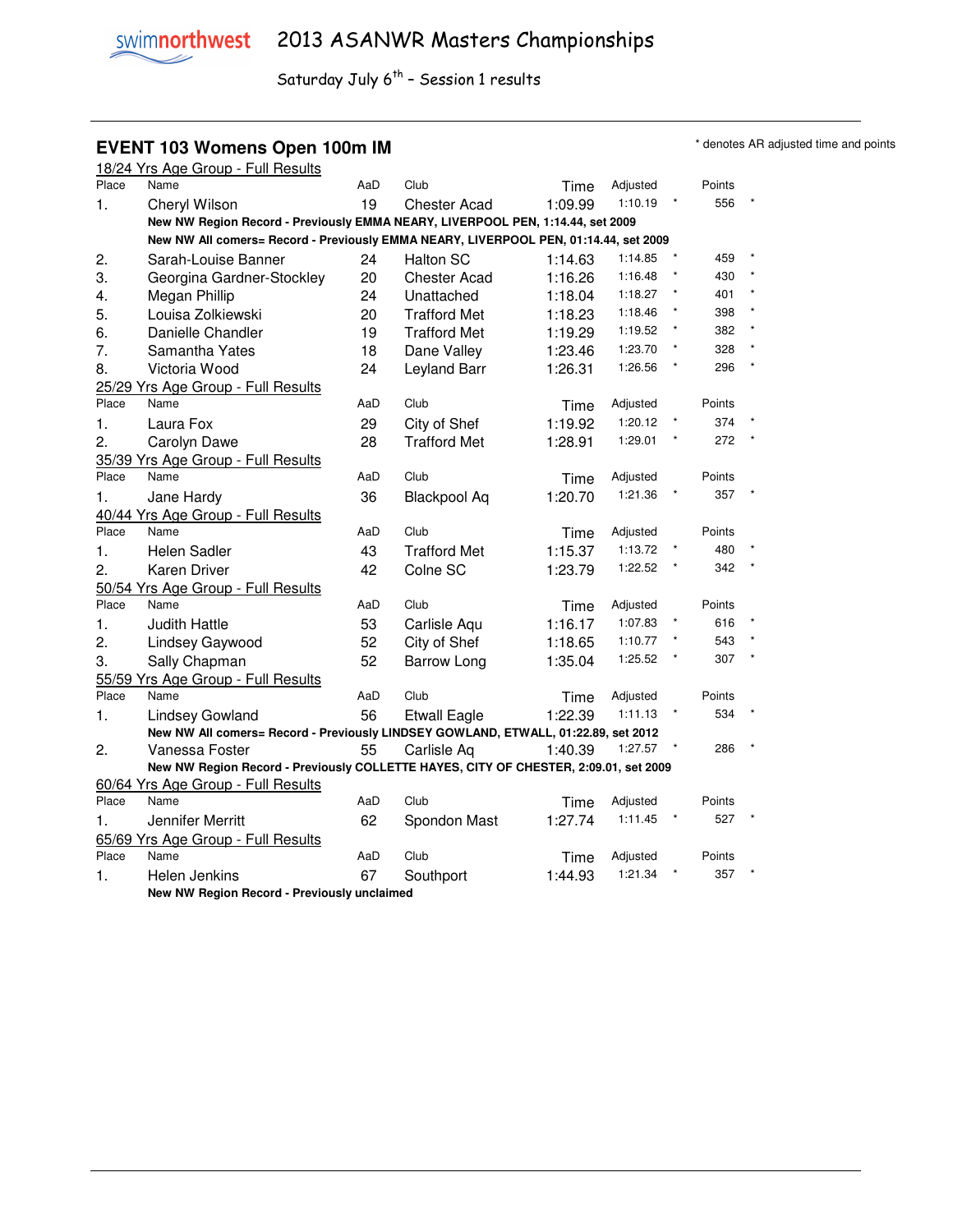

#### Combined Result - Full Results

| Place          | Name                      | AaD | Club                | Time    | Adjusted |            | Points |         |
|----------------|---------------------------|-----|---------------------|---------|----------|------------|--------|---------|
|                | <b>Judith Hattle</b>      | 53  | Carlisle Aqu        | 1:16.17 | 1:07.83  | $\star$    | 616    |         |
| $\overline{c}$ | Cheryl Wilson             | 19  | <b>Chester Acad</b> | 1:09.99 | 1:10.19  | $^{\star}$ | 556    | $\star$ |
| 3              | Lindsey Gaywood           | 52  | City of Shef        | 1:18.65 | 1:10.77  | $\ast$     | 543    | $\star$ |
| 4              | <b>Lindsey Gowland</b>    | 56  | <b>Etwall Eagle</b> | 1:22.39 | 1:11.13  |            | 534    | $\star$ |
| 5              | Jennifer Merritt          | 62  | Spondon Mast        | 1:27.74 | 1:11.45  |            | 527    |         |
| 6              | Helen Sadler              | 43  | <b>Trafford Met</b> | 1:15.37 | 1:13.72  | $\star$    | 480    | $\star$ |
|                | Sarah-Louise Banner       | 24  | Halton SC           | 1:14.63 | 1:14.85  | $\star$    | 459    | $\star$ |
| 8              | Georgina Gardner-Stockley | 20  | <b>Chester Acad</b> | 1:16.26 | 1:16.48  | $\star$    | 430    | $\star$ |
| 9              | Megan Phillip             | 24  | Unattached          | 1:18.04 | 1:18.27  | *          | 401    |         |
| 10             | Louisa Zolkiewski         | 20  | <b>Trafford Met</b> | 1:18.23 | 1:18.46  | *          | 398    | $\star$ |
| 11             | Danielle Chandler         | 19  | <b>Trafford Met</b> | 1:19.29 | 1:19.52  | $\star$    | 382    | $\star$ |
| 12             | Laura Fox                 | 29  | City of Shef        | 1:19.92 | 1:20.12  |            | 374    | $\star$ |
| 13             | Jane Hardy                | 36  | <b>Blackpool Aq</b> | 1:20.70 | 1:21.36  |            | 357    |         |
| 13             | Helen Jenkins             | 67  | Southport SC        | 1:44.93 | 1:21.34  | *          | 357    |         |
| 15             | Karen Driver              | 42  | Colne SC            | 1:23.79 | 1:22.52  | $\star$    | 342    | $\star$ |
| 16             | Samantha Yates            | 18  | Dane Valley         | 1:23.46 | 1:23.70  | *          | 328    | $\star$ |
| 17             | Sally Chapman             | 52  | Barrow Long         | 1:35.04 | 1:25.52  | $\star$    | 307    | $\star$ |
| 18             | Victoria Wood             | 24  | Leyland Barr        | 1:26.31 | 1:26.56  |            | 296    |         |
| 19.            | Vanessa Foster            | 55  | Carlisle Aqu        | 1:40.39 | 1:27.57  | $\star$    | 286    |         |
| 20.            | Carolyn Dawe              | 28  | <b>Trafford Met</b> | 1:28.91 | 1:29.01  | $\star$    | 272    |         |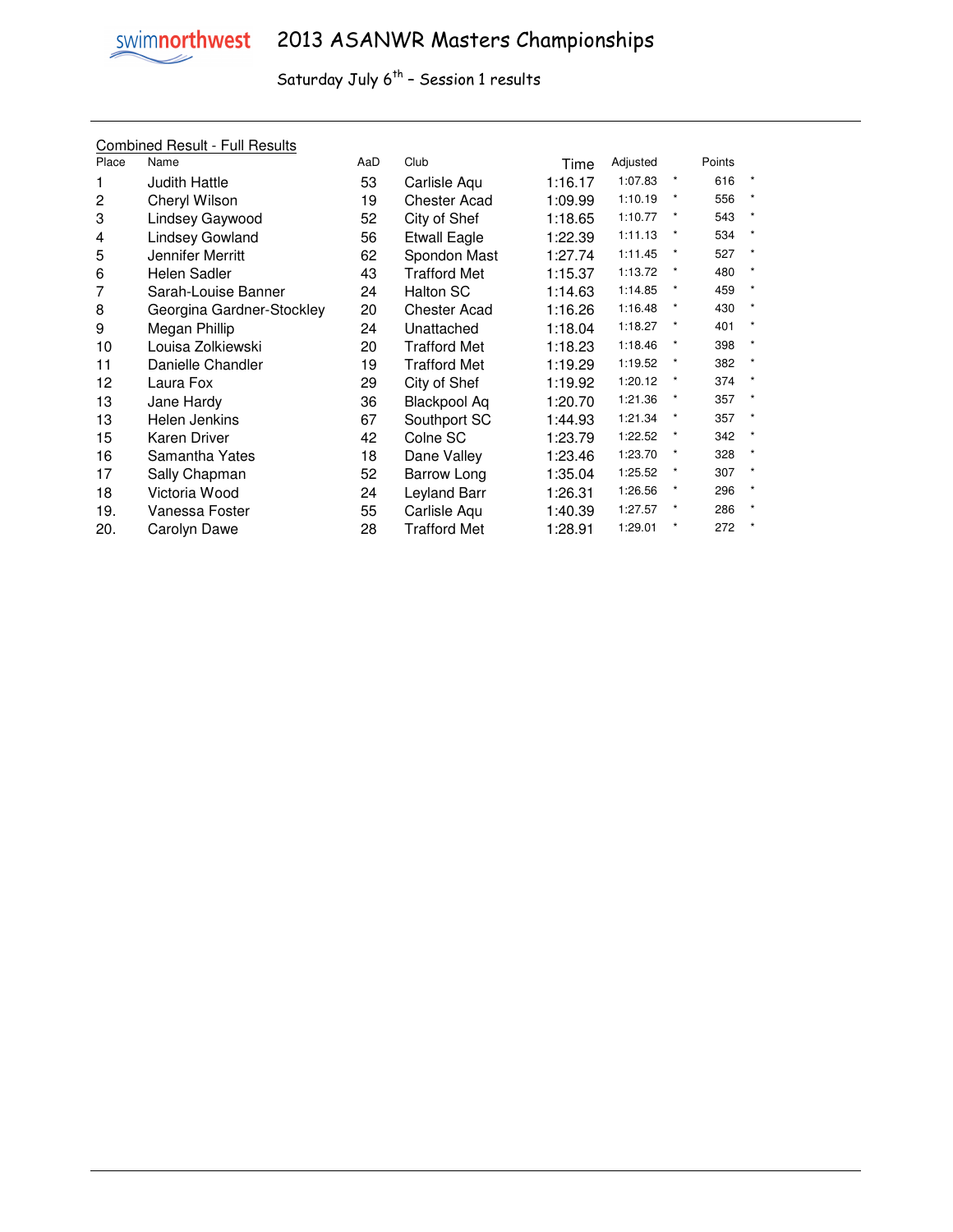# **EVENT 104 Mens Open 50m Backstroke \*** denotes AR adjusted time and points **\*** denotes AR adjusted time and points

|         | 18/24 Yrs Age Group - Full Results                                                    |     |                     |            |          |         |        |         |
|---------|---------------------------------------------------------------------------------------|-----|---------------------|------------|----------|---------|--------|---------|
| Place   | Name                                                                                  | AaD | Club                | Time       | Adjusted |         | Points |         |
| 1.      | <b>Craig Yates</b>                                                                    | 21  | Dane Valley         | 30.06      | 30.11    |         | 423    |         |
| 2.      | Joseph Keeley                                                                         | 20  | <b>Trafford Met</b> | 32.03      | 32.09    |         | 349    |         |
|         | 25/29 Yrs Age Group - Full Results                                                    |     |                     |            |          |         |        |         |
| Place   | Name                                                                                  | AaD | Club                | Time       | Adjusted |         | Points |         |
| 1.      | Thomas Lowndes                                                                        | 26  | Southport SC        | 32.25      | 32.33    |         | 342    |         |
|         | 35/39 Yrs Age Group - Full Results                                                    |     |                     |            |          |         |        |         |
| Place   | Name                                                                                  | AaD | Club                | Time       | Adjusted |         | Points |         |
| 1.      | <b>Trevor Eland</b>                                                                   | 37  | Warrington D        | 29.39      | 28.85    |         | 481    |         |
|         | New NW Region Record - Previously RICHARD SYMONS, TRAFFORD METRO, 32.92, set 2012     |     |                     |            |          |         |        |         |
| 2.      | James Harle                                                                           | 35  | <b>Trafford Met</b> | 31.79      | 31.45    | $\ast$  | 371    |         |
| 3.      | Paul Smith                                                                            | 38  | Northern Wav        | 33.86      | 33.08    |         | 319    |         |
| 4.      | <b>Richard Taylor</b>                                                                 | 39  | Warrington D        | 35.37      | 34.38    |         | 284    |         |
| 5.      | <b>Timothy Lee</b>                                                                    | 38  | Pioneer 79 S        | 36.02      | 35.19    |         | 265    |         |
| 6.      | Andrew Jones                                                                          | 38  | Halton SC           | 37.19      | 36.34    |         | 240    |         |
| 7.      | Daniel Dawson                                                                         | 37  | Colne SC            | 38.95      | 38.23    |         | 206    |         |
|         | 40/44 Yrs Age Group - Full Results                                                    |     |                     |            |          |         |        |         |
| Place   | Name                                                                                  | AaD | Club                | Time       | Adjusted |         | Points |         |
| 1.      | <b>Philip Croxall</b>                                                                 | 44  | Colne SC            | 37.43      | 35.28    |         | 263    |         |
| 2.      | Jason Brierley                                                                        | 42  | <b>Blackpool Aq</b> | 37.78      | 36.09    |         | 245    |         |
|         | <b>Craig Barrett</b>                                                                  | 42  | <b>Blackpool Aq</b> | <b>DNC</b> |          |         |        |         |
|         | 45/49 Yrs Age Group - Full Results                                                    |     |                     |            |          |         |        |         |
| Place   | Name                                                                                  | AaD | Club                | Time       | Adjusted |         | Points |         |
| 1.      | <b>Andrew Bray</b>                                                                    | 46  | <b>Blackpool Aq</b> | 33.91      | 31.51    |         | 369    |         |
| 2.      | <b>Clive Roberts</b>                                                                  | 48  | <b>Chester Acad</b> | 36.07      | 33.00    |         | 321    |         |
| 3.      | Mark Ashton                                                                           | 49  | Manx Masters        | 36.26      | 32.90    | $\star$ | 324    | $\star$ |
| 4.      | Paul Gibson                                                                           | 48  | Carlisle Aqu        | 37.19      | 34.02    |         | 293    | $\star$ |
| 5.      | David Anthony Barnes                                                                  | 47  | <b>Blackpool Aq</b> | 39.46      | 36.38    | $\star$ | 240    |         |
| 6.      | Oggy East                                                                             | 46  | <b>Arfon Master</b> | 48.49      | 45.05    | $\ast$  | 126    |         |
|         | 55/59 Yrs Age Group - Full Results                                                    |     |                     |            |          |         |        |         |
| Place   | Name                                                                                  | AaD | Club                | Time       | Adjusted |         | Points |         |
| 1.      | Stephen Foster                                                                        | 56  | Carlisle Aqu        | 42.81      | 36.56    |         | 236    |         |
|         | 60/64 Yrs Age Group - Full Results                                                    |     |                     |            |          |         |        |         |
| Place   | Name                                                                                  | AaD | Club                | Time       | Adjusted |         | Points |         |
| 1.      | Jimmy Rogers                                                                          | 64  | Stalybridge         | 32.29      | 25.61    |         | 688    |         |
|         | New NW Region Record - Previously GRAHAM PADGETT, WARRINGTON DOLPHIN, 38.53, set 2009 |     |                     |            |          |         |        |         |
|         | New NW All comers= Record - Previously N. MACKINNON, TRAFFORD METRO, 36.45, set 2001  |     |                     |            |          |         |        |         |
|         | 65/69 Yrs Age Group - Full                                                            |     |                     |            |          |         |        |         |
| Results |                                                                                       |     |                     |            |          |         |        |         |
| Place   | Name                                                                                  | AaD | Club                | Time       | Adjusted |         | Points |         |
| 1.      | John Gall                                                                             | 69  | Southport SC        | 47.29      | 35.71    |         | 253    |         |
| 2.      | <b>Tony Fields</b>                                                                    | 66  | City of Ches        | 57.58      | 44.79    |         | 128    |         |
| 3.      | Roger Harrison                                                                        | 69  | <b>Trafford Met</b> | 1:15.03    | 56.65    |         | 63     |         |
|         | 70/74 Yrs Age Group - Full Results                                                    |     |                     |            |          |         |        |         |
| Place   | Name                                                                                  | AaD | Club                | Time       | Adjusted |         | Points |         |
| 1.      | <b>William Dalzell</b>                                                                | 70  | Southport SC        | 46.98      | 35.11    |         | 267    |         |
|         | 80/84 Yrs Age Group - Full Results                                                    |     |                     |            |          |         |        |         |
| Place   | Name                                                                                  | AaD | Club                | Time       | Adjusted |         | Points |         |
| 1.      | <b>Brian Shenstone</b>                                                                | 80  | City of Ches        | 1:04.13    | 42.12    |         | 154    |         |
|         | New NW Region Record - Previously unclaimed                                           |     |                     |            |          |         |        |         |
|         |                                                                                       |     |                     |            |          |         |        |         |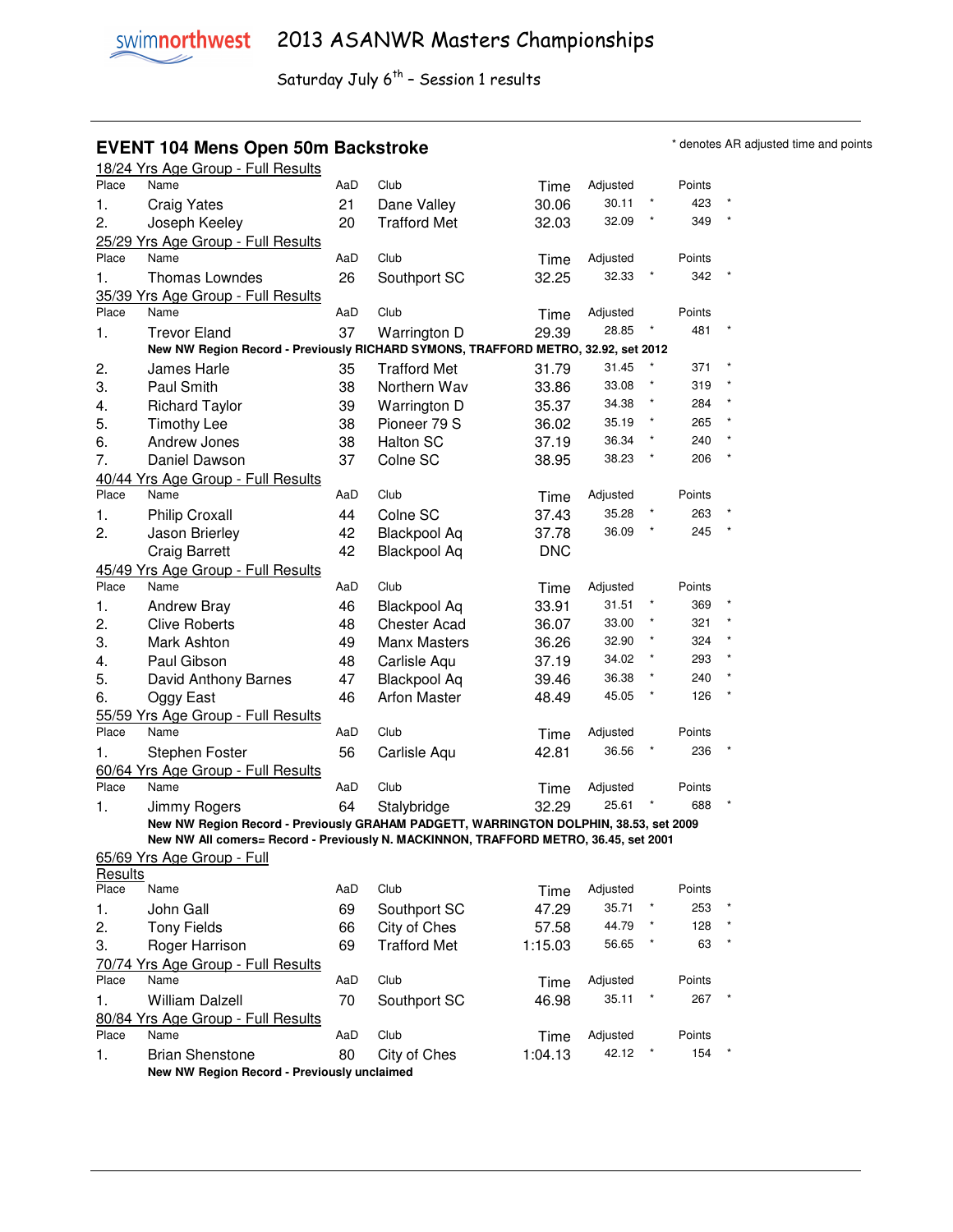|       | <b>Combined Result - Full Results</b> |     |                     |         |          |         |        |            |
|-------|---------------------------------------|-----|---------------------|---------|----------|---------|--------|------------|
| Place | Name                                  | AaD | Club                | Time    | Adjusted |         | Points |            |
| 1.    | Jimmy Rogers                          | 64  | Stalybridge         | 32.29   | 25.61    | $\star$ | 688    |            |
| 2.    | <b>Trevor Eland</b>                   | 37  | Warrington D        | 29.39   | 28.85    | *       | 481    |            |
| 3.    | <b>Craig Yates</b>                    | 21  | Dane Valley         | 30.06   | 30.11    | *       | 423    | $\star$    |
| 4.    | James Harle                           | 35  | <b>Trafford Met</b> | 31.79   | 31.45    | $\star$ | 371    | $\star$    |
| 5.    | <b>Andrew Bray</b>                    | 46  | <b>Blackpool Aq</b> | 33.91   | 31.51    |         | 369    | $\star$    |
| 6.    | Joseph Keeley                         | 20  | <b>Trafford Met</b> | 32.03   | 32.09    | *       | 349    | $\star$    |
| 7.    | <b>Thomas Lowndes</b>                 | 26  | Southport SC        | 32.25   | 32.33    | $\star$ | 342    | $^{\star}$ |
| 8.    | Mark Ashton                           | 49  | <b>Manx Masters</b> | 36.26   | 32.90    | ×       | 324    | $\star$    |
| 9.    | <b>Clive Roberts</b>                  | 48  | <b>Chester Acad</b> | 36.07   | 33.00    |         | 321    | $\star$    |
| 10.   | Paul Smith                            | 38  | Northern Wav        | 33.86   | 33.08    | $\star$ | 319    | $\star$    |
| 11.   | Paul Gibson                           | 48  | Carlisle Agu        | 37.19   | 34.02    | $\star$ | 293    | $\star$    |
| 12.   | <b>Richard Taylor</b>                 | 39  | Warrington D        | 35.37   | 34.38    |         | 284    | $\star$    |
| 13.   | <b>William Dalzell</b>                | 70  | Southport SC        | 46.98   | 35.11    |         | 267    | $\star$    |
| 14.   | <b>Timothy Lee</b>                    | 38  | Pioneer 79 S        | 36.02   | 35.19    | $\star$ | 265    | $^{\star}$ |
| 15.   | <b>Philip Croxall</b>                 | 44  | Colne SC            | 37.43   | 35.28    |         | 263    |            |
| 16.   | John Gall                             | 69  | Southport SC        | 47.29   | 35.71    | *       | 253    | $\star$    |
| 17.   | Jason Brierley                        | 42  | <b>Blackpool Aq</b> | 37.78   | 36.09    | $\star$ | 245    | $\star$    |
| 18.   | Andrew Jones                          | 38  | <b>Halton SC</b>    | 37.19   | 36.34    | $\star$ | 240    | $\star$    |
| 18.   | David Anthony Barnes                  | 47  | <b>Blackpool Aq</b> | 39.46   | 36.38    |         | 240    | $\star$    |
| 20.   | Stephen Foster                        | 56  | Carlisle Aqu        | 42.81   | 36.56    | $\star$ | 236    | $\star$    |
| 21.   | Daniel Dawson                         | 37  | Colne SC            | 38.95   | 38.23    | $\star$ | 206    | $\star$    |
| 22.   | <b>Brian Shenstone</b>                | 80  | City of Ches        | 1:04.13 | 42.12    |         | 154    | $\star$    |
| 23.   | <b>Tony Fields</b>                    | 66  | City of Ches        | 57.58   | 44.79    |         | 128    | $\star$    |
| 24.   | Oggy East                             | 46  | <b>Arfon Master</b> | 48.49   | 45.05    | $\star$ | 126    | $\star$    |
| 25.   | Roger Harrison                        | 69  | <b>Trafford Met</b> | 1:15.03 | 56.65    |         | 63     |            |
|       |                                       |     |                     |         |          |         |        |            |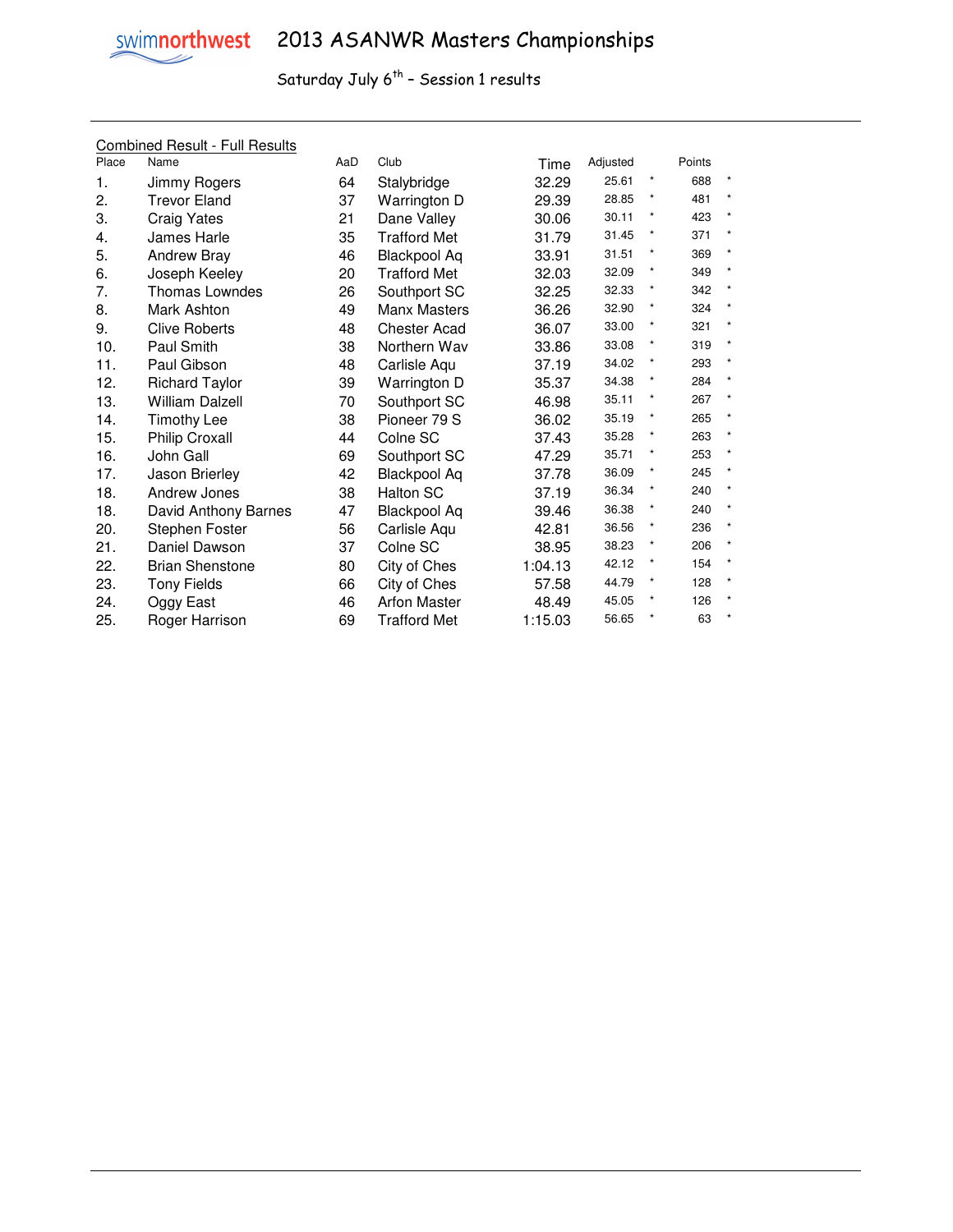### **EVENT 105 Womens Open 50m Backstroke EXELL ARE A PACK CONVERTED MONOGRAFY** denotes AR adjusted time and points

|         | 18/24 Yrs Age Group - Full Results                                                            |     |                     |       |                   |         |               |  |
|---------|-----------------------------------------------------------------------------------------------|-----|---------------------|-------|-------------------|---------|---------------|--|
| Place   | Name                                                                                          | AaD | Club                | Time  | Adjusted          |         | Points        |  |
| 1.      | Cheryl Wilson                                                                                 | 19  | Chester Acad        | 31.51 | 31.65             |         | 535           |  |
|         | New NW Region Record - Previously VICTORIA CRAWFORD, BLACKPOOL AQUATICS, 33.44, set 2011      |     |                     |       |                   |         |               |  |
|         | New NW All comers= Record - Previously VICTORIA CRAWFORD, BLACKPOOL AQUATICS, 33.44, set 2011 |     |                     |       |                   |         |               |  |
| 2.      | Louisa Zolkiewski                                                                             | 20  | <b>Trafford Met</b> | 34.93 | 35.08             |         | 393           |  |
| 3.      | Rachael Gorman                                                                                | 22  | <b>Trafford Met</b> | 35.15 | 35.30             |         | 385           |  |
| 4.      | Megan Phillip                                                                                 | 24  | Unattached          | 37.18 | 37.34             |         | 326           |  |
| 5.      | Samantha Yates                                                                                | 18  | Dane Valley         | 38.25 | 38.42             | *       | 299           |  |
|         | 30/34 Yrs Age Group - Full Results                                                            |     |                     |       |                   |         |               |  |
| Place   | Name                                                                                          | AaD | Club                | Time  | Adjusted          |         | Points        |  |
| 1.      | Katie Birchall                                                                                | 31  | City of Live        | 31.60 | 32.65             |         | 487           |  |
|         | 35/39 Yrs Age Group - Full Results                                                            |     |                     |       |                   |         |               |  |
| Place   | Name                                                                                          | AaD | Club                | Time  | Adjusted          |         | Points        |  |
| 1.      | Jane Hardy                                                                                    | 36  | Blackpool Aq        | 38.31 | 38.48             |         | 297           |  |
|         | 40/44 Yrs Age Group - Full Results                                                            |     |                     |       |                   |         |               |  |
| Place   | Name                                                                                          | AaD | Club                | Time  | Adjusted          |         | Points        |  |
| 1.      | Helen Sadler                                                                                  | 43  | <b>Trafford Met</b> | 34.03 | 32.58             |         | 490           |  |
|         | 45/49 Yrs Age Group - Full Results                                                            |     |                     |       |                   |         |               |  |
| Place   | Name                                                                                          | AaD | Club                | Time  | Adjusted          |         | Points        |  |
| 1.      | <b>Becky Kirby</b>                                                                            | 46  | <b>Trafford Met</b> | 41.41 | 38.96             |         | 287           |  |
|         | New NW Region Record - Previously SALLY CHAPMAN, BARROW LDSC, 43.85, set 2009                 |     |                     |       |                   |         |               |  |
|         | 50/54 Yrs Age Group - Full                                                                    |     |                     |       |                   |         |               |  |
| Results |                                                                                               |     |                     |       |                   |         |               |  |
| Place   | Name                                                                                          | AaD | Club                | Time  | Adjusted          |         | Points        |  |
| 1.      | <b>Hayley Bettinson</b>                                                                       | 50  | Birmingham M        | 36.28 | 33.39             |         | 455<br>297    |  |
| 2.      | Claire Dickinson                                                                              | 53  | Warrington D        | 42.59 | 38.51             |         |               |  |
| Place   | 65/69 Yrs Age Group - Full Results<br>Name                                                    |     | Club                |       |                   |         |               |  |
|         |                                                                                               | AaD |                     | Time  | Adjusted<br>36.22 |         | Points<br>357 |  |
| 1.      | Helen Jenkins                                                                                 | 67  | Southport SC        | 46.75 |                   |         |               |  |
|         | New NW Region Record - Previously DOREEN GORDON, SOUTHPORT, 47.39, set 2009                   |     |                     |       |                   |         |               |  |
| Place   | <b>Combined Result - Full Results</b><br>Name                                                 | AaD | Club                | Time  | Adjusted          |         | Points        |  |
| 1.      | Cheryl Wilson                                                                                 | 19  | <b>Chester Acad</b> | 31.51 | 31.65             |         | 535           |  |
| 2.      | Helen Sadler                                                                                  | 43  | <b>Trafford Met</b> | 34.03 | 32.58             |         | 490           |  |
| 3.      | Katie Birchall                                                                                | 31  | City of Live        | 31.60 | 32.65             | ×       | 487           |  |
| 4.      | <b>Hayley Bettinson</b>                                                                       | 50  | Birmingham M        | 36.28 | 33.39             | $\star$ | 455           |  |
| 5.      | Louisa Zolkiewski                                                                             | 20  | <b>Trafford Met</b> | 34.93 | 35.08             | $\star$ | 393           |  |
| 6.      | Rachael Gorman                                                                                | 22  | <b>Trafford Met</b> | 35.15 | 35.30             | ×       | 385           |  |
|         |                                                                                               |     |                     |       | 36.22             | $\star$ | 357           |  |
| 7.      | Helen Jenkins                                                                                 | 67  | Southport SC        | 46.75 |                   | $\star$ | 326           |  |
| 8.      | Megan Phillip                                                                                 | 24  | Unattached          | 37.18 | 37.34             | ×       |               |  |
| 9.      | Samantha Yates                                                                                | 18  | Dane Valley         | 38.25 | 38.42<br>38.48    | ×       | 299<br>297    |  |
| 10.     | Jane Hardv                                                                                    | 36  | <b>Blackpool Aq</b> | 38.31 |                   | $\star$ |               |  |
| 10.     | <b>Claire Dickinson</b>                                                                       | 53  | Warrington D        | 42.59 | 38.51             | $\star$ | 297           |  |
| 12.     | Becky Kirby                                                                                   | 46  | <b>Trafford Met</b> | 41.41 | 38.96             |         | 287           |  |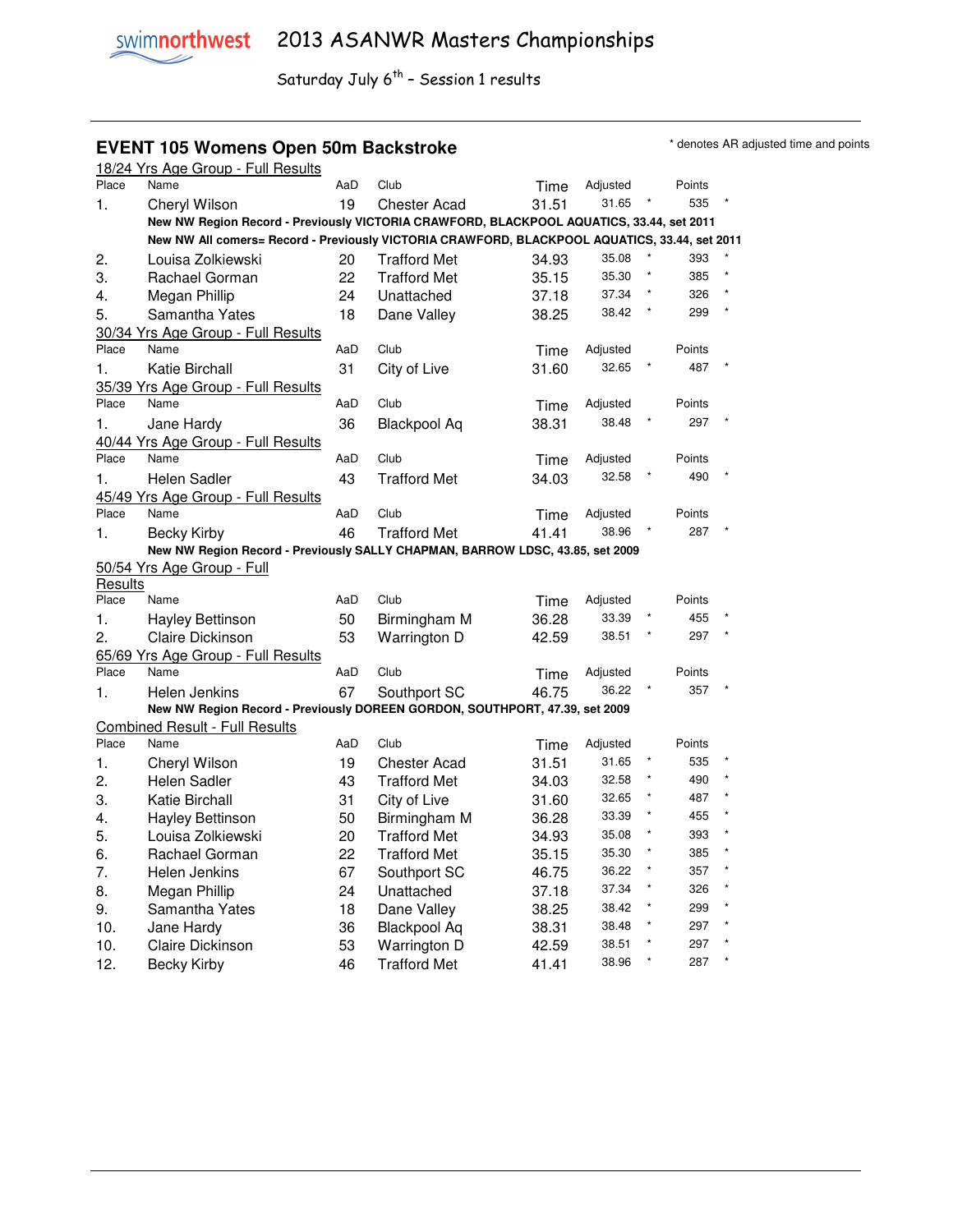|                | * denotes AR adjusted time and points<br><b>EVENT 106 Mens/Womens Open 200m Butterfly</b><br>MENS 18/24 Yrs Age Group - Full Results |     |                     |             |          |              |        |              |       |         |         |
|----------------|--------------------------------------------------------------------------------------------------------------------------------------|-----|---------------------|-------------|----------|--------------|--------|--------------|-------|---------|---------|
| Place          | Name                                                                                                                                 | AaD | Club                | Time        | Adjusted |              | Points |              | 50    | 100     | 150     |
| $\blacksquare$ | <b>Joshua Spencer</b>                                                                                                                | 24  | <b>East Leeds S</b> | $2:09.42^*$ | 2:09.52  | $\mathbf{r}$ | 597    | $\mathbf{r}$ | 28.28 | 1:00.85 | 1:34.86 |
|                | New NW All comers= Record - Previously NICK VALENTINE, CIVIL SERVICE, 02:20.13, set 2010                                             |     |                     |             |          |              |        |              |       |         |         |
|                | MENS 30/34 Yrs Age Group - Full Results                                                                                              |     |                     |             |          |              |        |              |       |         |         |
| Place          | Name                                                                                                                                 | AaD | Club                | Time        | Adjusted |              | Points |              | 50    | 100     | 150     |
| 1.             | Stephen Barton<br>MENS 35/39 Yrs Age Group - Full Results                                                                            | 31  | City of Live        | 2:55.82     | 2:57.45  | $\star$      | 232    | $\star$      | 34.77 | 1:17.73 | 2:05.31 |
| Place          | Name                                                                                                                                 | AaD | Club                | Time        | Adjusted |              | Points |              | 50    | 100     | 150     |
| 1.             | <b>Richard Symons</b><br>New NW Region Record - Previously unclaimed                                                                 | 39  | <b>Trafford Met</b> | 2:28.25     | 2:23.58  |              | 438    |              | 32.00 | 1:10.13 | 1:48.91 |
|                | New NW All comers= Record - Previously unclaimed                                                                                     |     |                     |             |          |              |        |              |       |         |         |
|                | MENS 45/49 Yrs Age Group - Full                                                                                                      |     |                     |             |          |              |        |              |       |         |         |
| Results        |                                                                                                                                      |     |                     |             |          |              |        |              |       |         |         |
| Place          | Name                                                                                                                                 | AaD | Club                | Time        | Adjusted |              | Points |              | 50    | 100     | 150     |
| 1.             | Jonathan Oddy                                                                                                                        | 45  | Macclesfield        | 2:54.61     | 2:43.83  |              | 295    |              | 35.43 | 1:16.06 | 2:01.06 |
|                | MENS 50/54 Yrs Age Group - Full Results                                                                                              |     |                     |             |          |              |        |              |       |         |         |
| Place          | Name                                                                                                                                 | AaD | Club                | Time        | Adjusted |              | Points |              | 50    | 100     | 150     |
| 1.             | Mark Jones                                                                                                                           | 53  | <b>Everton Swim</b> | 2:44.80     | 2:25.72  |              | 419    |              | 37.08 | 1:18.89 | 2:02.15 |
|                | MENS 55/59 Yrs Age Group - Full Results                                                                                              |     |                     |             |          |              |        |              |       |         |         |
| Place          | Name                                                                                                                                 | AaD | Club                | Time        | Adjusted |              | Points |              | 50    | 100     | 150     |
|                | Gerald Kelleher                                                                                                                      | 55  | Warrington D        | <b>DNC</b>  |          |              |        |              |       |         |         |
|                | MENS 60/64 Yrs Age Group - Full Results                                                                                              |     |                     |             |          |              |        |              |       |         |         |
| Place          | Name                                                                                                                                 | AaD | Club                | Time        | Adjusted |              | Points |              | 50    | 100     | 150     |
| 1.             | Keith Rothwell                                                                                                                       | 64  | <b>Arfon Master</b> | 3:55.54     | 2:58.11  |              | 229    |              | 52.15 | 1:52.15 | 2:55.22 |
|                | <b>MENS Combined Result - Full</b>                                                                                                   |     |                     |             |          |              |        |              |       |         |         |
| Results        |                                                                                                                                      |     |                     |             |          |              |        |              |       |         |         |
| Place          | Name                                                                                                                                 | AaD | Club                | Time        | Adjusted |              | Points |              |       |         |         |
| 1.             | <b>Joshua Spencer</b>                                                                                                                | 24  | <b>East Leeds S</b> | 2:09.42     | 2:09.52  | $\mathbf{r}$ | 597    |              |       |         |         |
| 2.             | <b>Richard Symons</b>                                                                                                                | 39  | <b>Trafford Met</b> | 2:28.25     | 2:23.58  | $\star$      | 438    |              |       |         |         |
| 3.             | Mark Jones                                                                                                                           | 53  | <b>Everton Swim</b> | 2:44.80     | 2:25.72  |              | 419    |              |       |         |         |
| 4.             | Jonathan Oddy                                                                                                                        | 45  | Macclesfield        | 2:54.61     | 2:43.83  |              | 295    |              |       |         |         |
| 5.             | Stephen Barton                                                                                                                       | 31  | City of Live        | 2:55.82     | 2:57.45  |              | 232    |              |       |         |         |
| 6.             | Keith Rothwell                                                                                                                       | 64  | <b>Arfon Master</b> | 3:55.54     | 2:58.11  |              | 229    |              |       |         |         |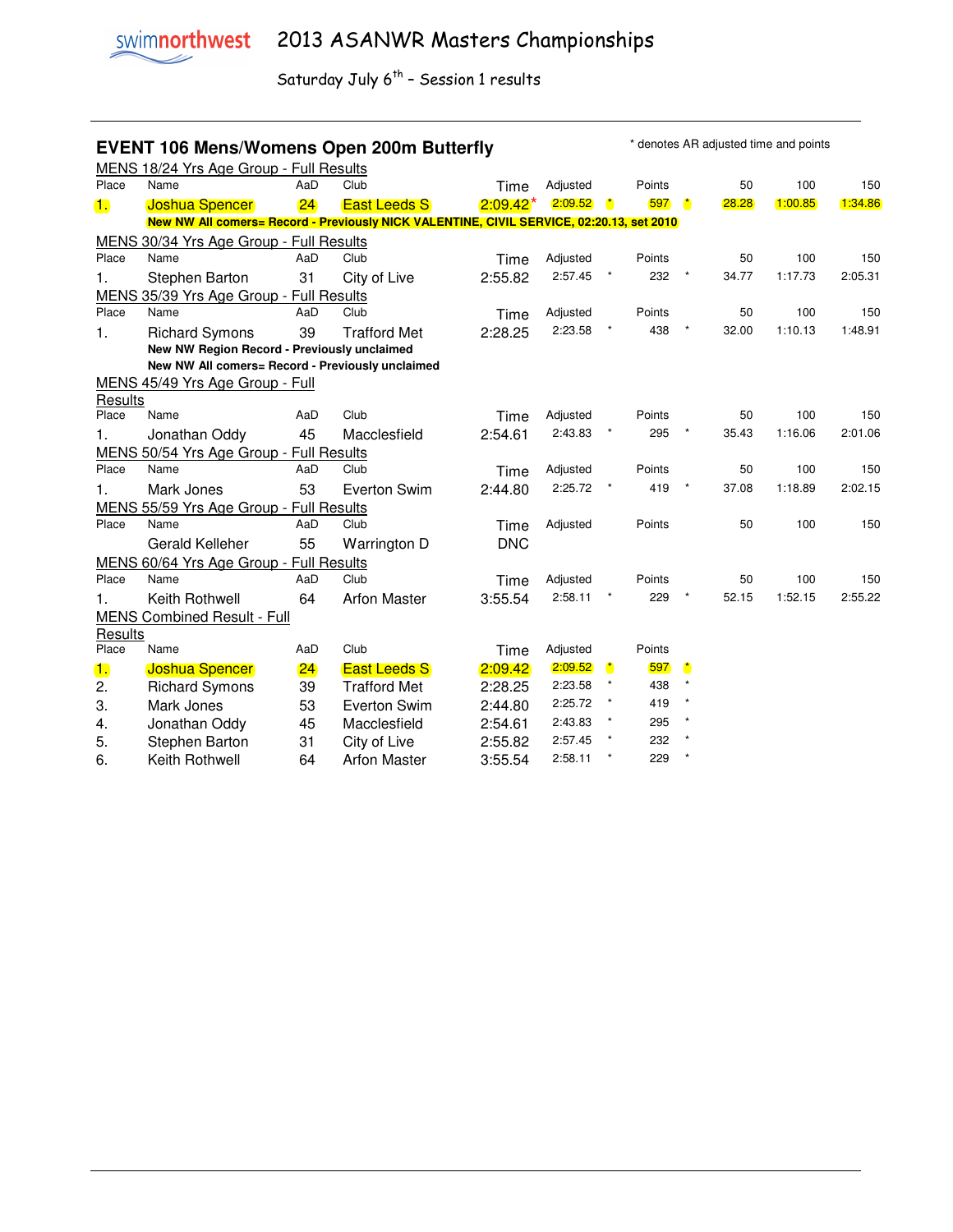

# swimnorthwest 2013 ASANWR Masters Championships

|         | <b>WOMENS 30/34 Yrs Age Group - Full Results</b> |     |                     |         |          |         |        |         |       |         |         |
|---------|--------------------------------------------------|-----|---------------------|---------|----------|---------|--------|---------|-------|---------|---------|
| Place   | Name                                             | AaD | Club                | Time    | Adjusted |         | Points |         | 50    | 100     | 150     |
| 1.      | Lucy Lloyd-Roach                                 | 30  | <b>Trafford Met</b> | 2:24.50 | 2:22.19  |         | 612    | $\star$ | 31.36 | 1:07.84 | 1:45.74 |
|         | New NW Region Record - Previously unclaimed      |     |                     |         |          |         |        |         |       |         |         |
|         | New NW All comers= Record - Previously unclaimed |     |                     |         |          |         |        |         |       |         |         |
|         | <b>WOMENS 45/49 Yrs Age Group - Full Results</b> |     |                     |         |          |         |        |         |       |         |         |
| Place   | Name                                             | AaD | Club                | Time    | Adjusted |         | Points |         | 50    | 100     | 150     |
| 1.      | <b>Allison Donnelly</b>                          | 46  | <b>Arfon Master</b> | 4:32.95 | 4:07.51  |         | 116    | $\star$ | 53.59 | 2:05.10 | 3:21.00 |
|         | Judy Brown                                       | 49  | Warrington D        | DQ SL-  |          |         |        |         |       |         |         |
|         |                                                  |     |                     | 2L      |          |         |        |         |       |         |         |
|         | WOMENS 50/54 Yrs Age Group - Full Results        |     |                     |         |          |         |        |         |       |         |         |
| Place   | Name                                             | AaD | Club                | Time    | Adjusted |         | Points |         | 50    | 100     | 150     |
| 1.      | <b>Judith Hattle</b>                             | 53  | Carlisle Aqu        | 2:39.58 | 2:19.27  |         | 652    | $\star$ | 36.38 | 1:17.64 | 1:58.54 |
|         | <b>WOMENS 65/69 Yrs Age Group - Full Results</b> |     |                     |         |          |         |        |         |       |         |         |
| Place   | Name                                             | AaD | Club                | Time    | Adjusted |         | Points |         | 50    | 100     | 150     |
| 1.      | Patricia Jackson                                 | 66  | East Anglian        | 3:49.10 | 2:32.27  |         | 499    | $\star$ | 49.95 | 1:49.34 | 2:49.42 |
|         | New NW All comers= Record - Previously unclaimed |     |                     |         |          |         |        |         |       |         |         |
|         | <b>WOMENS Combined Result - Full</b>             |     |                     |         |          |         |        |         |       |         |         |
| Results |                                                  |     |                     |         |          |         |        |         |       |         |         |
| Place   | Name                                             | AaD | Club                | Time    | Adjusted |         | Points |         |       |         |         |
| 1.      | <b>Judith Hattle</b>                             | 53  | Carlisle Aqu        | 2:39.58 | 2:19.27  |         | 652    | $\star$ |       |         |         |
| 2.      | Lucy Lloyd-Roach                                 | 30  | <b>Trafford Met</b> | 2:24.50 | 2:22.19  |         | 612    | ×       |       |         |         |
| 3.      | Patricia Jackson                                 | 66  | East Anglian        | 3:49.10 | 2:32.27  | $\star$ | 499    | $\star$ |       |         |         |
| 4.      | <b>Allison Donnelly</b>                          | 46  | <b>Arfon Master</b> | 4:32.95 | 4:07.51  |         | 116    | $\star$ |       |         |         |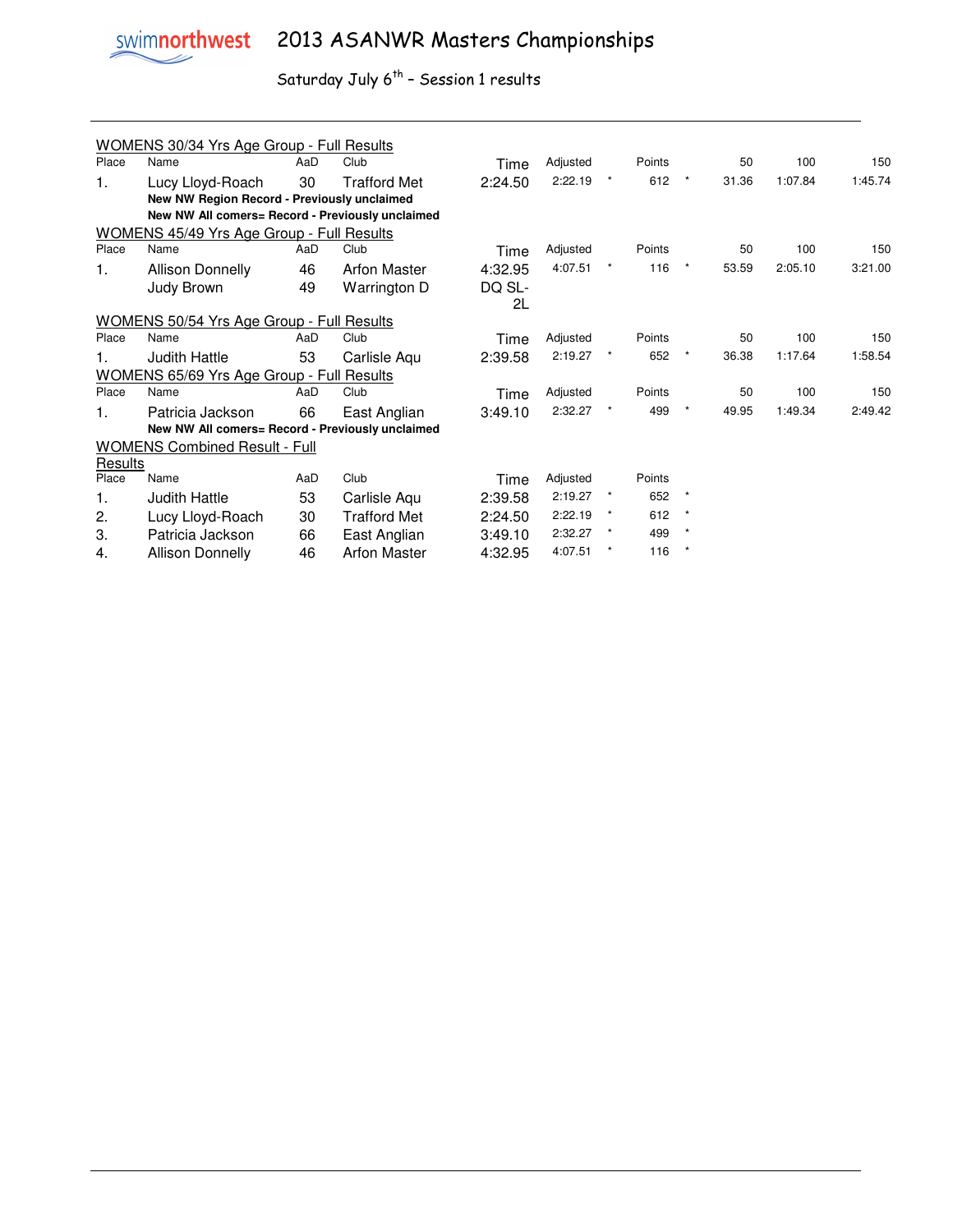#### **EVENT 107 Mens Open 100m Freestyle EXEL ARE A SUBSET A SUBSETY OF A SUBSET AREAD TO A SUBSET A SUBSET AND THE SUBSET OF SUBSET AND THE SUBSET OF SUBSET AND TO A SUBSET A SUBSET AND THE SUBSET OF SUBSET ASSESSMENT AND TH**

|                | 18/24 Yrs Age Group - Full Results                                            |     |                     |            |          |           |        |           |       |
|----------------|-------------------------------------------------------------------------------|-----|---------------------|------------|----------|-----------|--------|-----------|-------|
| Place          | Name                                                                          | AaD | Club                | Time       | Adjusted |           | Points |           | 50    |
| 1.             | Stephen Marshall                                                              | 18  | <b>Blackpool Aq</b> | 56.41      | 56.55    | $\star$   | 501    | $\star$   | 27.30 |
| 2.             | Peter O'Hara                                                                  | 23  | Sliabh Beagh        | 58.05      | 58.20    | $\star$   | 460    | $\star$   | 27.09 |
| 3.             | Joseph Keeley                                                                 | 20  | <b>Trafford Met</b> | 1:01.37    | 1:01.52  | $\star$   | 389    | $\star$   | 29.63 |
| 4.             | <b>Matthew Lees</b>                                                           | 24  | Rochdale SC         | 1:02.16    | 1:02.32  |           | 374    | $\star$   | 29.36 |
|                | 25/29 Yrs Age Group - Full Results                                            |     |                     |            |          |           |        |           |       |
| Place          | Name                                                                          | AaD | Club                | Time       | Adjusted |           | Points |           | 50    |
|                |                                                                               |     |                     |            | 57.68    |           | 472    | $\star$   | 27.70 |
| 1.             | Kevin Combe                                                                   | 25  | Glasgow West        | 57.54      |          | $^\star$  |        | $^\star$  |       |
| 2.             | <b>Edward Griffin</b>                                                         | 29  | Unattached          | 1:00.54    | 59.70    |           | 426    |           | 29.01 |
| 3.             | Thomas Lowndes                                                                | 26  | Southport SC        | 1:02.26    | 1:02.04  | $^\star$  | 380    | $^\star$  | 29.76 |
| 4.             | Daniel Silkstone                                                              | 26  | City of Shef        | 1:05.58    | 1:05.35  | $\star$   | 325    | $\star$   | 31.91 |
|                | <b>Adam Carlisle</b>                                                          | 29  | <b>Blackpool Aq</b> | <b>DNC</b> |          |           |        |           |       |
|                | 30/34 Yrs Age Group - Full Results                                            |     |                     |            |          |           |        |           |       |
| Place          | Name                                                                          | AaD | Club                | Time       | Adjusted |           | Points |           | 50    |
| $\blacksquare$ | <b>Chris Knee</b>                                                             | 34  | <b>East Leeds S</b> | $54.57*$   | 53.52    | $\bullet$ | 592    | $\bullet$ | 25.96 |
|                | New NW All comers= Record - Previously P. CROPPER, AQUABEARS, 55.95, set 2002 |     |                     |            |          |           |        |           |       |
| 2.             | <b>Philip Eccles</b>                                                          | 31  | <b>Trafford Met</b> | 1:00.54    | 59.52    |           | 430    |           | 29.19 |
| 3.             | Stephen Barton                                                                | 31  | City of Live        | 1:00.99    | 59.96    |           | 421    |           | 29.30 |
| 4.             | Attiqur Rehman                                                                | 34  | <b>Trafford Met</b> | 1:22.99    | 1:21.39  |           | 168    | $\star$   | 40.42 |
|                |                                                                               |     |                     |            |          |           |        |           |       |
| Place          | 35/39 Yrs Age Group - Full Results<br>Name                                    | AaD | Club                |            | Adjusted |           | Points |           | 50    |
|                |                                                                               |     |                     | Time       |          | $\star$   | 431    | $\star$   |       |
| 1.             | <b>Timothy Lee</b>                                                            | 38  | Pioneer 79 S        | 1:00.96    | 59.49    |           |        |           | 29.81 |
| 2.             | James Harle                                                                   | 35  | <b>Trafford Met</b> | 1:01.08    | 59.85    | $^\star$  | 423    | $\star$   | 28.38 |
| 3.             | <b>Martin Temple</b>                                                          | 36  | Borough of K        | 1:04.62    | 1:03.25  | $\star$   | 358    | $\star$   | 31.22 |
| 4.             | Marek Dynda                                                                   | 37  | Barrow Long         | 1:06.02    | 1:04.54  | $\star$   | 337    | $\star$   | 31.39 |
| 5.             | <b>Steven Reid</b>                                                            | 38  | <b>Blackpool Aq</b> | 1:10.15    | 1:08.46  |           | 282    | $\star$   | 33.55 |
| 6.             | Daniel Dawson                                                                 | 37  | Colne SC            | 1:10.32    | 1:08.74  | $\star$   | 279    | $\star$   | 33.48 |
| 7.             | Kevin Rawding                                                                 | 38  | <b>Blackpool Aq</b> | 1:14.84    | 1:13.04  | $\star$   | 232    | $\star$   | 36.55 |
|                | Alastair Rainsbury                                                            | 35  | Stockport Me        | <b>DNC</b> |          |           |        |           |       |
|                | <b>Michael Vickers</b>                                                        | 37  | <b>Wear Valley</b>  | <b>DNC</b> |          |           |        |           |       |
|                | Andrew Jones                                                                  | 38  | <b>Halton SC</b>    | <b>DNC</b> |          |           |        |           |       |
|                | 40/44 Yrs Age Group - Full Results                                            |     |                     |            |          |           |        |           |       |
| Place          | Name                                                                          | AaD | Club                | Time       | Adjusted |           | Points |           | 50    |
| 1.             |                                                                               |     | Warrington D        |            | 56.80    | $\star$   | 495    | $\star$   | 27.36 |
|                | Paul Frith                                                                    | 40  |                     | 58.46      | 1:07.41  |           | 296    | $\star$   | 32.00 |
| 2.             | Jason Brierley                                                                | 42  | Blackpool Aq        | 1:09.81    |          | $\star$   |        | $\star$   |       |
| 3.             | Michael Boyle                                                                 | 44  | <b>Trafford Met</b> | 1:10.92    | 1:07.94  |           | 289    |           | 34.10 |
|                | Paul Clemence                                                                 | 43  | East Leeds S        | <b>DNC</b> |          |           |        |           |       |
|                | Vladimir Pasternak                                                            | 41  | Clitheroe &         | DQ ST-     |          |           |        |           |       |
|                | 45/49 Yrs Age Group - Full Results                                            |     |                     |            |          |           |        |           |       |
| Place          | Name                                                                          | AaD | Club                | Time       | Adjusted |           | Points |           | 50    |
| 1.             | <b>Garry Vickers</b>                                                          | 45  | <b>Etwall Eagle</b> | 59.80      | 57.02    |           | 489    |           | 28.62 |
| 2.             | <b>Andrew Cox</b>                                                             | 46  | <b>Blackpool Aq</b> | 1:01.34    | 58.20    |           | 460    |           | 29.13 |
| 3.             | David Morgan                                                                  | 45  | City of Shef        | 1:03.47    | 1:00.52  |           | 409    | *         | 30.76 |
| 4.             | Mark Ashton                                                                   | 49  | Manx Masters        | 1:04.23    | 59.89    |           | 422    | $\star$   | 31.17 |
| 5.             | David Anthony Barnes                                                          | 47  | <b>Blackpool Aq</b> | 1:06.48    | 1:02.73  |           | 367    | $\star$   | 30.97 |
|                | Paul Gibson                                                                   | 48  | Carlisle Aqu        | 1:06.61    | 1:02.49  |           | 371    | $\star$   | 31.70 |
| 6.             |                                                                               |     |                     |            | 1:07.64  |           | 293    | $\star$   | 34.28 |
| 7.             | Jonathan Oddy                                                                 | 45  | Macclesfield        | 1:10.94    |          |           |        | $\star$   |       |
| 8.             | Kevin Comer                                                                   | 48  | <b>Halton SC</b>    | 1:15.51    | 1:10.84  |           | 255    |           | 35.92 |
|                | Stephen Smith                                                                 | 45  | Colne SC            | <b>DNC</b> |          |           |        |           |       |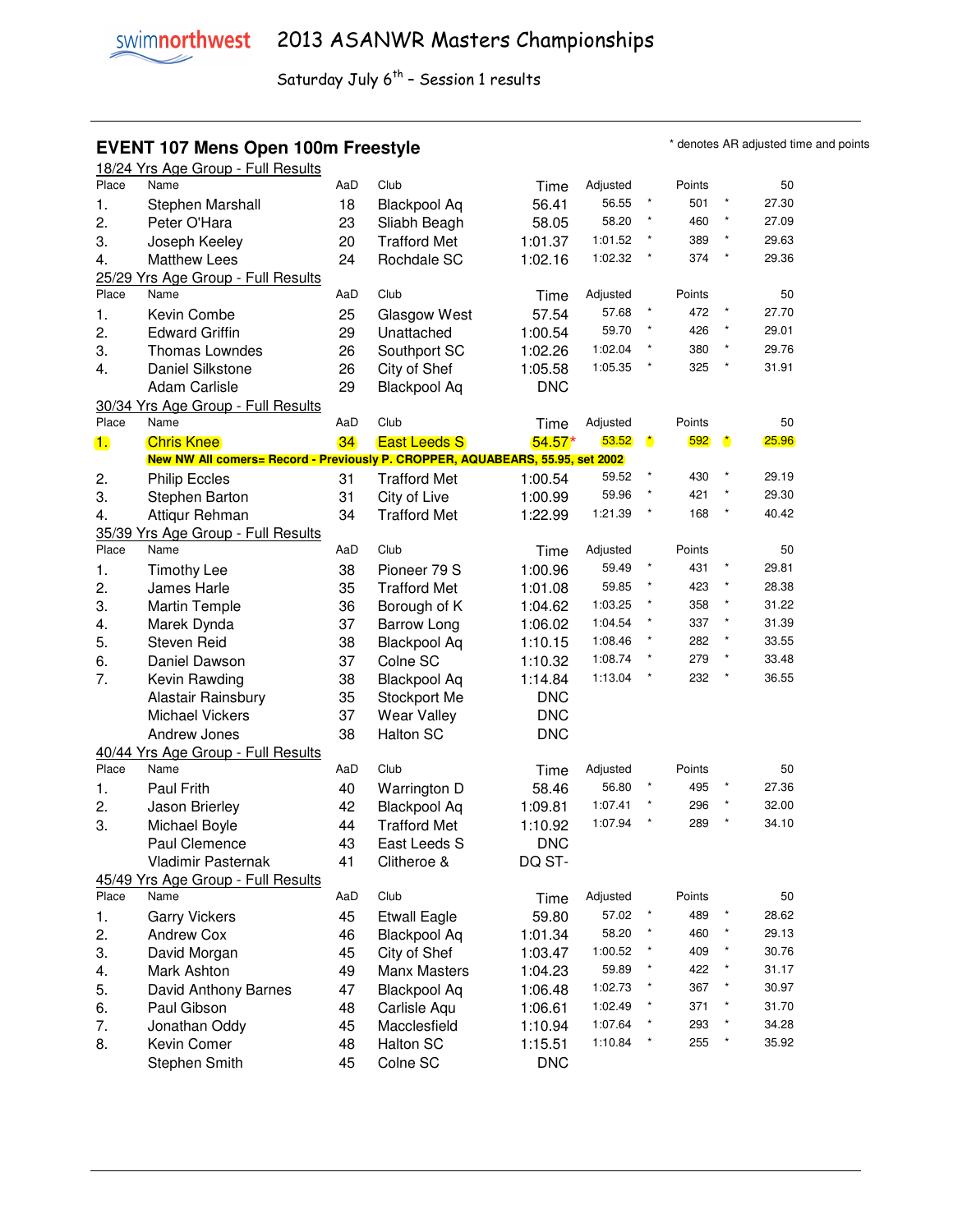|                     | 50/54 Yrs Age Group - Full Results                                              |          |                                     |                    |                    |           |            |                      |       |
|---------------------|---------------------------------------------------------------------------------|----------|-------------------------------------|--------------------|--------------------|-----------|------------|----------------------|-------|
| Place               | Name                                                                            | AaD      | Club                                | Time               | Adjusted           |           | Points     |                      | 50    |
| 1.                  | Alec Johnson                                                                    | 51       | <b>Trafford Met</b>                 | 57.40              | 52.82              |           | 615        |                      | 27.63 |
|                     | 55/59 Yrs Age Group - Full Results                                              |          |                                     |                    |                    |           |            |                      |       |
| Place               | Name                                                                            | AaD      | Club                                | Time               | Adjusted           |           | Points     |                      | 50    |
| 1.                  | Neville Barton                                                                  | 59       | <b>Trafford Met</b>                 | 1:01.87            | 53.56              |           | 590        |                      | 28.96 |
| 2.                  | David Bradford                                                                  | 55       | City of Shef                        | 1:08.39            | 1:01.12            |           | 397        |                      | 33.14 |
| 3.                  | Ashley McEwen                                                                   | 58       | <b>Trafford Met</b>                 | 1:13.24            | 1:03.92            |           | 347        |                      | 34.13 |
| 4.                  | Stephen Foster                                                                  | 56       | Carlisle Aqu                        | 1:17.18            | 1:08.44            |           | 283        |                      | 36.17 |
|                     | 60/64 Yrs Age Group - Full Results                                              |          |                                     |                    |                    |           |            |                      |       |
| Place               | Name                                                                            | AaD      | Club                                | Time               | Adjusted           |           | Points     |                      | 50    |
| 1.                  | Derek Booth                                                                     | 64       | <b>Halton SC</b>                    | 1:13.88            | 1:01.29            |           | 394        |                      | 35.72 |
| 2.                  | Ladislav Coufal                                                                 | 64       | <b>Trafford Met</b>                 | 1:22.17            | 1:08.16            |           | 286        |                      | 39.21 |
|                     | 65/69 Yrs Age Group - Full Results                                              |          |                                     |                    |                    |           |            |                      |       |
| Place               | Name                                                                            | AaD      | Club                                | Time               | Adjusted           |           | Points     |                      | 50    |
| 1.                  | Alex Brown                                                                      | 69       | <b>Blyth Lifegu</b>                 | 1:18.99            | 1:02.49            |           | 371        |                      | 38.25 |
| 2.                  | Roger Harrison                                                                  | 69       | <b>Trafford Met</b>                 | 1:41.85            | 1:20.58            |           | 173        | $\star$              | 47.85 |
|                     | 70/74 Yrs Age Group - Full Results                                              |          |                                     |                    |                    |           |            |                      |       |
| Place               | Name                                                                            | AaD      | Club                                | Time               | Adjusted           |           | Points     |                      | 50    |
| 1.                  | Keith Leary                                                                     | 74       | <b>Blackpool Aq</b>                 | 1:36.95            | 1:12.37            |           | 239        |                      | 46.36 |
|                     | 75/79 Yrs Age Group - Full Results                                              |          |                                     |                    |                    |           |            |                      |       |
| Place               | Name                                                                            | AaD      | Club                                | Time               | Adjusted           |           | Points     |                      | 50    |
| 1.                  | <b>Harry Barrow</b>                                                             | 75       | Borough of K                        | 1:24.08            | 1:01.90            |           | 382        |                      | 39.22 |
|                     | New NW All comers= Record - Previously PETER TUCKER, DARWEN, 01:31.88, set 2009 |          |                                     |                    |                    |           |            |                      |       |
|                     | 80/84 Yrs Age Group - Full                                                      |          |                                     |                    |                    |           |            |                      |       |
| <b>Results</b>      |                                                                                 |          |                                     |                    |                    |           |            |                      |       |
| Place               | Name                                                                            | AaD      | Club                                | Time               | Adjusted           |           | Points     |                      | 50    |
| 1.                  | <b>Brian Shenstone</b>                                                          | 80       | City of Ches                        | 1:57.44            | 1:19.38            | $\star$   | 181        |                      | 56.52 |
|                     | <b>Combined Result - Full Results</b>                                           |          |                                     |                    |                    |           |            |                      |       |
|                     |                                                                                 |          |                                     |                    |                    |           |            |                      |       |
| Place               | Name                                                                            | AaD      | Club                                | Time               | Adjusted           |           | Points     |                      |       |
| 1                   | Alec Johnson                                                                    | 51       | <b>Trafford Met</b>                 | 57.40              | 52.82              |           | 615        |                      |       |
|                     | <b>Chris Knee</b>                                                               | 34       | <b>East Leeds S</b>                 | 54.57              | 53.52              | $\bullet$ | 592        | $\ddot{\phantom{a}}$ |       |
| $\overline{2}$<br>3 | Neville Barton                                                                  | 59       | <b>Trafford Met</b>                 | 1:01.87            | 53.56              |           | 590        |                      |       |
| 4                   |                                                                                 | 18       |                                     | 56.41              | 56.55              |           | 501        |                      |       |
|                     | Stephen Marshall<br>Paul Frith                                                  | 40       | <b>Blackpool Aq</b><br>Warrington D | 58.46              | 56.80              |           | 495        |                      |       |
| 5                   |                                                                                 |          |                                     |                    | 57.02              |           | 489        |                      |       |
| 6<br>7              | <b>Garry Vickers</b>                                                            | 45       | <b>Etwall Eagle</b>                 | 59.80              | 57.68              |           | 472        |                      |       |
|                     | Kevin Combe<br><b>Andrew Cox</b>                                                | 25<br>46 | Glasgow West                        | 57.54<br>1:01.34   | 58.20              |           | 460        |                      |       |
| 8                   |                                                                                 |          | <b>Blackpool Aq</b>                 |                    | 58.20              |           | 460        |                      |       |
| 8                   | Peter O'Hara                                                                    | 23       | Sliabh Beagh                        | 58.05              | 59.49              |           | 431        |                      |       |
| 10                  | <b>Timothy Lee</b>                                                              | 38       | Pioneer 79 S                        | 1:00.96            | 59.52              |           | 430        |                      |       |
| 11                  | <b>Philip Eccles</b>                                                            | 31       | <b>Trafford Met</b>                 | 1:00.54            | 59.70              | $\star$   |            |                      |       |
| 12                  | <b>Edward Griffin</b>                                                           | 29       | Unattached                          | 1:00.54            |                    |           | 426        |                      |       |
| 13                  | James Harle                                                                     | 35       | <b>Trafford Met</b>                 | 1:01.08            | 59.85              |           | 423        |                      |       |
| 14                  | Mark Ashton                                                                     | 49       | Manx Masters                        | 1:04.23            | 59.89              |           | 422        |                      |       |
| 15                  | Stephen Barton                                                                  | 31       | City of Live                        | 1:00.99            | 59.96              |           | 421        |                      |       |
| 16                  | David Morgan                                                                    | 45       | City of Shef                        | 1:03.47            | 1:00.52            |           | 409        |                      |       |
| 17                  | David Bradford                                                                  | 55       | City of Shef                        | 1:08.39            | 1:01.12            |           | 397        |                      |       |
| 18                  | Derek Booth                                                                     | 64       | <b>Halton SC</b>                    | 1:13.88            | 1:01.29            |           | 394        |                      |       |
| 19                  | Joseph Keeley                                                                   | 20       | <b>Trafford Met</b>                 | 1:01.37            | 1:01.52            |           | 389        |                      |       |
| 20                  | Harry Barrow                                                                    | 75       | Borough of K                        | 1:24.08            | 1:01.90            |           | 382        |                      |       |
| 21                  | Thomas Lowndes                                                                  | 26       | Southport SC                        | 1:02.26            | 1:02.04            |           | 380        |                      |       |
| 22                  | <b>Matthew Lees</b>                                                             | 24       | Rochdale SC                         | 1:02.16            | 1:02.32            |           | 374        |                      |       |
| 23                  | Alex Brown                                                                      | 69       | <b>Blyth Lifegu</b>                 | 1:18.99            | 1:02.49            |           | 371        |                      |       |
| 23                  | Paul Gibson                                                                     | 48       | Carlisle Aqu                        | 1:06.61            | 1:02.49            |           | 371        |                      |       |
| 25<br>26            | David Anthony Barnes<br><b>Martin Temple</b>                                    | 47<br>36 | <b>Blackpool Aq</b><br>Borough of K | 1:06.48<br>1:04.62 | 1:02.73<br>1:03.25 |           | 367<br>358 |                      |       |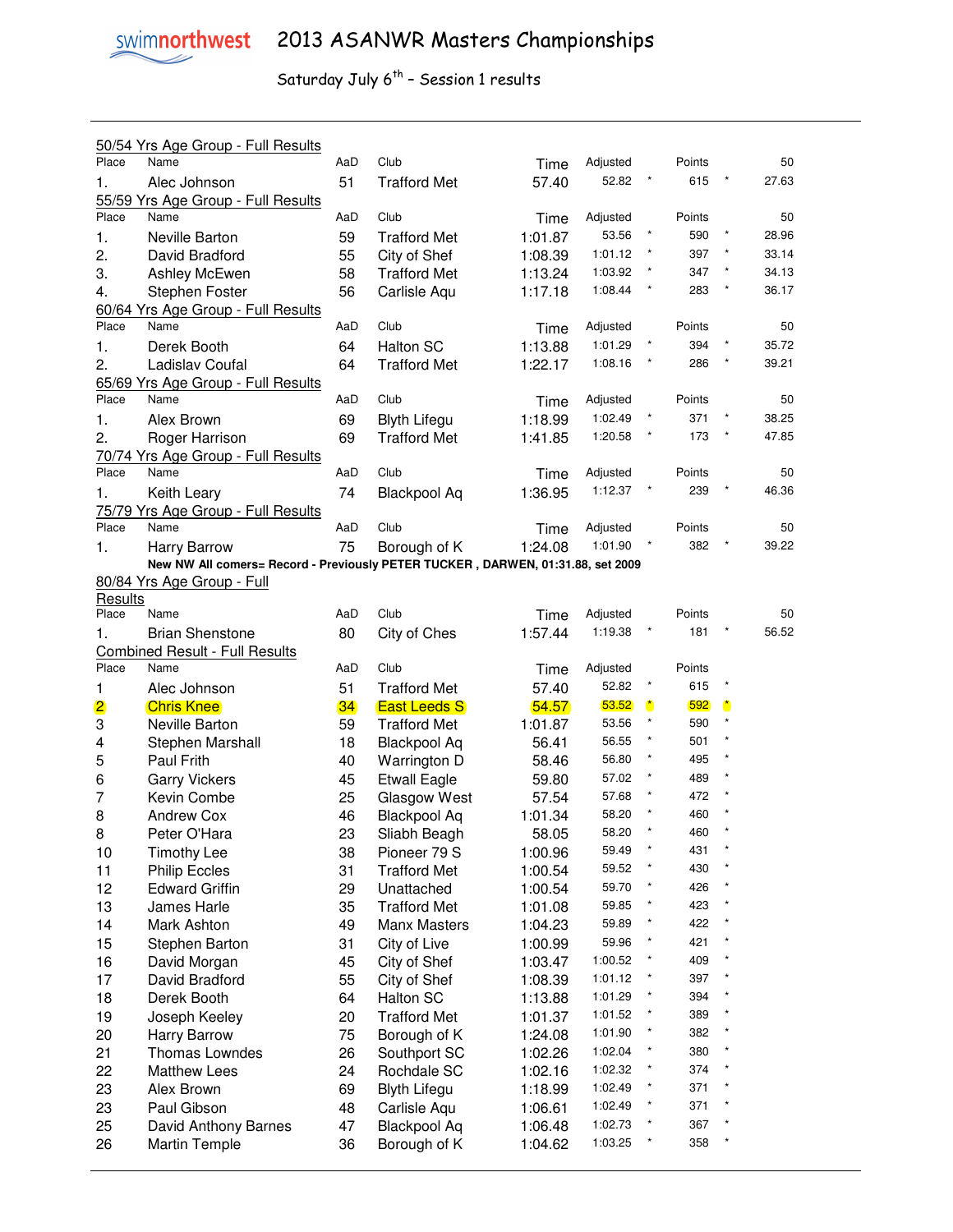

# swimnorthwest 2013 ASANWR Masters Championships

| 27 | Ashley McEwen          | 58 | <b>Trafford Met</b> | 1:13.24 | 1:03.92 | $\star$ | 347 | $\star$ |  |
|----|------------------------|----|---------------------|---------|---------|---------|-----|---------|--|
| 28 | Marek Dynda            | 37 | Barrow Long         | 1:06.02 | 1:04.54 | $\star$ | 337 | $\star$ |  |
| 29 | Daniel Silkstone       | 26 | City of Shef        | 1:05.58 | 1:05.35 | $\star$ | 325 | $\star$ |  |
| 30 | Jason Brierley         | 42 | <b>Blackpool Aq</b> | 1:09.81 | 1:07.41 | $\star$ | 296 | $\star$ |  |
| 31 | Jonathan Oddy          | 45 | Macclesfield        | 1:10.94 | 1:07.64 | $\star$ | 293 | $\star$ |  |
| 32 | Michael Boyle          | 44 | <b>Trafford Met</b> | 1:10.92 | 1:07.94 | $\star$ | 289 | $\star$ |  |
| 33 | Ladislav Coufal        | 64 | <b>Trafford Met</b> | 1:22.17 | 1:08.16 | $\star$ | 286 | $\star$ |  |
| 34 | Stephen Foster         | 56 | Carlisle Aqu        | 1:17.18 | 1:08.44 | $\star$ | 283 | $\star$ |  |
| 35 | Steven Reid            | 38 | <b>Blackpool Aq</b> | 1:10.15 | 1:08.46 | $\star$ | 282 | $\star$ |  |
| 36 | Daniel Dawson          | 37 | Colne SC            | 1:10.32 | 1:08.74 | $\star$ | 279 | $\ast$  |  |
| 37 | Kevin Comer            | 48 | <b>Halton SC</b>    | 1:15.51 | 1:10.84 | $\star$ | 255 | $\star$ |  |
| 38 | Keith Leary            | 74 | <b>Blackpool Aq</b> | 1:36.95 | 1:12.37 | $\star$ | 239 | $\star$ |  |
| 39 | Kevin Rawding          | 38 | <b>Blackpool Aq</b> | 1:14.84 | 1:13.04 | $\star$ | 232 | $\star$ |  |
| 40 | <b>Brian Shenstone</b> | 80 | City of Ches        | 1:57.44 | 1:19.38 | $\star$ | 181 | $\star$ |  |
| 41 | Roger Harrison         | 69 | <b>Trafford Met</b> | 1:41.85 | 1:20.58 | $\star$ | 173 | $\star$ |  |
| 42 | Attiqur Rehman         | 34 | <b>Trafford Met</b> | 1:22.99 | 1:21.39 | $\ast$  | 168 | $\star$ |  |
|    |                        |    |                     |         |         |         |     |         |  |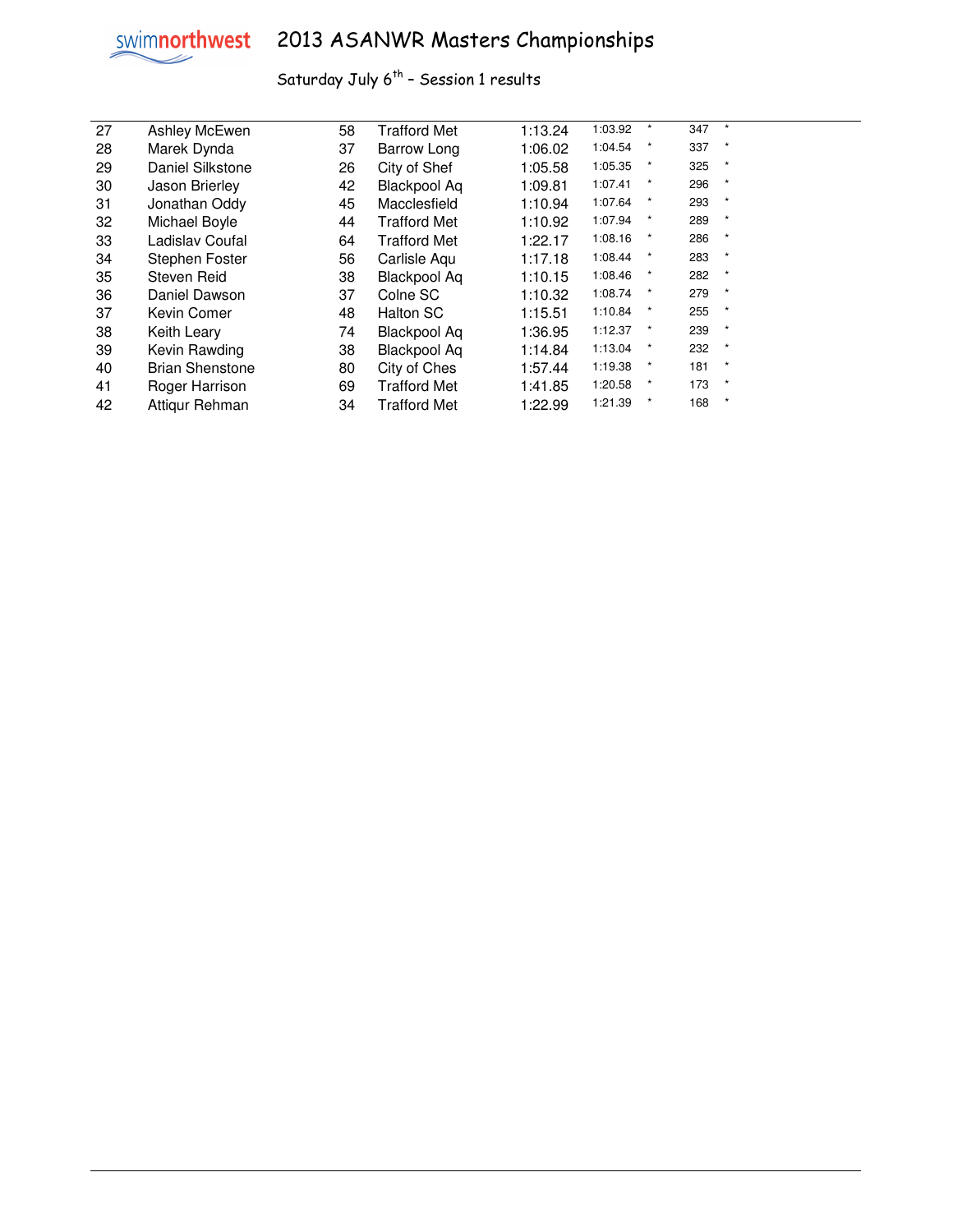### **EVENT 108 Womens Open 100m Freestyle EVENT 108 Womens Open 100m Freestyle**

18/24 Yrs Age Group - Full Results<br>Place Name Results AaD Club Time Adjusted

| Place | Name                                                                              | AaD | Club                | Time      | Adjusted |            | Points |           | 50    |
|-------|-----------------------------------------------------------------------------------|-----|---------------------|-----------|----------|------------|--------|-----------|-------|
| 1.    | Stephanie Blakeburn                                                               | 19  | Billingham F        | 58.22     | 58.24    | $^\star$   | 671    |           | 28.24 |
|       | New NW All comers= Record - Previously HOLLY NEWSOME, HOYLAKE, 01:02.25, set 2010 |     |                     |           |          |            |        |           |       |
| 2.    | Sarah-Louise Banner                                                               | 24  | Halton SC           | 1:04.26   | 1:04.29  | $^\star$   | 499    | $\star$   | 31.01 |
| 3.    | Georgina Gardner-Stockley                                                         | 20  | <b>Chester Acad</b> | 1:05.57   | 1:05.60  | $\star$    | 470    | $\star$   | 30.85 |
| 4.    | Rachael Gorman                                                                    | 22  | <b>Trafford Met</b> | 1:06.58   | 1:06.61  | $\star$    | 449    | $\star$   | 32.06 |
| 5.    | Megan Phillip                                                                     | 24  | Unattached          | 1:09.29   | 1:09.32  | $\star$    | 398    | $\star$   | 32.57 |
| 6.    | <b>Katherine Purcell</b>                                                          | 23  | <b>East Leeds S</b> | 1:10.03   | 1:10.06  | $\bullet$  | 385    | $\bullet$ | 33.62 |
|       |                                                                                   |     |                     |           |          |            |        |           |       |
| Place | 25/29 Yrs Age Group - Full Results<br>Name                                        | AaD | Club                |           |          |            |        |           |       |
|       |                                                                                   |     |                     | Time      | Adjusted | $^\star$   | Points | *         | 50    |
| 1.    | Laura Bowden                                                                      | 26  | <b>Trafford Met</b> | 1:03.51   | 1:03.68  | $\star$    | 513    | $\star$   | 30.85 |
| 2.    | Laura Fox                                                                         | 29  | City of Shef        | 1:09.27   | 1:09.66  |            | 392    |           | 33.44 |
| 3.    | Carolyn Dawe                                                                      | 28  | <b>Trafford Met</b> | 1:15.22   | 1:15.62  |            | 306    | $\star$   | 36.43 |
|       | 30/34 Yrs Age Group - Full Results                                                |     |                     |           |          |            |        |           |       |
| Place | Name                                                                              | AaD | Club                | Time      | Adjusted |            | Points |           | 50    |
| 1.    | Helen Whittle                                                                     | 32  | <b>Blackpool Aq</b> | 1:10.05   | 1:10.24  |            | 383    |           | 33.76 |
|       | 40/44 Yrs Age Group - Full Results                                                |     |                     |           |          |            |        |           |       |
| Place | Name                                                                              | AaD | Club                | Time      | Adjusted |            | Points |           | 50    |
| 1.    | Kathryn Thomas                                                                    | 42  | <b>Trafford Met</b> | 1:08.34   | 1:05.69  |            | 468    |           | 32.90 |
|       | New NW Region Record - Previously KAREN DRIVER, COLNE, 1:10.57, set 2011          |     |                     |           |          |            |        |           |       |
| 2.    | <b>Karen Driver</b>                                                               | 42  | Colne SC            | 1:12.69   | 1:09.87  | $\star$    | 389    | $\star$   | 35.60 |
|       | 45/49 Yrs Age Group - Full Results                                                |     |                     |           |          |            |        |           |       |
| Place | Name                                                                              | AaD | Club                | Time      | Adjusted |            | Points |           | 50    |
| 1.    | Karen Graham                                                                      | 48  | <b>Ilkley SC</b>    | 1:04.92   | 59.97    | $^\star$   | 615    | $\star$   | 31.47 |
| 2.    | <b>Becky Kirby</b>                                                                | 46  | <b>Trafford Met</b> | 1:17.82   | 1:12.89  | $\star$    | 342    | $\star$   | 36.78 |
| 3.    | <b>Elaine Cooke</b>                                                               | 49  | Southport SC        | 1:18.17   | 1:11.69  | $^\star$   | 360    | $\star$   | 35.93 |
|       | 50/54 Yrs Age Group - Full Results                                                |     |                     |           |          |            |        |           |       |
| Place | Name                                                                              | AaD | Club                | Time      | Adjusted |            | Points |           | 50    |
|       |                                                                                   | 54  |                     | 1:16.40   | 1:07.51  | *          | 431    | $\star$   | 36.61 |
| 1.    | <b>Barbara Holmes</b>                                                             |     | <b>Blackpool Aq</b> |           | 1:11.55  | $\star$    | 362    | $\star$   | 28.91 |
| 2.    | Hayley Bettinson                                                                  | 50  | Birmingham M        | 1:18.59   |          |            |        |           |       |
|       | <b>Combined Result - Full Results</b>                                             |     |                     |           |          |            |        |           |       |
| Place | Name                                                                              | AaD | Club                | Time      | Adjusted |            | Points | *         |       |
| 1.    | Stephanie Blakeburn                                                               | 19  | Billingham F        | 58.22     | 58.24    | $\star$    | 671    |           |       |
| 2.    | Karen Graham                                                                      | 48  | <b>Ilkley SC</b>    | 1:04.92   | 59.97    | $\star$    | 615    |           |       |
| 3.    | Laura Bowden                                                                      | 26  | <b>Trafford Met</b> | 1:03.51   | 1:03.68  |            | 513    |           |       |
| 4.    | Sarah-Louise Banner                                                               | 24  | Halton SC           | 1:04.26   | 1:04.29  |            | 499    |           |       |
| 5.    | Georgina Gardner-Stockley                                                         | 20  | <b>Chester Acad</b> | 1:05.57   | 1:05.60  |            | 470    |           |       |
| 6.    | Kathryn Thomas                                                                    | 42  | <b>Trafford Met</b> | 1:08.34   | 1:05.69  |            | 468    |           |       |
| 7.    | Rachael Gorman                                                                    | 22  | <b>Trafford Met</b> | 1:06.58   | 1:06.61  |            | 449    |           |       |
| 8.    | <b>Barbara Holmes</b>                                                             | 54  | <b>Blackpool Aq</b> | 1:16.40   | 1:07.51  | $^{\star}$ | 431    | $\ast$    |       |
| 9.    | Megan Phillip                                                                     | 24  | Unattached          | 1:09.29   | 1:09.32  |            | 398    |           |       |
| 10.   | Laura Fox                                                                         | 29  | City of Shef        | 1:09.27   | 1:09.66  | *          | 392    | ×         |       |
| 11.   | Karen Driver                                                                      | 42  | Colne SC            | 1:12.69   | 1:09.87  | $\ast$     | 389    | *         |       |
| 12.   | <b>Katherine Purcell</b>                                                          | 23  | <b>East Leeds S</b> | (1.10.03) | 1:10.06  | O          | 385    | O         |       |
| 13.   | Helen Whittle                                                                     | 32  | <b>Blackpool Aq</b> | 1:10.05   | 1:10.24  | $\star$    | 383    |           |       |
| 14.   | Hayley Bettinson                                                                  | 50  | Birmingham M        | 1:18.59   | 1:11.55  | *          | 362    |           |       |
| 15.   | <b>Elaine Cooke</b>                                                               | 49  | Southport SC        | 1:18.17   | 1:11.69  | $^{\star}$ | 360    |           |       |
| 16.   | <b>Becky Kirby</b>                                                                | 46  | <b>Trafford Met</b> |           | 1:12.89  | $^{\star}$ | 342    |           |       |
|       |                                                                                   |     |                     | 1:17.82   | 1:15.62  | $^{\star}$ | 306    | *         |       |
| 17.   | Carolyn Dawe                                                                      | 28  | <b>Trafford Met</b> | 1:15.22   |          |            |        |           |       |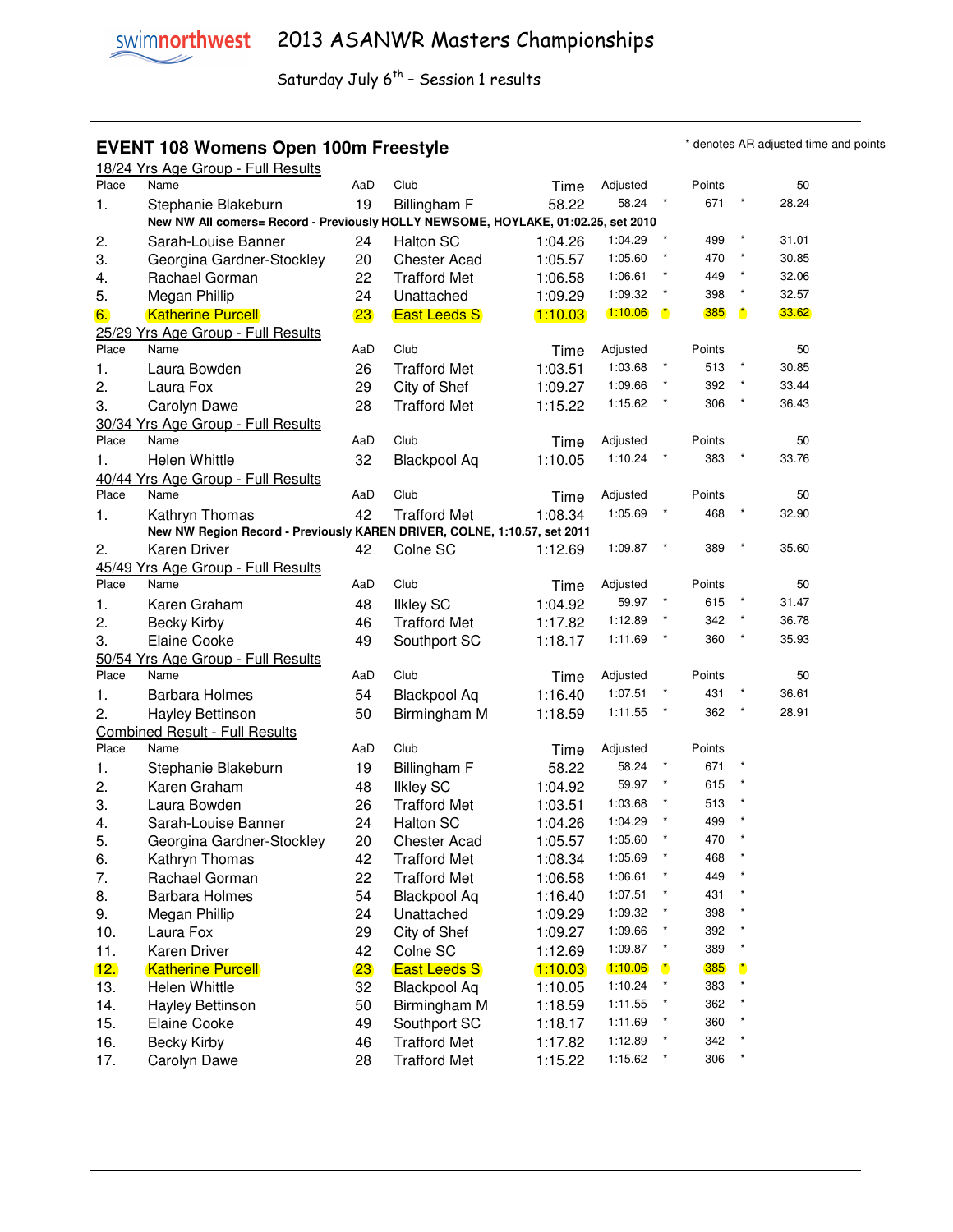#### **EVENT 109 Mens Open 100m Breaststroke EXELL ARE A SOME THE STANDER CONTRACT AREAD OF THE STANDARY OF STANDARY STANDARY STANDARY STANDARY STANDARY STANDARY STANDARY STANDARY STANDARY STANDARY STANDARY STANDARY STANDARY S**

|       | 18/24 Yrs Age Group - Full Results                                                   |     |                     |            |          |        |        |         |         |
|-------|--------------------------------------------------------------------------------------|-----|---------------------|------------|----------|--------|--------|---------|---------|
| Place | Name                                                                                 | AaD | Club                | Time       | Adjusted |        | Points |         | 50      |
| 1.    | <b>Craig Yates</b>                                                                   | 21  | Dane Valley         | 1:12.02    | 1:12.15  | $\ast$ | 457    |         | 32.76   |
|       | New NW Region Record - Previously CRAIG YATES, DANE VALLEY, 1:13.74, set 2012        |     |                     |            |          |        |        |         |         |
| 2.    | Joseph Keeley                                                                        | 20  | <b>Trafford Met</b> | 1:20.40    | 1:20.54  |        | 329    |         | 37.26   |
| 3.    | Max Rothwell                                                                         | 20  | Southport SC        | 1:20.69    | 1:20.83  |        | 325    |         | 36.54   |
|       | Joshua Spencer                                                                       | 24  | East Leeds S        | <b>DNC</b> |          |        |        |         |         |
|       | 30/34 Yrs Age Group - Full Results                                                   |     |                     |            |          |        |        |         |         |
| Place | Name                                                                                 | AaD | Club                | Time       | Adjusted |        | Points |         | 50      |
| 1.    | Chris Ferguson                                                                       | 31  | <b>Silver City</b>  | 1:11.12    | 1:10.22  |        | 496    |         | 33.77   |
| 2.    | <b>Phillip Burchell</b>                                                              | 33  | <b>Holywell SC</b>  | 1:16.42    | 1:15.21  |        | 404    |         | 35.88   |
|       | 35/39 Yrs Age Group - Full Results                                                   |     |                     |            |          |        |        |         |         |
| Place | Name                                                                                 | AaD | Club                | Time       | Adjusted |        | Points |         | 50      |
| 1.    | Philip Woods                                                                         | 35  | Warrington D        | 1:15.03    | 1:13.55  |        | 432    |         | 34.61   |
|       | 40/44 Yrs Age Group - Full Results                                                   |     |                     |            |          |        |        |         |         |
| Place | Name                                                                                 | AaD | Club                | Time       | Adjusted |        | Points |         | 50      |
| 1.    | Peter Wilmot                                                                         | 41  | <b>Blackpool Aq</b> | 1:13.36    | 1:10.50  |        | 490    |         | 33.54   |
|       | New NW Region Record - Previously RICHARD SLATER, PIONEER 79, 1:15.00, set 2009      |     |                     |            |          |        |        |         |         |
|       | New NW All comers= Record - Previously N. BARTON, C OF LIVERPOOL, 01:14.02, set 1994 |     |                     |            |          |        |        |         |         |
| 2.    | <b>Philip Croxall</b>                                                                | 44  | Colne SC            | 1:22.46    | 1:18.03  |        | 361    |         | 39.04   |
|       | 45/49 Yrs Age Group - Full Results                                                   |     |                     |            |          |        |        |         |         |
| Place | Name                                                                                 | AaD | Club                | Time       | Adjusted |        | Points |         | 50      |
| 1.    | Oggy East                                                                            | 46  | <b>Arfon Master</b> | 1:46.60    | 1:39.65  |        | 173    |         | 51.77   |
|       | Kevin Comer                                                                          | 48  | <b>Halton SC</b>    | <b>DNC</b> |          |        |        |         |         |
|       | 50/54 Yrs Age Group - Full Results                                                   |     |                     |            |          |        |        |         |         |
| Place | Name                                                                                 | AaD | Club                | Time       | Adjusted |        | Points |         | 50      |
| 1.    | Craig Heggie                                                                         | 51  | Copeland ASC        | 1:15.61    | 1:08.13  |        | 543    |         | 35.85   |
| 2.    | <b>Bob Bolton</b>                                                                    | 53  | <b>Trafford Met</b> | 1:30.11    | 1:19.85  |        | 337    |         | 42.55   |
| 3.    | <b>Stuart McGurk</b>                                                                 | 52  | <b>Troutbeck Br</b> | 1:51.23    | 1:39.41  |        | 175    |         | 51.58   |
|       | Russell Mason                                                                        | 50  | Warrington D        | DQ ST-     |          |        |        |         |         |
|       | 55/59 Yrs Age Group - Full Results                                                   |     |                     |            |          |        |        |         |         |
| Place | Name                                                                                 | AaD | Club                | Time       | Adjusted |        | Points |         | 50      |
| 1.    | David Burchell                                                                       | 58  | Mold                | 1:23.29    | 1:10.53  |        | 490    |         | 39.44   |
|       | 60/64 Yrs Age Group - Full Results                                                   |     |                     |            |          |        |        |         |         |
| Place | Name                                                                                 | AaD | Club                | Time       | Adjusted |        | Points |         | 50      |
| 1.    | Graham Pearson                                                                       | 61  | Carlisle Aqu        | 1:20.73    | 1:06.38  |        | 587    |         | 38.70   |
| 2.    | <b>Thomas Kelleher</b>                                                               | 64  | Southport SC        | 1:30.22    | 1:11.90  |        | 462    |         | 41.40   |
| 3.    | Keith Rothwell                                                                       | 64  | <b>Arfon Master</b> | 1:37.18    | 1:17.44  |        | 370    |         | 47.12   |
|       | 65/69 Yrs Age Group - Full Results                                                   |     |                     |            |          |        |        |         |         |
| Place | Name                                                                                 | AaD | Club                | Time       | Adjusted |        | Points |         | 50      |
| 1.    | Graham Padgett                                                                       | 66  | Warrington D        | 1:33.27    | 1:12.70  |        | 447    |         | 42.90   |
| 2.    | George Jackson                                                                       | 68  | Howe Bridge         | 1:47.95    | 1:22.20  |        | 309    |         | 49.60   |
| 3.    | <b>Tony Fields</b>                                                                   | 66  | City of Ches        | 1:58.08    | 1:32.04  |        | 220    |         | 55.22   |
| 4.    | Roger Harrison                                                                       | 69  | <b>Trafford Met</b> | 2:26.91    | 1:50.49  |        | 127    | $\star$ | 1:08.70 |
|       | 75/79 Yrs Age Group - Full Results                                                   |     |                     |            |          |        |        |         |         |
| Place | Name                                                                                 | AaD | Club                | Time       | Adjusted |        | Points |         | 50      |
| 1.    | <b>Thomas Walker</b>                                                                 | 78  | City of Ches        | 1:43.04    | 1:07.46  |        | 560    |         | 49.25   |
|       |                                                                                      |     |                     |            |          |        |        |         |         |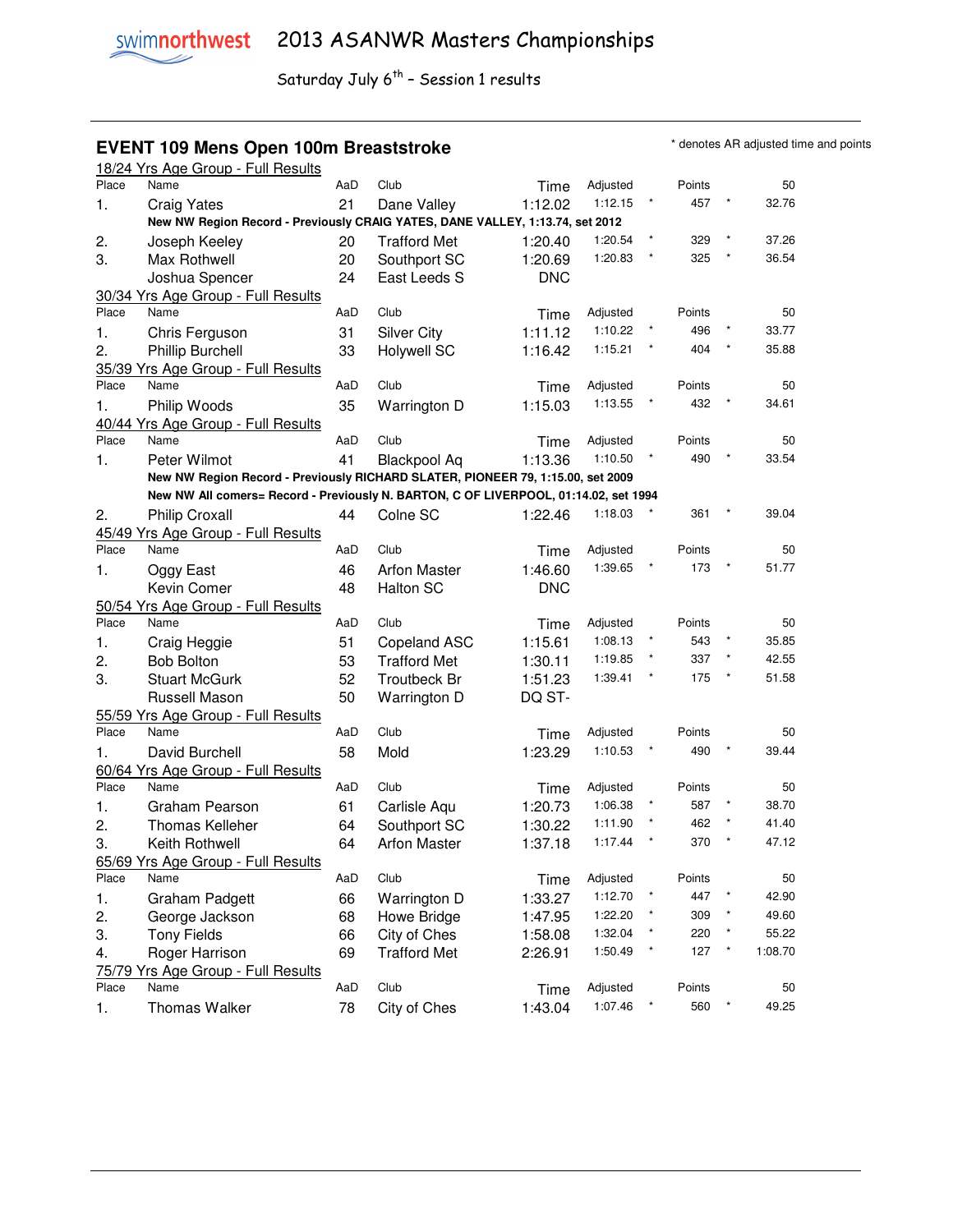

|       | <b>Combined Result - Full Results</b> |     |                     |         |          |            |        |              |
|-------|---------------------------------------|-----|---------------------|---------|----------|------------|--------|--------------|
| Place | Name                                  | AaD | Club                | Time    | Adjusted |            | Points |              |
| 1.    | Graham Pearson                        | 61  | Carlisle Aqu        | 1:20.73 | 1:06.38  | $^\star$   | 587    | $\star$      |
| 2.    | <b>Thomas Walker</b>                  | 78  | City of Ches        | 1:43.04 | 1:07.46  | $\star$    | 560    | $\pmb{\ast}$ |
| 3.    | Craig Heggie                          | 51  | Copeland ASC        | 1:15.61 | 1:08.13  | $\star$    | 543    | $\star$      |
| 4.    | Chris Ferguson                        | 31  | Silver City         | 1:11.12 | 1:10.22  | $\star$    | 496    | $\star$      |
| 5.    | Peter Wilmot                          | 41  | Blackpool Aq        | 1:13.36 | 1:10.50  | $\star$    | 490    | $\star$      |
| 5.    | David Burchell                        | 58  | Mold                | 1:23.29 | 1:10.53  | $\star$    | 490    | $\star$      |
| 7.    | Thomas Kelleher                       | 64  | Southport SC        | 1:30.22 | 1:11.90  | $^{\star}$ | 462    | $\star$      |
| 8.    | Craig Yates                           | 21  | Dane Valley         | 1:12.02 | 1:12.15  | $\star$    | 457    | $\star$      |
| 9.    | Graham Padgett                        | 66  | Warrington D        | 1:33.27 | 1:12.70  | $\star$    | 447    | $\star$      |
| 10.   | Philip Woods                          | 35  | Warrington D        | 1:15.03 | 1:13.55  | $\star$    | 432    | $\star$      |
| 11.   | <b>Phillip Burchell</b>               | 33  | <b>Holywell SC</b>  | 1:16.42 | 1:15.21  | $\star$    | 404    | $\star$      |
| 12.   | Keith Rothwell                        | 64  | <b>Arfon Master</b> | 1:37.18 | 1:17.44  | $^{\star}$ | 370    | $\star$      |
| 13.   | <b>Philip Croxall</b>                 | 44  | Colne SC            | 1:22.46 | 1:18.03  | $\ast$     | 361    | $\star$      |
| 14.   | <b>Bob Bolton</b>                     | 53  | <b>Trafford Met</b> | 1:30.11 | 1:19.85  | $\star$    | 337    | $\star$      |
| 15.   | Joseph Keeley                         | 20  | <b>Trafford Met</b> | 1:20.40 | 1:20.54  | $\star$    | 329    | $\star$      |
| 16.   | Max Rothwell                          | 20  | Southport SC        | 1:20.69 | 1:20.83  | $\star$    | 325    | $\star$      |
| 17.   | George Jackson                        | 68  | Howe Bridge         | 1:47.95 | 1:22.20  | $\star$    | 309    | $\star$      |
| 18.   | Tony Fields                           | 66  | City of Ches        | 1:58.08 | 1:32.04  | $\star$    | 220    | $\star$      |
| 19.   | <b>Stuart McGurk</b>                  | 52  | <b>Troutbeck Br</b> | 1:51.23 | 1:39.41  | $\star$    | 175    | $\star$      |
| 20.   | Oggy East                             | 46  | <b>Arfon Master</b> | 1:46.60 | 1:39.65  | *          | 173    | $\star$      |
| 21.   | Roger Harrison                        | 69  | <b>Trafford Met</b> | 2:26.91 | 1:50.49  | $\star$    | 127    | $\star$      |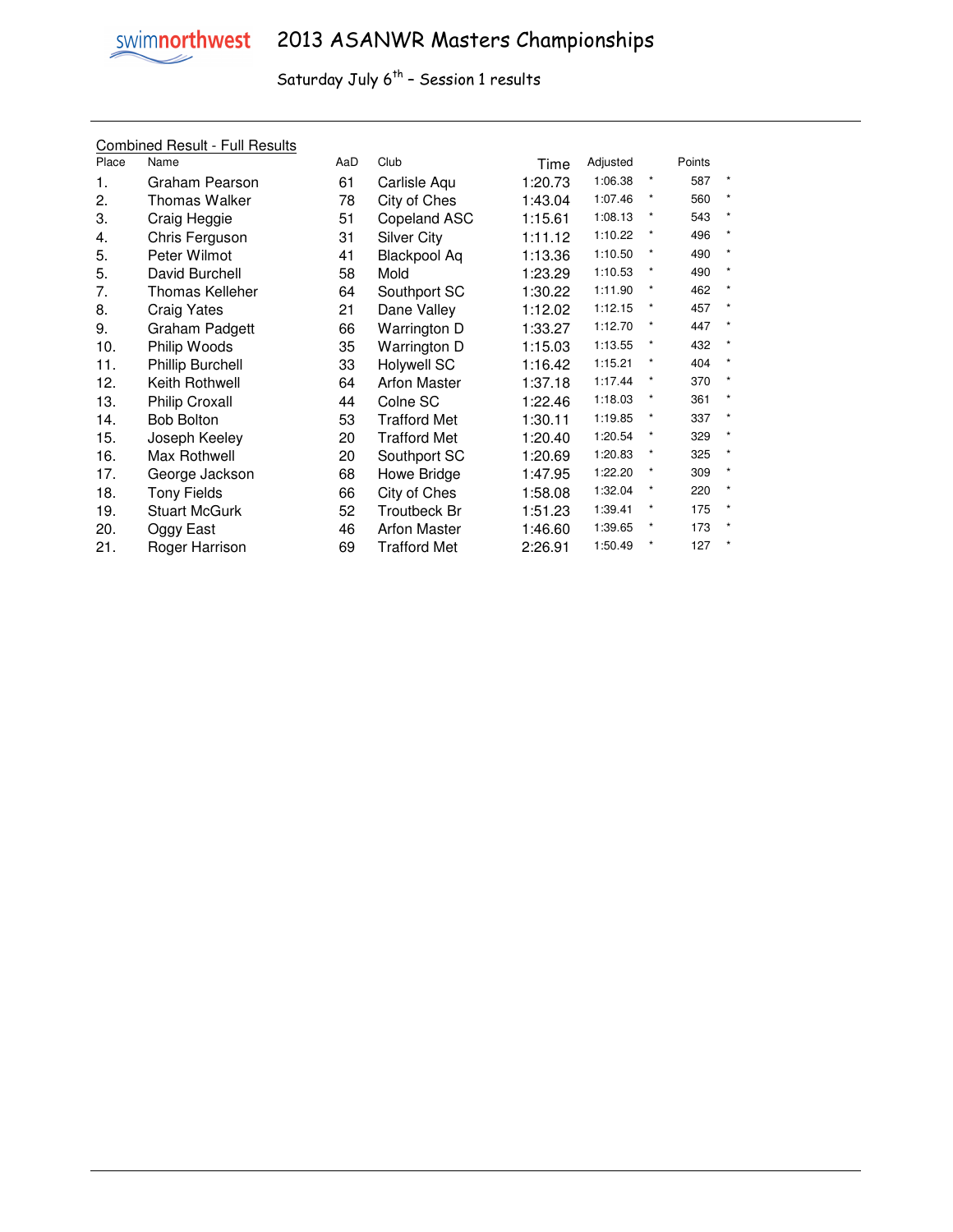### **EVENT 110 Womens Open 100m Breaststroke ALGO CONVERTED A A Additional AR adjusted time and points**

|       | 18/24 Yrs Age Group - Full Results                                                                    |     |                     |         |          |        |         |
|-------|-------------------------------------------------------------------------------------------------------|-----|---------------------|---------|----------|--------|---------|
| Place | Name                                                                                                  | AaD | Club                | Time    | Adjusted | Points | 50      |
| 1.    | Cheryl Wilson                                                                                         | 19  | <b>Chester Acad</b> | 1:22.90 | 1:23.26  | 427    | 39.76   |
|       | New NW Region Record - Previously NICOLA VEITCH, PIONEER 79, 1:23.63, set 2009                        |     |                     |         |          |        |         |
|       | New NW All comers= Record - Previously NICOLA VEITCH, PIONEER 79, 01:23.63, set 2009                  |     |                     |         |          |        |         |
| 2.    | Georgina Gardner-Stockley                                                                             | 20  | <b>Chester Acad</b> | 1:24.27 | 1:24.64  | 406    | 38.54   |
|       | 25/29 Yrs Age Group - Full Results                                                                    |     |                     |         |          |        |         |
| Place | Name                                                                                                  | AaD | Club                | Time    | Adjusted | Points | 50      |
| 1.    | Laura Bowden                                                                                          | 26  | <b>Trafford Met</b> | 1:24.47 | 1:25.10  | 399    | 40.44   |
|       | New NW Region Record - Previously GILLIAN PENSON, BOBCATS, 1:25.41, set 2009                          |     |                     |         |          |        |         |
|       | 40/44 Yrs Age Group - Full Results                                                                    |     |                     |         |          |        |         |
| Place | Name                                                                                                  | AaD | Club                | Time    | Adjusted | Points | 50      |
| 1.    | Karen Driver                                                                                          | 42  | Colne SC            | 1:33.56 | 1:31.03  | 326    | 44.91   |
|       | 45/49 Yrs Age Group - Full Results                                                                    |     |                     |         |          |        |         |
| Place | Name                                                                                                  | AaD | Club                | Time    | Adjusted | Points | 50      |
| 1.    | Jo Bolton                                                                                             | 47  | <b>Trafford Met</b> | 1:27.33 | 1:20.46  | 473    | 41.65   |
|       | New NW Region Record - Previously IRENE MEIKLE, BARROW LDSC, 1:38.52, set 2009                        |     |                     |         |          |        |         |
|       | New NW All comers= Record - Previously S. O'NEIL, DARWEN, 01:28.38, set 1994                          |     |                     |         |          |        |         |
| 2.    | <b>Becky Kirby</b>                                                                                    | 46  | <b>Trafford Met</b> | 1:30.98 | 1:24.81  | 404    | 42.79   |
| 3.    | <b>Allison Donnelly</b>                                                                               | 46  | <b>Arfon Master</b> | 1:58.01 | 1:50.01  | 185    | 54.33   |
|       | 50/54 Yrs Age Group - Full Results                                                                    |     |                     |         |          |        |         |
| Place | Name                                                                                                  | AaD | Club                | Time    | Adjusted | Points | 50      |
| 1.    | Irene Meikle                                                                                          | 51  | Barrow Long         | 1:43.29 | 1:30.73  | 330    | 48.67   |
|       | 55/59 Yrs Age Group - Full Results                                                                    |     |                     |         |          |        |         |
| Place | Name                                                                                                  | AaD | Club                | Time    | Adjusted | Points | 50      |
| 1.    | Lindsey Gowland                                                                                       | 56  | <b>Etwall Eagle</b> | 1:33.78 | 1:17.96  | 520    | 43.88   |
|       | New NW All comers= Record - Previously LINDSEY GOWLAND, ETWALL, 01:34.09, set 2012                    |     |                     |         |          |        |         |
|       | 60/64 Yrs Age Group - Full Results                                                                    |     |                     |         |          |        |         |
| Place | Name                                                                                                  | AaD | Club                | Time    | Adjusted | Points | 50      |
| 1.    | Jennifer Merritt                                                                                      | 62  | Spondon Mast        | 1:29.79 | 1:10.88  | 692    | 42.63   |
|       | New NW All comers= Record - Previously JENNIFER MERRITT, SPONDON, 01:30.03, set 2011                  |     |                     |         |          |        |         |
|       | 65/69 Yrs Age Group - Full Results                                                                    |     |                     |         |          |        |         |
| Place | Name                                                                                                  | AaD | Club                | Time    | Adjusted | Points | 50      |
| 1.    | Helen Jenkins                                                                                         | 67  | Southport SC        | 1:44.32 | 1:19.46  | 491    | 49.46   |
|       | New NW Region Record - Previously unclaimed                                                           |     |                     |         |          |        |         |
|       | New NW All comers= Record - Previously M. TAYLOR, BLACKPOOL, 01:51.60, set 1998                       |     |                     |         |          |        |         |
|       | 75/79 Yrs Age Group - Full Results                                                                    |     |                     |         |          |        |         |
| Place | Name                                                                                                  | AaD | Club                | Time    | Adjusted | Points | 50      |
| 1.    | Brenda Walker                                                                                         | 75  | City of Ches        | 1:59.01 | 1:23.36  | 425    | 1:02.21 |
|       | New NW Region Record - Previously MYRNA TAYLOR, BLACKPOOL, 2:09.33, set 2011                          |     |                     |         |          |        |         |
|       | New NW All comers= Record - Previously MYRNA TAYLOR, BLACKPOOL, 02:09.33, set 2011                    |     |                     |         |          |        |         |
| Place | 80/84 Yrs Age Group - Full Results<br>Name                                                            | AaD | Club                |         | Adjusted | Points | 50      |
|       |                                                                                                       | 80  |                     | Time    | 1:22.16  | 444    | 1:01.28 |
| 1.    | Myrna Taylor<br>New NW Region Record - Previously KATHLEEN GRIMMER, C OF LIVERPOOL, 2:28.33, set 2010 |     | Blackpool Aq        | 2:10.27 |          |        |         |
|       | New NW All comers= Record - Previously KATHLEEN GRIMMER, C OF LIVERPOOL, 02:28.33, set 2010           |     |                     |         |          |        |         |
|       |                                                                                                       |     |                     |         |          |        |         |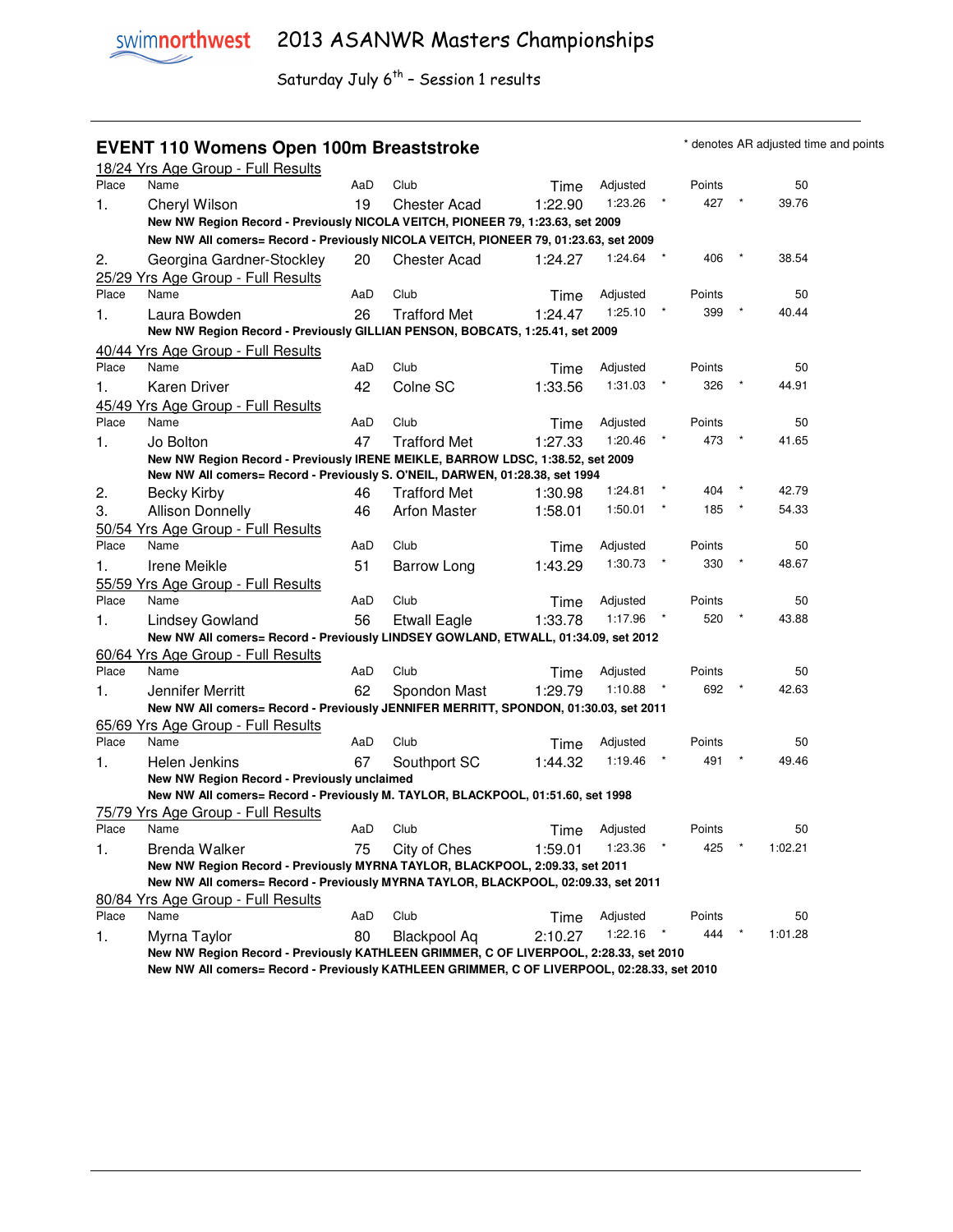

#### Combined Result - Full Results

| Place | Name                      | AaD | Club                | Time    | Adjusted |            | Points |              |
|-------|---------------------------|-----|---------------------|---------|----------|------------|--------|--------------|
| 1.    | Jennifer Merritt          | 62  | Spondon Mast        | 1:29.79 | 1:10.88  | *          | 692    | $\ast$       |
| 2.    | <b>Lindsey Gowland</b>    | 56  | <b>Etwall Eagle</b> | 1:33.78 | 1:17.96  | $^{\star}$ | 520    | $\ast$       |
| 3.    | Helen Jenkins             | 67  | Southport SC        | 1:44.32 | 1:19.46  | *          | 491    | $\star$      |
| 4.    | Jo Bolton                 | 47  | Trafford Met        | 1:27.33 | 1:20.46  |            | 473    | $\star$      |
| 5.    | Myrna Taylor              | 80  | Blackpool Aq        | 2:10.27 | 1:22.16  | $^{\star}$ | 444    | $\star$      |
| 6.    | Cheryl Wilson             | 19  | <b>Chester Acad</b> | 1:22.90 | 1:23.26  | $\star$    | 427    | $\star$      |
| 7.    | <b>Brenda Walker</b>      | 75  | City of Ches        | 1:59.01 | 1:23.36  | *          | 425    | $\star$      |
| 8.    | Georgina Gardner-Stockley | 20  | Chester Acad        | 1:24.27 | 1:24.64  | $^{\star}$ | 406    | $\pmb{\ast}$ |
| 9.    | Becky Kirby               | 46  | Trafford Met        | 1:30.98 | 1:24.81  | *          | 404    | $\star$      |
| 10.   | Laura Bowden              | 26  | <b>Trafford Met</b> | 1:24.47 | 1:25.10  | $^{\star}$ | 399    | $\star$      |
| 11.   | Irene Meikle              | 51  | Barrow Long         | 1:43.29 | 1:30.73  | $\star$    | 330    | $\star$      |
| 12.   | Karen Driver              | 42  | Colne SC            | 1:33.56 | 1:31.03  | $\star$    | 326    | $\star$      |
| 13.   | Allison Donnelly          | 46  | <b>Arfon Master</b> | 1:58.01 | 1:50.01  |            | 185    | $\star$      |
|       |                           |     |                     |         |          |            |        |              |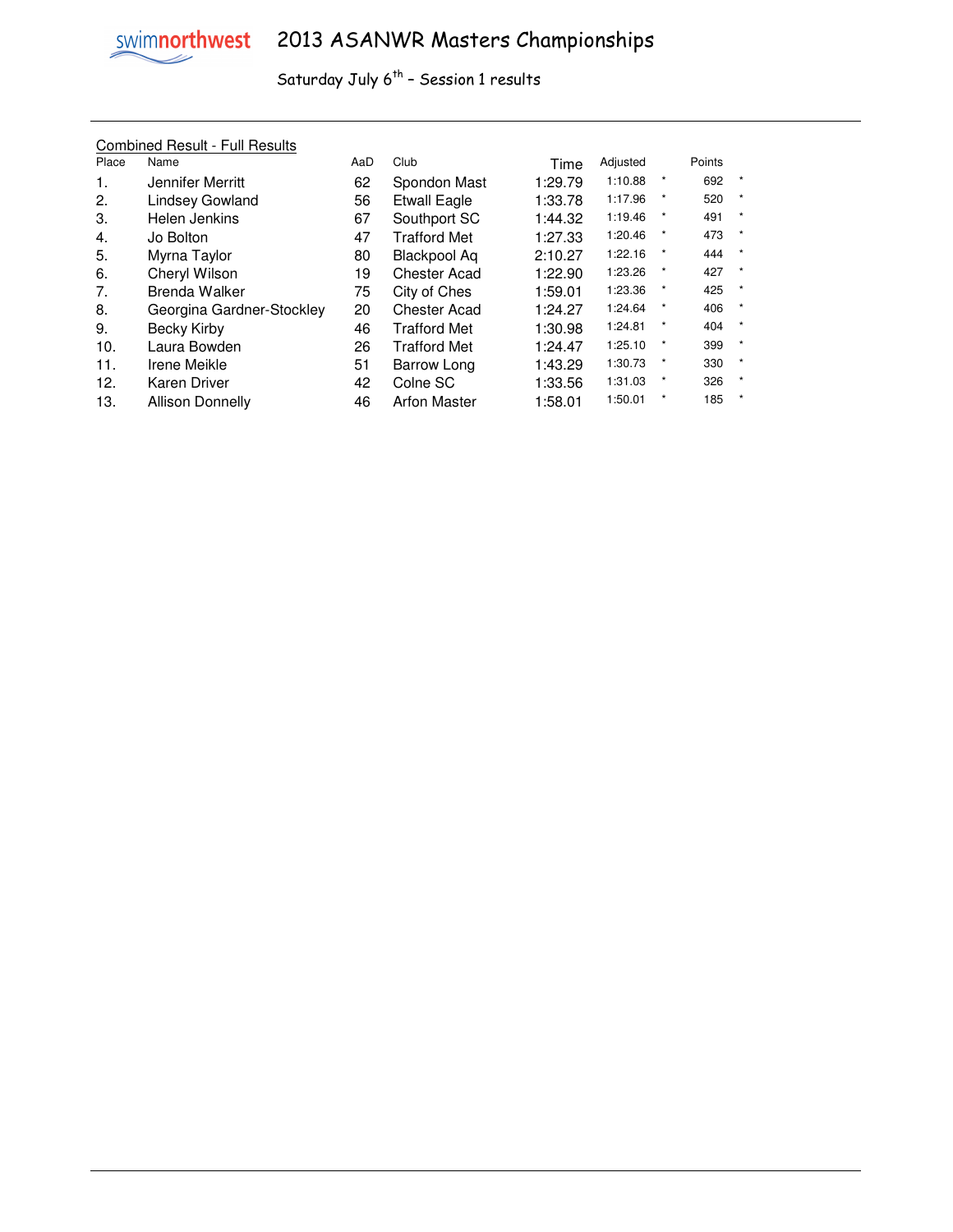## **EVENT 111 Mens Open 50m Butterfly**

|       | 18/24 Yrs Age Group - Full Results                                                                           |     |                     |            |                   |                      |        |                      |
|-------|--------------------------------------------------------------------------------------------------------------|-----|---------------------|------------|-------------------|----------------------|--------|----------------------|
| Place | Name                                                                                                         | AaD | Club                | Time       | Adjusted          |                      | Points |                      |
| 1.    | <b>Joshua Spencer</b>                                                                                        | 24  | <b>East Leeds S</b> | 26.88      | 26.90             | $\ddot{\phantom{a}}$ | 532    | $\ddot{\phantom{a}}$ |
| 2.    | Peter O'Hara                                                                                                 | 23  | Sliabh Beagh        | 28.14      | 28.16             | $\star$              | 463    | $\star$              |
| 3.    | <b>Matthew Lees</b>                                                                                          | 24  | Rochdale SC         | 29.48      | 29.50             | $^{\star}$           | 403    |                      |
| 4.    | <b>Craig Yates</b>                                                                                           | 21  | Dane Valley         | 29.65      | 29.67             | *                    | 396    |                      |
| 5.    | Mark Reed                                                                                                    | 24  | City of Shef        | 33.91      | 33.93             |                      | 265    |                      |
|       | 25/29 Yrs Age Group - Full Results                                                                           |     |                     |            |                   |                      |        |                      |
| Place | Name                                                                                                         | AaD | Club                | Time       | Adjusted          |                      | Points |                      |
| 1.    | Kevin Combe                                                                                                  | 25  | Glasgow West        | 28.83      | 28.85             |                      | 431    |                      |
|       | 30/34 Yrs Age Group - Full Results                                                                           |     |                     |            |                   |                      |        |                      |
| Place | Name                                                                                                         | AaD | Club                | Time       | Adjusted          |                      | Points |                      |
| 1.    | <b>Philip Eccles</b>                                                                                         | 31  | <b>Trafford Met</b> | 28.70      | 29.51             |                      | 403    |                      |
|       |                                                                                                              |     |                     |            |                   |                      |        |                      |
| 2.    | Stephen Barton                                                                                               | 31  | City of Live        | 29.17      | 30.00             |                      | 383    |                      |
|       | Chris Knee                                                                                                   | 34  | East Leeds S        | <b>DNC</b> |                   |                      |        |                      |
|       | 35/39 Yrs Age Group - Full Results                                                                           |     |                     |            |                   |                      |        |                      |
| Place | Name                                                                                                         | AaD | Club                | Time       | Adjusted          |                      | Points |                      |
| 1.    | <b>Trevor Eland</b>                                                                                          | 37  | Warrington D        | 27.32      | 26.73             |                      | 542    |                      |
|       | New NW Region Record - Previously PETER JONES, CLITHEROE, 27.83, set 2009                                    |     |                     |            |                   |                      |        |                      |
|       |                                                                                                              |     |                     |            |                   |                      |        |                      |
| 2.    | <b>Richard Symons</b>                                                                                        | 39  | <b>Trafford Met</b> | 29.40      | 28.27             |                      | 458    |                      |
| 3.    | Paul Smith                                                                                                   | 38  | Northern Wav        | 31.53      | 30.58             |                      | 362    |                      |
| 4.    | <b>Timothy Lee</b>                                                                                           | 38  | Pioneer 79 S        | 32.29      | 31.31             |                      | 337    |                      |
| 5.    | Marek Dynda                                                                                                  | 37  | <b>Barrow Long</b>  | 33.22      | 32.50             |                      | 301    |                      |
| 6.    | <b>Steven Reid</b>                                                                                           | 38  | <b>Blackpool Aq</b> | 35.43      | 34.36             |                      | 255    |                      |
|       | Daniel Dawson                                                                                                | 37  | Colne SC            | <b>DNC</b> |                   |                      |        |                      |
|       |                                                                                                              |     |                     |            |                   |                      |        |                      |
|       |                                                                                                              |     |                     |            |                   |                      |        |                      |
|       | <b>Michael Vickers</b>                                                                                       | 37  | Wear Valley         | <b>DNC</b> |                   |                      |        |                      |
|       | 40/44 Yrs Age Group - Full Results<br>Name                                                                   |     |                     |            |                   |                      |        |                      |
| Place |                                                                                                              | AaD | Club                | Time       | Adjusted          |                      | Points |                      |
| 1.    | <b>Paul Clemence</b>                                                                                         | 43  | <b>East Leeds S</b> | $27.21^*$  | <b>25.45</b>      | ٥                    | 628    | $\bullet$            |
|       |                                                                                                              |     |                     |            | 26.88             | $^\star$             | 533    |                      |
| 2.    | <b>Stuart Hallows</b>                                                                                        | 42  | Unattached          | 28.57      | 27.97             | $\star$              | 473    |                      |
| 3.    | Paul Frith                                                                                                   | 40  | Warrington D        | 29.32      | 29.61             | $^{\star}$           | 399    | $\star$              |
| 4.    | Peter Wilmot                                                                                                 | 41  | <b>Blackpool Aq</b> | 31.26      | 31.46             | $^{\star}$           | 332    | $\star$              |
| 5.    | Vladimir Pasternak                                                                                           | 41  | Clitheroe &         | 33.22      |                   |                      |        |                      |
|       | <b>Craig Barrett</b>                                                                                         | 42  | <b>Blackpool Aq</b> | <b>DNC</b> |                   |                      |        |                      |
|       | 45/49 Yrs Age Group - Full Results<br>Name                                                                   |     |                     |            |                   |                      | Points |                      |
| Place |                                                                                                              | AaD | Club                | Time       | Adjusted<br>27.97 |                      | 473    |                      |
| 1.    | Carl Barkley                                                                                                 | 48  | <b>Halton SC</b>    | 30.56      | 28.30             |                      | 457    |                      |
| 2.    | Mark Ashton                                                                                                  | 49  | Manx Masters        | 31.03      | 28.42             |                      | 451    |                      |
| 3.    | <b>Clive Roberts</b>                                                                                         | 48  | <b>Chester Acad</b> | 31.06      |                   |                      | 428    |                      |
| 4.    | <b>Garry Vickers</b>                                                                                         | 45  | <b>Etwall Eagle</b> | 31.23      | 28.91             |                      |        |                      |
| 5.    | Jonathan Oddy                                                                                                | 45  | Macclesfield        | 32.32      | 29.92             |                      | 386    |                      |
| 6.    | David Anthony Barnes                                                                                         | 47  | <b>Blackpool Aq</b> | 34.87      | 32.02             |                      | 315    |                      |
|       | Stephen Smith                                                                                                | 45  | Colne SC            | <b>DNC</b> |                   |                      |        |                      |
|       |                                                                                                              |     |                     |            |                   |                      |        |                      |
| Place | 50/54 Yrs Age Group - Full Results<br>Name                                                                   | Aa  | Club                | Time       | Adjusted          |                      | Points |                      |
|       |                                                                                                              | D   |                     |            |                   |                      |        |                      |
| 1.    | Alec Johnson                                                                                                 | 51  | <b>Trafford Met</b> | 28.43      | 25.76             |                      | 606    |                      |
|       | New NW Region Record - Previously ALEC JOHNSON, TRAFFORD METRO, 28.78, set 2012                              |     |                     |            |                   |                      |        |                      |
| 2.    | New NW All comers= Record - Previously ALEC JOHNSON, TRAFFORD METRO, 28.78, set 2012<br><b>Stuart McGurk</b> | 52  | Troutbeck Br        | 42.19      | 38.09             |                      | 187    |                      |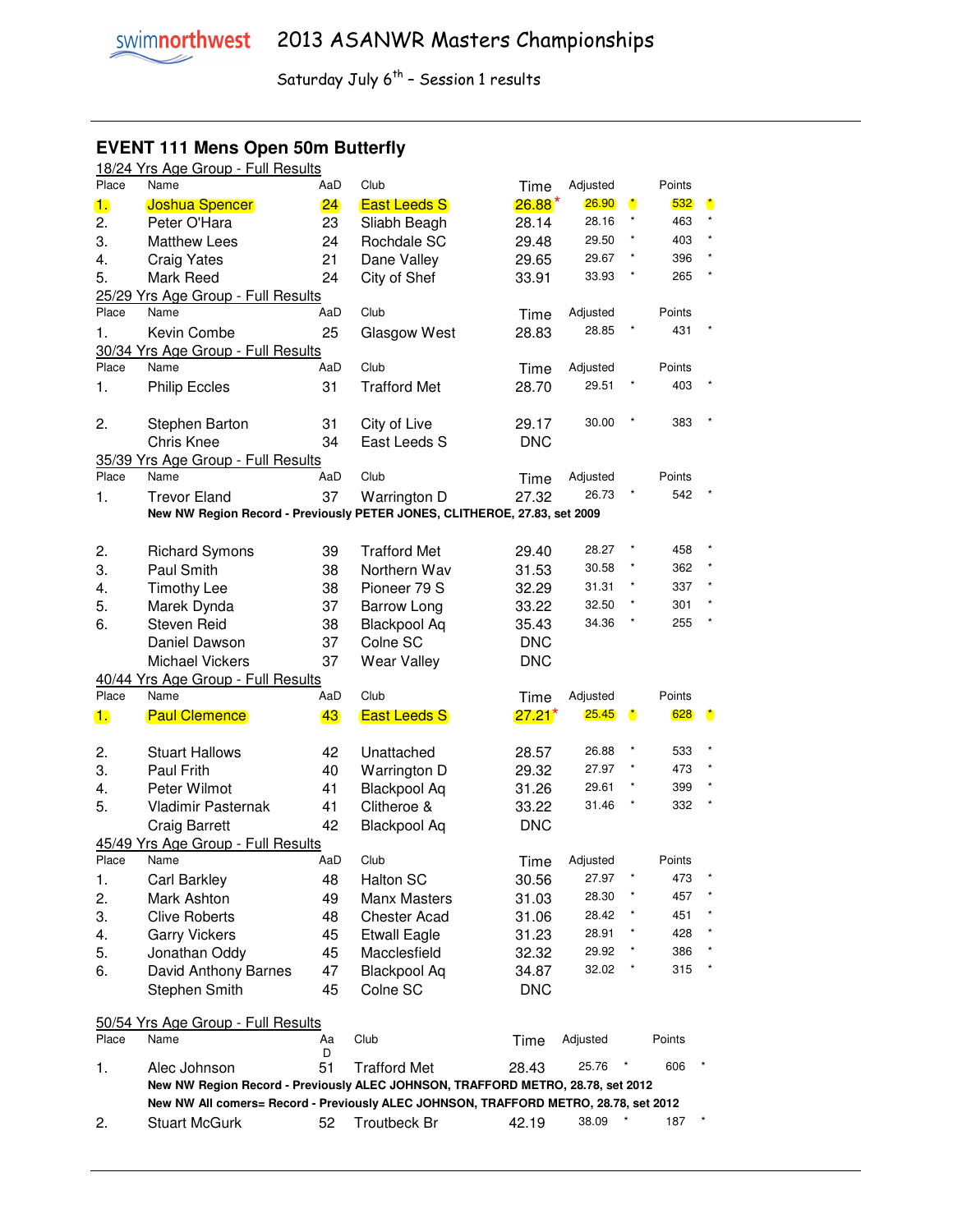|       | 55/59 Yrs Age Group - Full Results         |         |                     |            |          |              |        |                      |
|-------|--------------------------------------------|---------|---------------------|------------|----------|--------------|--------|----------------------|
| Place | Name                                       | Aa<br>D | Club                | Time       | Adjusted |              | Points |                      |
| 1.    | David Bradford                             | 55      | City of Shef        | 34.26      | 30.55    | $\pmb{\ast}$ | 363    |                      |
| 2.    | Gerald Kelleher                            | 55      | Warrington D        | 34.99      | 31.20    | $\pmb{\ast}$ | 341    | $^{\star}$           |
|       | Ashley McEwen                              | 58      | <b>Trafford Met</b> | <b>DNC</b> |          |              |        |                      |
|       | 60/64 Yrs Age Group - Full Results         |         |                     |            |          |              |        |                      |
| Place | Name                                       | Aa      | Club                | Time       | Adjusted |              | Points |                      |
| 1.    | Derek Booth                                | D<br>64 | Halton SC           | 36.80      | 30.41    | $\star$      | 368    |                      |
| 2.    | Keith Rothwell                             | 64      | <b>Arfon Master</b> | 41.05      | 33.92    |              | 265    |                      |
|       | 65/69 Yrs Age Group - Full Results         |         |                     |            |          |              |        |                      |
| Place | Name                                       | Aa      | Club                | Time       | Adjusted |              | Points |                      |
| 1.    | Alex Brown                                 | D<br>69 | <b>Blyth Lifegu</b> | 40.55      | 31.16    |              | 342    |                      |
|       | John Gall                                  | 69      | Southport SC        | <b>DNC</b> |          |              |        |                      |
|       |                                            |         |                     |            |          |              |        |                      |
| Place | 70/74 Yrs Age Group - Full Results<br>Name | Aa      | Club                | Time       | Adjusted |              | Points |                      |
|       |                                            | D       |                     |            |          |              |        |                      |
| 1.    | Neil Mackinnon                             | 72      | <b>Trafford Met</b> | 36.12      | 26.35    | $^{\star}$   | 566    |                      |
|       | <b>Combined Result - Full Results</b>      |         |                     |            |          |              |        |                      |
| Place | Name                                       | Aa<br>D | Club                | Time       | Adjusted |              | Points |                      |
| 1.    | <b>Paul Clemence</b>                       | 43      | <b>East Leeds S</b> | 27.21      | 25.45    | $\bullet$    | 628    | $\ddot{\phantom{a}}$ |
| 2.    | Alec Johnson                               | 51      | <b>Trafford Met</b> | 28.43      | 25.76    | $\star$      | 606    | *                    |
| 3.    | Neil Mackinnon                             | 72      | <b>Trafford Met</b> | 36.12      | 26.35    | $\star$      | 566    | *                    |
| 4.    | <b>Trevor Eland</b>                        | 37      | Warrington D        | 27.32      | 26.73    | $\star$      | 542    | $\star$              |
| 5.    | <b>Stuart Hallows</b>                      | 42      | Unattached          | 28.57      | 26.88    | $\star$      | 533    |                      |
| 6.    | <b>Joshua Spencer</b>                      | 24      | <b>East Leeds S</b> | 26.88      | 26.90    | $\bullet$    | 532    | $\bullet$            |
| 7.    | Carl Barkley                               | 48      | <b>Halton SC</b>    | 30.56      | 27.97    | $\star$      | 473    | $\star$              |
| 7.    | Paul Frith                                 | 40      | Warrington D        | 29.32      | 27.97    | $\star$      | 473    |                      |
| 9.    | Peter O'Hara                               | 23      | Sliabh Beagh        | 28.14      | 28.16    |              | 463    |                      |
| 10.   | <b>Richard Symons</b>                      | 39      | <b>Trafford Met</b> | 29.40      | 28.27    |              | 458    |                      |
| 11.   | Mark Ashton                                | 49      | Manx Masters        | 31.03      | 28.30    |              | 457    |                      |
| 12.   | <b>Clive Roberts</b>                       | 48      | <b>Chester Acad</b> | 31.06      | 28.42    | *            | 451    |                      |
| 13.   | Kevin Combe                                | 25      | Glasgow West        | 28.83      | 28.85    | *            | 431    |                      |
| 14.   | <b>Garry Vickers</b>                       | 45      | <b>Etwall Eagle</b> | 31.23      | 28.91    | *            | 428    |                      |
| 15.   | <b>Philip Eccles</b>                       | 31      | <b>Trafford Met</b> | 28.70      | 29.51    | $\star$      | 403    |                      |
| 15.   | <b>Matthew Lees</b>                        | 24      | Rochdale SC         | 29.48      | 29.50    | $\star$      | 403    |                      |
| 17.   | Peter Wilmot                               | 41      | <b>Blackpool Aq</b> | 31.26      | 29.61    | $\star$      | 399    |                      |
| 18.   | <b>Craig Yates</b>                         | 21      | Dane Valley         | 29.65      | 29.67    | $\star$      | 396    |                      |
| 19.   | Jonathan Oddy                              | 45      | Macclesfield        | 32.32      | 29.92    | $\star$      | 386    |                      |
| 20.   | Stephen Barton                             | 31      | City of Live        | 29.17      | 30.00    |              | 383    |                      |
| 21.   | Derek Booth                                | 64      | Halton SC           | 36.80      | 30.41    | $^\star$     | 368    |                      |
| 22.   | David Bradford                             | 55      | City of Shef        | 34.26      | 30.55    | $^\star$     | 363    |                      |
| 23.   | Paul Smith                                 | 38      | Northern Wav        | 31.53      | 30.58    | $^\star$     | 362    |                      |
| 24.   | Alex Brown                                 | 69      | <b>Blyth Lifegu</b> | 40.55      | 31.16    | $^\star$     | 342    |                      |
| 25.   | Gerald Kelleher                            | 55      | Warrington D        | 34.99      | 31.20    | $^\star$     | 341    |                      |
| 26.   | <b>Timothy Lee</b>                         | 38      | Pioneer 79 S        | 32.29      | 31.31    | $^\star$     | 337    |                      |
| 27.   | Vladimir Pasternak                         | 41      | Clitheroe &         | 33.22      | 31.46    | $^\star$     | 332    |                      |
| 28.   | David Anthony Barnes                       | 47      | <b>Blackpool Aq</b> | 34.87      | 32.02    | $^\star$     | 315    |                      |
| 29.   | Marek Dynda                                | 37      | <b>Barrow Long</b>  | 33.22      | 32.50    | $\pmb{\ast}$ | 301    |                      |
| 30.   | Keith Rothwell                             | 64      | <b>Arfon Master</b> | 41.05      | 33.92    | *            | 265    |                      |
| 30.   | Mark Reed                                  | 24      | City of Shef        | 33.91      | 33.93    |              | 265    |                      |
| 32.   | Steven Reid                                | 38      | <b>Blackpool Aq</b> | 35.43      | 34.36    |              | 255    |                      |
| 33.   | <b>Stuart McGurk</b>                       | 52      | Troutbeck Br        | 42.19      | 38.09    |              | 187    |                      |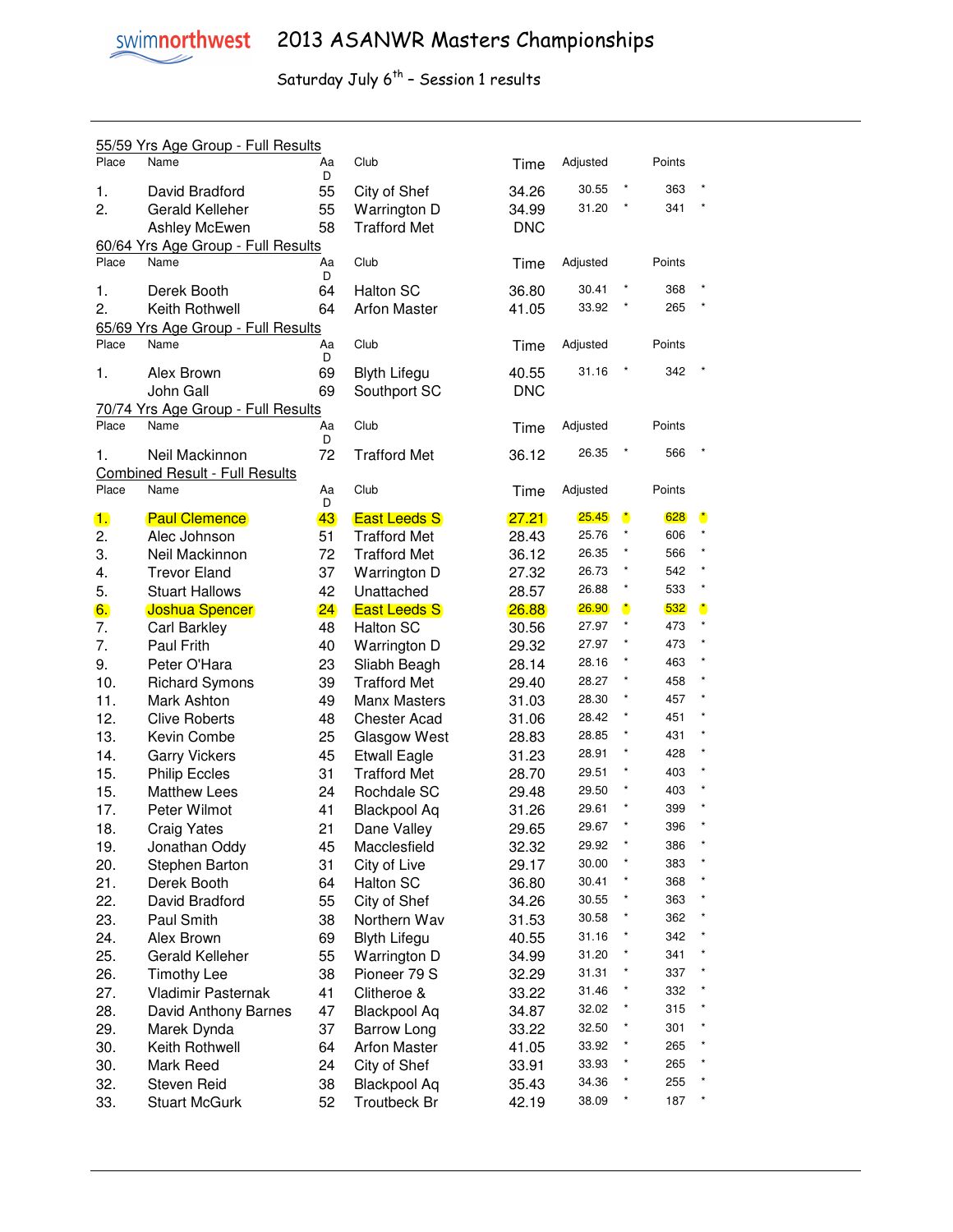### **EVENT 112 Womens Open 50m Butterfly EVENT 112 Womens Open 50m Butterfly**

| Name                      | AaD                                                                                                                                                                                                                                                                                                                                                                                                                                                                                                                                                                                                          | Club                                                                                                                       | Time                                                                                                                                                                                                                                                                                                                                      | Adjusted                                                                                                                                 |                                                                                                                                                                                                                                                                                                                                                                                                                                         | Points                                                                                                                                                                                |                                                                                                                                                     |
|---------------------------|--------------------------------------------------------------------------------------------------------------------------------------------------------------------------------------------------------------------------------------------------------------------------------------------------------------------------------------------------------------------------------------------------------------------------------------------------------------------------------------------------------------------------------------------------------------------------------------------------------------|----------------------------------------------------------------------------------------------------------------------------|-------------------------------------------------------------------------------------------------------------------------------------------------------------------------------------------------------------------------------------------------------------------------------------------------------------------------------------------|------------------------------------------------------------------------------------------------------------------------------------------|-----------------------------------------------------------------------------------------------------------------------------------------------------------------------------------------------------------------------------------------------------------------------------------------------------------------------------------------------------------------------------------------------------------------------------------------|---------------------------------------------------------------------------------------------------------------------------------------------------------------------------------------|-----------------------------------------------------------------------------------------------------------------------------------------------------|
| Stephanie Blakeburn       | 19                                                                                                                                                                                                                                                                                                                                                                                                                                                                                                                                                                                                           | Billingham F                                                                                                               | 29.63                                                                                                                                                                                                                                                                                                                                     | 29.71                                                                                                                                    |                                                                                                                                                                                                                                                                                                                                                                                                                                         | 552                                                                                                                                                                                   |                                                                                                                                                     |
|                           |                                                                                                                                                                                                                                                                                                                                                                                                                                                                                                                                                                                                              |                                                                                                                            |                                                                                                                                                                                                                                                                                                                                           |                                                                                                                                          |                                                                                                                                                                                                                                                                                                                                                                                                                                         |                                                                                                                                                                                       |                                                                                                                                                     |
| Cheryl Wilson             | 19                                                                                                                                                                                                                                                                                                                                                                                                                                                                                                                                                                                                           | <b>Chester Acad</b>                                                                                                        | 31.20                                                                                                                                                                                                                                                                                                                                     | 31.29                                                                                                                                    |                                                                                                                                                                                                                                                                                                                                                                                                                                         | 473                                                                                                                                                                                   |                                                                                                                                                     |
|                           |                                                                                                                                                                                                                                                                                                                                                                                                                                                                                                                                                                                                              |                                                                                                                            |                                                                                                                                                                                                                                                                                                                                           |                                                                                                                                          |                                                                                                                                                                                                                                                                                                                                                                                                                                         |                                                                                                                                                                                       |                                                                                                                                                     |
| Megan Phillip             | 24                                                                                                                                                                                                                                                                                                                                                                                                                                                                                                                                                                                                           | Unattached                                                                                                                 | 33.97                                                                                                                                                                                                                                                                                                                                     | 34.06                                                                                                                                    |                                                                                                                                                                                                                                                                                                                                                                                                                                         | 366                                                                                                                                                                                   |                                                                                                                                                     |
| Georgina Gardner-Stockley | 20                                                                                                                                                                                                                                                                                                                                                                                                                                                                                                                                                                                                           | <b>Chester Acad</b>                                                                                                        | 34.25                                                                                                                                                                                                                                                                                                                                     | 34.35                                                                                                                                    |                                                                                                                                                                                                                                                                                                                                                                                                                                         | 357                                                                                                                                                                                   |                                                                                                                                                     |
|                           |                                                                                                                                                                                                                                                                                                                                                                                                                                                                                                                                                                                                              | <b>Trafford Met</b>                                                                                                        | 34.55                                                                                                                                                                                                                                                                                                                                     | 34.65                                                                                                                                    |                                                                                                                                                                                                                                                                                                                                                                                                                                         | 348                                                                                                                                                                                   |                                                                                                                                                     |
| Louisa Zolkiewski         | 20                                                                                                                                                                                                                                                                                                                                                                                                                                                                                                                                                                                                           | <b>Trafford Met</b>                                                                                                        | 34.62                                                                                                                                                                                                                                                                                                                                     |                                                                                                                                          |                                                                                                                                                                                                                                                                                                                                                                                                                                         |                                                                                                                                                                                       |                                                                                                                                                     |
| Victoria Wood             | 24                                                                                                                                                                                                                                                                                                                                                                                                                                                                                                                                                                                                           | Leyland Barr                                                                                                               |                                                                                                                                                                                                                                                                                                                                           | 35.59                                                                                                                                    |                                                                                                                                                                                                                                                                                                                                                                                                                                         | 321                                                                                                                                                                                   |                                                                                                                                                     |
| <b>Katherine Purcell</b>  |                                                                                                                                                                                                                                                                                                                                                                                                                                                                                                                                                                                                              | <b>East Leeds S</b>                                                                                                        | 37.32                                                                                                                                                                                                                                                                                                                                     | 37.42                                                                                                                                    | $\mathbf{r}$                                                                                                                                                                                                                                                                                                                                                                                                                            | 276                                                                                                                                                                                   | ×                                                                                                                                                   |
| Samantha Yates            |                                                                                                                                                                                                                                                                                                                                                                                                                                                                                                                                                                                                              |                                                                                                                            |                                                                                                                                                                                                                                                                                                                                           |                                                                                                                                          |                                                                                                                                                                                                                                                                                                                                                                                                                                         |                                                                                                                                                                                       |                                                                                                                                                     |
|                           |                                                                                                                                                                                                                                                                                                                                                                                                                                                                                                                                                                                                              |                                                                                                                            |                                                                                                                                                                                                                                                                                                                                           |                                                                                                                                          |                                                                                                                                                                                                                                                                                                                                                                                                                                         |                                                                                                                                                                                       |                                                                                                                                                     |
|                           |                                                                                                                                                                                                                                                                                                                                                                                                                                                                                                                                                                                                              |                                                                                                                            | Time                                                                                                                                                                                                                                                                                                                                      |                                                                                                                                          |                                                                                                                                                                                                                                                                                                                                                                                                                                         |                                                                                                                                                                                       |                                                                                                                                                     |
| Laura Fox                 |                                                                                                                                                                                                                                                                                                                                                                                                                                                                                                                                                                                                              |                                                                                                                            | 35.71                                                                                                                                                                                                                                                                                                                                     |                                                                                                                                          |                                                                                                                                                                                                                                                                                                                                                                                                                                         |                                                                                                                                                                                       |                                                                                                                                                     |
|                           |                                                                                                                                                                                                                                                                                                                                                                                                                                                                                                                                                                                                              |                                                                                                                            |                                                                                                                                                                                                                                                                                                                                           |                                                                                                                                          |                                                                                                                                                                                                                                                                                                                                                                                                                                         |                                                                                                                                                                                       |                                                                                                                                                     |
|                           |                                                                                                                                                                                                                                                                                                                                                                                                                                                                                                                                                                                                              |                                                                                                                            | Time                                                                                                                                                                                                                                                                                                                                      |                                                                                                                                          |                                                                                                                                                                                                                                                                                                                                                                                                                                         |                                                                                                                                                                                       |                                                                                                                                                     |
|                           |                                                                                                                                                                                                                                                                                                                                                                                                                                                                                                                                                                                                              |                                                                                                                            |                                                                                                                                                                                                                                                                                                                                           |                                                                                                                                          |                                                                                                                                                                                                                                                                                                                                                                                                                                         |                                                                                                                                                                                       |                                                                                                                                                     |
|                           |                                                                                                                                                                                                                                                                                                                                                                                                                                                                                                                                                                                                              |                                                                                                                            |                                                                                                                                                                                                                                                                                                                                           |                                                                                                                                          |                                                                                                                                                                                                                                                                                                                                                                                                                                         |                                                                                                                                                                                       |                                                                                                                                                     |
|                           |                                                                                                                                                                                                                                                                                                                                                                                                                                                                                                                                                                                                              |                                                                                                                            |                                                                                                                                                                                                                                                                                                                                           |                                                                                                                                          |                                                                                                                                                                                                                                                                                                                                                                                                                                         |                                                                                                                                                                                       |                                                                                                                                                     |
|                           |                                                                                                                                                                                                                                                                                                                                                                                                                                                                                                                                                                                                              |                                                                                                                            |                                                                                                                                                                                                                                                                                                                                           |                                                                                                                                          |                                                                                                                                                                                                                                                                                                                                                                                                                                         |                                                                                                                                                                                       |                                                                                                                                                     |
|                           |                                                                                                                                                                                                                                                                                                                                                                                                                                                                                                                                                                                                              |                                                                                                                            |                                                                                                                                                                                                                                                                                                                                           |                                                                                                                                          |                                                                                                                                                                                                                                                                                                                                                                                                                                         |                                                                                                                                                                                       |                                                                                                                                                     |
|                           |                                                                                                                                                                                                                                                                                                                                                                                                                                                                                                                                                                                                              |                                                                                                                            |                                                                                                                                                                                                                                                                                                                                           |                                                                                                                                          |                                                                                                                                                                                                                                                                                                                                                                                                                                         |                                                                                                                                                                                       |                                                                                                                                                     |
|                           |                                                                                                                                                                                                                                                                                                                                                                                                                                                                                                                                                                                                              |                                                                                                                            |                                                                                                                                                                                                                                                                                                                                           |                                                                                                                                          |                                                                                                                                                                                                                                                                                                                                                                                                                                         |                                                                                                                                                                                       |                                                                                                                                                     |
|                           |                                                                                                                                                                                                                                                                                                                                                                                                                                                                                                                                                                                                              |                                                                                                                            |                                                                                                                                                                                                                                                                                                                                           |                                                                                                                                          |                                                                                                                                                                                                                                                                                                                                                                                                                                         |                                                                                                                                                                                       |                                                                                                                                                     |
|                           |                                                                                                                                                                                                                                                                                                                                                                                                                                                                                                                                                                                                              |                                                                                                                            |                                                                                                                                                                                                                                                                                                                                           |                                                                                                                                          |                                                                                                                                                                                                                                                                                                                                                                                                                                         |                                                                                                                                                                                       |                                                                                                                                                     |
|                           |                                                                                                                                                                                                                                                                                                                                                                                                                                                                                                                                                                                                              |                                                                                                                            |                                                                                                                                                                                                                                                                                                                                           |                                                                                                                                          |                                                                                                                                                                                                                                                                                                                                                                                                                                         |                                                                                                                                                                                       |                                                                                                                                                     |
|                           |                                                                                                                                                                                                                                                                                                                                                                                                                                                                                                                                                                                                              |                                                                                                                            |                                                                                                                                                                                                                                                                                                                                           |                                                                                                                                          |                                                                                                                                                                                                                                                                                                                                                                                                                                         |                                                                                                                                                                                       |                                                                                                                                                     |
|                           |                                                                                                                                                                                                                                                                                                                                                                                                                                                                                                                                                                                                              |                                                                                                                            |                                                                                                                                                                                                                                                                                                                                           |                                                                                                                                          |                                                                                                                                                                                                                                                                                                                                                                                                                                         |                                                                                                                                                                                       |                                                                                                                                                     |
|                           |                                                                                                                                                                                                                                                                                                                                                                                                                                                                                                                                                                                                              |                                                                                                                            |                                                                                                                                                                                                                                                                                                                                           |                                                                                                                                          |                                                                                                                                                                                                                                                                                                                                                                                                                                         |                                                                                                                                                                                       |                                                                                                                                                     |
|                           |                                                                                                                                                                                                                                                                                                                                                                                                                                                                                                                                                                                                              |                                                                                                                            |                                                                                                                                                                                                                                                                                                                                           |                                                                                                                                          |                                                                                                                                                                                                                                                                                                                                                                                                                                         |                                                                                                                                                                                       |                                                                                                                                                     |
|                           |                                                                                                                                                                                                                                                                                                                                                                                                                                                                                                                                                                                                              |                                                                                                                            |                                                                                                                                                                                                                                                                                                                                           |                                                                                                                                          |                                                                                                                                                                                                                                                                                                                                                                                                                                         |                                                                                                                                                                                       |                                                                                                                                                     |
|                           |                                                                                                                                                                                                                                                                                                                                                                                                                                                                                                                                                                                                              |                                                                                                                            |                                                                                                                                                                                                                                                                                                                                           |                                                                                                                                          |                                                                                                                                                                                                                                                                                                                                                                                                                                         |                                                                                                                                                                                       |                                                                                                                                                     |
| Name                      |                                                                                                                                                                                                                                                                                                                                                                                                                                                                                                                                                                                                              |                                                                                                                            |                                                                                                                                                                                                                                                                                                                                           |                                                                                                                                          |                                                                                                                                                                                                                                                                                                                                                                                                                                         |                                                                                                                                                                                       |                                                                                                                                                     |
|                           |                                                                                                                                                                                                                                                                                                                                                                                                                                                                                                                                                                                                              |                                                                                                                            |                                                                                                                                                                                                                                                                                                                                           |                                                                                                                                          |                                                                                                                                                                                                                                                                                                                                                                                                                                         |                                                                                                                                                                                       |                                                                                                                                                     |
|                           |                                                                                                                                                                                                                                                                                                                                                                                                                                                                                                                                                                                                              |                                                                                                                            |                                                                                                                                                                                                                                                                                                                                           |                                                                                                                                          |                                                                                                                                                                                                                                                                                                                                                                                                                                         |                                                                                                                                                                                       |                                                                                                                                                     |
|                           |                                                                                                                                                                                                                                                                                                                                                                                                                                                                                                                                                                                                              |                                                                                                                            |                                                                                                                                                                                                                                                                                                                                           |                                                                                                                                          |                                                                                                                                                                                                                                                                                                                                                                                                                                         |                                                                                                                                                                                       |                                                                                                                                                     |
|                           |                                                                                                                                                                                                                                                                                                                                                                                                                                                                                                                                                                                                              |                                                                                                                            |                                                                                                                                                                                                                                                                                                                                           |                                                                                                                                          |                                                                                                                                                                                                                                                                                                                                                                                                                                         |                                                                                                                                                                                       |                                                                                                                                                     |
| Name                      | AaD                                                                                                                                                                                                                                                                                                                                                                                                                                                                                                                                                                                                          | Club                                                                                                                       | Time                                                                                                                                                                                                                                                                                                                                      | Adjusted                                                                                                                                 |                                                                                                                                                                                                                                                                                                                                                                                                                                         | Points                                                                                                                                                                                |                                                                                                                                                     |
|                           | 66                                                                                                                                                                                                                                                                                                                                                                                                                                                                                                                                                                                                           |                                                                                                                            | 42.89                                                                                                                                                                                                                                                                                                                                     | 33.14                                                                                                                                    |                                                                                                                                                                                                                                                                                                                                                                                                                                         | 398                                                                                                                                                                                   |                                                                                                                                                     |
|                           |                                                                                                                                                                                                                                                                                                                                                                                                                                                                                                                                                                                                              |                                                                                                                            |                                                                                                                                                                                                                                                                                                                                           |                                                                                                                                          |                                                                                                                                                                                                                                                                                                                                                                                                                                         |                                                                                                                                                                                       |                                                                                                                                                     |
|                           | 18/24 Yrs Age Group - Full Results<br>Danielle Chandler<br>25/29 Yrs Age Group - Full Results<br>Name<br>30/34 Yrs Age Group - Full Results<br>Name<br>Lucy Lloyd-Roach<br>Helen Whittle<br>40/44 Yrs Age Group - Full Results<br>Name<br><b>Helen Sadler</b><br>45/49 Yrs Age Group - Full Results<br>Name<br>Karen Graham<br>Elaine Cooke<br><b>Allison Donnelly</b><br>50/54 Yrs Age Group - Full Results<br>Name<br><b>Judith Hattle</b><br>Hayley Bettinson<br>55/59 Yrs Age Group - Full Results<br><b>Lindsey Gowland</b><br>Vanessa Foster<br>65/69 Yrs Age Group - Full Results<br>Patricia Jackson | 19<br>23<br>18<br>AaD<br>29<br>AaD<br>30<br>32<br>AaD<br>43<br>AaD<br>48<br>49<br>46<br>AaD<br>53<br>50<br>AaD<br>56<br>55 | Dane Valley<br>Club<br>City of Shef<br>Club<br><b>Trafford Met</b><br>Blackpool Aq<br>Club<br><b>Trafford Met</b><br>Club<br><b>Ilkley SC</b><br>Southport SC<br><b>Arfon Master</b><br>Club<br>Carlisle Aqu<br>Birmingham M<br>Club<br><b>Etwall Eagle</b><br>Carlisle Aq<br>New NW Region Record - Previously unclaimed<br>East Anglian | 35.49<br>38.03<br>29.70<br>36.71<br>Time<br>32.95<br>Time<br>33.44<br>41.02<br>43.54<br>Time<br>31.88<br>31.92<br>Time<br>36.53<br>44.80 | New NW All comers= Record - Previously HOLLY NEWSOME, HOYLAKE, 31.77, set 2010<br>New NW Region Record - Previously HOLLY NEWSOME, HOYLAKE, 31.77, set 2010<br>34.72<br>38.14<br>Adjusted<br>34.78<br>Adjusted<br>28.86<br>New NW Region Record - Previously CLARE JOYCE, STALYBRIDGE, 33.52, set 2010<br>35.61<br>Adjusted<br>31.59<br>Adjusted<br>31.15<br>37.92<br>41.10<br>Adjusted<br>28.46<br>29.27<br>Adjusted<br>31.65<br>39.21 | $\star$<br>New NW All comers= Record - Previously HELEN SADLER, TRAFFORD METRO, 32.27, set 2001<br>New NW All comers= Record - Previously JENNY MARTIN, MACCLESFIELD, 51.11, set 2005 | 346<br>261<br>Points<br>344<br>Points<br>602<br>320<br>Points<br>459<br>Points<br>479<br>265<br>208<br>Points<br>628<br>577<br>Points<br>457<br>240 |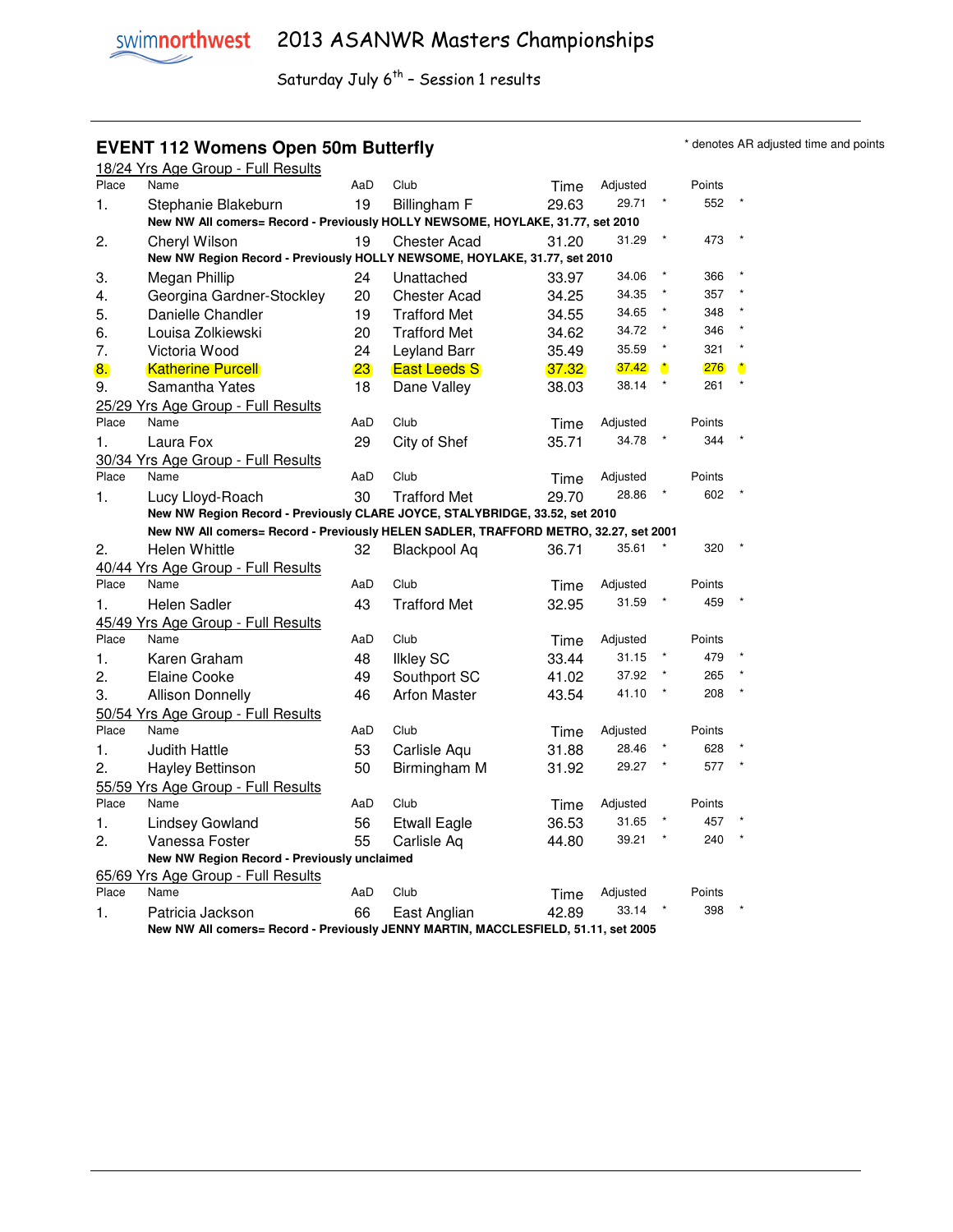

#### Combined Result - Full Results

| Place | Name                      | AaD | Club                | Time  | Adjusted |            | Points |         |
|-------|---------------------------|-----|---------------------|-------|----------|------------|--------|---------|
| 1.    | <b>Judith Hattle</b>      | 53  | Carlisle Aqu        | 31.88 | 28.46    | $^{\star}$ | 628    | $\star$ |
| 2.    | Lucy Lloyd-Roach          | 30  | Trafford Met        | 29.70 | 28.86    | $\ast$     | 602    |         |
| 3.    | Hayley Bettinson          | 50  | Birmingham M        | 31.92 | 29.27    | *          | 577    |         |
| 4.    | Stephanie Blakeburn       | 19  | Billingham F        | 29.63 | 29.71    | *          | 552    | $\star$ |
| 5.    | Karen Graham              | 48  | <b>Ilkley SC</b>    | 33.44 | 31.15    | $\star$    | 479    |         |
| 6.    | Cheryl Wilson             | 19  | <b>Chester Acad</b> | 31.20 | 31.29    | $\star$    | 473    | $\star$ |
| 7.    | Helen Sadler              | 43  | Trafford Met        | 32.95 | 31.59    | $\star$    | 459    |         |
| 8.    | Lindsey Gowland           | 56  | <b>Etwall Eagle</b> | 36.53 | 31.65    | *          | 457    | $\star$ |
| 9.    | Patricia Jackson          | 66  | East Anglian        | 42.89 | 33.14    | *          | 398    | $\star$ |
| 10.   | Megan Phillip             | 24  | Unattached          | 33.97 | 34.06    | $\star$    | 366    |         |
| 11.   | Georgina Gardner-Stockley | 20  | <b>Chester Acad</b> | 34.25 | 34.35    | $\star$    | 357    | $\star$ |
| 12.   | Danielle Chandler         | 19  | Trafford Met        | 34.55 | 34.65    | $\ast$     | 348    | $\star$ |
| 13.   | Louisa Zolkiewski         | 20  | Trafford Met        | 34.62 | 34.72    | $\ast$     | 346    |         |
| 14.   | Laura Fox                 | 29  | City of Shef        | 35.71 | 34.78    | $\star$    | 344    | $\star$ |
| 15.   | Victoria Wood             | 24  | Leyland Barr        | 35.49 | 35.59    | $\star$    | 321    | $\star$ |
| 16.   | Helen Whittle             | 32  | Blackpool Aq        | 36.71 | 35.61    | $\ast$     | 320    | $\star$ |
| 17.   | <b>Katherine Purcell</b>  | 23  | <b>East Leeds S</b> | 37.32 | 37.42    |            | 276    |         |
| 18.   | Elaine Cooke              | 49  | Southport SC        | 41.02 | 37.92    | $\ast$     | 265    |         |
| 19.   | Samantha Yates            | 18  | Dane Valley         | 38.03 | 38.14    | *          | 261    | $\star$ |
| 20.   | Vanessa Foster            | 55  | Carlisle Aqu        | 44.80 | 39.21    |            | 240    |         |
| 21.   | Allison Donnelly          | 46  | <b>Arfon Master</b> | 43.54 | 41.10    | $\star$    | 208    |         |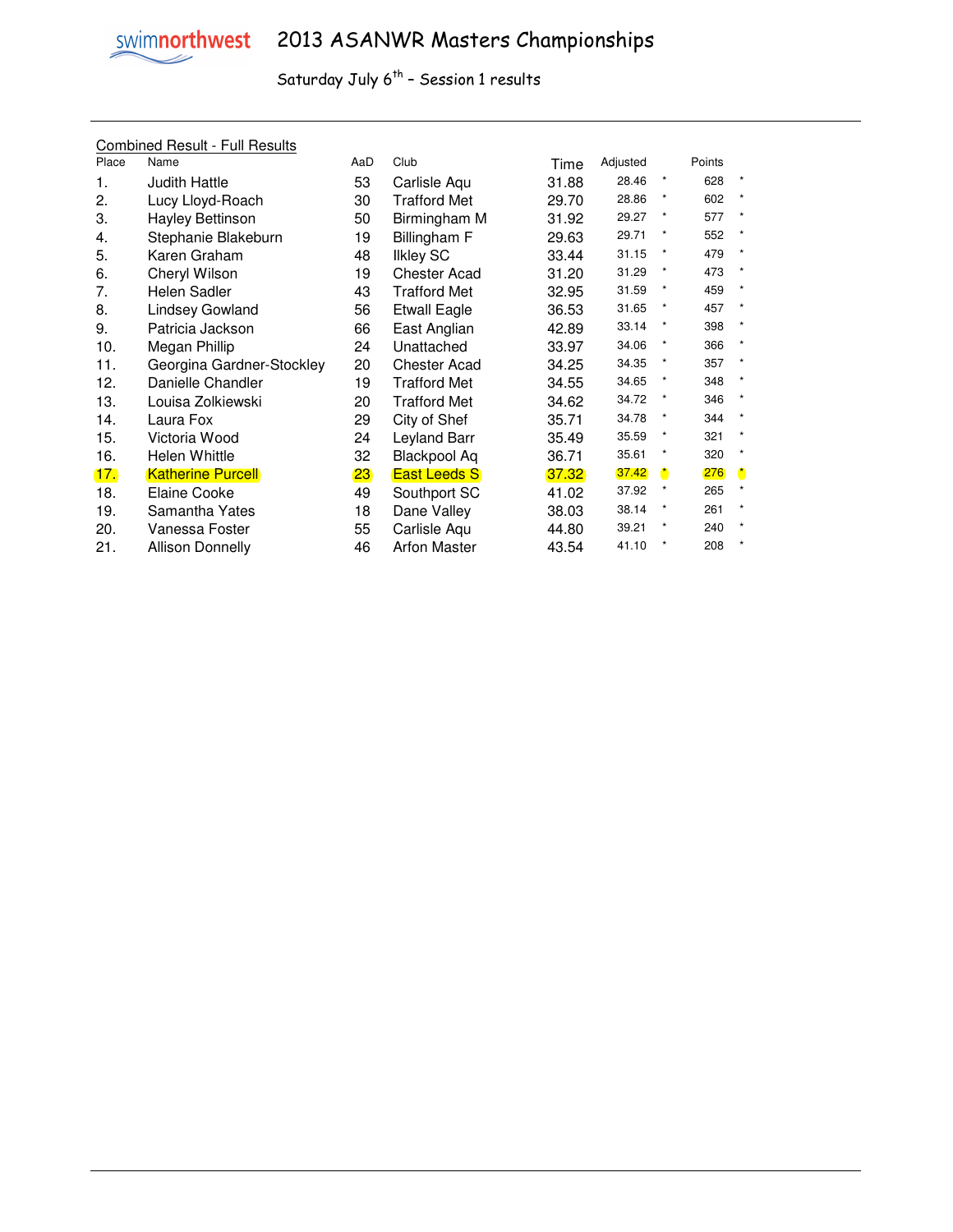### **EVENT 113 Mens/Womens Open 200m Backstroke** \* denotes AR adjusted time and points

MENS 18/24 Yrs Age Group - Full Results Place Name AaD Club Time Adjusted Points 50 100 150 1. Joshua Spencer 24 East Leeds S 2:43.17 2:43.60 \* 272 \* 34.98 1:14.13 1:58.94 MENS 35/39 Yrs Age Group - Full Results Place Name AaD Club Time Adjusted Points 50 100 150 1. Christopher Rix 37 Warrington D 2:20.01 2:15.01 \* 485 \* 32.28 1:07.16 1:43.47  **New NW Region Record - Previously RICHARD SYMONS, TRAFFORD METRO, 2:30.67, set 2012**  2. Richard Symons 39 Trafford Met 2:32.98 2:25.75 \* 385 \* 35.33 1:14.31 1:53.14 3. Martin Temple 36 Borough of K 2:44.80 2:39.81 \* 292 \* 38.20 1:19.87 2:02.65 MENS 40/44 Yrs Age Group - Full Results Place Name AaD Club Time Adjusted Points 50 100 150 Les Church 41 Chester Acad DNC MENS 45/49 Yrs Age Group - Full Results<br>Place Name AaD C Place Name AaD Club Time Adjusted Points 50 100 150 1. Andrew Cox 46 Blackpool Aq 2:34.08 2:19.83 \* 436 \* 35.49 1:14.47 1:54.65 2. Paul Gibson 48 Carlisle Aqu 2:53.17 2:34.70 \* 322 \* 39.24 1:23.03 2:08.29 3. David Anthony Barnes 47 Blackpool Aq 3:26.48 3:05.94 \* 185 \* 44.09 1:35.94 2:31.15 4. Oggy East 46 Arfon Master 3:46.29 3:25.36 \* 137 \* 55.77 1:53.69 2:50.99 MENS 50/54 Yrs Age Group - Full Results Place Name AaD Club Time Adjusted Points 50 100 150 1. Russell Mason 50 Warrington D 2:32.87 2:14.31 \* 493 \* 36.07 1:13.43 1:52.52  **New NW Region Record - Previously unclaimed New NW All comers= Record - Previously GARRY HURR, GLASGOW, 03:18.83, set 2011**  2. Mark Jones 53 Everton Swim 2:43.91 2:20.22 \* 433 \* 39.07 1:20.79 2:02.89 3. Stuart McGurk 52 Troutbeck Br 3:53.52 3:21.60 \* 145 \* 56.09 1:56.09 2:56.65 MENS 65/69 Yrs Age Group - Full Results Place Name AaD Club Time Adjusted Points 50 100 150 1. Graham Padgett 66 Warrington D 3:07.13 2:19.86 \* 436 \* 43.67 1:30.79 2:19.37  **New NW Region Record - Previously GRAHAM PADGETT, WARRINGTON DOLPHIN, 3:09.42, set 2012 New NW All comers= Record - Previously GRAHAM PADGETT, WARRINGTON DOLPHIN, 03:09.42, set 2012**  MENS 75/79 Yrs Age Group - Full Results Place Name AaD Club Time Adjusted Points 50 100 150 1. Thomas Walker 78 City of Ches 3:31.03 2:17.52 \* 459 \* 52.64 1:46.01 2:40.29 MENS 80/84 Yrs Age Group - Full Results Place Name AaD Club Time Adjusted Points 50 100 150 1. Brian Shenstone 80 City of Ches 4:56.37 3:07.97 \* 179 \* 1:07.88 2:25.27 3:42.30  **New NW Region Record - Previously unclaimed New NW All comers= Record - Previously unclaimed**  MENS Combined Result - Full Results Place Name AaD Club Time Adjusted Points 1. Russell Mason 50 Warrington D 2:32.87 2:14.31 \* 493 \* 2. Christopher Rix 37 Warrington D 2:20.01 2:15.01 \* 485 \* 3. Thomas Walker 78 City of Ches 3:31.03 2:17.52 \* 459 \* 4. Andrew Cox 46 Blackpool Aq  $2:34.08$   $2:19.83$   $*$  436 4. Graham Padgett 66 Warrington D 3:07.13 2:19.86 \* 436 \* 6. Mark Jones 53 Everton Swim 2:43.91 2:20.22 \* 433 \* 7. Richard Symons 39 Trafford Met 2:32.98 2:25.75 \* 385 \* 8. Paul Gibson 48 Carlisle Aqu 2:53.17 2:34.70  $*$  322 9. Martin Temple 36 Borough of K 2:44.80 2:39.81 \* 292 \* 10. Joshua Spencer 24 East Leeds S 2:43.17 2:43.60 \* 272 \* 11. David Anthony Barnes 47 Blackpool Aq 3:26.48 3:05.94 \* 185 \* 12. Brian Shenstone 80 City of Ches 4:56.37 3:07.97 \* 179 \* 13. Stuart McGurk 52 Troutbeck Br 3:53.52 3:21.60 \* 145 \* \*

14. Oggy East 46 Arfon Master 3:46.29 3:25.36 \* 137 \*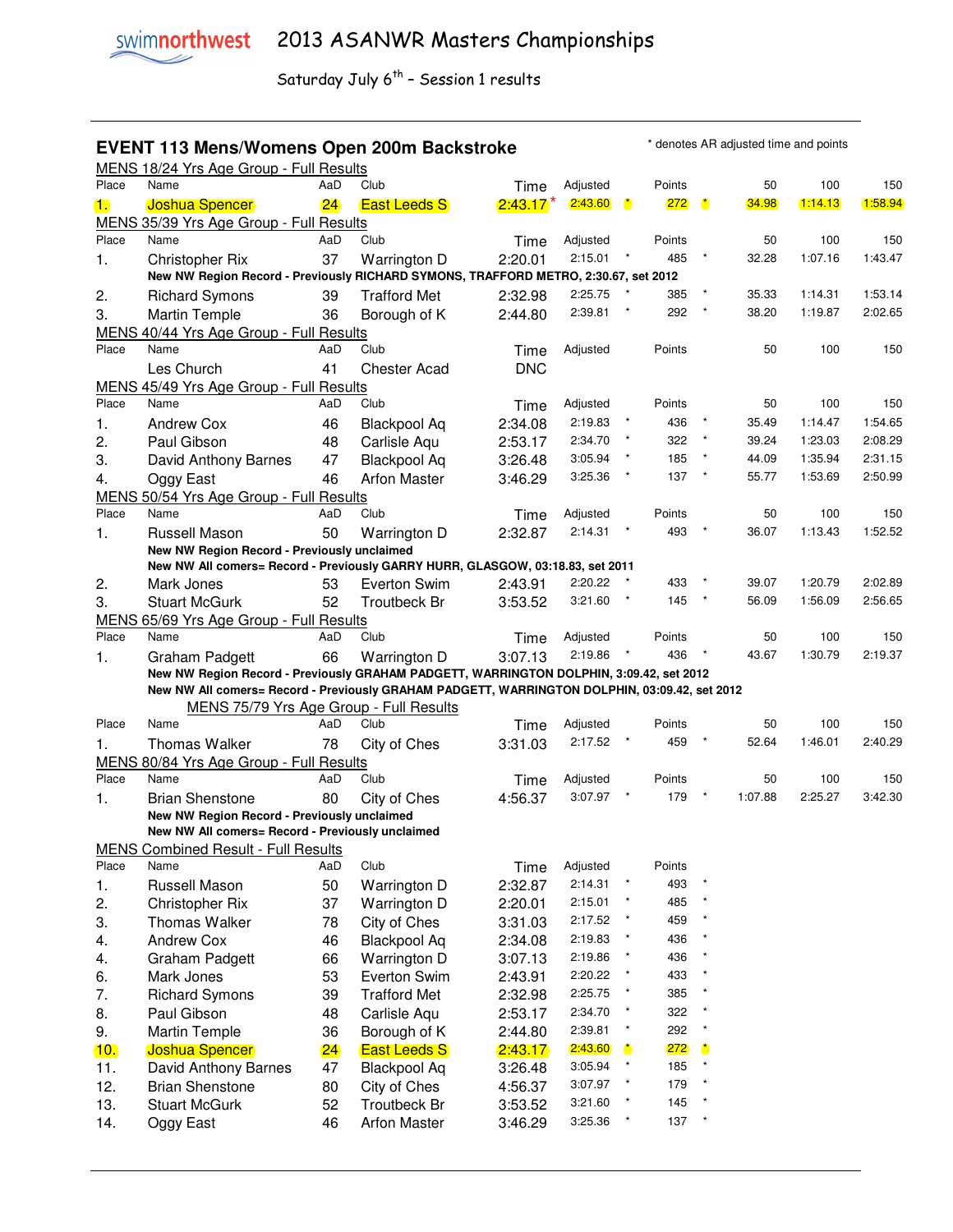

| Place | <b>WOMENS 18/24 Yrs Age Group - Full Results</b><br>Name                                  | AaD | Club                | Time    | Adjusted | Points |         | 50    | 100     | 150     |
|-------|-------------------------------------------------------------------------------------------|-----|---------------------|---------|----------|--------|---------|-------|---------|---------|
|       |                                                                                           |     |                     |         |          |        |         |       |         |         |
| 1.    | Rachael Gorman                                                                            | 22  | <b>Trafford Met</b> | 2:45.00 | 2:45.21  | 383    |         | 37.32 | 1:18.69 | 2:02.12 |
|       | <b>WOMENS 25/29 Yrs Age Group - Full Results</b>                                          |     |                     |         |          |        |         |       |         |         |
| Place | Name                                                                                      | AaD | Club                | Time    | Adjusted | Points |         | 50    | 100     | 150     |
| 1.    | Carol Thain                                                                               | 28  | Heart Of Mid        | 2:26.97 | 2:27.57  | 538    |         | 35.18 | 1:12.49 | 1:49.93 |
|       | New NW All comers= Record - Previously JOANNE GRIME, HORWICH LEIS, 02:31.40, set 2012     |     |                     |         |          |        |         |       |         |         |
|       | <b>WOMENS 45/49 Yrs Age Group - Full Results</b>                                          |     |                     |         |          |        |         |       |         |         |
| Place | Name                                                                                      | AaD | Club                | Time    | Adjusted | Points |         | 50    | 100     | 150     |
| 1.    | Judy Brown                                                                                | 49  | Warrington D        | 2:38.91 | 2:24.89  | 568    |         | 38.11 | 1:17.73 | 1:59.17 |
|       | <b>WOMENS 65/69 Yrs Age Group - Full Results</b>                                          |     |                     |         |          |        |         |       |         |         |
| Place | Name                                                                                      | AaD | Club                | Time    | Adjusted | Points |         | 50    | 100     | 150     |
| 1.    | Patricia Jackson                                                                          | 66  | East Anglian        | 3:28.13 | 2:34.33  | 470    |         | 48.68 | 1:41.12 | 2:34.63 |
|       | New NW All comers= Record - Previously BRENDA WALKER, CITY OF CHESTER, 03:43.24, set 2005 |     |                     |         |          |        |         |       |         |         |
| 2.    | Helen Jenkins                                                                             | 67  | Southport SC        | 3:28.18 | 2:32.00  | 492    |         | 50.53 | 1:41.99 | 2:35.84 |
|       | New NW Region Record - Previously unclaimed                                               |     |                     |         |          |        |         |       |         |         |
|       | WOMENS 75/79 Yrs Age Group - Full Results                                                 |     |                     |         |          |        |         |       |         |         |
| Place | Name                                                                                      | AaD | Club                | Time    | Adjusted | Points |         | 50    | 100     | 150     |
| 1.    | <b>Brenda Walker</b>                                                                      | 75  | City of Ches        | 4:01.65 | 2:34.27  | 471    |         | 59.83 | 2:01.91 | 3:03.11 |
|       | New NW Region Record - Previously BARBARA MORTON, SOUTHPORT, 4:45.34, set 2011            |     |                     |         |          |        |         |       |         |         |
|       | New NW All comers= Record - Previously BARBARA MORTON, SOUTHPORT, 04:45.34, set 2011      |     |                     |         |          |        |         |       |         |         |
|       | <b>WOMENS Combined Result - Full Results</b>                                              |     |                     |         |          |        |         |       |         |         |
| Place | Name                                                                                      | AaD | Club                | Time    | Adjusted | Points |         |       |         |         |
| 1.    | Judy Brown                                                                                | 49  | Warrington D        | 2:38.91 | 2:24.89  | 568    |         |       |         |         |
| 2.    | Carol Thain                                                                               | 28  | Heart Of Mid        | 2:26.97 | 2:27.57  | 538    |         |       |         |         |
| 3.    | Helen Jenkins                                                                             | 67  | Southport SC        | 3:28.18 | 2:32.00  | 492    |         |       |         |         |
| 4.    | <b>Brenda Walker</b>                                                                      | 75  | City of Ches        | 4:01.65 | 2:34.27  | 471    | $\star$ |       |         |         |
| 5.    | Patricia Jackson                                                                          | 66  | East Anglian        | 3:28.13 | 2:34.33  | 470    |         |       |         |         |
| 6.    | Rachael Gorman                                                                            | 22  | <b>Trafford Met</b> | 2:45.00 | 2:45.21  | 383    |         |       |         |         |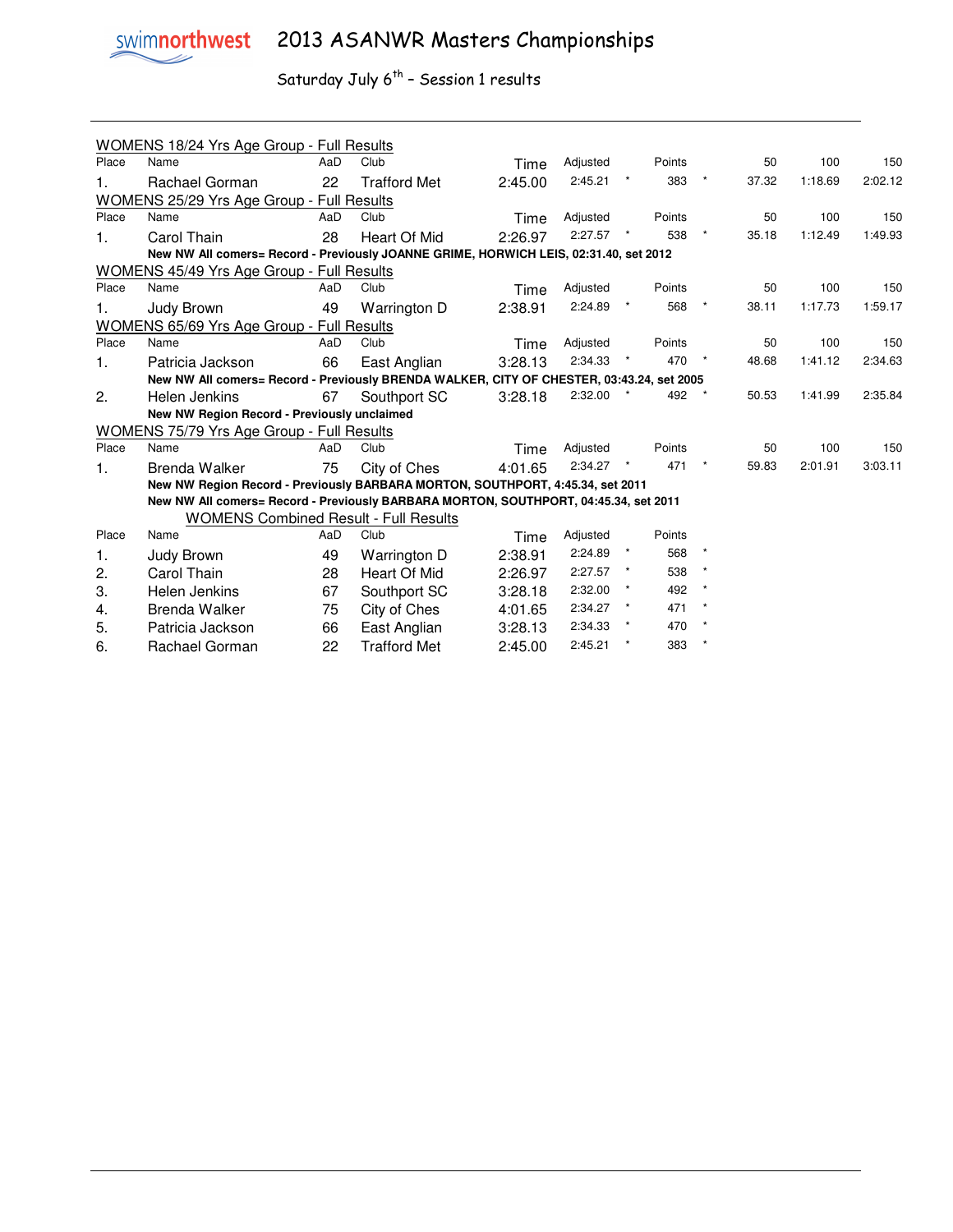| <b>Full Results</b> | EVENT 114 Womens 72+ 200m Medley Team           |                  |                    |                     |                       |                | * denotes AR adjusted time and points |                    |                    |
|---------------------|-------------------------------------------------|------------------|--------------------|---------------------|-----------------------|----------------|---------------------------------------|--------------------|--------------------|
| Place<br>1          | Name<br>Trafford Metro 72+                      | A.G<br>$072+$    | Time<br>2:17.54    | Adjusted<br>2:21.35 | *                     | Points<br>383* | 50<br>35.58                           | 100<br>1:13.77     | 150<br>1:47.92     |
| <b>Full Results</b> | EVENT 118 Womens 200+ Yrs 200m Medley Team      |                  |                    |                     |                       |                |                                       |                    |                    |
| Place<br>1.         | Name<br>Trafford Metro 200+                     | A.G<br>$200+$    | Time<br>2:24.48    | Adjusted<br>2:28.10 |                       | Points<br>333* | 50<br>34.27                           | 100<br>1:13.38     | 150<br>1:49.73     |
| <b>Full Results</b> | EVENT 124 Mens 120+ 200m Medley Team            |                  |                    |                     |                       |                |                                       |                    |                    |
| Place               | Name                                            | A.G              | Time               | Adjusted            |                       | Points         | 50                                    | 100                | 150                |
| 1<br>2              | Warrington 120+<br>Trafford Metro 120+          | $120+$<br>$120+$ | 1:59.69<br>2:28.59 | 2:02.69<br>2:32.32  | $\star$<br>$\star$    | 418*<br>$218*$ | 31.01<br>37                           | 1:05.31<br>1:13.54 | 1:33.01<br>1:50.76 |
| <b>Full Results</b> | EVENT 125 Mens 160+ Yrs 200m Medley Team        |                  |                    |                     |                       |                |                                       |                    |                    |
| Place               | Name                                            | A.G              | Time               | Adjusted            |                       | Points         | 50                                    | 100                | 150                |
| 1                   | Halton 160+                                     | $160+$           | 2:26.64            | 2:30.32             |                       | 227*           | 35.84                                 | 1:13.53            | 1:56.05            |
| <b>Full Results</b> | EVENT 126 Mens 200+ Yrs 200m Medley Team        |                  |                    |                     |                       |                |                                       |                    |                    |
| Place               | Name                                            | A.G              | Time               | Adjusted            |                       | Points         | 50                                    | 100                | 150                |
| 1<br>2              | Warrington 200+<br>Southport 200+               | $200+$<br>$200+$ | 2:14.88<br>2:32.25 | 2:18.26<br>2:36.07  | $^{\star}$<br>$\star$ | 292*<br>203*   | 33.7<br>48.81                         | 55.24<br>1:24.75   | 1:42.95<br>1:46.11 |
| <b>Full Results</b> | EVENT 127 Mens 240+ Yrs 200m Medley Team        |                  |                    |                     |                       |                |                                       |                    |                    |
| Place<br>1          | Name<br>Trafford Metro 240+                     | A.G<br>$240+$    | Time<br>2:17.14    | Adjusted<br>2:20.58 |                       | Points<br>278* | 50<br>31.94                           | 100<br>1:07.24     | 150<br>1:44.94     |
| <b>Full Results</b> | EVENT 132 Mens/Womens 120+ Yrs 200m Medley Team |                  |                    |                     |                       |                |                                       |                    |                    |
| Place               | Name                                            | A.G              | Time               | Adjusted            |                       | Points         | 50                                    | 100                | 150                |
| 1                   | Trafford Metro 120+                             | $120+$           | 2:07.05            | 2:10.24             | $\star$               | N/A            | 34.13                                 | 1:10.88            | 1:41.25            |
| <b>Full Results</b> | EVENT 133 Mens/Womens 160+ Yrs 200m Medley Team |                  |                    |                     |                       |                |                                       |                    |                    |
| Place               | Name                                            | A.G              | Time               | Adjusted            |                       | Points         | 50                                    | 100                | 150                |
| 1                   | Trafford Metro 160+                             | $160+$           | 2:13.09            | 2:16.43             | $\ast$                | N/A            | 34.24                                 | 1:14.19            | 1:43.00            |
| 2                   | Warrington 160+                                 | $160+$           | 2:17.71            | 2:21.16             | $\star$               | N/A            | 43.14                                 | 1:17.64            | 1:47.38            |
| 3                   | City of Sheffield 160+                          | $160+$           | 2:18.86            | 2:22.34             | $^\star$              | N/A            | 37.58                                 | 1:18.22            | 1:49.75            |
| <b>Full Results</b> | EVENT 134 Mens/Womens 200+ Yrs 200m Medley Team |                  |                    |                     |                       |                |                                       |                    |                    |
| Place               | Name                                            | A.G              | Time               | Adjusted            |                       | Points         | 50                                    | 100                | 150                |
| 1                   | Southport 200+                                  | $200+$           | 2:16.88            | 2:20.31             | $\star$               | N/A            | 47.08                                 | 1:19.74            | 1:53.36            |
| <b>Full Results</b> | EVENT 135 Mens/Womens 240+ Yrs 200m Medley Team |                  |                    |                     |                       |                |                                       |                    |                    |
| Place               | Name<br>Trafford Metro 240+                     | A.G<br>$240+$    | Time<br>DQ T-2L    | Adjusted            |                       | Points         | 50                                    | 100                | 150                |
|                     |                                                 |                  |                    |                     |                       |                |                                       |                    |                    |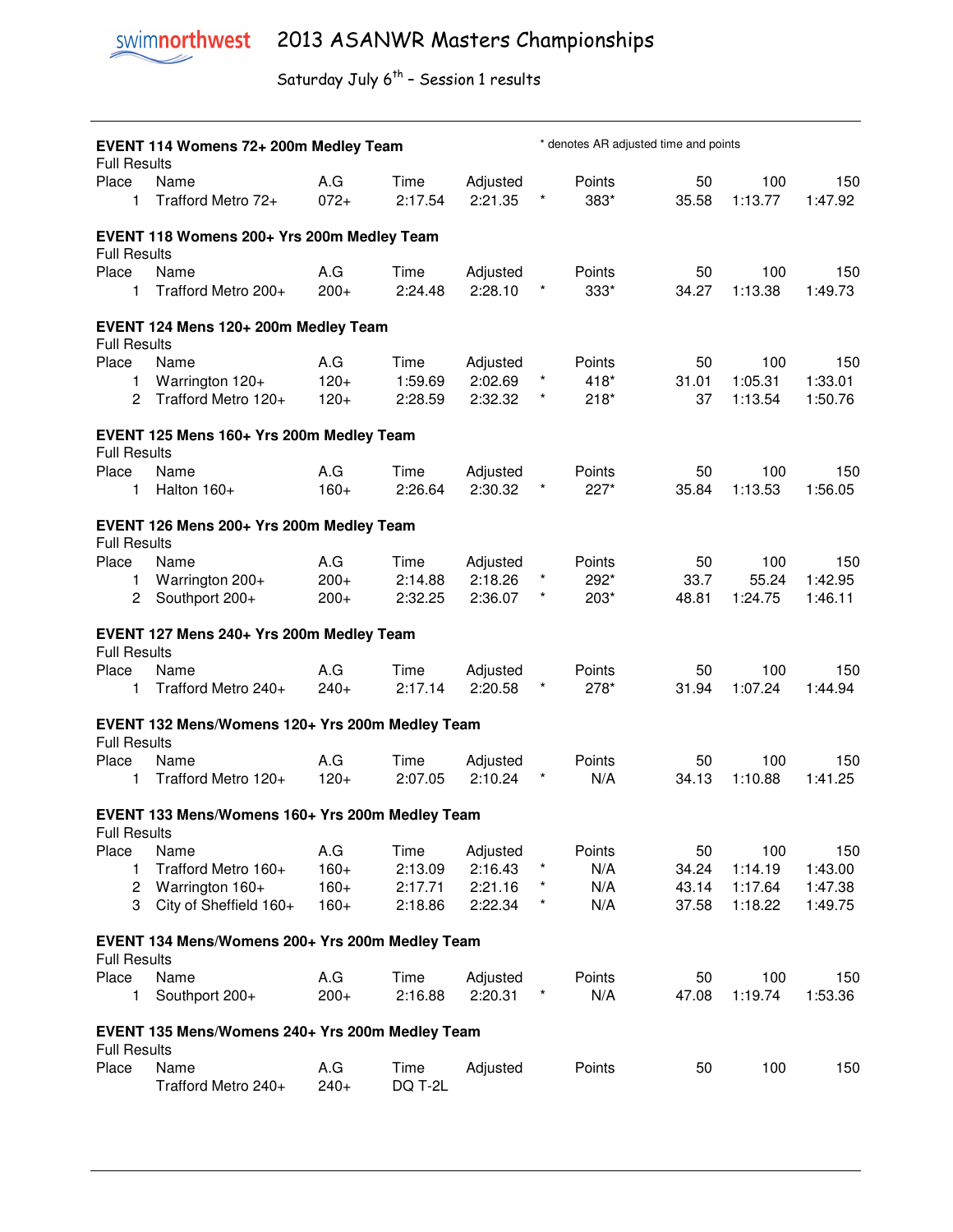

| * denotes AR adjusted time and points<br><b>EVENT 201 Mens/Womens Open 200m Freestyle</b> |                                                                                           |     |                     |            |          |                      |        |                      |       |         |         |
|-------------------------------------------------------------------------------------------|-------------------------------------------------------------------------------------------|-----|---------------------|------------|----------|----------------------|--------|----------------------|-------|---------|---------|
|                                                                                           | MENS 18/24 Yrs Age Group - Full Results                                                   |     |                     |            |          |                      |        |                      |       |         |         |
| Place                                                                                     | Name                                                                                      | AaD | Club                | Time       | Adjusted |                      | Points |                      | 50    | 100     | 150     |
| 1.                                                                                        | Stephen Marshall                                                                          | 18  | Blackpool Aq        | 2:00.36    | 2:01.02  |                      | 553    |                      | 28.13 | 58.44   | 1:29.75 |
|                                                                                           | Equals NW Region Record - Previously GEORGE MORREAL, STALYBRIDGE, 2:00.36, set 2011       |     |                     |            |          |                      |        |                      |       |         |         |
|                                                                                           | Equals NW All comers= Record - Previously GEORGE MORREAL, STALYBRIDGE, 02:00.36, set 2011 |     |                     |            |          |                      |        |                      |       |         |         |
| 2.                                                                                        | Peter O'Hara                                                                              | 23  | Sliabh Beagh        | 2:14.12    | 2:14.85  |                      | 400    |                      | 29.76 | 1:03.51 | 1:39.28 |
|                                                                                           | Joshua Spencer                                                                            | 24  | East Leeds S        | <b>DNC</b> |          |                      |        |                      |       |         |         |
|                                                                                           | MENS 30/34 Yrs Age Group - Full Results                                                   |     |                     |            |          |                      |        |                      |       |         |         |
| Place                                                                                     | Name                                                                                      | AaD | Club                | Time       | Adjusted |                      | Points |                      | 50    | 100     | 150     |
| $\blacksquare$                                                                            | <b>Chris Knee</b>                                                                         | 34  | <b>East Leeds S</b> | $2:03.89*$ | 2:03.78  | $\ddot{\phantom{a}}$ | 517    | $\ddot{\phantom{a}}$ | 29.30 | 1:00.54 | 1:32.72 |
|                                                                                           | New NW All comers= Record - Previously I. EMMETT, EVERTON, 02:04.46, set 1996             |     |                     |            |          |                      |        |                      |       |         |         |
| 2.                                                                                        | Stephen Barton                                                                            | 31  | City of Live        | 2:19.44    | 2:19.57  | $\star$              | 360    |                      | 30.23 | 1:04.83 | 1:41.62 |
| 3.                                                                                        | <b>Phillip Burchell</b>                                                                   | 33  | <b>Holywell SC</b>  | 2:24.54    | 2:24.53  |                      | 325    |                      | 33.94 | 1:10.23 | 1:47.73 |
|                                                                                           | MENS 35/39 Yrs Age Group - Full Results                                                   |     |                     |            |          |                      |        |                      |       |         |         |
| Place                                                                                     | Name                                                                                      | AaD | Club                | Time       | Adjusted |                      | Points |                      | 50    | 100     | 150     |
| 1.                                                                                        | <b>Richard Symons</b>                                                                     | 39  | <b>Trafford Met</b> | 2:12.45    | 2:11.22  |                      | 434    | $^\star$             | 30.41 | 1:04.61 | 1:38.47 |
| 2.                                                                                        | <b>Martin Temple</b>                                                                      | 36  | Borough of K        | 2:22.36    | 2:21.90  |                      | 343    | $\star$              | 32.62 | 1:08.43 | 1:45.77 |
| 3.                                                                                        | Marek Dynda                                                                               | 37  | <b>Barrow Long</b>  | 2:24.57    | 2:23.87  |                      | 329    | $\star$              | 32.44 | 1:08.42 | 1:47.11 |
|                                                                                           | <b>Michael Vickers</b>                                                                    | 37  | <b>Wear Valley</b>  | <b>DNC</b> |          |                      |        |                      |       |         |         |
|                                                                                           | MENS 40/44 Yrs Age Group - Full Results                                                   |     |                     |            |          |                      |        |                      |       |         |         |
| Place                                                                                     | Name                                                                                      | AaD | Club                | Time       | Adjusted |                      | Points |                      | 50    | 100     | 150     |
| 1.                                                                                        | <b>Paul Clemence</b>                                                                      | 43  | <b>East Leeds S</b> | 2:02.86    | 2:00.03  | $\mathbf{r}$         | 567    | $\ddot{\phantom{a}}$ | 29.85 | 1:01.59 | 1:33.32 |
|                                                                                           | New NW All comers= Record - Previously PAUL CLEMENCE, EAST LEEDS, 02:03.43, set 2012      |     |                     |            |          |                      |        |                      |       |         |         |
| 2.                                                                                        | <b>Philip Croxall</b>                                                                     | 44  | Colne SC            | 2:18.23    | 2:14.43  |                      | 403    | $\star$              | 32.21 | 1:08.21 | 1:43.74 |
| 3.                                                                                        | Michael Boyle                                                                             | 44  | <b>Trafford Met</b> | 2:43.49    | 2:39.00  | $\pmb{\ast}$         | 244    | $\star$              | 35.78 | 1:17.13 | 2:00.68 |
| <b>MENS</b>                                                                               | 45/49 Yrs Age Group - Full Results                                                        |     |                     |            |          |                      |        |                      |       |         |         |
| Place                                                                                     | Name                                                                                      | AaD | Club                | Time       | Adjusted |                      | Points |                      | 50    | 100     | 150     |
| 1.                                                                                        | <b>Mitch Midgley-Davies</b>                                                               | 46  | <b>Blackpool Aq</b> | 2:18.96    | 2:13.73  | $\star$              | 410    |                      | 31.25 | 1:05.74 | 1:41.76 |
| 2.                                                                                        | David Morgan                                                                              | 45  | City of Shef        | 2:18.97    | 2:14.47  |                      | 403    | $\star$              | 32.20 | 1:06.99 | 1:43.07 |
| 3.                                                                                        | Jonathan Oddy                                                                             | 45  | Macclesfield        | 2:23.45    | 2:18.80  |                      | 366    | $\star$              | 32.22 | 1:08.85 | 1:46.74 |
| 4.                                                                                        | <b>Andrew Bray</b>                                                                        | 46  | <b>Blackpool Aq</b> | 2:23.93    | 2:18.51  |                      | 369    | $\star$              | 31.81 | 1:07.46 | 1:45.21 |
| 5.                                                                                        | Paul Gibson                                                                               | 48  | Carlisle Aqu        | 2:29.75    | 2:22.35  | ×                    | 340    | $\star$              | 33.17 | 1:10.84 | 1:49.96 |
| 6.                                                                                        | <b>Stuart Barrett</b>                                                                     | 47  | <b>Trafford Met</b> | 2:38.32    | 2:31.46  |                      | 282    | $^\star$             | 34.98 | 1:13.50 | 1:55.90 |
| 7.                                                                                        | Kevin Comer                                                                               | 48  | <b>Halton SC</b>    | 2:47.55    | 2:39.27  |                      | 242    | $\star$              | 38.56 | 1:21.12 | 2:05.26 |
| 8.                                                                                        | Oggy East                                                                                 | 46  | <b>Arfon Master</b> | 2:50.46    | 2:44.04  |                      | 222    |                      | 40.09 | 1:22.95 | 2:08.53 |
|                                                                                           | MENS 50/54 Yrs Age Group - Full Results                                                   |     |                     |            |          |                      |        |                      |       |         |         |
| Place                                                                                     | Name                                                                                      | AaD | Club                | Time       | Adjusted |                      | Points |                      | 50    | 100     | 150     |
| $\mathbf{1}$ .                                                                            | Mark Jones                                                                                | 53  | Everton Swim        | 2:16.96    | 2:05.38  |                      | 497    |                      | 32.57 | 1:07.76 | 1:42.43 |
|                                                                                           | New NW Region Record - Previously ANDREW PRATT, SOUTHPORT, 2:21.93, set 2009              |     |                     |            |          |                      |        |                      |       |         |         |
|                                                                                           | New NW All comers= Record - Previously G. PADGETT, WARRINGTON DOLPHIN, 02:19.96, set 1997 |     |                     |            |          |                      |        |                      |       |         |         |
| 2.                                                                                        | Russell Mason                                                                             | 50  | Warrington D        | 2:17.19    | 2:08.61  |                      | 461    |                      | 33.45 | 1:08.62 | 1:43.89 |
| 3.                                                                                        | <b>Bob Bolton</b>                                                                         | 53  | <b>Trafford Met</b> | 2:55.89    | 2:41.02  |                      | 235    | $\star$              | 39.52 | 1:23.74 | 2:10.74 |
|                                                                                           | MENS 55/59 Yrs Age Group - Full Results                                                   |     |                     |            |          |                      |        |                      |       |         |         |
| Place                                                                                     | Name                                                                                      | AaD | Club                | Time       | Adjusted |                      | Points |                      | 50    | 100     | 150     |
| 1.                                                                                        | David Burchell                                                                            | 58  | Mold                | 2:37.10    | 2:17.34  |                      | 378    |                      | 36.61 | 1:16.15 | 1:57.51 |
| 2.                                                                                        | Ashley McEwen                                                                             | 58  | <b>Trafford Met</b> | 2:40.93    | 2:20.69  |                      | 352    |                      | 35.76 | 1:16.02 | 1:58.32 |
| 3.                                                                                        | Gerald Kelleher                                                                           | 55  | Warrington D        | 2:46.91    | 2:30.14  |                      | 289    |                      | 38.67 | 1:21.40 | 2:05.76 |
|                                                                                           | MENS 60/64 Yrs Age Group - Full Results                                                   |     |                     |            |          |                      |        |                      |       |         |         |
| Place                                                                                     | Name                                                                                      | AaD | Club                | Time       | Adjusted |                      | Points |                      | 50    | 100     | 150     |
| 1.                                                                                        | Derek Booth                                                                               | 64  | Halton SC           | 2:50.31    | 2:19.71  |                      | 359    | $\star$              | 39.81 | 1:22.87 | 2:08.46 |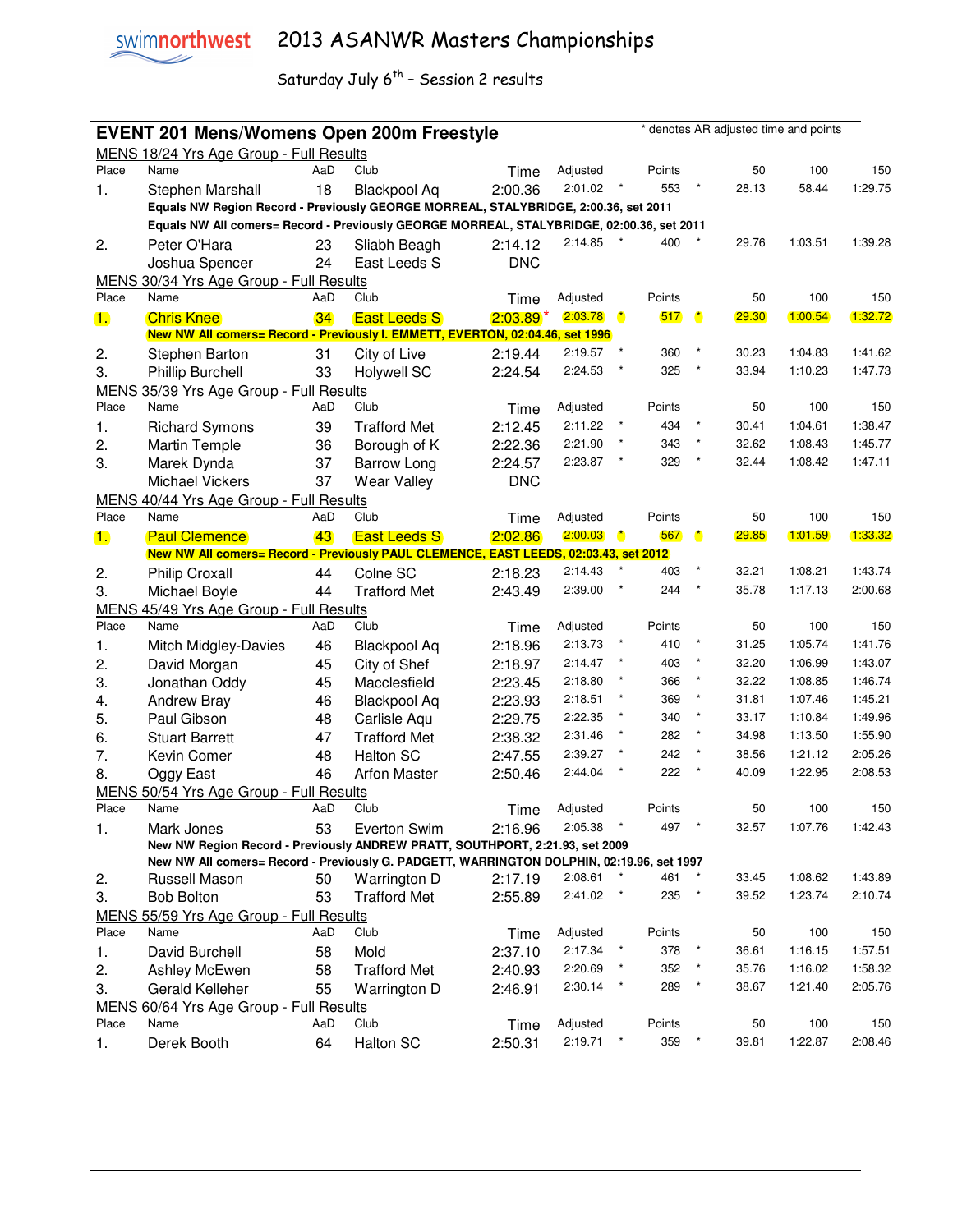

|                | MENS 65/69 Yrs Age Group - Full Results                                               |     |                                            |         |          |              |        |                      |       |         |         |
|----------------|---------------------------------------------------------------------------------------|-----|--------------------------------------------|---------|----------|--------------|--------|----------------------|-------|---------|---------|
| Place          | Name                                                                                  | AaD | Club                                       | Time    | Adjusted |              | Points |                      | 50    | 100     | 150     |
| 1.             | Graham Padgett                                                                        | 66  | Warrington D                               | 2:37.02 | 2:05.89  |              | 491    |                      | 36.84 | 1:16.10 | 1:56.65 |
| 2.             | Alex Brown                                                                            | 69  | <b>Blyth Lifegu</b>                        | 2:57.27 | 2:17.08  | $\star$      | 380    | $\star$              | 40.28 | 1:24.12 | 2:11.20 |
|                | MENS 70/74 Yrs Age Group - Full Results                                               |     |                                            |         |          |              |        |                      |       |         |         |
| Place          | Name                                                                                  | AaD | Club                                       | Time    | Adjusted |              | Points |                      | 50    | 100     | 150     |
| 1.             | Keith Leary                                                                           | 74  | <b>Blackpool Aq</b>                        | 3:37.43 | 2:37.35  |              | 251    |                      | 48.58 | 1:45.19 | 2:41.93 |
|                | MENS 75/79 Yrs Age Group - Full Results                                               |     |                                            |         |          |              |        |                      |       |         |         |
| Place          | Name                                                                                  | AaD | Club                                       | Time    | Adjusted |              | Points |                      | 50    | 100     | 150     |
| 1.             | <b>Harry Barrow</b>                                                                   | 75  | Borough of K                               | 3:13.95 | 2:18.33  |              | 370    |                      | 44.68 | 1:34.65 | 2:25.67 |
|                | New NW All comers= Record - Previously F. GENTLEMEN, C OF CHESTER, 03:14.16, set 1998 |     |                                            |         |          |              |        |                      |       |         |         |
|                | MENS 80/84 Yrs Age Group - Full Results                                               |     |                                            |         |          |              |        |                      |       |         |         |
| Place          | Name                                                                                  | AaD | Club                                       | Time    | Adjusted |              | Points |                      | 50    | 100     | 150     |
| 1.             | <b>Brian Shenstone</b>                                                                | 80  | City of Ches                               | 4:18.44 | 2:49.43  | $\star$      | 201    |                      | 59.58 | 2:04.93 | 3:12.02 |
|                | New NW Region Record - Previously unclaimed                                           |     |                                            |         |          |              |        |                      |       |         |         |
|                |                                                                                       |     | <b>MENS Combined Result - Full Results</b> |         |          |              |        |                      |       |         |         |
| Place          | Name                                                                                  | AaD | Club                                       | Time    | Adjusted |              | Points |                      |       |         |         |
| $\blacksquare$ | <b>Paul Clemence</b>                                                                  | 43  | <b>East Leeds S</b>                        | 2:02.86 | 2:00.03  | $\mathbf{r}$ | 567    | $\ddot{\phantom{a}}$ |       |         |         |
| 2.             | Stephen Marshall                                                                      | 18  | <b>Blackpool Aq</b>                        | 2:00.36 | 2:01.02  | $\star$      | 553    |                      |       |         |         |
| 3.             | <b>Chris Knee</b>                                                                     | 34  | <b>East Leeds S</b>                        | 2:03.89 | 2:03.78  | $\mathbf{r}$ | 517    | $\ddot{\phantom{a}}$ |       |         |         |
| 4.             | Mark Jones                                                                            | 53  | Everton Swim                               | 2:16.96 | 2:05.38  | $\star$      | 497    |                      |       |         |         |
| 5.             | Graham Padgett                                                                        | 66  | Warrington D                               | 2:37.02 | 2:05.89  | $\star$      | 491    |                      |       |         |         |
| 6.             | Russell Mason                                                                         | 50  | Warrington D                               | 2:17.19 | 2:08.61  | $\pmb{\ast}$ | 461    |                      |       |         |         |
| 7.             | <b>Richard Symons</b>                                                                 | 39  | <b>Trafford Met</b>                        | 2:12.45 | 2:11.22  | $\star$      | 434    |                      |       |         |         |
| 8.             | Mitch Midgley-Davies                                                                  | 46  | <b>Blackpool Aq</b>                        | 2:18.96 | 2:13.73  | $\pmb{\ast}$ | 410    |                      |       |         |         |
| 9.             | David Morgan                                                                          | 45  | City of Shef                               | 2:18.97 | 2:14.47  | $^\star$     | 403    |                      |       |         |         |
| 9.             | Philip Croxall                                                                        | 44  | Colne SC                                   | 2:18.23 | 2:14.43  | $\pmb{\ast}$ | 403    |                      |       |         |         |
| 11.            | Peter O'Hara                                                                          | 23  | Sliabh Beagh                               | 2:14.12 | 2:14.85  | $^\star$     | 400    |                      |       |         |         |
| 12.            | Alex Brown                                                                            | 69  | <b>Blyth Lifegu</b>                        | 2:57.27 | 2:17.08  | $^\star$     | 380    |                      |       |         |         |
| 13.            | David Burchell                                                                        | 58  | Mold                                       | 2:37.10 | 2:17.34  | $^\star$     | 378    |                      |       |         |         |
| 14.            | Harry Barrow                                                                          | 75  | Borough of K                               | 3:13.95 | 2:18.33  | $\star$      | 370    |                      |       |         |         |
| 15.            | <b>Andrew Bray</b>                                                                    | 46  | <b>Blackpool Aq</b>                        | 2:23.93 | 2:18.51  | $\star$      | 369    |                      |       |         |         |
| 16.            | Jonathan Oddy                                                                         | 45  | Macclesfield                               | 2:23.45 | 2:18.80  | $\star$      | 366    |                      |       |         |         |
| 17.            | Stephen Barton                                                                        | 31  | City of Live                               | 2:19.44 | 2:19.57  | $^\star$     | 360    |                      |       |         |         |
| 18.            | Derek Booth                                                                           | 64  | <b>Halton SC</b>                           | 2:50.31 | 2:19.71  | $\star$      | 359    |                      |       |         |         |
| 19.            | Ashley McEwen                                                                         | 58  | <b>Trafford Met</b>                        | 2:40.93 | 2:20.69  | $\star$      | 352    |                      |       |         |         |
| 20.            | <b>Martin Temple</b>                                                                  | 36  | Borough of K                               | 2:22.36 | 2:21.90  |              | 343    |                      |       |         |         |
| 21.            | Paul Gibson                                                                           | 48  | Carlisle Aqu                               | 2:29.75 | 2:22.35  |              | 340    |                      |       |         |         |
| 22.            | Marek Dynda                                                                           | 37  | <b>Barrow Long</b>                         | 2:24.57 | 2:23.87  | $\star$      | 329    |                      |       |         |         |
| 23.            | <b>Phillip Burchell</b>                                                               | 33  | <b>Holywell SC</b>                         | 2:24.54 | 2:24.53  |              | 325    |                      |       |         |         |
| 24.            | Gerald Kelleher                                                                       | 55  | Warrington D                               | 2:46.91 | 2:30.14  | $\ast$       | 289    |                      |       |         |         |
| 25.            | <b>Stuart Barrett</b>                                                                 | 47  | <b>Trafford Met</b>                        | 2:38.32 | 2:31.46  | $\ast$       | 282    |                      |       |         |         |
| 26.            | Keith Leary                                                                           | 74  | <b>Blackpool Aq</b>                        | 3:37.43 | 2:37.35  | $\star$      | 251    |                      |       |         |         |
| 27.            | Michael Boyle                                                                         | 44  | <b>Trafford Met</b>                        | 2:43.49 | 2:39.00  | $\star$      | 244    |                      |       |         |         |
| 28.            | Kevin Comer                                                                           | 48  | Halton SC                                  | 2:47.55 | 2:39.27  | $\star$      | 242    |                      |       |         |         |
| 29.            | <b>Bob Bolton</b>                                                                     | 53  | <b>Trafford Met</b>                        | 2:55.89 | 2:41.02  |              | 235    |                      |       |         |         |
| 30.            | Oggy East                                                                             | 46  | <b>Arfon Master</b>                        | 2:50.46 | 2:44.04  | $\star$      | 222    |                      |       |         |         |
| 31.            | <b>Brian Shenstone</b>                                                                | 80  | City of Ches                               | 4:18.44 | 2:49.43  | $\star$      | 201    |                      |       |         |         |
|                |                                                                                       |     |                                            |         |          |              |        |                      |       |         |         |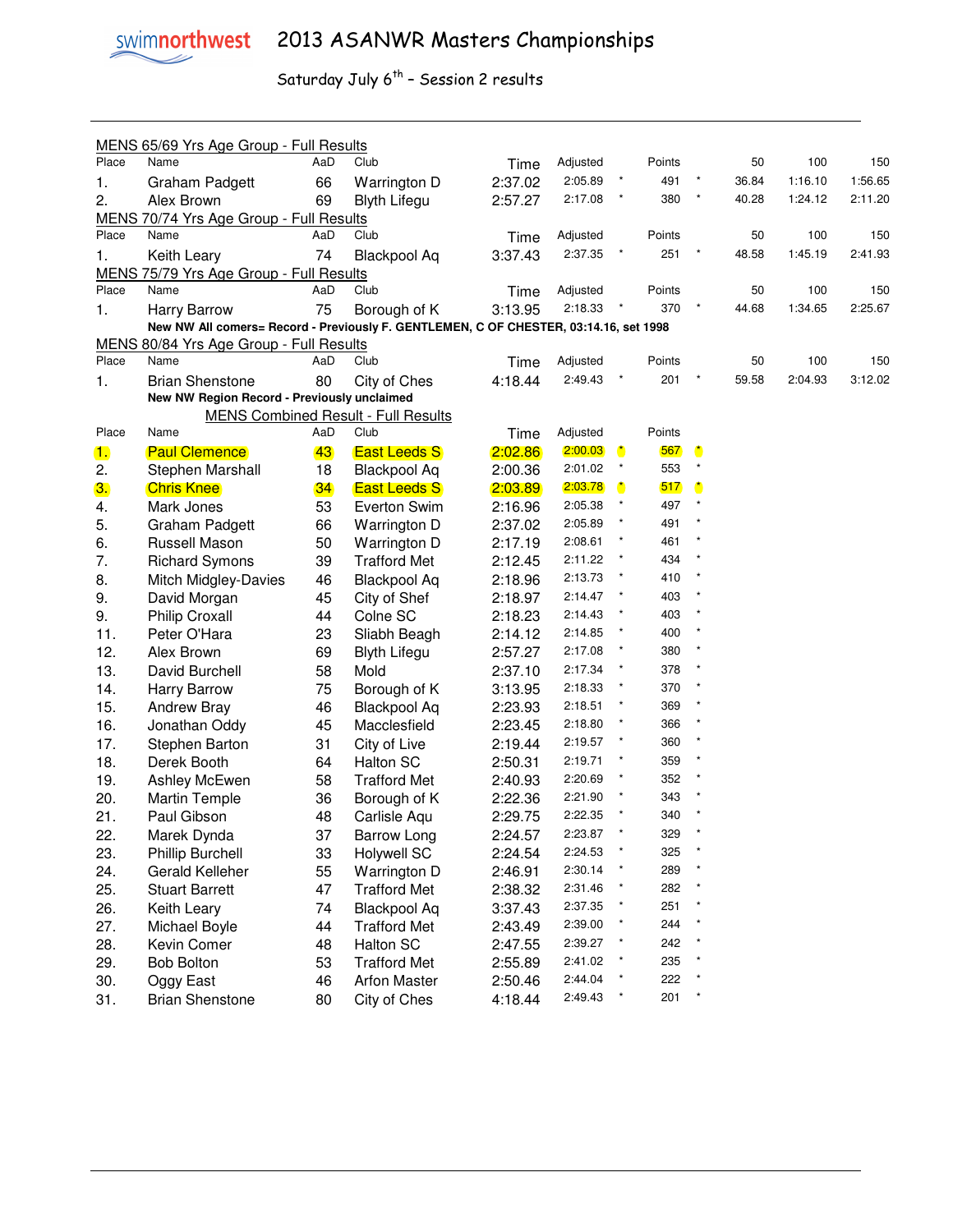|       | WOMENS 18/24 Yrs Age Group - Full Results                                                |     |                     |         |          |              |        |         |       |         |         |
|-------|------------------------------------------------------------------------------------------|-----|---------------------|---------|----------|--------------|--------|---------|-------|---------|---------|
| Place | Name                                                                                     | AaD | Club                | Time    | Adjusted |              | Points |         | 50    | 100     | 150     |
| 1.    | Stephanie Blakeburn                                                                      | 19  | Billingham F        | 2:03.04 | 2:03.31  |              | 732    |         | 29.25 | 1:00.66 | 1:31.90 |
|       | New NW All comers= Record - Previously LAURA BOWDEN, TRAFFORD METRO, 02:11.79, set 2010  |     |                     |         |          |              |        |         |       |         |         |
| 2.    | Rachael Gorman                                                                           | 22  | <b>Trafford Met</b> | 2:20.73 | 2:21.04  |              | 489    |         | 32.28 | 1:07.56 | 1:44.10 |
| 3.    | <b>Katherine Purcell</b>                                                                 | 23  | <b>East Leeds S</b> | 2:40.18 | 2:40.54  | $\mathbf{r}$ | 332    | O       | 38.38 | 1:19.73 | 2:01.51 |
|       | WOMENS 25/29 Yrs Age Group - Full Results                                                |     |                     |         |          |              |        |         |       |         |         |
| Place | Name                                                                                     | AaD | Club                | Time    | Adjusted |              | Points |         | 50    | 100     | 150     |
| 1.    | Laura Bowden                                                                             | 26  | <b>Trafford Met</b> | 2:16.74 | 2:15.65  | $\star$      | 550    |         | 31.65 | 1:05.77 | 1:41.08 |
| 2.    | Laura Fox                                                                                | 29  | City of Shef        | 2:34.08 | 2:30.19  | $\star$      | 405    |         | 35.16 | 1:14.19 | 1:54.11 |
|       | WOMENS 40/44 Yrs Age Group - Full Results                                                |     |                     |         |          |              |        |         |       |         |         |
| Place | Name                                                                                     | AaD | Club                | Time    | Adjusted |              | Points |         | 50    | 100     | 150     |
| 1.    | Deborah Tuck                                                                             | 43  | Cleethorpes         | 2:25.33 | 2:19.38  | $\star$      | 507    | $\star$ | 32.87 | 1:09.71 | 1:47.84 |
| 2.    | Karen Driver                                                                             | 42  | Colne SC            | 2:25.44 | 2:19.93  | $^\star$     | 501    |         | 34.51 | 1:11.69 | 1:49.19 |
|       | New NW Region Record - Previously KAREN DRIVER, COLNE, 2:28.83, set 2011                 |     |                     |         |          |              |        |         |       |         |         |
| 3.    | Kathryn Thomas                                                                           | 42  | <b>Trafford Met</b> | 2:25.59 | 2:20.08  |              | 499    |         | 33.77 | 1:10.32 | 1:47.43 |
|       | WOMENS 45/49 Yrs Age Group - Full Results                                                |     |                     |         |          |              |        |         |       |         |         |
| Place | Name                                                                                     | AaD | Club                | Time    | Adjusted |              | Points |         | 50    | 100     | 150     |
| 1.    | Karen Graham                                                                             | 48  | <b>Ilkley SC</b>    | 2:18.97 | 2:09.88  |              | 627    |         | 32.78 | 1:07.77 | 1:43.37 |
|       | New British Record - Previously Karen MCBEATH, FORRES, 02:19.11, set 06-Nov-09           |     |                     |         |          |              |        |         |       |         |         |
|       | New NW All comers= Record - Previously J. BROWN, WARRINGTON DOLPHINS, 02:20.40, set 2010 |     |                     |         |          |              |        |         |       |         |         |
| 2.    | Judy Brown                                                                               | 49  | Warrington D        | 2:20.64 | 2:10.51  |              | 618    |         | 33.15 | 1:09.63 | 1:45.89 |
| 3.    | Elaine Cooke                                                                             | 49  | Southport SC        | 2:51.98 | 2:39.59  | $\star$      | 338    |         | 39.12 | 1:22.90 | 2:08.21 |
|       | WOMENS 50/54 Yrs Age Group - Full Results                                                |     |                     |         |          |              |        |         |       |         |         |
| Place | Name                                                                                     | AaD | Club                | Time    | Adjusted |              | Points |         | 50    | 100     | 150     |
| 1.    | <b>Barbara Holmes</b>                                                                    | 54  | <b>Blackpool Aq</b> | 2:46.05 | 2:27.51  | $\star$      | 428    |         | 38.01 | 1:20.65 | 2:03.79 |
| 2.    | Sally Chapman                                                                            | 52  | <b>Barrow Long</b>  | 2:53.59 | 2:37.16  |              | 353    | $\ast$  | 38.79 | 1:22.39 | 2:08.39 |
| 3.    | Lynda Pollard                                                                            | 51  | <b>Ilkley SC</b>    | 2:58.22 | 2:42.78  |              | 318    |         | 40.64 | 1:26.17 | 2:12.26 |
| 4.    | <b>Claire Dickinson</b>                                                                  | 53  | Warrington D        | 3:17.43 | 2:57.10  |              | 247    |         | 43.19 | 1:31.76 | 2:24.74 |
| 5.    | Helen Minshall                                                                           | 50  | Atherton and        | 3:49.88 | 3:31.69  | $\star$      | 144    | $\star$ | 48.62 | 1:47.54 | 2:49.18 |
|       | <b>WOMENS Combined Result - Full Results</b>                                             |     |                     |         |          |              |        |         |       |         |         |
| Place | Name                                                                                     | AaD | Club                | Time    | Adjusted |              | Points |         |       |         |         |
| 1.    | Stephanie Blakeburn                                                                      | 19  | Billingham F        | 2:03.04 | 2:03.31  | $\star$      | 732    |         |       |         |         |
| 2.    | Karen Graham                                                                             | 48  | <b>Ilkley SC</b>    | 2:18.97 | 2:09.88  | $\star$      | 627    |         |       |         |         |
| 3.    | Judy Brown                                                                               | 49  | Warrington D        | 2:20.64 | 2:10.51  | $\star$      | 618    |         |       |         |         |
| 4.    | Laura Bowden                                                                             | 26  | <b>Trafford Met</b> | 2:16.74 | 2:15.65  | $\star$      | 550    |         |       |         |         |
| 5.    | Deborah Tuck                                                                             | 43  | Cleethorpes         | 2:25.33 | 2:19.38  |              | 507    |         |       |         |         |
| 6.    | <b>Karen Driver</b>                                                                      | 42  | Colne SC            | 2:25.44 | 2:19.93  |              | 501    |         |       |         |         |
| 7.    | Kathryn Thomas                                                                           | 42  | <b>Trafford Met</b> | 2:25.59 | 2:20.08  |              | 499    |         |       |         |         |
| 8.    | Rachael Gorman                                                                           | 22  | <b>Trafford Met</b> | 2:20.73 | 2:21.04  | $^\star$     | 489    |         |       |         |         |
| 9.    | Barbara Holmes                                                                           | 54  | <b>Blackpool Aq</b> | 2:46.05 | 2:27.51  |              | 428    |         |       |         |         |
| 10.   | Laura Fox                                                                                | 29  | City of Shef        | 2:34.08 | 2:30.19  | $\star$      | 405    |         |       |         |         |
| 11.   | Sally Chapman                                                                            | 52  | <b>Barrow Long</b>  | 2:53.59 | 2:37.16  | $\star$      | 353    |         |       |         |         |
| 12.   | Elaine Cooke                                                                             | 49  | Southport SC        | 2:51.98 | 2:39.59  | $\star$      | 338    |         |       |         |         |
| 13.   | <b>Katherine Purcell</b>                                                                 | 23  | <b>East Leeds S</b> | 2:40.18 | 2:40.54  | O            | 332    |         |       |         |         |
| 14.   | Lynda Pollard                                                                            | 51  | <b>Ilkley SC</b>    | 2:58.22 | 2:42.78  | $\star$      | 318    |         |       |         |         |
| 15.   | Claire Dickinson                                                                         | 53  | Warrington D        | 3:17.43 | 2:57.10  | $\star$      | 247    |         |       |         |         |
| 16.   | Helen Minshall                                                                           | 50  | Atherton and        | 3:49.88 | 3:31.69  | *            | 144    |         |       |         |         |
|       |                                                                                          |     |                     |         |          |              |        |         |       |         |         |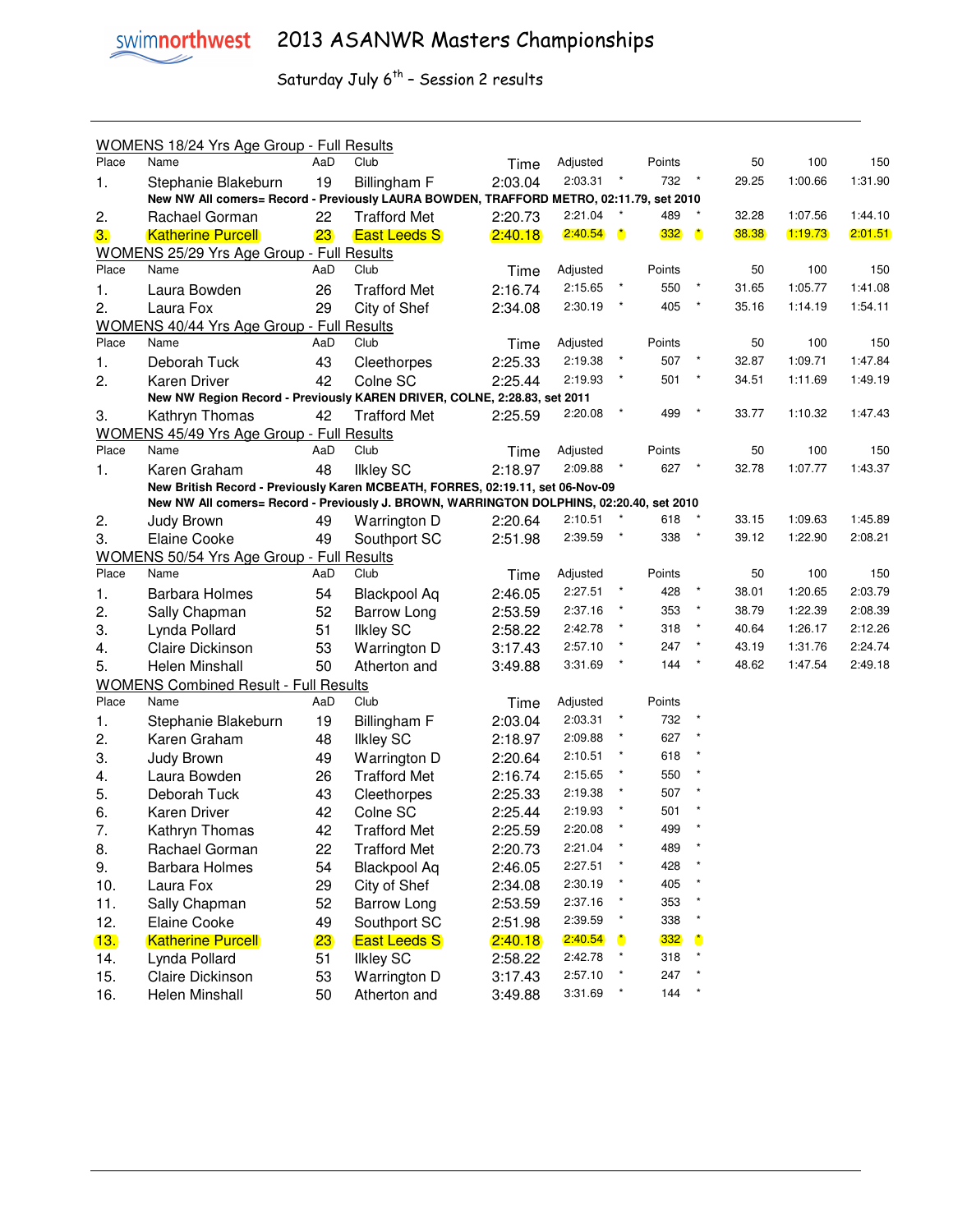### **EVENT 202 Womens Open 50m Breaststroke ADDED ACCORD 10 and points** \* denotes AR adjusted time and points

|       | 18/24 Yrs Age Group - Full Results                                                   |     |                     |       |          |        |  |
|-------|--------------------------------------------------------------------------------------|-----|---------------------|-------|----------|--------|--|
| Place | Name                                                                                 | AaD | Club                | Time  | Adjusted | Points |  |
| 1.    | Elizabeth Bentley                                                                    | 20  | City of Shef        | 37.54 | 37.51    | 452    |  |
|       | New NW All comers= Record - Previously SARAH-LOUISE BANNER, Halton, 37.67, set 2012  |     |                     |       |          |        |  |
| 2.    | Georgina Gardner-Stockley                                                            | 20  | <b>Chester Acad</b> | 37.55 | 37.52    | 452    |  |
|       | New NW Region Record - Previously NICOLA VEITCH, PIONEER 79, 37.91, set 2009         |     |                     |       |          |        |  |
| 3.    | Sarah-Louise Banner                                                                  | 24  | <b>Halton SC</b>    | 37.76 | 37.73    | 444    |  |
| 4.    | Megan Phillip                                                                        | 24  | Unattached          | 39.40 | 39.37    | 391    |  |
| 5.    | Samantha Yates                                                                       | 18  | Dane Valley         | 43.54 | 43.51    | 290    |  |
|       | 25/29 Yrs Age Group - Full Results                                                   |     |                     |       |          |        |  |
| Place | Name                                                                                 | AaD | Club                | Time  | Adjusted | Points |  |
| 1.    | Carolyn Dawe                                                                         | 28  | <b>Trafford Met</b> | 42.62 | 42.48    | 311    |  |
|       | 40/44 Yrs Age Group - Full Results                                                   |     |                     |       |          |        |  |
| Place | Name                                                                                 | AaD | Club                | Time  | Adjusted | Points |  |
| 1.    | <b>Helen Sadler</b>                                                                  | 43  | <b>Trafford Met</b> | 41.68 | 39.94    | 374    |  |
|       | 45/49 Yrs Age Group - Full Results                                                   |     |                     |       |          |        |  |
| Place | Name                                                                                 | AaD | Club                | Time  | Adjusted | Points |  |
| 1.    | Jo Bolton                                                                            | 47  | <b>Trafford Met</b> | 40.06 | 37.14    | 466    |  |
|       | New NW Region Record - Previously IRENE MIEKLE, BARROW LDSC, 48.51, set 2009         |     |                     |       |          |        |  |
|       | New NW All comers= Record - Previously S. O'NEIL, DARWEN, 40.56, set 1994            |     |                     |       |          |        |  |
| 2.    | Becky Kirby                                                                          | 46  | <b>Trafford Met</b> | 42.56 | 39.82    | 378    |  |
| 3.    | <b>Allison Donnelly</b>                                                              | 46  | <b>Arfon Master</b> | 54.18 | 50.69    | 183    |  |
|       | 50/54 Yrs Age Group - Full Results                                                   |     |                     |       |          |        |  |
| Place | Name                                                                                 | AaD | Club                | Time  | Adjusted | Points |  |
| 1.    | <b>Judith Hattle</b>                                                                 | 53  | Carlisle Aq         | 39.55 | 34.51    | 581    |  |
| 2.    | Irene Meikle                                                                         | 51  | <b>Barrow Long</b>  | 47.81 | 42.61    | 308    |  |
| 3.    | Helen Minshall                                                                       | 50  | Atherton and        | 52.06 | 46.88    | 231    |  |
|       | 55/59 Yrs Age Group - Full Results                                                   |     |                     |       |          |        |  |
| Place | Name                                                                                 | AaD | Club                | Time  | Adjusted | Points |  |
| 1.    | Vanessa Foster                                                                       | 55  | Carlisle Aq         | 48.15 | 41.13    | 343    |  |
|       | New NW Region Record - Previously COLLETTE HAYES, CITY OF CHESTER, 1:05.39, set 2010 |     |                     |       |          |        |  |
|       | 60/64 Yrs Age Group - Full Results                                                   |     |                     |       |          |        |  |
| Place | Name                                                                                 | AaD | Club                | Time  | Adjusted | Points |  |
| 1.    | Jennifer Merritt                                                                     | 62  | Spondon Mast        | 41.57 | 33.06    | 661    |  |
|       | 65/69 Yrs Age Group - Full Results                                                   |     |                     |       |          |        |  |
| Place | Name                                                                                 | AaD | Club                | Time  | Adjusted | Points |  |
| 1.    | Helen Jenkins                                                                        | 67  | Southport SC        | 47.69 | 36.24    | 501    |  |
|       | 80/84 Yrs Age Group - Full Results                                                   |     |                     |       |          |        |  |
| Place | Name                                                                                 | AaD | Club                | Time  | Adjusted | Points |  |
| 1.    | Myrna Taylor                                                                         | 80  | <b>Blackpool Aq</b> | 56.75 | 36.77    | 480    |  |
|       | New British Record - Previously Joan KIDD, IO WIGHT MA, 58.51, set 28-Oct-07         |     |                     |       |          |        |  |

 **New NW Region Record - Previously KATHLEEN GRIMMER, C OF LIVERPOOL, 1:04.31, set 2010 New NW All comers= Record - Previously KATHLEEN GRIMMER, C OF LIVERPOOL, 01:04.31, set 2010**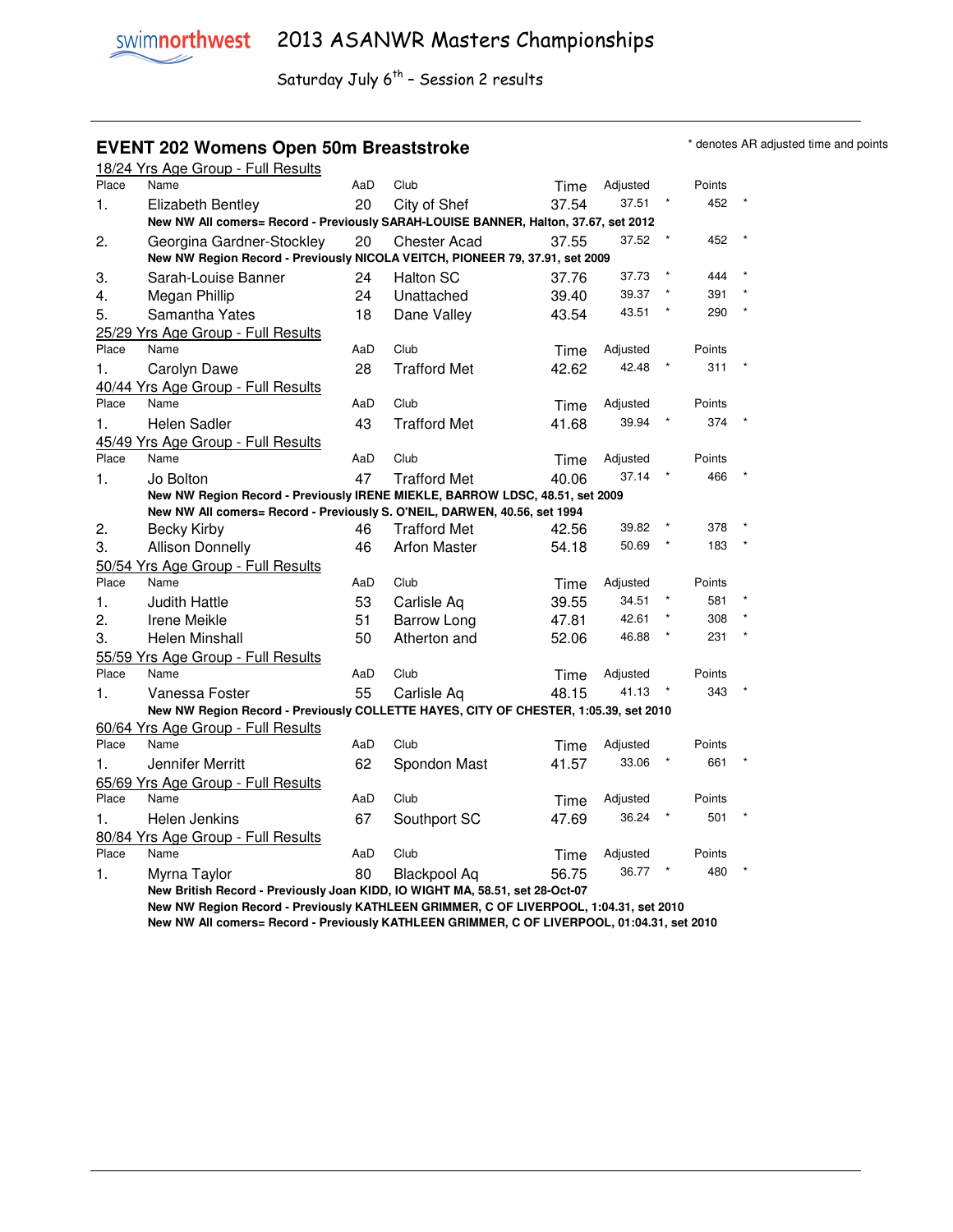

| <b>Combined Result - Full Results</b> |
|---------------------------------------|
|---------------------------------------|

| Place | Name                      | AaD | Club                | Time  | Adjusted |         | Points |         |
|-------|---------------------------|-----|---------------------|-------|----------|---------|--------|---------|
| 1.    | Jennifer Merritt          | 62  | Spondon Mast        | 41.57 | 33.06    | $\star$ | 661    |         |
| 2.    | Judith Hattle             | 53  | Carlisle Aqu        | 39.55 | 34.51    | *       | 581    | $\star$ |
| 3.    | Helen Jenkins             | 67  | Southport SC        | 47.69 | 36.24    | $\star$ | 501    | $\star$ |
| 4.    | Myrna Taylor              | 80  | Blackpool Aq        | 56.75 | 36.77    | *       | 480    | $\star$ |
| 5.    | Jo Bolton                 | 47  | Trafford Met        | 40.06 | 37.14    | *       | 466    | $\star$ |
| 6.    | Elizabeth Bentley         | 20  | City of Shef        | 37.54 | 37.51    | $\star$ | 452    | $\star$ |
| 6.    | Georgina Gardner-Stockley | 20  | Chester Acad        | 37.55 | 37.52    | *       | 452    | $\star$ |
| 8.    | Sarah-Louise Banner       | 24  | <b>Halton SC</b>    | 37.76 | 37.73    | *       | 444    | $\star$ |
| 9.    | Megan Phillip             | 24  | Unattached          | 39.40 | 39.37    | *       | 391    | $\star$ |
| 10.   | Becky Kirby               | 46  | <b>Trafford Met</b> | 42.56 | 39.82    | *       | 378    | $\star$ |
| 11.   | Helen Sadler              | 43  | <b>Trafford Met</b> | 41.68 | 39.94    | $\star$ | 374    | $\star$ |
| 12.   | Vanessa Foster            | 55  | Carlisle Aqu        | 48.15 | 41.13    | $\star$ | 343    | $\star$ |
| 13.   | Carolyn Dawe              | 28  | <b>Trafford Met</b> | 42.62 | 42.48    | *       | 311    | $\star$ |
| 14.   | Irene Meikle              | 51  | Barrow Long         | 47.81 | 42.61    | *       | 308    | $\star$ |
| 15.   | Samantha Yates            | 18  | Dane Valley         | 43.54 | 43.51    | *       | 290    | $\star$ |
| 16.   | Helen Minshall            | 50  | Atherton and        | 52.06 | 46.88    | *       | 231    | $\star$ |
| 17.   | <b>Allison Donnelly</b>   | 46  | <b>Arfon Master</b> | 54.18 | 50.69    | $\star$ | 183    | $\star$ |
|       |                           |     |                     |       |          |         |        |         |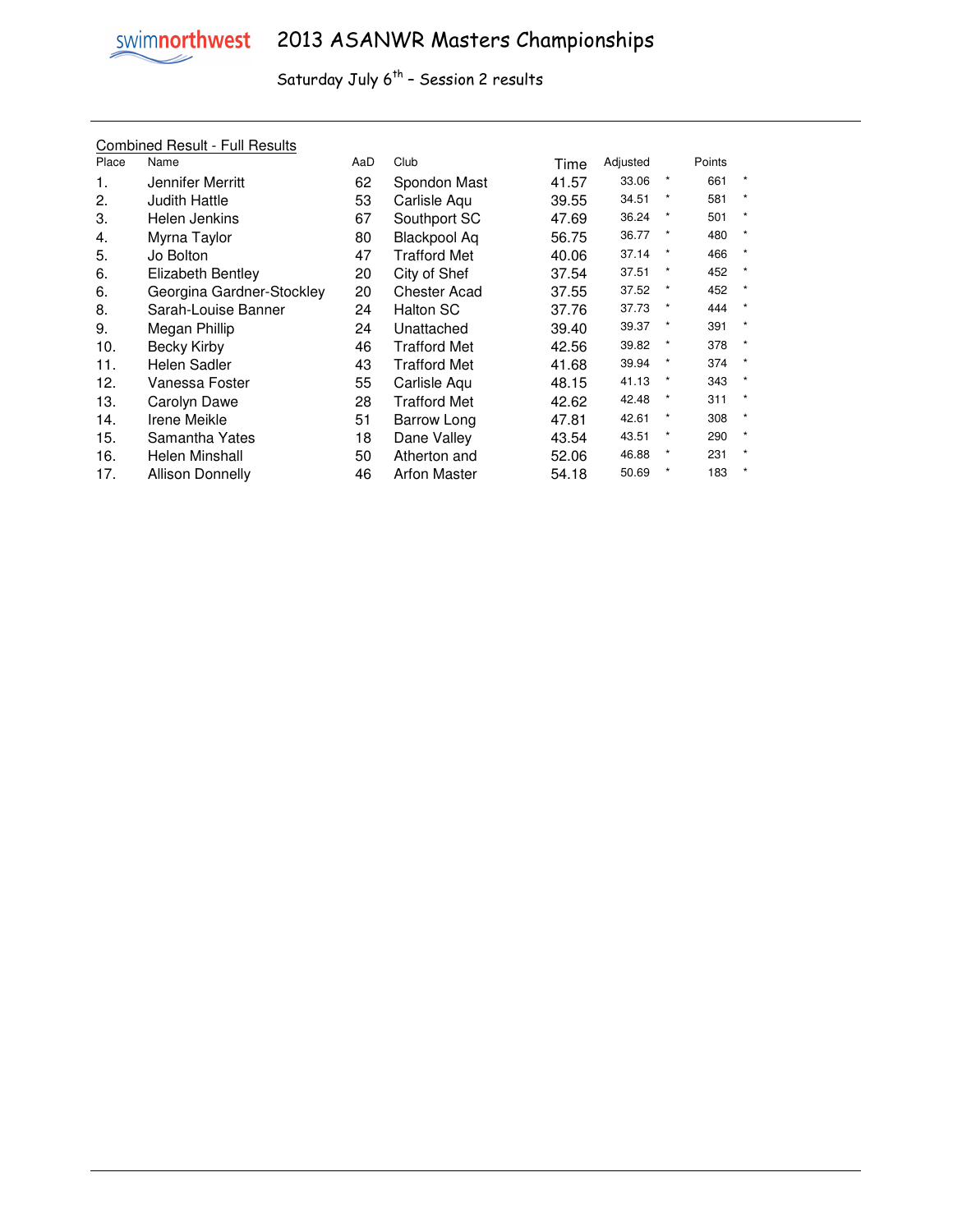#### **EVENT 203 Mens Open 50m Breaststroke EXELL ARE A SOME THE STARE ARE ADDENT 203 Mens Open 50m Breaststroke**

| Place          | 18/24 Yrs Age Group - Full Results<br>Name                                                                |          | Club                |               |                   |              |               |           |
|----------------|-----------------------------------------------------------------------------------------------------------|----------|---------------------|---------------|-------------------|--------------|---------------|-----------|
|                |                                                                                                           | AaD      |                     | Time          | Adjusted          |              | Points<br>489 |           |
| $\mathbf{1}$ . | <b>Joshua Spencer</b><br>New NW All comers= Record - Previously CRAIG YATES, DANE VALLEY, 32.76, set 2012 | 24       | <b>East Leeds S</b> | 31.96         | 32.04             | $\mathbf{r}$ |               | $\bullet$ |
|                |                                                                                                           |          |                     |               | 32.36             |              | 475           |           |
| 2.             | Craig Yates<br>New NW Region Record - Previously CRAIG YATES, DANE VALLEY, 32.76, set 2012                | 21       | Dane Valley         | 32.28         |                   |              |               |           |
|                |                                                                                                           |          |                     |               | 36.69             |              | 325           |           |
| 3.             | Max Rothwell                                                                                              | 20       | Southport SC        | 36.60         | 36.80             |              | 323           |           |
| 4.             | Joseph Keeley                                                                                             | 20       | <b>Trafford Met</b> | 36.71         | 37.13             |              | 314           |           |
| 5.             | <b>Matthew Lees</b>                                                                                       | 24       | Rochdale SC         | 37.04         |                   |              |               |           |
| Place          | 25/29 Yrs Age Group - Full Results<br>Name                                                                | AaD      | Club                |               | Adjusted          |              | Points        |           |
|                |                                                                                                           |          |                     | Time          | 36.05             |              | 343           |           |
| 1.             | Kevin Combe                                                                                               | 25       | Glasgow West        | 35.96         | 37.03             |              | 317           |           |
| 2.             | <b>Edward Griffin</b>                                                                                     | 29       | Unattached          | 36.46         |                   |              |               |           |
| Place          | 30/34 Yrs Age Group - Full Results<br>Name                                                                | AaD      | Club                |               |                   |              | Points        |           |
|                |                                                                                                           |          |                     | Time          | Adjusted<br>32.89 |              | 452           |           |
| 1.             | Chris Ferguson                                                                                            | 31       | <b>Silver City</b>  | 32.48         | 35.78             |              | 351           |           |
| 2.             | Phillip Burchell<br>Chris Rose                                                                            | 33       | <b>Holywell SC</b>  | 35.56         |                   |              |               |           |
|                |                                                                                                           | 33       | Stalybridge         | <b>DNC</b>    |                   |              |               |           |
| Place          | 35/39 Yrs Age Group - Full Results<br>Name                                                                | AaD      | Club                |               | Adjusted          |              | Points        |           |
|                |                                                                                                           | 35       |                     | Time          | 34.22             |              | 401           |           |
| 1.             | James Harle                                                                                               |          | <b>Trafford Met</b> | 34.31         | 36.84             |              | 321           |           |
| 2.             | <b>Steven Reid</b>                                                                                        | 38       | <b>Blackpool Aq</b> | 37.52         | 37.71             |              | 300           |           |
| 3.             | Andrew Jones                                                                                              | 38       | <b>Halton SC</b>    | 38.41         | 38.90             |              | 273           |           |
| 4.             | Daniel Dawson                                                                                             | 37       | Colne SC            | 39.41         | 39.22             |              | 266           |           |
| 5.             | <b>Edward Holmes</b>                                                                                      | 39       | <b>Blackpool Aq</b> | 40.17         |                   |              |               |           |
|                | Alastair Rainsbury                                                                                        | 35       | Stockport Me        | <b>DNC</b>    |                   |              |               |           |
| Place          | 40/44 Yrs Age Group - Full Results<br>Name                                                                | AaD      | Club                |               | Adjusted          |              | Points        |           |
|                | Peter Wilmot                                                                                              | 41       |                     | Time<br>33.13 | 31.99             |              | 491           |           |
| 1.             |                                                                                                           |          | <b>Blackpool Aq</b> |               |                   |              |               |           |
|                | <b>Craig Barrett</b>                                                                                      | 42       | <b>Blackpool Aq</b> | <b>DNC</b>    |                   |              |               |           |
| Place          | 45/49 Yrs Age Group - Full Results<br>Name                                                                | AaD      | Club                |               | Adjusted          |              | Points        |           |
|                |                                                                                                           |          |                     | Time          | 34.50             |              | 392           |           |
| 1.             | Carl Barkley                                                                                              | 48       | <b>Halton SC</b>    | 37.13         | 35.88             |              | 348           |           |
| 2.             | <b>Andrew Bray</b>                                                                                        | 46       | <b>Blackpool Aq</b> | 38.19         | 35.74             |              | 352           |           |
| 3.             | <b>Clive Roberts</b>                                                                                      | 48<br>49 | <b>Chester Acad</b> | 38.46         | 36.55             |              | 329           |           |
| 4.             | Mark Ashton                                                                                               |          | Manx Masters        | 39.55         | 43.33             |              | 197           |           |
| 5.             | Oggy East                                                                                                 | 46       | <b>Arfon Master</b> | 46.13         | 51.34             |              | 118           |           |
| 6.             | Robert Hudson                                                                                             | 46       | <b>Blackpool Aq</b> | 54.65         |                   |              |               |           |
| Place          | 50/54 Yrs Age Group - Full Results<br>Name                                                                | AaD      | Club                | Time          | Adjusted          |              | Points        |           |
|                |                                                                                                           | 51       | <b>Copeland ASC</b> | 35.19         | 32.15             |              | 484           |           |
| 1.<br>2.       | Craig Heggie                                                                                              | 53       | <b>Trafford Met</b> |               | 36.79             |              | 323           |           |
|                | <b>Bob Bolton</b>                                                                                         |          |                     | 40.74         |                   |              |               |           |
| Place          | 55/59 Yrs Age Group - Full Results<br>Name                                                                | AaD      | Club                |               | Adjusted          |              | Points        |           |
|                |                                                                                                           |          |                     | Time          | 30.24             |              | 582           |           |
| 1.<br>2.       | Neville Barton<br>David Burchell                                                                          | 59       | <b>Trafford Met</b> | 34.90         | 33.39             |              | 432           |           |
|                |                                                                                                           | 58       | Mold                | 38.24         |                   |              |               |           |
| Place          | 60/64 Yrs Age Group - Full Results<br>Name                                                                | AaD      | Club                |               | Adjusted          |              | Points        |           |
|                |                                                                                                           | 61       |                     | Time          | 31.28             |              | 525           |           |
| 1.<br>2.       | Graham Pearson<br><b>Thomas Kelleher</b>                                                                  |          | Carlisle Aqu        | 36.70         | 33.89             |              | 413           |           |
|                |                                                                                                           | 64       | Southport SC        | 40.88         | 35.56             |              | 358           |           |
| 3.             | Keith Rothwell                                                                                            | 64       | <b>Arfon Master</b> | 42.90         |                   |              |               |           |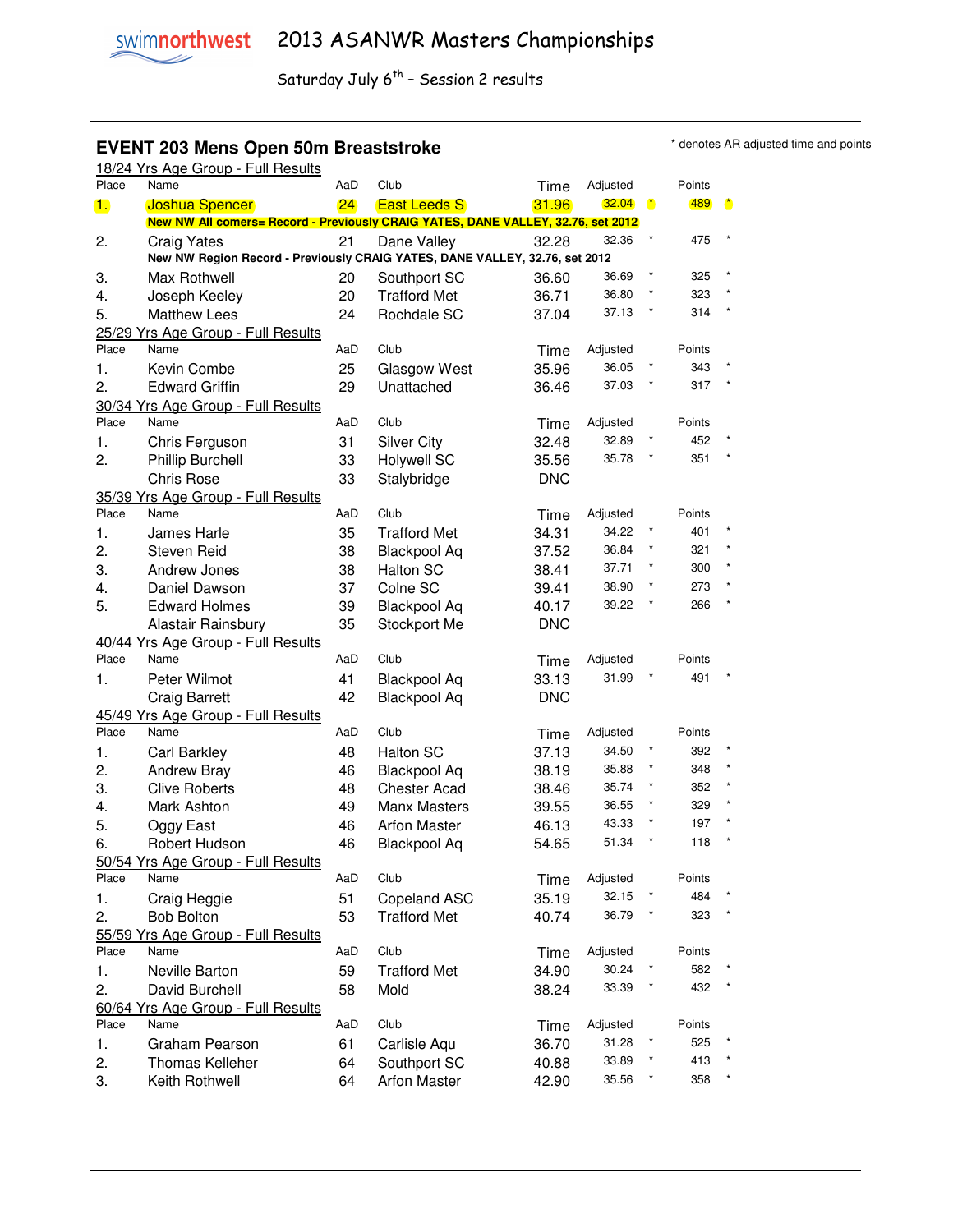

|       | 65/69 Yrs Age Group - Full Results          |     |                     |         |          |                      |        |           |
|-------|---------------------------------------------|-----|---------------------|---------|----------|----------------------|--------|-----------|
| Place | Name                                        | AaD | Club                | Time    | Adjusted |                      | Points |           |
| 1.    | George Jackson                              | 68  | Howe Bridge         | 46.00   | 36.51    |                      | 330    |           |
|       | 70/74 Yrs Age Group - Full Results          |     |                     |         |          |                      |        |           |
| Place | Name                                        | AaD | Club                | Time    | Adjusted |                      | Points |           |
| 1.    | Neil Mackinnon                              | 72  | <b>Trafford Met</b> | 42.73   | 32.22    |                      | 481    |           |
|       | 80/84 Yrs Age Group - Full Results          |     |                     |         |          |                      |        |           |
| Place | Name                                        | AaD | Club                | Time    | Adjusted |                      | Points |           |
| 1.    | <b>Brian Shenstone</b>                      | 80  | City of Ches        | 1:26.86 | 57.68    |                      | 83     |           |
|       | New NW Region Record - Previously unclaimed |     |                     |         |          |                      |        |           |
|       | <b>Combined Result - Full Results</b>       |     |                     |         |          |                      |        |           |
| Place | Name                                        | AaD | Club                | Time    | Adjusted |                      | Points |           |
| 1.    | Neville Barton                              | 59  | <b>Trafford Met</b> | 34.90   | 30.24    | $\star$              | 582    |           |
| 2.    | Graham Pearson                              | 61  | Carlisle Aqu        | 36.70   | 31.28    | $\star$              | 525    |           |
| 3.    | Peter Wilmot                                | 41  | <b>Blackpool Aq</b> | 33.13   | 31.99    | $\star$              | 491    | $\star$   |
| 4.    | <b>Joshua Spencer</b>                       | 24  | <b>East Leeds S</b> | 31.96   | 32.04    | $\ddot{\phantom{a}}$ | 489    | $\bullet$ |
| 5.    | Craig Heggie                                | 51  | Copeland ASC        | 35.19   | 32.15    | $\pmb{\ast}$         | 484    | $\star$   |
| 6.    | Neil Mackinnon                              | 72  | <b>Trafford Met</b> | 42.73   | 32.22    | $\star$              | 481    | $\star$   |
| 7.    | <b>Craig Yates</b>                          | 21  | Dane Valley         | 32.28   | 32.36    | $\star$              | 475    | $\star$   |
| 8.    | Chris Ferguson                              | 31  | <b>Silver City</b>  | 32.48   | 32.89    | $\star$              | 452    | $\star$   |
| 9.    | David Burchell                              | 58  | Mold                | 38.24   | 33.39    | $\star$              | 432    | $\star$   |
| 10.   | <b>Thomas Kelleher</b>                      | 64  | Southport SC        | 40.88   | 33.89    | $\star$              | 413    | $\star$   |
| 11.   | James Harle                                 | 35  | <b>Trafford Met</b> | 34.31   | 34.22    | $\pmb{\ast}$         | 401    | $\star$   |
| 12.   | Carl Barkley                                | 48  | <b>Halton SC</b>    | 37.13   | 34.50    | $\star$              | 392    | $\star$   |
| 13.   | Keith Rothwell                              | 64  | <b>Arfon Master</b> | 42.90   | 35.56    |                      | 358    | $\star$   |
| 14.   | <b>Clive Roberts</b>                        | 48  | <b>Chester Acad</b> | 38.46   | 35.74    | ×                    | 352    | $\star$   |
| 15.   | <b>Phillip Burchell</b>                     | 33  | <b>Holywell SC</b>  | 35.56   | 35.78    | $\ast$               | 351    | $\star$   |
| 16.   | <b>Andrew Bray</b>                          | 46  | <b>Blackpool Aq</b> | 38.19   | 35.88    | $\star$              | 348    | $\star$   |
| 17.   | Kevin Combe                                 | 25  | Glasgow West        | 35.96   | 36.05    | $\star$              | 343    | $\star$   |
| 18.   | George Jackson                              | 68  | Howe Bridge         | 46.00   | 36.51    | $\ast$               | 330    | $\star$   |
| 19.   | Mark Ashton                                 | 49  | <b>Manx Masters</b> | 39.55   | 36.55    | $\star$              | 329    | $\star$   |
| 20.   | Max Rothwell                                | 20  | Southport SC        | 36.60   | 36.69    | $\star$              | 325    | $\star$   |
| 21.   | <b>Bob Bolton</b>                           | 53  | <b>Trafford Met</b> | 40.74   | 36.79    | $\star$              | 323    | $\star$   |
| 21.   | Joseph Keeley                               | 20  | <b>Trafford Met</b> | 36.71   | 36.80    | $\star$              | 323    | $\star$   |
| 23.   | Steven Reid                                 | 38  | Blackpool Aq        | 37.52   | 36.84    | $\star$              | 321    | $\star$   |
| 24.   | <b>Edward Griffin</b>                       | 29  | Unattached          | 36.46   | 37.03    | $\star$              | 317    | $\star$   |
| 25.   | <b>Matthew Lees</b>                         | 24  | Rochdale SC         | 37.04   | 37.13    | $\star$              | 314    | $\star$   |
| 26.   | Andrew Jones                                | 38  | <b>Halton SC</b>    | 38.41   | 37.71    | $\star$              | 300    | $\star$   |
| 27.   | Daniel Dawson                               | 37  | Colne SC            | 39.41   | 38.90    | $\star$              | 273    | $\star$   |
| 28.   | <b>Edward Holmes</b>                        | 39  | <b>Blackpool Aq</b> | 40.17   | 39.22    | $\star$              | 266    | $\star$   |
| 29.   | Oggy East                                   | 46  | <b>Arfon Master</b> | 46.13   | 43.33    | ×                    | 197    | $\star$   |
| 30.   | Robert Hudson                               | 46  | <b>Blackpool Aq</b> | 54.65   | 51.34    |                      | 118    | $\star$   |
| 31.   | Brian Shenstone                             | 80  | City of Ches        | 1:26.86 | 57.68    | $\star$              | 83     | $\star$   |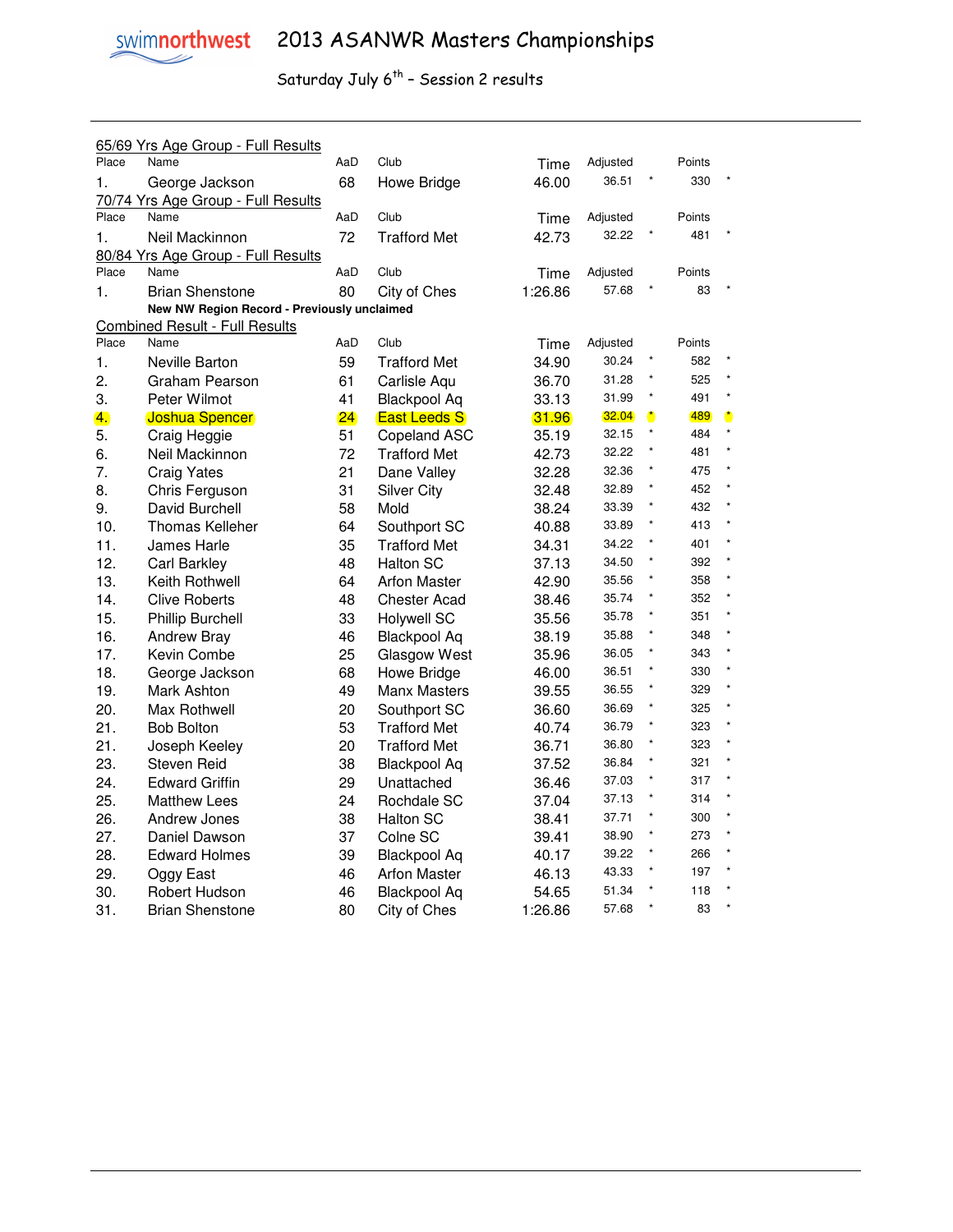#### **EVENT 204 Womens Open 100m Backstroke Accretive Accretive AR** adjusted time and points

|          | 18/24 Yrs Age Group - Full Results                                                      |     |                     |         |                    |         |            |       |
|----------|-----------------------------------------------------------------------------------------|-----|---------------------|---------|--------------------|---------|------------|-------|
| Place    | Name                                                                                    | AaD | Club                | Time    | Adjusted           |         | Points     | 50    |
| 1.       | Cheryl Wilson                                                                           | 19  | <b>Chester Acad</b> | 1:06.01 | 1:06.07            |         | 584        | 32.33 |
|          | New NW Region Record - Previously LAURA BOWDEN, TRAFFORD METRO, 1:11.15, set 2011       |     |                     |         |                    |         |            |       |
|          | New NW All comers= Record - Previously LAURA BOWDEN, TRAFFORD METRO, 01:11.15, set 2011 |     |                     |         |                    |         |            |       |
| 2.       | Samantha Yates                                                                          | 18  | Dane Valley         | 1:24.53 | 1:24.60            |         | 278        | 41.51 |
|          | 25/29 Yrs Age Group - Full Results                                                      |     |                     |         |                    |         |            |       |
| Place    | Name                                                                                    | AaD | Club                | Time    | Adjusted           |         | Points     | 50    |
| 1.       | Laura Bowden                                                                            | 26  | <b>Trafford Met</b> | 1:13.33 | 1:13.88            |         | 417        | 36.13 |
|          | 30/34 Yrs Age Group - Full Results                                                      |     |                     |         |                    |         |            |       |
| Place    | Name                                                                                    | AaD | Club                | Time    | Adjusted           |         | Points     | 50    |
| 1.       | Katie Birchall                                                                          | 31  | City of Live        | 1:12.43 | 1:13.72            |         | 420        | 34.34 |
|          | 50/54 Yrs Age Group - Full Results                                                      |     |                     |         |                    |         |            |       |
| Place    | Name                                                                                    | AaD | Club                | Time    | Adjusted           |         | Points     | 50    |
| 1.       | Hayley Bettinson                                                                        | 50  | Birmingham M        | 1:31.50 | 1:23.93            |         | 284        | 43.79 |
| 2.       | Claire Dickinson                                                                        | 53  | Warrington D        | 1:37.48 | 1:27.21            |         | 253        | 46.27 |
| 3.       | Sally Chapman                                                                           | 52  | Barrow Long         | 1:37.71 | 1:28.17            |         | 245        | 47.28 |
|          | 55/59 Yrs Age Group - Full Results                                                      |     |                     |         |                    |         |            |       |
| Place    | Name                                                                                    | AaD | Club                | Time    | Adjusted           |         | Points     | 50    |
| 1.       | <b>Lindsey Gowland</b>                                                                  | 56  | <b>Etwall Eagle</b> | 1:32.45 | 1:20.46            |         | 323        | 44.60 |
|          | 65/69 Yrs Age Group - Full Results                                                      |     |                     |         |                    |         |            |       |
| Place    | Name                                                                                    | AaD | Club                | Time    | Adjusted           |         | Points     | 50    |
| 1.       | Patricia Jackson                                                                        | 66  | East Anglian        | 1:36.94 | 1:14.92            |         | 400        | 46.18 |
|          | New NW All comers= Record - Previously HELEN JENKINS, SOUTHPORT, 01:39.90, set 2011     |     |                     |         |                    |         |            |       |
| 2.       | Helen Jenkins                                                                           | 67  | Southport SC        | 1:38.41 | 1:14.93            |         | 400        | 48.84 |
|          | New NW Region Record - Previously HELEN JENKINS, SOUTHPORT, 1:39.90, set 2011           |     |                     |         |                    |         |            |       |
|          | 75/79 Yrs Age Group - Full Results                                                      |     |                     |         |                    |         |            |       |
| Place    | Name                                                                                    | AaD | Club                | Time    | Adjusted           |         | Points     | 50    |
| 1.       | Brenda Walker                                                                           | 75  | City of Ches        | 1:56.92 | 1:17.03            |         | 368        | 58.75 |
|          | New NW Region Record - Previously BARBARA MORTON, SOUTHPORT, 2:05.03, set 2009          |     |                     |         |                    |         |            |       |
|          | New NW All comers= Record - Previously BARBARA MORTON, SOUTHPORT, 02:05.03, set 2009    |     |                     |         |                    |         |            |       |
| Place    | <b>Combined Result - Full Results</b><br>Name                                           | AaD | Club                | Time    | Adjusted           |         | Points     |       |
|          |                                                                                         |     |                     |         | 1:06.07            |         | 584        |       |
| 1.<br>2. | Cheryl Wilson                                                                           | 19  | <b>Chester Acad</b> | 1:06.01 | 1:13.72            |         | 420        |       |
|          | Katie Birchall                                                                          | 31  | City of Live        | 1:12.43 | 1:13.88            |         | 417        |       |
| 3.       | Laura Bowden                                                                            | 26  | <b>Trafford Met</b> | 1:13.33 | 1:14.92            |         | 400        |       |
| 4.       | Patricia Jackson                                                                        | 66  | East Anglian        | 1:36.94 | 1:14.93            |         | 400        |       |
| 4.       | Helen Jenkins                                                                           | 67  | Southport SC        | 1:38.41 | 1:17.03            |         | 368        |       |
| 6.       | Brenda Walker                                                                           | 75  | City of Ches        | 1:56.92 | 1:20.46            |         | 323        |       |
| 7.       | <b>Lindsey Gowland</b>                                                                  | 56  | <b>Etwall Eagle</b> | 1:32.45 |                    |         |            |       |
| 8.       | Hayley Bettinson                                                                        | 50  | Birmingham M        | 1:31.50 | 1:23.93<br>1:24.60 |         | 284<br>278 |       |
| 9.       | Samantha Yates                                                                          | 18  | Dane Valley         | 1:24.53 | 1:27.21            |         | 253        |       |
| 10.      | Claire Dickinson                                                                        | 53  | Warrington D        | 1:37.48 |                    | $\star$ |            |       |
| 11.      | Sally Chapman                                                                           | 52  | Barrow Long         | 1:37.71 | 1:28.17            |         | 245        |       |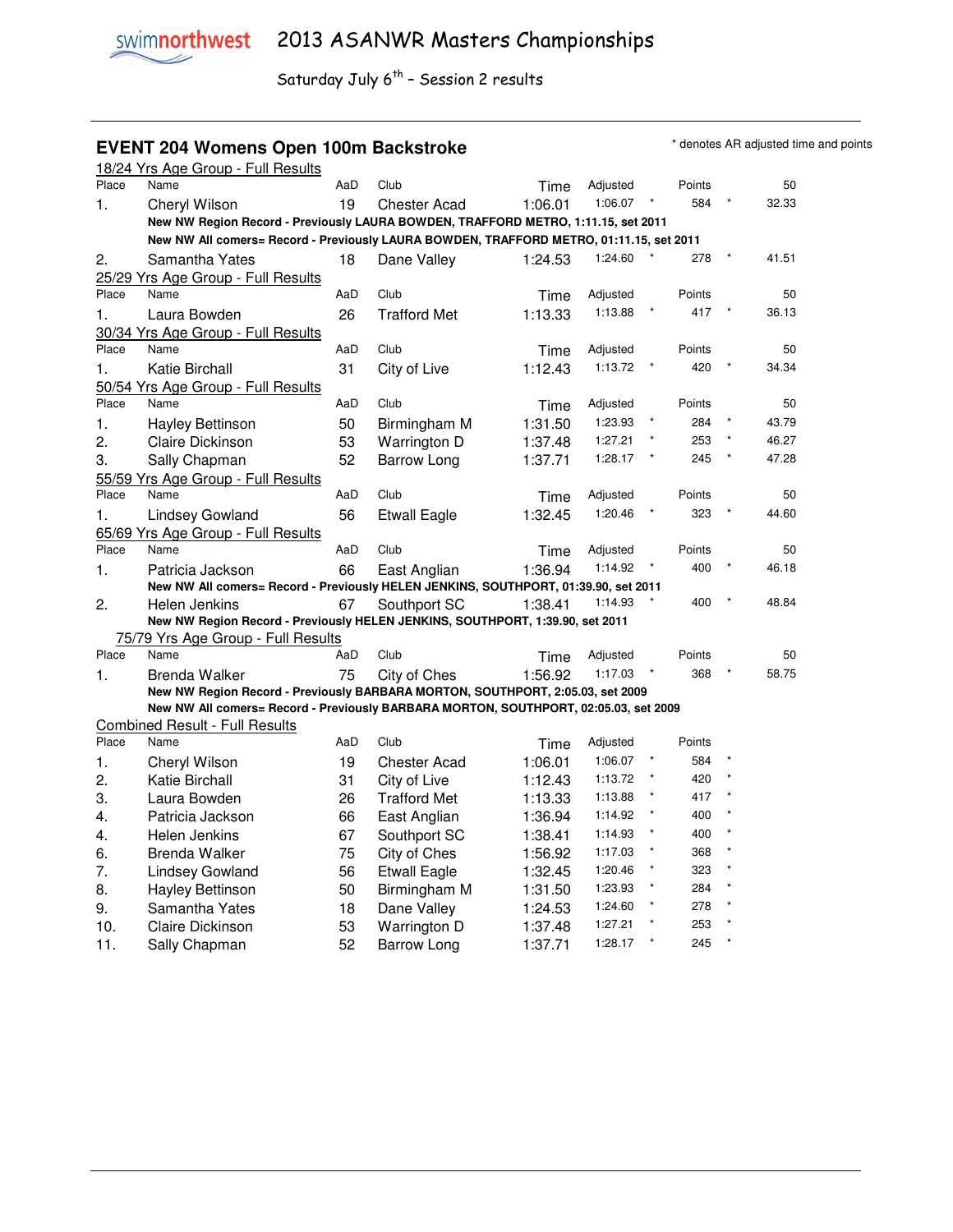#### **EVENT 205 Mens Open 100m Backstroke EXELL ARE A SOME THE STAND OF A SUBSET AREAD OF A SUBSET AT A SUBSET AND THE STANDARD TO A SUBSET A SUBSET AND RESPOND TO A SUBSET A SUBSET AND RESPOND TO A SUBSET A SUBSET AND RESPON**

|       | 18/24 Yrs Age Group - Full Results    |     |                     |            |          |          |        |              |       |
|-------|---------------------------------------|-----|---------------------|------------|----------|----------|--------|--------------|-------|
| Place | Name                                  | AaD | Club                | Time       | Adjusted |          | Points |              | 50    |
| 1.    | Joseph Keeley                         | 20  | <b>Trafford Met</b> | 1:12.64    | 1:13.07  | $\ast$   | 300    | ×            | 34.95 |
|       | 25/29 Yrs Age Group - Full Results    |     |                     |            |          |          |        |              |       |
| Place | Name                                  | AaD | Club                | Time       | Adjusted |          | Points |              | 50    |
| 1.    | <b>Thomas Lowndes</b>                 | 26  | Southport SC        | 1:11.03    | 1:11.44  | $\star$  | 321    |              | 34.14 |
|       | 35/39 Yrs Age Group - Full Results    |     |                     |            |          |          |        |              |       |
| Place | Name                                  | AaD | Club                | Time       | Adjusted |          | Points |              | 50    |
| 1.    | <b>Christopher Rix</b>                | 37  | Warrington D        | 1:04.44    | 1:04.01  |          | 446    | $\star$      | 31.29 |
|       | 40/44 Yrs Age Group - Full Results    |     |                     |            |          |          |        |              |       |
| Place | Name                                  | AaD | Club                | Time       | Adjusted |          | Points |              | 50    |
|       | Les Church                            | 41  | <b>Chester Acad</b> | <b>DNC</b> |          |          |        |              |       |
|       | 45/49 Yrs Age Group - Full Results    |     |                     |            |          |          |        |              |       |
| Place | Name                                  | AaD | Club                | Time       | Adjusted |          | Points |              | 50    |
| 1.    | <b>Andrew Cox</b>                     | 46  | <b>Blackpool Aq</b> | 1:10.03    | 1:05.73  | $^\star$ | 412    | $^\star$     | 34.02 |
| 2.    | <b>Andrew Bray</b>                    | 46  | <b>Blackpool Aq</b> | 1:13.10    | 1:08.61  |          | 362    | $\star$      | 35.62 |
|       | 55/59 Yrs Age Group - Full Results    |     |                     |            |          |          |        |              |       |
| Place | Name                                  | AaD | Club                | Time       | Adjusted |          | Points |              | 50    |
| 1.    | Stephen Foster                        | 56  | Carlisle Aqu        | 1:33.94    | 1:19.62  | $^\star$ | 232    | $\pmb{\ast}$ | 45.38 |
|       | 75/79 Yrs Age Group - Full Results    |     |                     |            |          |          |        |              |       |
| Place | Name                                  | AaD | Club                | Time       | Adjusted |          | Points |              | 50    |
| 1.    | <b>Thomas Walker</b>                  | 78  | City of Ches        | 1:42.98    | 1:08.61  | $\ast$   | 362    | $\star$      | 51.86 |
|       | <b>Combined Result - Full Results</b> |     |                     |            |          |          |        |              |       |
| Place | Name                                  | AaD | Club                | Time       | Adjusted |          | Points |              |       |
| 1.    | <b>Christopher Rix</b>                | 37  | Warrington D        | 1:04.44    | 1:04.01  | $^\star$ | 446    | $\star$      |       |
| 2.    | Andrew Cox                            | 46  | <b>Blackpool Aq</b> | 1:10.03    | 1:05.73  | $^\star$ | 412    |              |       |
| 3.    | <b>Thomas Walker</b>                  | 78  | City of Ches        | 1:42.98    | 1:08.61  | $\star$  | 362    |              |       |
| 3.    | <b>Andrew Bray</b>                    | 46  | <b>Blackpool Aq</b> | 1:13.10    | 1:08.61  | $\star$  | 362    | $\pmb{\ast}$ |       |
| 5.    | <b>Thomas Lowndes</b>                 | 26  | Southport SC        | 1:11.03    | 1:11.44  | $\star$  | 321    | $\star$      |       |
| 6.    | Joseph Keeley                         | 20  | <b>Trafford Met</b> | 1:12.64    | 1:13.07  |          | 300    |              |       |
| 7.    | Stephen Foster                        | 56  | Carlisle Aqu        | 1:33.94    | 1:19.62  | $^\star$ | 232    | $\star$      |       |
|       |                                       |     |                     |            |          |          |        |              |       |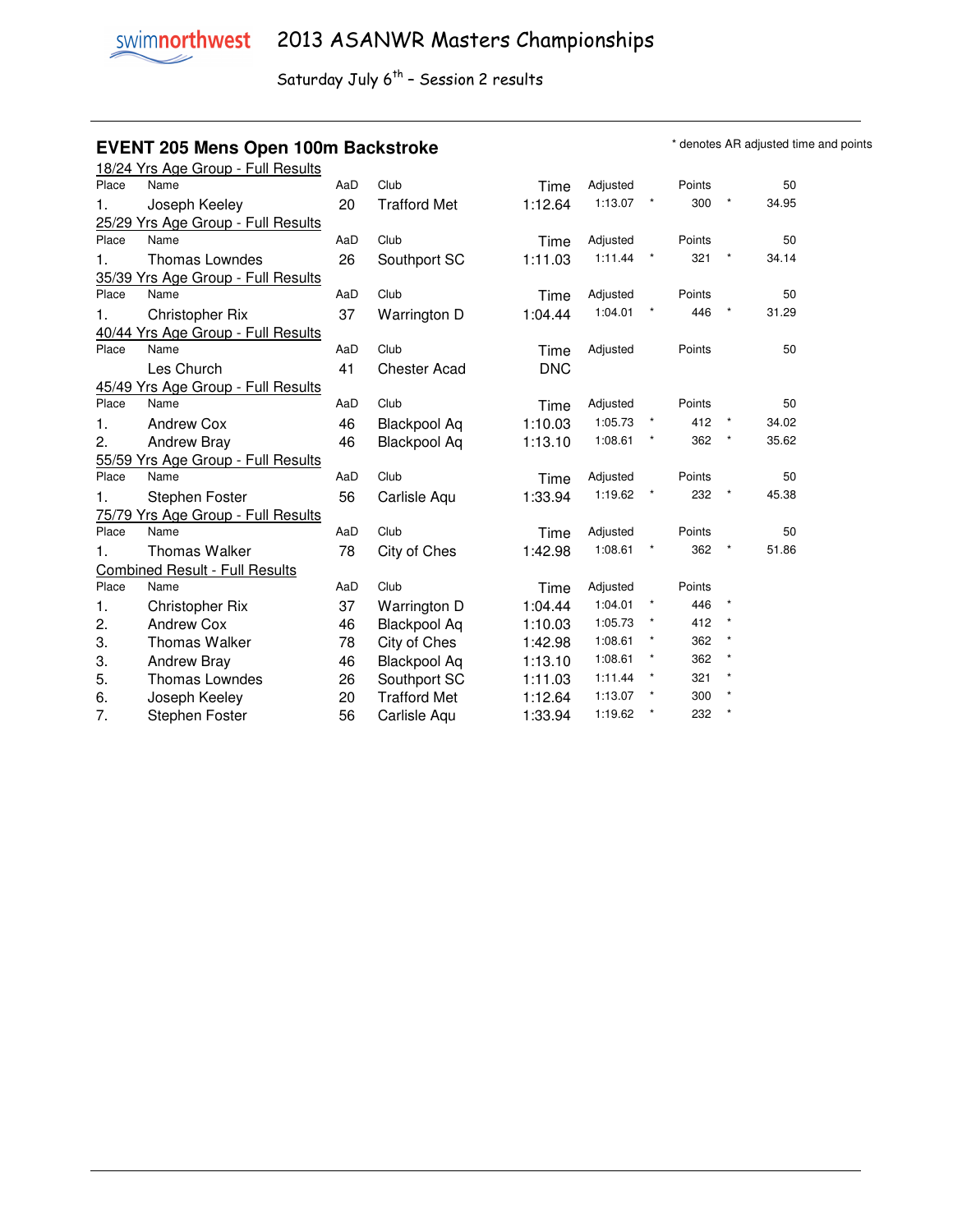## **EVENT 206 Mens/Womens Open 200m IM**

|                  | MENS 18/24 Yrs Age Group - Full Results                                                       |     |                              |            |          |          |        |         |       |         |         |
|------------------|-----------------------------------------------------------------------------------------------|-----|------------------------------|------------|----------|----------|--------|---------|-------|---------|---------|
| Place            | Name                                                                                          | AaD | Club                         | Time       | Adjusted |          | Points |         | 50    | 100     | 150     |
| 1.               | <b>Matthew Lees</b>                                                                           | 24  | Rochdale SC                  | 2:45.01    | 2:45.78  |          | 292    |         | 32.64 | 1:17.32 | 2:06.90 |
|                  | MENS 30/34 Yrs Age Group - Full Results                                                       |     |                              |            |          |          |        |         |       |         |         |
| Place            | Name                                                                                          | AaD | Club                         | Time       | Adjusted |          | Points |         | 50    | 100     | 150     |
|                  | <b>Philip Eccles</b>                                                                          | 31  | <b>Trafford Met</b>          | <b>DNC</b> |          |          |        |         |       |         |         |
|                  | MENS 35/39 Yrs Age Group - Full Results                                                       |     |                              |            |          |          |        |         |       |         |         |
| Place            | Name                                                                                          | AaD | Club                         | Time       | Adjusted |          | Points |         | 50    | 100     | 150     |
| 1.               | Philip Woods                                                                                  | 35  | Warrington D                 | 2:28.01    | 2:26.03  |          | 428    |         | 30.82 | 1:09.36 | 1:53.29 |
|                  | New NW Region Record - Previously ANDREW OLD, BEBINGTON, 2:55.45, set 2012                    |     |                              |            |          |          |        |         |       |         |         |
|                  | New NW All comers= Record - Previously MARTIN TEMPLE, B OF KIRKLEES, 02:46.74, set 2012       |     |                              |            |          |          |        |         |       |         |         |
| 2.               | Paul Smith                                                                                    | 38  | Northern Wav                 | 2:36.94    | 2:33.06  |          | 371    |         | 35.22 | 1:17.18 | 2:03.30 |
| 3.               | <b>Martin Temple</b>                                                                          | 36  | Borough of K                 | 2:48.41    | 2:45.57  | $^\star$ | 293    |         | 38.00 | 1:20.37 | 2:10.84 |
|                  | MENS 40/44 Yrs Age Group - Full Results                                                       |     |                              |            |          |          |        |         |       |         |         |
| Place            | Name                                                                                          | AaD | Club                         | Time       | Adjusted |          | Points |         | 50    | 100     | 150     |
| 1.               | <b>Philip Croxall</b>                                                                         | 44  | Colne SC                     | 2:48.26    | 2:38.97  |          | 332    |         | 36.29 | 1:22.67 | 2:09.60 |
|                  | Peter Wilmot                                                                                  | 41  | Blackpool Aq                 | DQ T-      |          |          |        |         |       |         |         |
|                  |                                                                                               |     |                              | 2L         |          |          |        |         |       |         |         |
|                  | MENS 45/49 Yrs Age Group - Full Results                                                       |     |                              |            |          |          |        |         |       |         |         |
| Place            | Name                                                                                          | AaD | Club                         | Time       | Adjusted |          | Points |         | 50    | 100     | 150     |
| 1.               | <b>Clive Roberts</b>                                                                          | 48  | <b>Chester Acad</b>          | 2:35.43    | 2:22.82  | $^\star$ | 457    | $\star$ | 32.20 | 1:14.61 | 2:00.36 |
| 2.               | <b>Mitch Midgley-Davies</b>                                                                   | 46  | <b>Blackpool Aq</b>          | 2:46.97    | 2:35.68  | $\star$  | 353    |         | 35.97 | 1:20.58 | 2:08.26 |
| 3.               | Paul Gibson                                                                                   | 48  | Carlisle Aqu                 | 2:58.51    | 2:44.03  |          | 302    | $\star$ | 35.25 | 1:20.92 | 2:17.71 |
| 4.               | Kevin Comer                                                                                   | 48  | <b>Halton SC</b>             | 3:05.36    | 2:50.32  |          | 269    |         | 41.03 | 1:31.44 | 2:21.59 |
| 5.               | Oggy East                                                                                     | 46  | <b>Arfon Master</b>          | 3:36.99    | 3:22.31  | $\star$  | 161    | $\star$ | 46.71 | 1:46.47 | 2:49.06 |
|                  | MENS 50/54 Yrs Age Group - Full Results                                                       |     |                              |            |          |          |        |         |       |         |         |
| Place            | Name                                                                                          | AaD | Club                         | Time       | Adjusted |          | Points |         | 50    | 100     | 150     |
| 1.               | Russell Mason                                                                                 | 50  | Warrington D                 | 2:33.01    | 2:18.38  |          | 503    | $\star$ | 33.63 | 1:13.22 | 1:56.56 |
|                  | New NW Region Record - Previously GORDON BELBIN, ULVERSTON, 2:34.17, set 2012                 |     |                              |            |          |          |        |         |       |         |         |
|                  | New NW All comers= Record - Previously GORDON BELBIN, ULVERSTON, 02:34.17, set 2012           |     |                              |            |          |          |        |         |       |         |         |
| 2.               | Mark Jones                                                                                    | 53  | Everton Swim                 | 2:40.12    | 2:21.05  |          | 475    |         | 36.42 | 1:19.58 | 2:05.15 |
| 3.               | <b>Stuart McGurk</b>                                                                          | 52  | <b>Troutbeck Br</b>          | 3:39.41    | 3:15.04  |          | 179    |         | 45.34 | 1:45.78 | 2:48.52 |
| <b>MENS</b>      | 65/69 Yrs Age Group - Full Results                                                            |     |                              |            |          |          |        |         |       |         |         |
| Place            | Name                                                                                          | AaD | Club                         | Time       | Adjusted |          | Points |         | 50    | 100     | 150     |
| 1.               | Graham Padgett                                                                                | 66  | Warrington D                 | 2:59.15    | 2:16.24  |          | 527    | $\star$ | 38.91 | 1:26.28 | 2:18.38 |
|                  | New NW Region Record - Previously GRAHAM PADGETT, WARRINGTON DOLPHIN, 2:59.17, set 2012       |     |                              |            |          |          |        |         |       |         |         |
|                  | New NW All comers= Record - Previously GRAHAM PADGETT, WARRINGTON DOLPHIN, 02:59.17, set 2012 |     |                              |            |          |          |        |         |       |         |         |
| 2.               | Alex Brown                                                                                    | 69  | <b>Blyth Lifegu</b>          | 3:31.12    | 2:33.98  |          | 365    |         | 43.15 | 1:42.67 | 2:44.18 |
|                  | <b>MENS Combined Result - Full</b>                                                            |     |                              |            |          |          |        |         |       |         |         |
| Results<br>Place | Name                                                                                          | AaD | Club                         | Time       | Adjusted |          | Points |         |       |         |         |
|                  |                                                                                               | 66  | Warrington D                 |            | 2:16.24  | $\star$  | 527    | $\star$ |       |         |         |
| 1.               | Graham Padgett<br>Russell Mason                                                               | 50  |                              | 2:59.15    | 2:18.38  | $^\star$ | 503    |         |       |         |         |
| 2.               |                                                                                               |     | Warrington D<br>Everton Swim | 2:33.01    | 2:21.05  | $^\star$ | 475    |         |       |         |         |
| 3.               | Mark Jones                                                                                    | 53  |                              | 2:40.12    | 2:22.82  | $^\star$ | 457    |         |       |         |         |
| 4.               | <b>Clive Roberts</b>                                                                          | 48  | <b>Chester Acad</b>          | 2:35.43    |          | $^\star$ |        |         |       |         |         |
| 5.               | Philip Woods                                                                                  | 35  | Warrington D                 | 2:28.01    | 2:26.03  | ×        | 428    |         |       |         |         |
| 6.               | Paul Smith                                                                                    | 38  | Northern Wav                 | 2:36.94    | 2:33.06  | $^\star$ | 371    |         |       |         |         |
| 7.               | Alex Brown                                                                                    | 69  | <b>Blyth Lifegu</b>          | 3:31.12    | 2:33.98  | $^\star$ | 365    |         |       |         |         |
| 8.               | Mitch Midgley-Davies                                                                          | 46  | <b>Blackpool Aq</b>          | 2:46.97    | 2:35.68  | $^\star$ | 353    |         |       |         |         |
| 9.               | <b>Philip Croxall</b>                                                                         | 44  | Colne SC                     | 2:48.26    | 2:38.97  |          | 332    |         |       |         |         |
| 10.              | Paul Gibson                                                                                   | 48  | Carlisle Aqu                 | 2:58.51    | 2:44.03  | $\ast$   | 302    |         |       |         |         |
| 11.              | <b>Martin Temple</b>                                                                          | 36  | Borough of K                 | 2:48.41    | 2:45.57  | $^\star$ | 293    |         |       |         |         |
| 12.              | <b>Matthew Lees</b>                                                                           | 24  | Rochdale SC                  | 2:45.01    | 2:45.78  | $^\star$ | 292    |         |       |         |         |
| 13.              | Kevin Comer                                                                                   | 48  | <b>Halton SC</b>             | 3:05.36    | 2:50.32  | $\star$  | 269    |         |       |         |         |
| 14.              | <b>Stuart McGurk</b>                                                                          | 52  | <b>Troutbeck Br</b>          | 3:39.41    | 3:15.04  | $\star$  | 179    |         |       |         |         |
| 15.              | Oggy East                                                                                     | 46  | <b>Arfon Master</b>          | 3:36.99    | 3:22.31  | $^\star$ | 161    |         |       |         |         |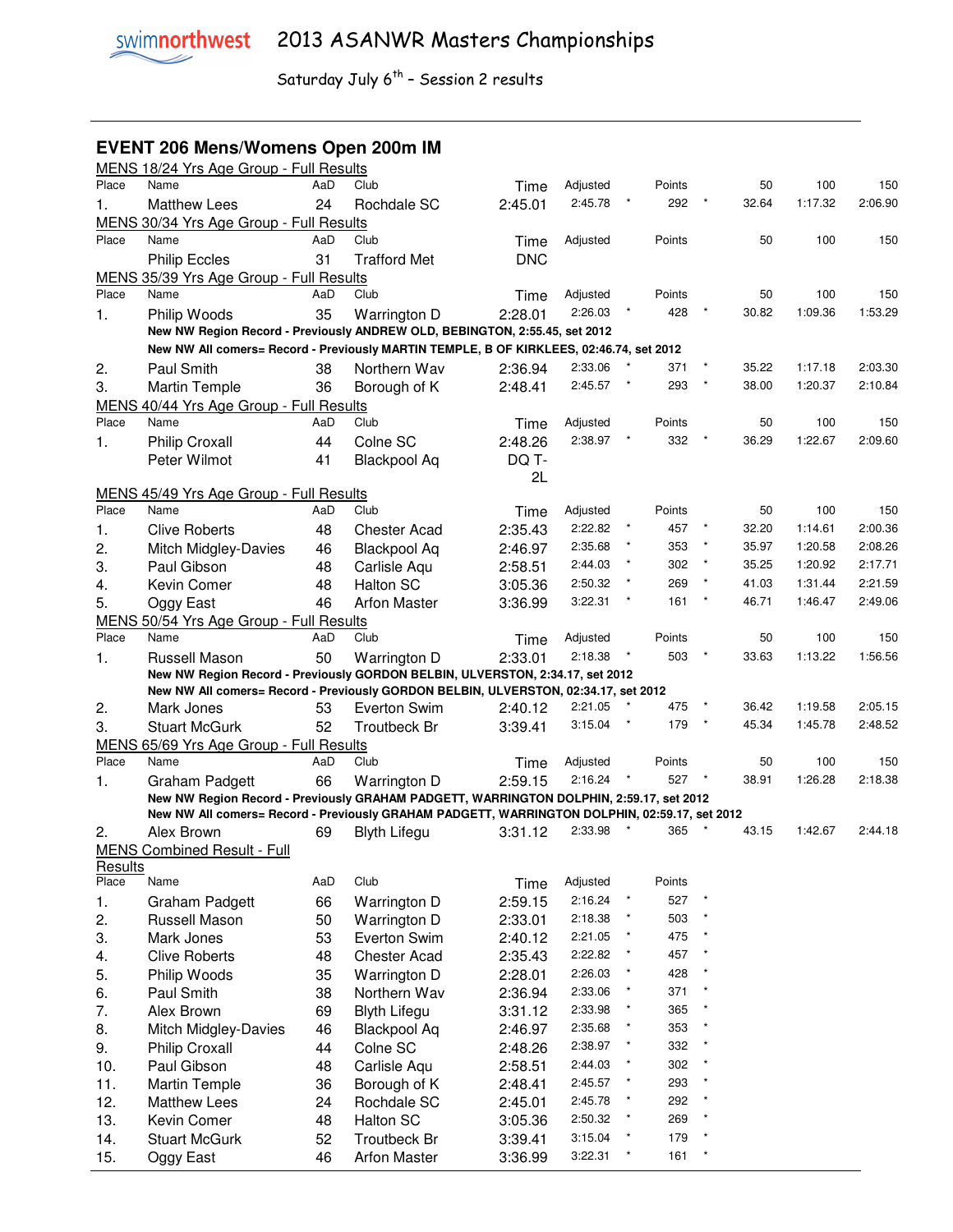

# swimnorthwest 2013 ASANWR Masters Championships

|       | <b>WOMENS 18/24 Yrs Age Group - Full Results</b>                                        |     |                     |            |          |         |        |         |       |         |         |
|-------|-----------------------------------------------------------------------------------------|-----|---------------------|------------|----------|---------|--------|---------|-------|---------|---------|
| Place | Name                                                                                    | AaD | Club                | Time       | Adjusted |         | Points |         | 50    | 100     | 150     |
| 1.    | Rachael Gorman                                                                          | 22  | <b>Trafford Met</b> | 2:46.26    | 2:47.03  |         | 415    |         | 36.22 | 1:18.39 | 2:09.01 |
|       | WOMENS 25/29 Yrs Age Group - Full Results                                               |     |                     |            |          |         |        |         |       |         |         |
| Place | Name                                                                                    | AaD | Club                | Time       | Adjusted |         | Points |         | 50    | 100     | 150     |
| 1.    | Carol Thain                                                                             | 28  | Heart Of Mid        | 2:30.86    | 2:32.25  |         | 548    |         | 35.18 | 1:13.00 | 1:56.19 |
|       | New NW All comers= Record - Previously LAURA BOWDEN, TRAFFORD METRO, 02:36.11, set 2012 |     |                     |            |          |         |        |         |       |         |         |
| 2.    | Laura Fox                                                                               | 29  | City of Shef        | 2:54.29    | 2:56.09  |         | 354    |         | 37.45 | 1:25.66 | 2:15.78 |
|       | <b>WOMENS 30/34 Yrs Age Group - Full Results</b>                                        |     |                     |            |          |         |        |         |       |         |         |
| Place | Name                                                                                    | AaD | Club                | Time       | Adjusted |         | Points |         | 50    | 100     | 150     |
| 1.    | Lucy Lloyd-Roach                                                                        | 30  | <b>Trafford Met</b> | 2:28.05    | 2:29.69  |         | 576    |         | 31.28 | 1:10.12 | 1:55.66 |
|       | New NW Region Record - Previously unclaimed                                             |     |                     |            |          |         |        |         |       |         |         |
|       | New NW All comers= Record - Previously KAREN DRIVER, COLNE ASC, 02:52.46, set 2005      |     |                     |            |          |         |        |         |       |         |         |
| 2.    | <b>Helen Whittle</b>                                                                    | 32  | <b>Blackpool Aq</b> | 2:53.33    | 2:55.26  |         | 359    |         | 36.47 | 1:20.98 | 2:11.79 |
|       | WOMENS 35/39 Yrs Age Group - Full Results                                               |     |                     |            |          |         |        |         |       |         |         |
| Place | Name                                                                                    | AaD | Club                | Time       | Adjusted |         | Points |         | 50    | 100     | 150     |
|       | Jane Hardy                                                                              | 36  | Blackpool Aq        | DQ ST-     |          |         |        |         |       |         |         |
|       | WOMENS 40/44 Yrs Age Group - Full Results                                               |     |                     |            |          |         |        |         |       |         |         |
| Place | Name                                                                                    | AaD | Club                | Time       | Adjusted |         | Points |         | 50    | 100     | 150     |
| 1.    | <b>Helen Sadler</b>                                                                     | 43  | <b>Trafford Met</b> | 2:48.90    | 2:43.98  |         | 438    |         | 35.61 | 1:18.03 | 2:10.81 |
| 2.    | Karen Driver                                                                            | 42  | Colne SC            | 2:53.08    | 2:49.14  |         | 399    |         | 39.28 | 1:25.83 | 2:15.82 |
|       | WOMENS 45/49 Yrs Age Group - Full                                                       |     | Results             |            |          |         |        |         |       |         |         |
| Place | Name                                                                                    | AaD | Club                | Time       | Adjusted |         | Points |         | 50    | 100     | 150     |
| 1.    | Judy Brown                                                                              | 49  | Warrington D        | 2:40.55    | 2:28.47  |         | 591    |         | 35.75 | 1:15.31 | 2:04.48 |
| 2.    | Jo Bolton                                                                               | 47  | <b>Trafford Met</b> | 3:05.97    | 2:55.07  |         | 360    | $\star$ | 42.30 | 1:34.63 | 2:23.25 |
| 3.    | <b>Becky Kirby</b>                                                                      | 46  | <b>Trafford Met</b> | 3:12.36    | 3:02.60  |         | 317    |         | 41.15 | 1:32.81 | 2:25.13 |
|       | WOMENS 50/54 Yrs Age Group - Full Results                                               |     |                     |            |          |         |        |         |       |         |         |
| Place | Name                                                                                    | AaD | Club                | Time       | Adjusted |         | Points |         | 50    | 100     | 150     |
|       | Helen Minshall                                                                          | 50  | Atherton and        | DQ T-      |          |         |        |         |       |         |         |
|       |                                                                                         |     |                     | 4L         |          |         |        |         |       |         |         |
|       | <u>WOMENS 65/69 Yrs Age Group - Full Results</u>                                        |     |                     |            |          |         |        |         |       |         |         |
| Place | Name                                                                                    | AaD | Club                | Time       | Adjusted |         | Points |         | 50    | 100     | 150     |
|       | Patricia Jackson                                                                        | 66  | East Anglian        | <b>DNC</b> |          |         |        |         |       |         |         |
|       | <b>WOMENS Combined Result - Full Results</b>                                            |     |                     |            |          |         |        |         |       |         |         |
| Place | Name                                                                                    | AaD | Club                | Time       | Adjusted |         | Points |         |       |         |         |
| 1.    | Judy Brown                                                                              | 49  | Warrington D        | 2:40.55    | 2:28.47  |         | 591    |         |       |         |         |
| 2.    | Lucy Lloyd-Roach                                                                        | 30  | <b>Trafford Met</b> | 2:28.05    | 2:29.69  |         | 576    |         |       |         |         |
| 3.    | Carol Thain                                                                             | 28  | Heart Of Mid        | 2:30.86    | 2:32.25  |         | 548    |         |       |         |         |
| 4.    | <b>Helen Sadler</b>                                                                     | 43  | <b>Trafford Met</b> | 2:48.90    | 2:43.98  |         | 438    |         |       |         |         |
| 5.    | Rachael Gorman                                                                          | 22  | <b>Trafford Met</b> | 2:46.26    | 2:47.03  | $\star$ | 415    |         |       |         |         |
| 6.    | Karen Driver                                                                            | 42  | Colne SC            | 2:53.08    | 2:49.14  |         | 399    |         |       |         |         |
| 7.    | Jo Bolton                                                                               | 47  | <b>Trafford Met</b> | 3:05.97    | 2:55.07  | $\ast$  | 360    |         |       |         |         |
| 8.    | Helen Whittle                                                                           | 32  | <b>Blackpool Aq</b> | 2:53.33    | 2:55.26  |         | 359    |         |       |         |         |
| 9.    | Laura Fox                                                                               | 29  | City of Shef        | 2:54.29    | 2:56.09  |         | 354    |         |       |         |         |
| 10.   | <b>Becky Kirby</b>                                                                      | 46  | <b>Trafford Met</b> | 3:12.36    | 3:02.60  | $\star$ | 317    | $\star$ |       |         |         |
|       |                                                                                         |     |                     |            |          |         |        |         |       |         |         |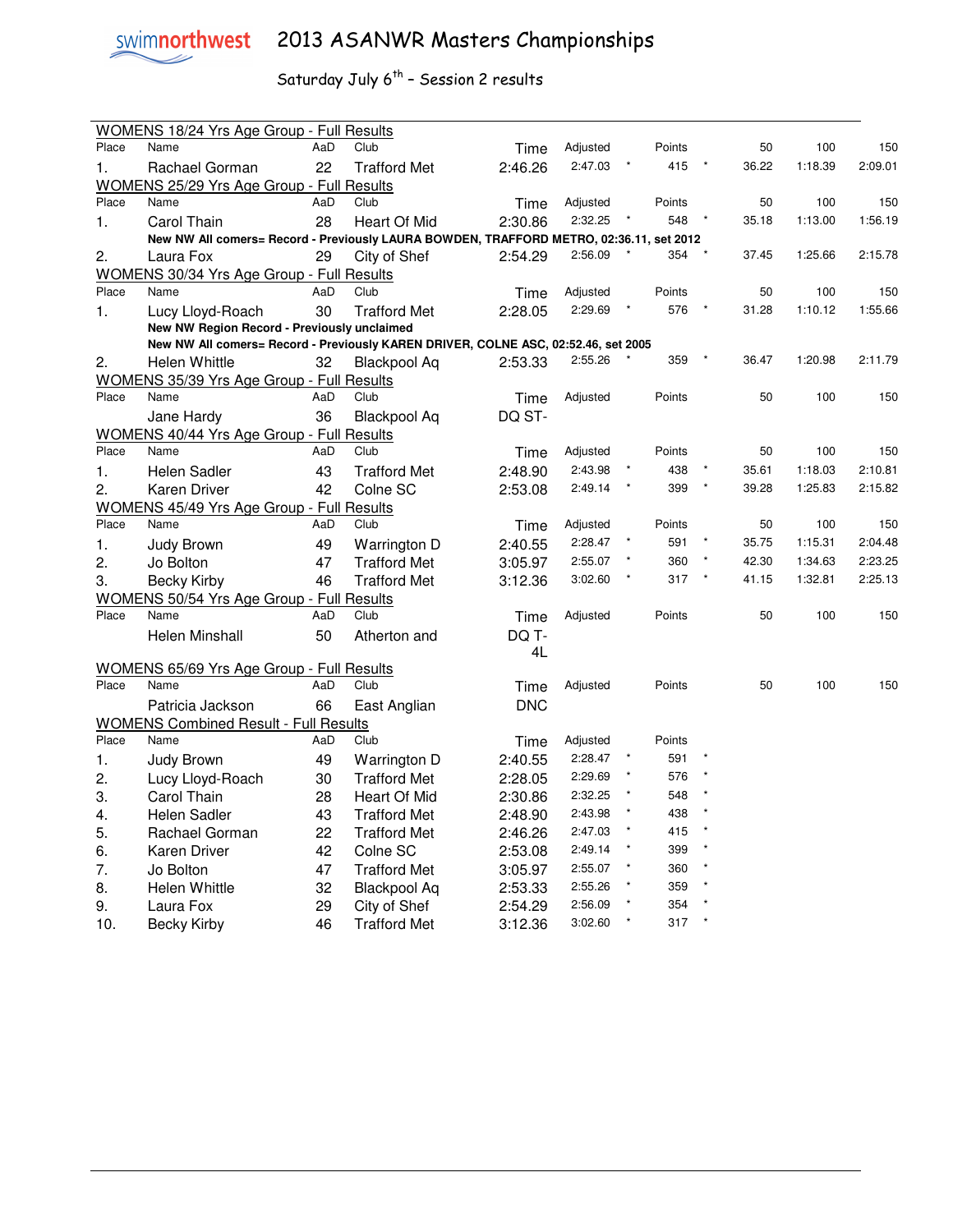### **EVENT 207 Womens Open 100m Butterfly EVENT 207 Womens Open 100m Butterfly**

|       | 18/24 Yrs Age Group - Full Results                                                 |     |                     |            |          |          |        |         |       |
|-------|------------------------------------------------------------------------------------|-----|---------------------|------------|----------|----------|--------|---------|-------|
| Place | Name                                                                               | AaD | Club                | Time       | Adjusted |          | Points |         | 50    |
| 1.    | Stephanie Blakeburn                                                                | 19  | Billingham F        | 1:03.89    | 1:04.01  | $\star$  | 636    |         | 30.14 |
|       | New NW All comers= Record - Previously BETHAN COLEY, HOYLAKE, 01:10.11, set 2010   |     |                     |            |          |          |        |         |       |
| 2.    | Cheryl Wilson                                                                      | 19  | <b>Chester Acad</b> | 1:09.17    | 1:09.30  |          | 501    |         | 31.47 |
|       | New NW Region Record - Previously BETHAN COLEY, HOYLAKE, 1:10.11, set 2010         |     |                     |            |          |          |        |         |       |
| 3.    | Danielle Chandler                                                                  | 19  | <b>Trafford Met</b> | 1:16.09    | 1:16.23  | $\star$  | 376    | $\ast$  | 35.14 |
|       | Victoria Wood                                                                      | 24  | Leyland Barr        | DNF        |          |          |        |         |       |
|       | 45/49 Yrs Age Group - Full Results                                                 |     |                     |            |          |          |        |         |       |
| Place | Name                                                                               | AaD | Club                | Time       | Adjusted |          | Points |         | 50    |
| 1.    | <b>Allison Donnelly</b>                                                            | 46  | <b>Arfon Master</b> | 1:55.48    | 1:48.35  | $\star$  | 131    | $\star$ | 49.74 |
|       | 50/54 Yrs Age Group - Full Results                                                 |     |                     |            |          |          |        |         |       |
| Place | Name                                                                               | AaD | Club                | Time       | Adjusted |          | Points |         | 50    |
| 1.    | <b>Judith Hattle</b>                                                               | 53  | Carlisle Aqu        | 1:10.63    | 1:02.75  | $^\star$ | 675    |         | 33.18 |
| 2.    | Sally Chapman                                                                      | 52  | Barrow Long         | 1:34.97    | 1:25.22  |          | 269    |         | 43.74 |
| 3.    | <b>Helen Minshall</b>                                                              | 50  | Atherton and        | 1:45.13    | 1:36.01  |          | 188    | $\star$ | 48.93 |
|       | Hayley Bettinson                                                                   | 50  | Birmingham M        | <b>DNC</b> |          |          |        |         |       |
|       | 65/69 Yrs Age Group - Full Results                                                 |     |                     |            |          |          |        |         |       |
| Place | Name                                                                               | AaD | Club                | Time       | Adjusted |          | Points |         | 50    |
| 1.    | Patricia Jackson                                                                   | 66  | East Anglian        | 1:42.88    | 1:14.67  | $\star$  | 400    |         | 46.90 |
|       | New NW All comers= Record - Previously S. CARR, C OF LIVERPOOL, 02:14.50, set 2001 |     |                     |            |          |          |        |         |       |
|       | <b>Combined Result - Full Results</b>                                              |     |                     |            |          |          |        |         |       |
| Place | Name                                                                               | AaD | Club                | Time       | Adjusted |          | Points |         |       |
| 1.    | <b>Judith Hattle</b>                                                               | 53  | Carlisle Aqu        | 1:10.63    | 1:02.75  | $^\star$ | 675    |         |       |
| 2.    | Stephanie Blakeburn                                                                | 19  | Billingham F        | 1:03.89    | 1:04.01  | $\star$  | 636    |         |       |
| 3.    | Cheryl Wilson                                                                      | 19  | <b>Chester Acad</b> | 1:09.17    | 1:09.30  | $\star$  | 501    |         |       |
| 4.    | Patricia Jackson                                                                   | 66  | East Anglian        | 1:42.88    | 1:14.67  |          | 400    |         |       |
| 5.    | Danielle Chandler                                                                  | 19  | <b>Trafford Met</b> | 1:16.09    | 1:16.23  |          | 376    |         |       |
| 6.    | Sally Chapman                                                                      | 52  | Barrow Long         | 1:34.97    | 1:25.22  |          | 269    |         |       |
| 7.    | <b>Helen Minshall</b>                                                              | 50  | Atherton and        | 1:45.13    | 1:36.01  | $\star$  | 188    | $\star$ |       |
| 8.    | <b>Allison Donnelly</b>                                                            | 46  | <b>Arfon Master</b> | 1:55.48    | 1:48.35  |          | 131    |         |       |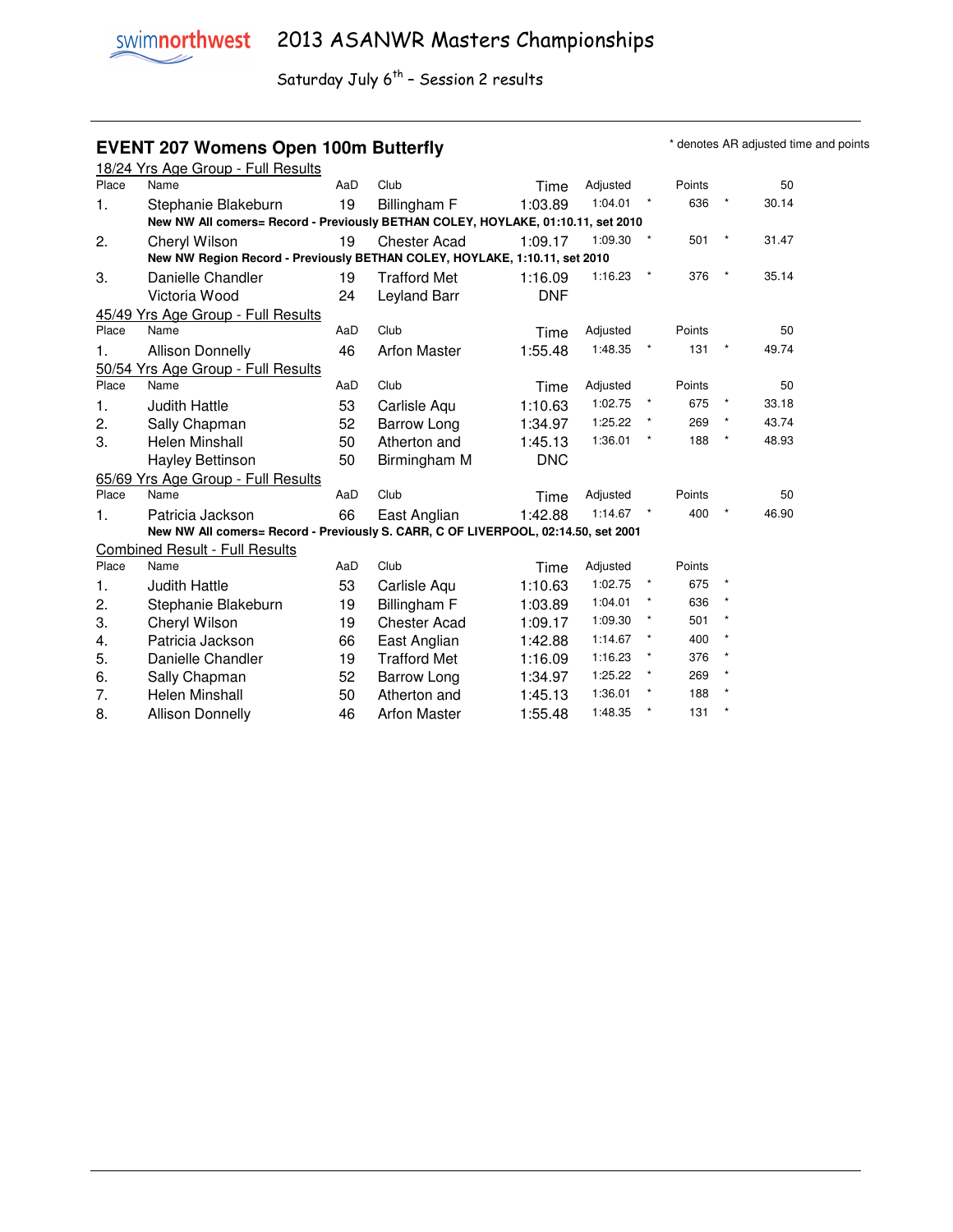### **EVENT 208 Mens Open 100m Butterfly EVENT 208 Mens Open 100m Butterfly**

|                | 18/24 Yrs Age Group - Full Results                                                      |     |                     |            |                |              |        |                      |       |
|----------------|-----------------------------------------------------------------------------------------|-----|---------------------|------------|----------------|--------------|--------|----------------------|-------|
| Place          | Name                                                                                    | AaD | Club                | Time       | Adjusted       |              | Points |                      | 50    |
| $\mathbf{1}$ . | <b>Joshua Spencer</b>                                                                   | 24  | <b>East Leeds S</b> | $57.79*$   | 57.83          | $\mathbf{r}$ | 589    | $\ddot{\phantom{a}}$ | 27.37 |
|                | New NW All comers= Record - Previously ANDREW ADDISON, BLACKBURN, 58.18, set 2011       |     |                     |            |                |              |        |                      |       |
| 2.             | Peter O'Hara                                                                            | 23  | Sliabh Beagh        | 1:03.87    | 1:03.91        |              | 436    |                      | 29.55 |
|                | 25/29 Yrs Age Group - Full Results                                                      |     |                     |            |                |              |        |                      |       |
| Place          | Name                                                                                    | AaD | Club                | Time       | Adjusted       |              | Points |                      | 50    |
| 1.             | Kevin Combe                                                                             | 25  | Glasgow West        | 1:05.95    | 1:05.99        |              | 396    |                      | 30.98 |
| 2.             | Daniel Silkstone                                                                        | 26  | City of Shef        | 1:10.06    | 1:10.47        |              | 325    |                      | 32.58 |
|                | 30/34 Yrs Age Group - Full Results                                                      |     |                     |            |                |              |        |                      |       |
| Place          | Name                                                                                    | AaD | Club                | Time       | Adjusted       |              | Points |                      | 50    |
| 1.             | <b>Philip Eccles</b>                                                                    | 31  | <b>Trafford Met</b> | 1:05.89    | 1:05.81        |              | 399    |                      | 30.80 |
|                | 35/39 Yrs Age Group - Full Results                                                      |     |                     |            |                |              |        |                      |       |
| Place          | Name                                                                                    | AaD | Club                | Time       | Adjusted       |              | Points |                      | 50    |
| 1.             | Ed Clayton                                                                              | 37  | Southport SC        | 59.52      | 57.55          |              | 597    |                      | 27.82 |
| 2.             | <b>Richard Symons</b>                                                                   | 39  | <b>Trafford Met</b> | 1:08.19    | 1:05.27        |              | 409    |                      | 31.37 |
| 3.             | Paul Smith                                                                              | 38  | Northern Wav        | 1:14.51    | 1:11.68        |              | 309    |                      | 35.19 |
|                | <b>Michael Vickers</b>                                                                  | 37  | <b>Wear Valley</b>  | <b>DNC</b> |                |              |        |                      |       |
|                | <b>Trevor Eland</b>                                                                     | 37  | Warrington D        | <b>DNC</b> |                |              |        |                      |       |
|                | 45/49 Yrs Age Group - Full Results                                                      |     |                     |            |                |              |        |                      |       |
| Place          | Name                                                                                    | AaD | Club                | Time       | Adjusted       |              | Points |                      | 50    |
| 1.             | <b>Andrew Cox</b>                                                                       | 46  | <b>Blackpool Aq</b> | 1:12.64    | 1:07.60        |              | 368    |                      | 34.69 |
| 2.             | Jonathan Oddy                                                                           | 45  | Macclesfield        | 1:13.17    | 1:08.34        |              | 356    |                      | 33.98 |
|                | David Morgan                                                                            | 45  | City of Shef        | DQ SL-     |                |              |        |                      |       |
|                |                                                                                         |     |                     | 1L         |                |              |        |                      |       |
|                | 50/54 Yrs Age Group - Full Results                                                      |     |                     |            |                |              |        |                      |       |
| Place          | Name                                                                                    | AaD | Club                | Time       | Adjusted       |              | Points |                      | 50    |
| 1.             | Alec Johnson                                                                            | 51  | <b>Trafford Met</b> | 1:04.66    | 58.88          |              | 558    |                      | 30.01 |
|                | New NW Region Record - Previously ALEC JOHNSON, TRAFFORD METRO, 1:06.21, set 2012       |     |                     |            |                |              |        |                      |       |
|                | New NW All comers= Record - Previously ALEC JOHNSON, TRAFFORD METRO, 01:06.21, set 2012 |     |                     |            |                |              |        |                      |       |
|                | 60/64 Yrs Age Group - Full                                                              |     |                     |            |                |              |        |                      |       |
| Results        |                                                                                         |     | Club                |            |                |              |        |                      |       |
| Place          | Name                                                                                    | AaD |                     | Time       | Adjusted       |              | Points |                      | 50    |
| 1.             | Derek Booth                                                                             | 64  | <b>Halton SC</b>    | 1:31.92    | 1:13.33        |              | 288    |                      | 42.29 |
| 2.             | Keith Rothwell                                                                          | 64  | <b>Arfon Master</b> | 1:38.61    | 1:18.67        |              | 234    |                      | 45.60 |
|                | <b>Combined Result - Full Results</b><br>Name                                           |     | Club                |            |                |              |        |                      |       |
| Place          |                                                                                         | AaD |                     | Time       | Adjusted       |              | Points |                      |       |
| 1.             | Ed Clayton                                                                              | 37  | Southport SC        | 59.52      | 57.55          |              | 597    |                      |       |
| 2.             | <b>Joshua Spencer</b>                                                                   | 24  | <b>East Leeds S</b> | 57.79      | 57.83<br>58.88 | $\mathbf{r}$ | 589    | $\ddot{\phantom{a}}$ |       |
| 3.             | Alec Johnson                                                                            | 51  | <b>Trafford Met</b> | 1:04.66    |                |              | 558    |                      |       |
| 4.             | Peter O'Hara                                                                            | 23  | Sliabh Beagh        | 1:03.87    | 1:03.91        |              | 436    |                      |       |
| 5.             | <b>Richard Symons</b>                                                                   | 39  | <b>Trafford Met</b> | 1:08.19    | 1:05.27        |              | 409    |                      |       |
| 6.             | <b>Philip Eccles</b>                                                                    | 31  | <b>Trafford Met</b> | 1:05.89    | 1:05.81        |              | 399    |                      |       |
| 7.             | Kevin Combe                                                                             | 25  | Glasgow West        | 1:05.95    | 1:05.99        |              | 396    |                      |       |
| 8.             | <b>Andrew Cox</b>                                                                       | 46  | <b>Blackpool Aq</b> | 1:12.64    | 1:07.60        |              | 368    |                      |       |
| 9.             | Jonathan Oddy                                                                           | 45  | Macclesfield        | 1:13.17    | 1:08.34        |              | 356    |                      |       |
| 10.            | Daniel Silkstone                                                                        | 26  | City of Shef        | 1:10.06    | 1:10.47        |              | 325    |                      |       |
| 11.            | Paul Smith                                                                              | 38  | Northern Wav        | 1:14.51    | 1:11.68        |              | 309    |                      |       |
| 12.            | Derek Booth                                                                             | 64  | <b>Halton SC</b>    | 1:31.92    | 1:13.33        |              | 288    |                      |       |
| 13.            | Keith Rothwell                                                                          | 64  | <b>Arfon Master</b> | 1:38.61    | 1:18.67        | $\star$      | 234    | $^\star$             |       |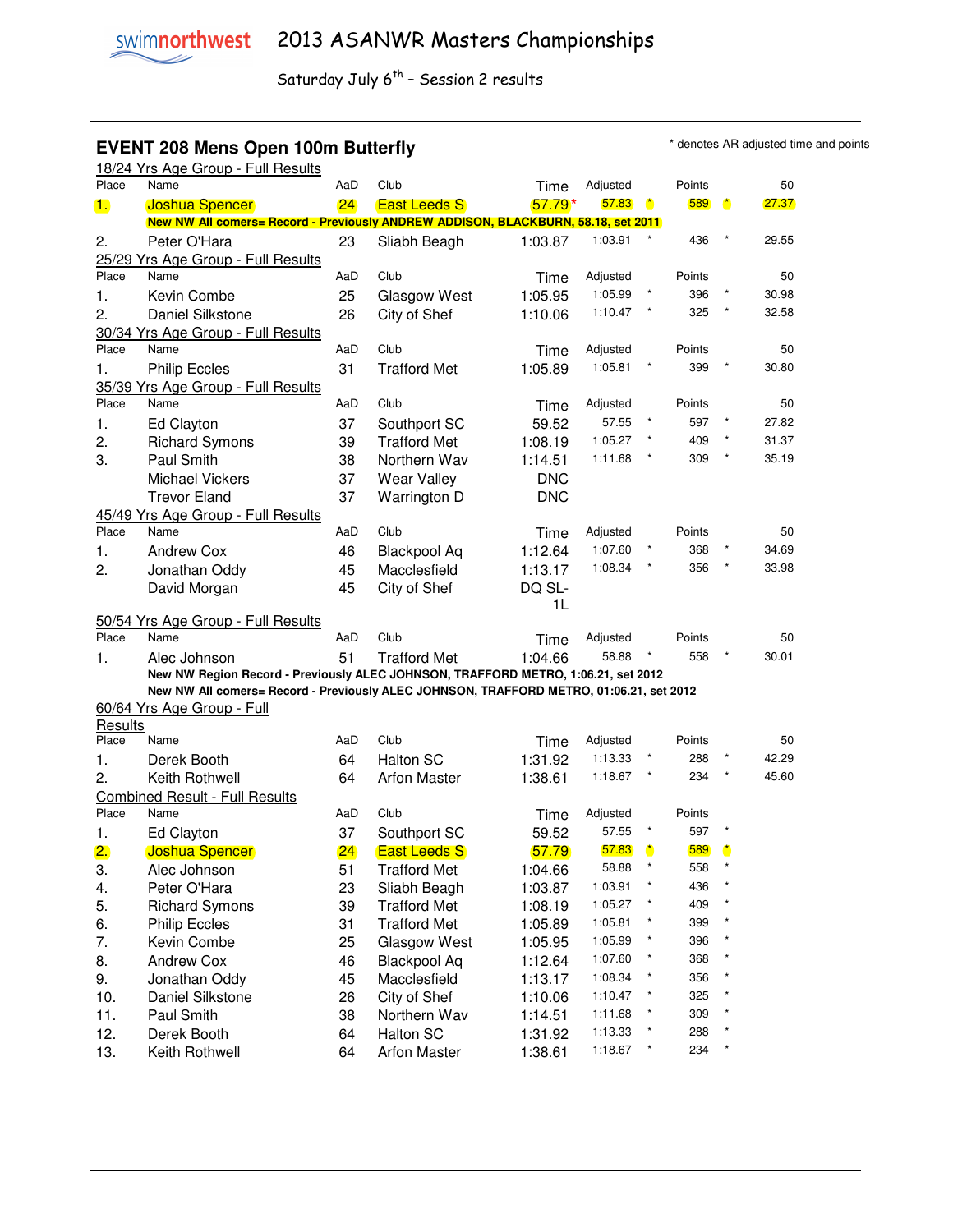### **EVENT 209 Womens Open 50m Freestyle EVENT 209 Womens Open 50m Freestyle**

|       | 18/24 Yrs Age Group - Full Results                                                                      |     |                     |       |                   |              |               |              |
|-------|---------------------------------------------------------------------------------------------------------|-----|---------------------|-------|-------------------|--------------|---------------|--------------|
| Place | Name                                                                                                    | AaD | Club                | Time  | Adjusted          |              | Points        |              |
| 1.    | Stephanie Blakeburn                                                                                     | 19  | Billingham F        | 27.17 | 27.15             |              | 627           |              |
|       | New NW All comers= Record - Previously HOLLY NEWSOME, ELLESMERE PORT, 28.35, set 2009                   |     |                     |       |                   |              |               |              |
| 2.    | Sarah-Louise Banner                                                                                     | 24  | <b>Halton SC</b>    | 29.02 | 29.00             |              | 515           |              |
| 3.    | Georgina Gardner-Stockley                                                                               | 20  | <b>Chester Acad</b> | 29.17 | 29.15             |              | 507           |              |
| 4.    | Rachael Gorman                                                                                          | 22  | <b>Trafford Met</b> | 30.66 | 30.64             |              | 436           |              |
| 5.    | Megan Phillip                                                                                           | 24  | Unattached          | 31.16 | 31.14             | $\star$      | 416           |              |
| 6.    | Louisa Zolkiewski                                                                                       | 20  | <b>Trafford Met</b> | 31.18 | 31.16             | $\star$      | 415           |              |
| 7.    | <b>Katherine Purcell</b>                                                                                | 23  | <b>East Leeds S</b> | 31.23 | 31.21             | $\mathbf{r}$ | 413           | $\mathbf{r}$ |
| 8.    | Samantha Yates                                                                                          | 18  | Dane Valley         | 34.86 | 34.84             | $\star$      | 297           | $\star$      |
|       | 25/29 Yrs Age Group - Full Results                                                                      |     |                     |       |                   |              |               |              |
| Place | Name                                                                                                    | AaD | Club                | Time  | Adjusted          |              | Points        |              |
| 1.    | Laura Bowden                                                                                            | 26  | <b>Trafford Met</b> | 30.12 | 30.11             |              | 460           |              |
|       | 30/34 Yrs Age Group - Full Results                                                                      |     |                     |       |                   |              |               |              |
| Place | Name                                                                                                    | AaD | Club                | Time  | Adjusted          |              | Points        |              |
| 1.    | Katie Birchall                                                                                          | 31  | City of Live        | 28.72 | 28.72             |              | 530           |              |
| 2.    | Lucy Lloyd-Roach                                                                                        | 30  | <b>Trafford Met</b> | 29.19 | 29.20             |              | 504           |              |
| 3.    | <b>Helen Whittle</b>                                                                                    | 32  | <b>Blackpool Aq</b> | 33.29 | 33.27             |              | 341           |              |
|       | 35/39 Yrs Age Group - Full Results                                                                      |     |                     |       |                   |              |               |              |
| Place | Name                                                                                                    | AaD | Club                | Time  | Adjusted          |              | Points        |              |
| 1.    | Jane Hardy                                                                                              | 36  | <b>Blackpool Aq</b> | 32.03 | 31.80             |              | 390           |              |
|       | 40/44 Yrs Age Group - Full Results                                                                      |     |                     |       |                   |              |               |              |
| Place | Name                                                                                                    | AaD | Club                | Time  | Adjusted          |              | Points        |              |
| 1.    | Kathryn Thomas                                                                                          | 42  | <b>Trafford Met</b> | 33.03 | 32.03             |              | 382           |              |
|       | 45/49 Yrs Age Group - Full Results                                                                      |     |                     |       |                   |              |               |              |
| Place | Name                                                                                                    | AaD | Club                | Time  | Adjusted          |              | Points        |              |
| 1.    | Judy Brown                                                                                              | 49  | Warrington D        | 30.07 | 27.89             |              | 579           |              |
| 2.    | Karen Graham                                                                                            | 48  | <b>Ilkley SC</b>    | 30.16 | 28.18             |              | 561           |              |
| 3.    | <b>Elaine Cooke</b>                                                                                     | 49  | Southport SC        | 35.33 | 32.77             |              | 357           |              |
| 4.    | Caroline George                                                                                         | 49  | <b>Trafford Met</b> | 40.87 | 37.91             |              | 230           |              |
| Place | 50/54 Yrs Age Group - Full Results<br>Name                                                              |     | Club                |       |                   |              |               |              |
|       |                                                                                                         | AaD |                     | Time  | Adjusted<br>26.06 |              | Points<br>710 |              |
| 1.    | <b>Hayley Bettinson</b><br>New European Record - Previously Guylaine Berger, FRA, 28.43, set 05/03/2006 | 50  | Birmingham M        | 28.31 |                   |              |               |              |
|       | New British Record - Previously Christine PORTER, BARNET COPT, 28.92, set 30-Oct-10                     |     |                     |       |                   |              |               |              |
|       | New NW All comers= Record - Previously LINDSEY GOWLAND, ETWALL, 30.09, set 2009                         |     |                     |       |                   |              |               |              |
| 2.    | Lindsey Gaywood                                                                                         | 52  | City of Shef        | 30.92 | 28.03             |              | 570           |              |
| 3.    | <b>Barbara Holmes</b>                                                                                   | 54  | <b>Blackpool Aq</b> | 34.68 | 30.94             |              | 424           |              |
| 4.    | Sally Chapman                                                                                           | 52  | <b>Barrow Long</b>  | 37.25 | 33.77             |              | 326           |              |
| 5.    | Irene Meikle                                                                                            | 51  | <b>Barrow Long</b>  | 48.26 | 44.09             |              | 146           |              |
|       | 55/59 Yrs Age Group - Full Results                                                                      |     |                     |       |                   |              |               |              |
| Place | Name                                                                                                    | AaD | Club                | Time  | Adjusted          |              | Points        |              |
| 1.    | Lindsey Gowland                                                                                         | 56  | <b>Etwall Eagle</b> | 30.94 | 27.15             |              | 627           |              |
|       | New NW All comers= Record - Previously LINDSEY GOWLAND, ETWALL, 31.60, set 2012                         |     |                     |       |                   |              |               |              |
| 2.    | Vanessa Foster                                                                                          | 55  | Carlisle Aqu        | 36.46 | 32.26             |              | 374           |              |
|       | 65/69 Yrs Age Group - Full Results                                                                      |     |                     |       |                   |              |               |              |
| Place | Name                                                                                                    | AaD | Club                | Time  | Adjusted          |              | Points        |              |
| 1.    | <b>Rachel Barton</b>                                                                                    | 65  | <b>Trafford Met</b> | 33.48 | 27.12             |              | 630           |              |
|       | Equals British Record - Previously Jean HOWARD-JONES, SPENCER, 33.48, set 26-Oct-08                     |     |                     |       |                   |              |               |              |
|       | New NW Region Record - Previously DOREEN GORDON, SOUTHPORT, 38.32, set 2009                             |     |                     |       |                   |              |               |              |
|       | New NW All comers= Record - Previously DOREEN GORDON, SOUTHPORT, 38.32, set 2009                        |     |                     |       |                   |              |               |              |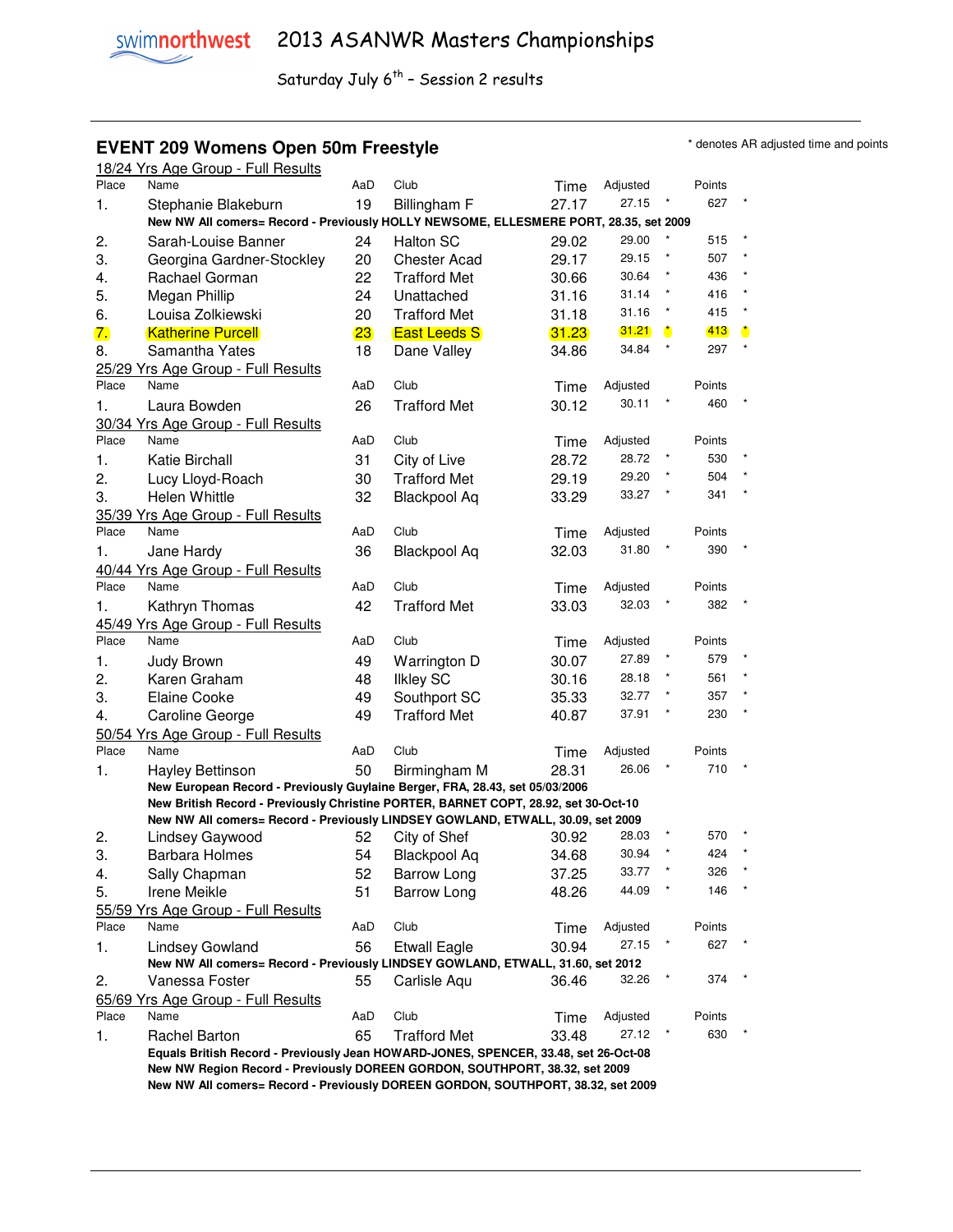

#### Combined Result - Full Results

| Place      | Name                      | AaD | Club                | Time  | Adjusted |              | Points |              |
|------------|---------------------------|-----|---------------------|-------|----------|--------------|--------|--------------|
| 1.         | Hayley Bettinson          | 50  | Birmingham M        | 28.31 | 26.06    | $\star$      | 710    |              |
| 2.         | <b>Rachel Barton</b>      | 65  | <b>Trafford Met</b> | 33.48 | 27.12    | $^\star$     | 630    |              |
| 3.         | Lindsey Gowland           | 56  | <b>Etwall Eagle</b> | 30.94 | 27.15    | $\star$      | 627    |              |
| 3.         | Stephanie Blakeburn       | 19  | Billingham F        | 27.17 | 27.15    | $\ast$       | 627    |              |
| 5.         | Judy Brown                | 49  | Warrington D        | 30.07 | 27.89    | $\star$      | 579    | $\star$      |
| 6.         | Lindsey Gaywood           | 52  | City of Shef        | 30.92 | 28.03    | $\star$      | 570    |              |
| 7.         | Karen Graham              | 48  | <b>Ilkley SC</b>    | 30.16 | 28.18    | $\ast$       | 561    |              |
| 8.         | Katie Birchall            | 31  | City of Live        | 28.72 | 28.72    | $\star$      | 530    |              |
| 9.         | Sarah-Louise Banner       | 24  | <b>Halton SC</b>    | 29.02 | 29.00    | $\ast$       | 515    |              |
| 10.        | Georgina Gardner-Stockley | 20  | <b>Chester Acad</b> | 29.17 | 29.15    | $\star$      | 507    | $\star$      |
| 11.        | Lucy Lloyd-Roach          | 30  | <b>Trafford Met</b> | 29.19 | 29.20    | $\star$      | 504    |              |
| 12.        | Laura Bowden              | 26  | <b>Trafford Met</b> | 30.12 | 30.11    | $\star$      | 460    |              |
| 13.        | Rachael Gorman            | 22  | <b>Trafford Met</b> | 30.66 | 30.64    | $\star$      | 436    |              |
| 14.        | <b>Barbara Holmes</b>     | 54  | <b>Blackpool Aq</b> | 34.68 | 30.94    | $\star$      | 424    | $\star$      |
| 15.        | Megan Phillip             | 24  | Unattached          | 31.16 | 31.14    | $\star$      | 416    |              |
| 16.        | Louisa Zolkiewski         | 20  | <b>Trafford Met</b> | 31.18 | 31.16    | $\star$      | 415    |              |
| <u>17.</u> | <b>Katherine Purcell</b>  | 23  | <b>East Leeds S</b> | 31.23 | 31.21    | $\mathbf{r}$ | 413    | $\mathbf{r}$ |
| 18.        | Jane Hardy                | 36  | <b>Blackpool Aq</b> | 32.03 | 31.80    | $\star$      | 390    |              |
| 19.        | Kathryn Thomas            | 42  | <b>Trafford Met</b> | 33.03 | 32.03    | $\star$      | 382    |              |
| 20.        | Vanessa Foster            | 55  | Carlisle Aqu        | 36.46 | 32.26    | $\ast$       | 374    |              |
| 21.        | <b>Elaine Cooke</b>       | 49  | Southport SC        | 35.33 | 32.77    | $\ast$       | 357    |              |
| 22.        | <b>Helen Whittle</b>      | 32  | <b>Blackpool Aq</b> | 33.29 | 33.27    | $\star$      | 341    |              |
| 23.        | Sally Chapman             | 52  | Barrow Long         | 37.25 | 33.77    | $\star$      | 326    | $\star$      |
| 24.        | Samantha Yates            | 18  | Dane Valley         | 34.86 | 34.84    | $\ast$       | 297    |              |
| 25.        | Caroline George           | 49  | <b>Trafford Met</b> | 40.87 | 37.91    | $\star$      | 230    |              |
| 26.        | Irene Meikle              | 51  | <b>Barrow Long</b>  | 48.26 | 44.09    | $\star$      | 146    |              |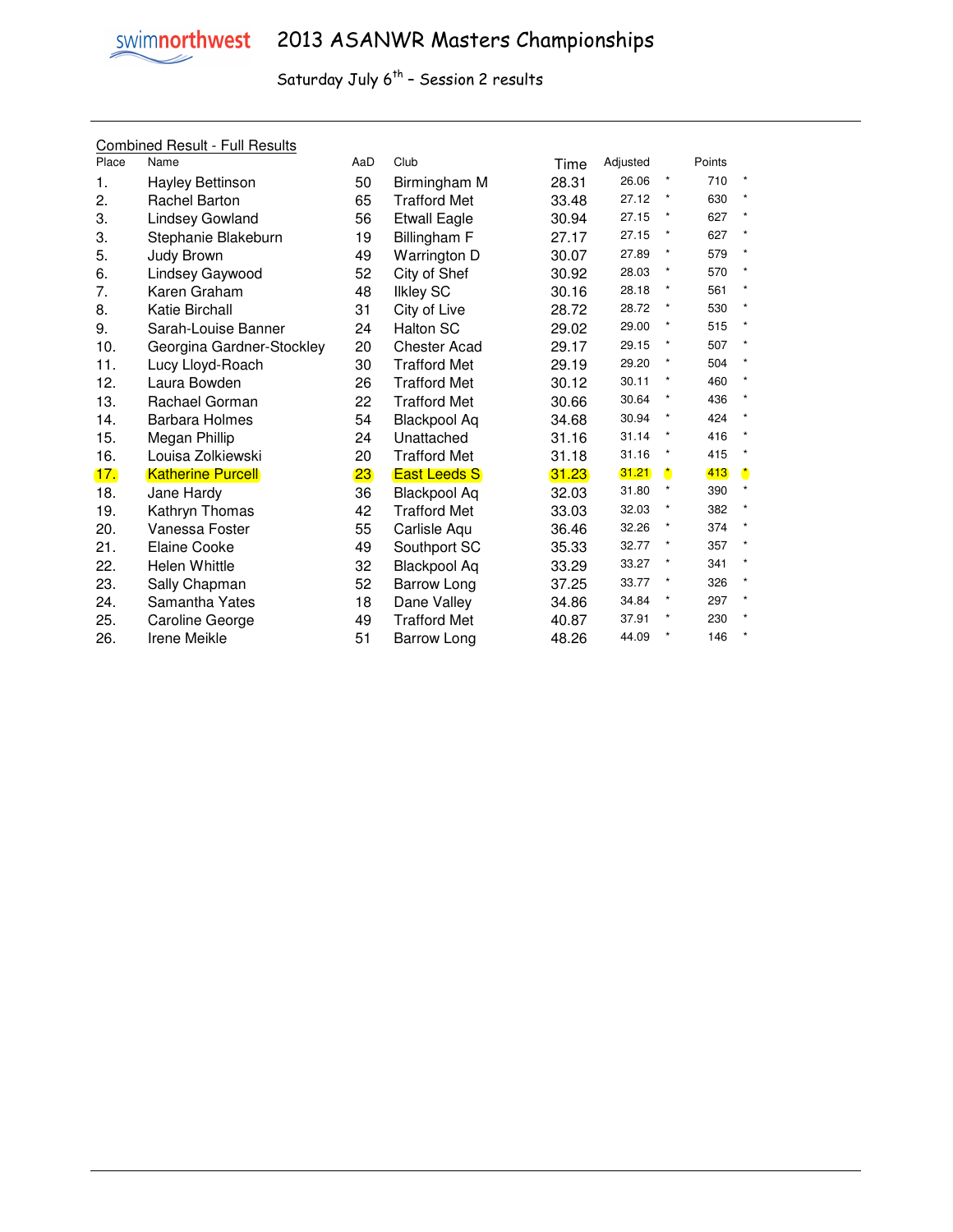# **EVENT 210 Mens Open 50m Freestyle EVENT 210 Mens Open 50m Freestyle Frame and points \*** denotes AR adjusted time and points

|       | 18/24 Yrs Age Group - Full Results                                                     |     |                     |            |          |                      |        |                      |
|-------|----------------------------------------------------------------------------------------|-----|---------------------|------------|----------|----------------------|--------|----------------------|
| Place | Name                                                                                   | AaD | Club                | Time       | Adjusted |                      | Points |                      |
| 1.    | Stephen Marshall                                                                       | 18  | <b>Blackpool Aq</b> | 26.47      | 26.45    |                      | 452    |                      |
| 2.    | <b>Craig Yates</b>                                                                     | 21  | Dane Valley         | 26.50      | 26.48    |                      | 450    | $\pmb{\ast}$         |
| 3.    | Peter O'Hara                                                                           | 23  | Sliabh Beagh        | 26.66      | 26.64    |                      | 442    | $\star$              |
| 4.    | <b>Matthew Lees</b>                                                                    | 24  | Rochdale SC         | 27.71      | 27.69    |                      | 394    | $\star$              |
| 5.    | Joseph Keeley                                                                          | 20  | <b>Trafford Met</b> | 27.85      | 27.83    |                      | 388    | $\star$              |
| 6.    | Mark Reed                                                                              | 24  | City of Shef        | 29.45      | 29.43    |                      | 328    | $\star$              |
|       |                                                                                        |     |                     |            |          |                      |        |                      |
| Place | 25/29 Yrs Age Group - Full Results<br>Name                                             | AaD | Club                |            | Adjusted |                      | Points |                      |
|       |                                                                                        |     |                     | Time       | 25.12    |                      | 527    |                      |
| 1.    | <b>Adam Carlisle</b>                                                                   | 29  | <b>Blackpool Aq</b> | 24.72      |          |                      |        |                      |
| 2.    | Kevin Combe                                                                            | 25  | Glasgow West        | 26.06      | 26.04    |                      | 473    | $\star$              |
| 3.    | <b>Edward Griffin</b>                                                                  | 29  | Unattached          | 27.17      | 27.61    |                      | 397    | $\star$              |
| 4.    | <b>Thomas Lowndes</b>                                                                  | 26  | Southport SC        | 27.85      | 28.04    |                      | 379    |                      |
| 5.    | Daniel Silkstone                                                                       | 26  | City of Shef        | 29.83      | 30.03    |                      | 308    | $\star$              |
|       | 30/34 Yrs Age Group - Full Results                                                     |     |                     |            |          |                      |        |                      |
| Place | Name                                                                                   | AaD | Club                | Time       | Adjusted |                      | Points |                      |
| 1.    | <b>Chris Knee</b>                                                                      | 34  | <b>East Leeds S</b> | 24.68      | 24.80    | $\ddot{\phantom{a}}$ | 548    | $\ddot{\phantom{a}}$ |
|       | New NW All comers= Record - Previously PAUL LONGLAND, TRAFFORD METRO, 25.05, set 2009  |     |                     |            |          |                      |        |                      |
| 2.    | Chris Ferguson                                                                         | 31  | <b>Silver City</b>  | 25.64      | 26.01    |                      | 475    |                      |
| 3.    | Stephen Barton                                                                         | 31  | City of Live        | 26.57      | 26.95    |                      | 427    |                      |
| 4.    | <b>Philip Eccles</b>                                                                   | 31  | <b>Trafford Met</b> | 27.22      | 27.61    |                      | 397    | $\star$              |
| 5.    | Attiqur Rehman                                                                         | 34  | <b>Trafford Met</b> | 35.81      | 35.99    |                      | 179    |                      |
|       | 35/39 Yrs Age Group - Full Results                                                     |     |                     |            |          |                      |        |                      |
| Place | Name                                                                                   | AaD | Club                | Time       | Adjusted |                      | Points |                      |
| 1.    | <b>Trevor Eland</b>                                                                    | 37  | Warrington D        | 25.10      | 24.87    |                      | 543    |                      |
|       | New NW Region Record - Previously LUDWIG OTTERBEIN, NORTHERNWAVE, 25.93, set 2009      |     |                     |            |          |                      |        |                      |
|       | New NW All comers= Record - Previously LUDWIG OTTERBEIN, NORTHERNWAVE, 25.93, set 2009 |     |                     |            |          |                      |        |                      |
| 2.    | James Harle                                                                            | 35  | <b>Trafford Met</b> | 26.57      | 26.59    |                      | 444    |                      |
| 3.    | Andrew Jones                                                                           | 38  | <b>Halton SC</b>    | 28.88      | 28.47    |                      | 362    | $\star$              |
| 4.    | Marek Dynda                                                                            | 37  | <b>Barrow Long</b>  | 29.04      | 28.78    |                      | 350    | $\star$              |
| 5.    | <b>Steven Reid</b>                                                                     | 38  | <b>Blackpool Aq</b> | 30.60      | 30.16    | $\star$              | 304    | $\star$              |
| 6.    | Daniel Dawson                                                                          | 37  | Colne SC            | 30.69      | 30.41    | $\star$              | 297    | $\star$              |
|       |                                                                                        |     |                     |            | 32.77    |                      | 237    |                      |
| 7.    | Kevin Rawding                                                                          | 38  | <b>Blackpool Aq</b> | 33.24      | 33.53    |                      | 221    | $\star$              |
| 8.    | <b>Edward Holmes</b>                                                                   | 39  | <b>Blackpool Aq</b> | 34.20      |          |                      |        |                      |
|       | Alastair Rainsbury                                                                     | 35  | Stockport Me        | <b>DNC</b> |          |                      |        |                      |
|       | <b>Michael Vickers</b>                                                                 | 37  | <b>Wear Valley</b>  | <b>DNC</b> |          |                      |        |                      |
|       | Christopher Rix                                                                        | 37  | Warrington D        | DQ ST-     |          |                      |        |                      |
|       | 40/44 Yrs Age Group - Full Results                                                     |     |                     |            |          |                      |        |                      |
| Place | Name                                                                                   | AaD | Club                | Time       | Adjusted |                      | Points |                      |
| 1.    | <b>Paul Clemence</b>                                                                   | 43  | <b>East Leeds S</b> | 24.86      | 23.86    | $\bullet$            | 615    | $\bullet$            |
| 2.    | Paul Frith                                                                             | 40  | Warrington D        | 26.43      | 25.78    |                      | 488    |                      |
| 3.    | Jason Brierley                                                                         | 42  | <b>Blackpool Aq</b> | 29.79      | 28.75    |                      | 352    |                      |
| 4.    | Michael Boyle                                                                          | 44  | <b>Trafford Met</b> | 30.49      | 29.12    |                      | 338    |                      |
|       | <b>Craig Barrett</b>                                                                   | 42  | <b>Blackpool Aq</b> | <b>DNC</b> |          |                      |        |                      |
|       | 45/49 Yrs Age Group - Full Results                                                     |     |                     |            |          |                      |        |                      |
| Place | Name                                                                                   | AaD | Club                | Time       | Adjusted |                      | Points |                      |
| 1.    | Carl Barkley                                                                           | 48  | <b>Halton SC</b>    | 27.46      | 25.71    |                      | 492    |                      |
| 2.    | Mark Ashton                                                                            | 49  | Manx Masters        | 28.01      | 26.10    |                      | 470    |                      |
| 3.    | <b>Andrew Bray</b>                                                                     | 46  | <b>Blackpool Aq</b> | 29.29      | 27.69    |                      | 394    |                      |
| 4.    | Jonathan Oddy                                                                          | 45  | Macclesfield        | 29.65      | 28.17    |                      | 374    |                      |
| 5.    | <b>Stuart Barrett</b>                                                                  | 47  | <b>Trafford Met</b> | 30.13      | 28.34    |                      | 367    |                      |
| 6.    | Paul Gibson                                                                            | 48  | Carlisle Aqu        | 30.91      | 28.94    |                      | 345    |                      |
| 7.    | Kevin Comer                                                                            | 48  | Halton SC           | 34.27      | 32.08    | $\ast$               | 253    |                      |
|       |                                                                                        |     |                     |            |          |                      |        |                      |
|       | <b>Clive Roberts</b>                                                                   | 48  | <b>Chester Acad</b> | <b>DNC</b> |          |                      |        |                      |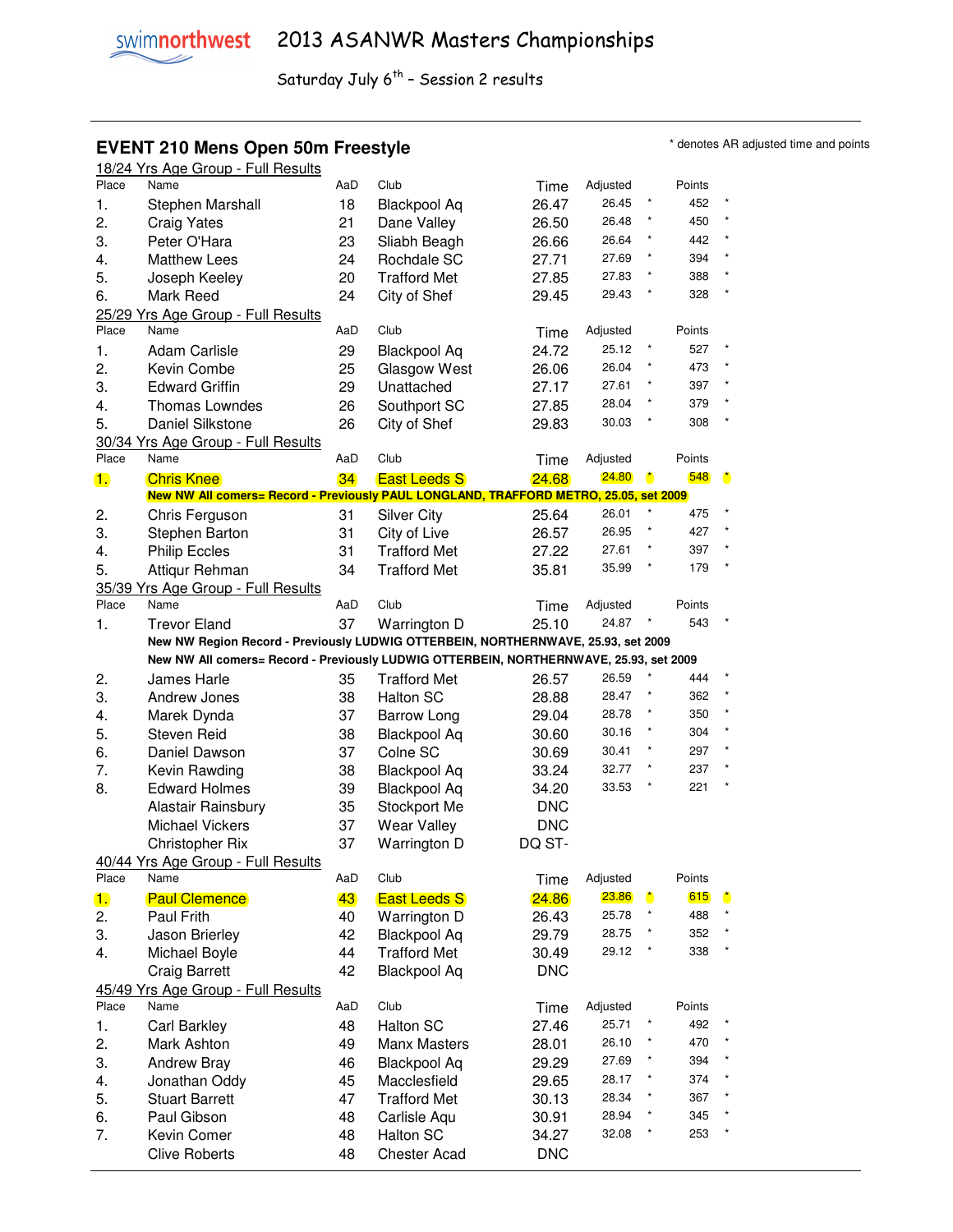

|         | 50/54 Yrs Age Group - Full Results                                                     |     |                     |       |          |        |  |
|---------|----------------------------------------------------------------------------------------|-----|---------------------|-------|----------|--------|--|
| Place   | Name                                                                                   | AaD | Club                | Time  | Adjusted | Points |  |
| 1.      | Alec Johnson                                                                           | 51  | <b>Trafford Met</b> | 26.76 | 24.69    | 555    |  |
| 2.      | Russell Mason                                                                          | 50  | Warrington D        | 27.48 | 25.48    | 505    |  |
|         | 55/59 Yrs Age Group - Full Results                                                     |     |                     |       |          |        |  |
| Place   | Name                                                                                   | AaD | Club                | Time  | Adjusted | Points |  |
| 1.      | Neville Barton                                                                         | 59  | <b>Trafford Met</b> | 28.10 | 24.85    | 545    |  |
|         | New NW Region Record - Previously NEVILLE BARTON, TRAFFORD METRO, 28.39, set 2010      |     |                     |       |          |        |  |
|         | New NW All comers= Record - Previously NEVILLE BARTON, TRAFFORD METRO, 28.39, set 2010 |     |                     |       |          |        |  |
| 2.      | David Bradford                                                                         | 55  | City of Shef        | 30.03 | 27.17    | 417    |  |
| 3.      | Stephen Foster                                                                         | 56  | Carlisle Aqu        | 32.76 | 29.48    | 326    |  |
| 4.      | Ashley McEwen                                                                          | 58  | <b>Trafford Met</b> | 32.85 | 29.23    | 334    |  |
| 5.      | <b>Gerald Kelleher</b>                                                                 | 55  | Warrington D        | 32.86 | 29.73    | 318    |  |
|         | 60/64 Yrs Age Group - Full Results                                                     |     |                     |       |          |        |  |
| Place   | Name                                                                                   | AaD | Club                | Time  | Adjusted | Points |  |
| 1.      | Derek Booth                                                                            | 64  | <b>Halton SC</b>    | 32.62 | 27.83    | 388    |  |
| 2.      | Ladislav Coufal                                                                        | 64  | <b>Trafford Met</b> | 34.60 | 29.52    | 325    |  |
| 3.      | Keith Rothwell                                                                         | 64  | <b>Arfon Master</b> | 36.80 | 31.40    | 270    |  |
|         | 65/69 Yrs Age Group - Full Results                                                     |     |                     |       |          |        |  |
| Place   | Name                                                                                   | AaD | Club                | Time  | Adjusted | Points |  |
| 1.      | Alex Brown                                                                             | 69  | <b>Blyth Lifegu</b> | 35.96 | 29.23    | 334    |  |
| 2.      | John Gall                                                                              | 69  | Southport SC        | 36.17 | 29.41    | 328    |  |
| 3.      | George Jackson                                                                         | 68  | Howe Bridge         | 38.80 | 31.89    | 257    |  |
| 4.      | <b>Tony Fields</b>                                                                     | 66  | City of Ches        | 53.97 | 45.24    | 90     |  |
|         | 70/74 Yrs Age Group - Full Results                                                     |     |                     |       |          |        |  |
| Place   | Name                                                                                   | AaD | Club                | Time  | Adjusted | Points |  |
| 1.      | <b>William Dalzell</b>                                                                 | 70  | Southport SC        | 34.28 | 27.55    | 400    |  |
| 2.      | Neil Mackinnon                                                                         | 72  | <b>Trafford Met</b> | 34.45 | 27.01    | 424    |  |
| 3.      | Keith Leary                                                                            | 74  | <b>Blackpool Aq</b> | 43.15 | 32.90    | 234    |  |
|         | 75/79 Yrs Age Group - Full Results                                                     |     |                     |       |          |        |  |
| Place   | Name                                                                                   | AaD | Club                | Time  | Adjusted | Points |  |
| 1.      | <b>Harry Barrow</b>                                                                    | 75  | Borough of K        | 37.39 | 28.09    | 377    |  |
|         | New NW All comers= Record - Previously F. GENTLEMEN, C. OF CHESTER, 37.43, set 1998    |     |                     |       |          |        |  |
|         | 80/84 Yrs Age Group - Full                                                             |     |                     |       |          |        |  |
| Results |                                                                                        |     |                     |       |          |        |  |
| Place   | Name                                                                                   | AaD | Club                | Time  | Adjusted | Points |  |
| 1.      | <b>Brian Shenstone</b>                                                                 | 80  | City of Ches        | 49.89 | 34.35    | 206    |  |
|         | New NW Region Record - Previously unclaimed                                            |     |                     |       |          |        |  |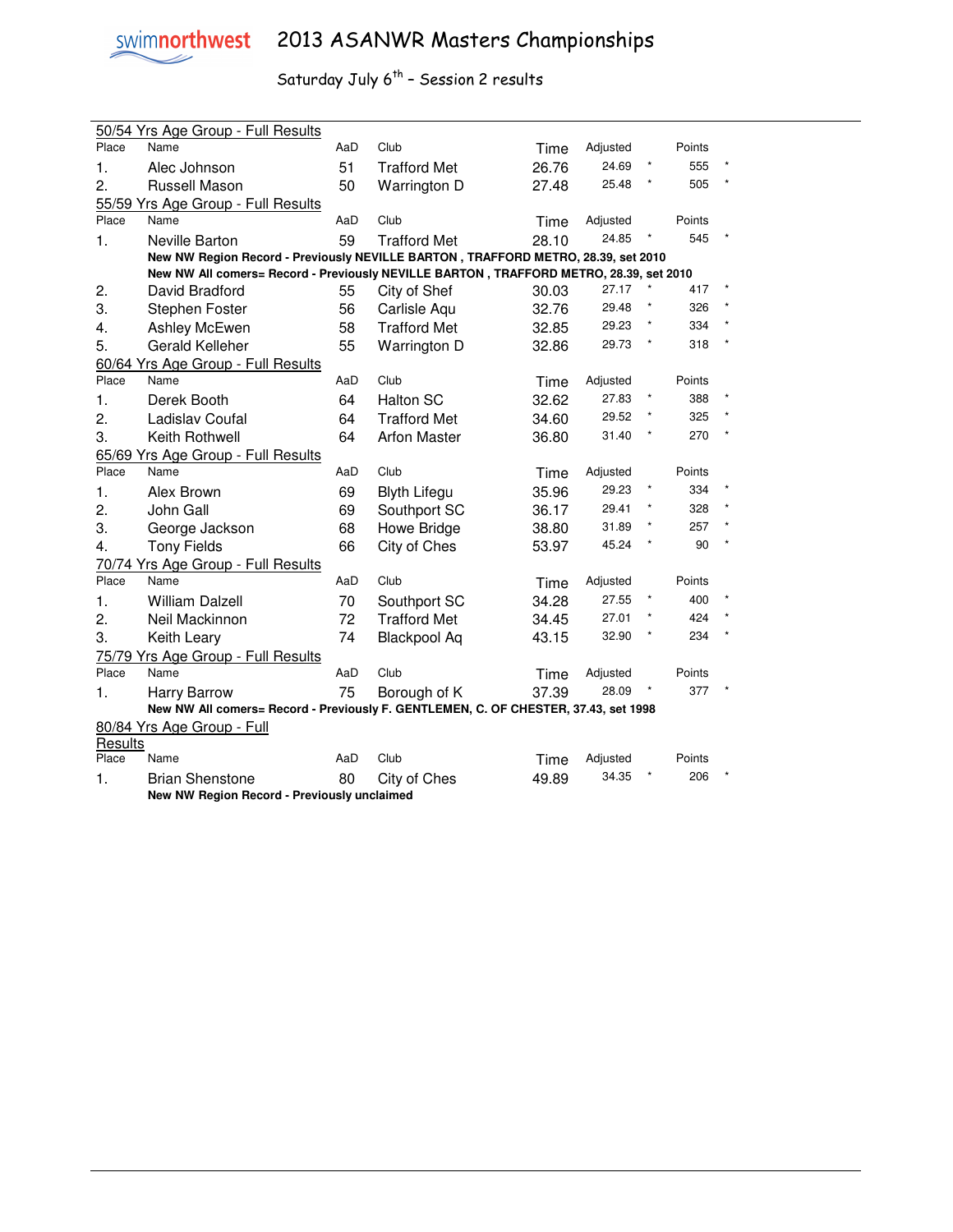#### Combined Result - Full Results

| Place | Name                   | AaD | Club                | Time  | Adjusted |              | Points |              |
|-------|------------------------|-----|---------------------|-------|----------|--------------|--------|--------------|
| 1.    | <b>Paul Clemence</b>   | 43  | <b>East Leeds S</b> | 24.86 | 23.86    | $\bullet$    | 615    | $\bullet$    |
| 2.    | Alec Johnson           | 51  | <b>Trafford Met</b> | 26.76 | 24.69    | $\star$      | 555    | $\star$      |
| 3.    | <b>Chris Knee</b>      | 34  | <b>East Leeds S</b> | 24.68 | 24.80    | $\mathbf{r}$ | 548    | $\bullet$    |
| 4.    | Neville Barton         | 59  | <b>Trafford Met</b> | 28.10 | 24.85    | $\star$      | 545    | $\pmb{\ast}$ |
| 5.    | <b>Trevor Eland</b>    | 37  | Warrington D        | 25.10 | 24.87    |              | 543    | $\pmb{\ast}$ |
| 6.    | <b>Adam Carlisle</b>   | 29  | <b>Blackpool Aq</b> | 24.72 | 25.12    |              | 527    | $\pmb{\ast}$ |
| 7.    | Russell Mason          | 50  | Warrington D        | 27.48 | 25.48    |              | 505    | $\star$      |
| 8.    | Carl Barkley           | 48  | Halton SC           | 27.46 | 25.71    |              | 492    | $\pmb{\ast}$ |
| 9.    | Paul Frith             | 40  | Warrington D        | 26.43 | 25.78    |              | 488    |              |
| 10.   | Chris Ferguson         | 31  | <b>Silver City</b>  | 25.64 | 26.01    |              | 475    |              |
| 11.   | Kevin Combe            | 25  | Glasgow West        | 26.06 | 26.04    |              | 473    | $\star$      |
| 12.   | Mark Ashton            | 49  | Manx Masters        | 28.01 | 26.10    |              | 470    | $\star$      |
| 13.   | Stephen Marshall       | 18  | <b>Blackpool Aq</b> | 26.47 | 26.45    |              | 452    | $\star$      |
| 14.   | <b>Craig Yates</b>     | 21  | Dane Valley         | 26.50 | 26.48    |              | 450    | $\star$      |
| 15.   | James Harle            | 35  | <b>Trafford Met</b> | 26.57 | 26.59    |              | 444    |              |
| 16.   | Peter O'Hara           | 23  | Sliabh Beagh        | 26.66 | 26.64    |              | 442    | $\star$      |
| 17.   | Stephen Barton         | 31  | City of Live        | 26.57 | 26.95    |              | 427    | $\star$      |
| 18.   | Neil Mackinnon         | 72  | <b>Trafford Met</b> | 34.45 | 27.01    |              | 424    | $\star$      |
| 19.   | David Bradford         | 55  | City of Shef        | 30.03 | 27.17    | $\star$      | 417    | $\pmb{\ast}$ |
| 20.   | <b>William Dalzell</b> | 70  | Southport SC        | 34.28 | 27.55    |              | 400    | $\pmb{\ast}$ |
| 21.   | <b>Philip Eccles</b>   | 31  | <b>Trafford Met</b> | 27.22 | 27.61    |              | 397    | $\star$      |
| 21.   |                        | 29  |                     | 27.17 | 27.61    | $^{\star}$   | 397    | $\star$      |
|       | <b>Edward Griffin</b>  |     | Unattached          |       | 27.69    | $\pmb{\ast}$ | 394    | $\star$      |
| 23.   | <b>Andrew Bray</b>     | 46  | <b>Blackpool Aq</b> | 29.29 | 27.69    | $\pmb{\ast}$ | 394    | $\star$      |
| 23.   | <b>Matthew Lees</b>    | 24  | Rochdale SC         | 27.71 | 27.83    | $\pmb{\ast}$ | 388    | $\star$      |
| 25.   | Derek Booth            | 64  | Halton SC           | 32.62 |          | $\star$      |        | $\star$      |
| 25.   | Joseph Keeley          | 20  | <b>Trafford Met</b> | 27.85 | 27.83    | $\star$      | 388    | $\star$      |
| 27.   | <b>Thomas Lowndes</b>  | 26  | Southport SC        | 27.85 | 28.04    | $\star$      | 379    | $\star$      |
| 28.   | Harry Barrow           | 75  | Borough of K        | 37.39 | 28.09    |              | 377    | $\star$      |
| 29.   | Jonathan Oddy          | 45  | Macclesfield        | 29.65 | 28.17    |              | 374    | $\star$      |
| 30.   | <b>Stuart Barrett</b>  | 47  | <b>Trafford Met</b> | 30.13 | 28.34    |              | 367    | $\star$      |
| 31.   | Andrew Jones           | 38  | Halton SC           | 28.88 | 28.47    |              | 362    | $\star$      |
| 32.   | Jason Brierley         | 42  | <b>Blackpool Aq</b> | 29.79 | 28.75    |              | 352    | $\star$      |
| 33.   | Marek Dynda            | 37  | Barrow Long         | 29.04 | 28.78    |              | 350    | $\star$      |
| 34.   | Paul Gibson            | 48  | Carlisle Aqu        | 30.91 | 28.94    |              | 345    |              |
| 35.   | Michael Boyle          | 44  | <b>Trafford Met</b> | 30.49 | 29.12    |              | 338    | $\star$      |
| 36.   | Alex Brown             | 69  | <b>Blyth Lifegu</b> | 35.96 | 29.23    |              | 334    | $\star$      |
| 36.   | <b>Ashley McEwen</b>   | 58  | <b>Trafford Met</b> | 32.85 | 29.23    |              | 334    |              |
| 38.   | John Gall              | 69  | Southport SC        | 36.17 | 29.41    |              | 328    |              |
| 38.   | Mark Reed              | 24  | City of Shef        | 29.45 | 29.43    |              | 328    |              |
| 40.   | Stephen Foster         | 56  | Carlisle Aqu        | 32.76 | 29.48    |              | 326    |              |
| 41.   | Ladislav Coufal        | 64  | <b>Trafford Met</b> | 34.60 | 29.52    |              | 325    | $\star$      |
| 42.   | Gerald Kelleher        | 55  | Warrington D        | 32.86 | 29.73    |              | 318    | $\star$      |
| 43.   | Daniel Silkstone       | 26  | City of Shef        | 29.83 | 30.03    |              | 308    |              |
| 44.   | <b>Steven Reid</b>     | 38  | <b>Blackpool Aq</b> | 30.60 | 30.16    |              | 304    | $\star$      |
| 45.   | Daniel Dawson          | 37  | Colne SC            | 30.69 | 30.41    |              | 297    | $\pmb{\ast}$ |
| 46.   | Keith Rothwell         | 64  | <b>Arfon Master</b> | 36.80 | 31.40    |              | 270    | $\pmb{\ast}$ |
| 47.   | George Jackson         | 68  | Howe Bridge         | 38.80 | 31.89    | $\star$      | 257    | $\star$      |
| 48.   | Kevin Comer            | 48  | Halton SC           | 34.27 | 32.08    | $\star$      | 253    | $\star$      |
| 49.   | Kevin Rawding          | 38  | <b>Blackpool Aq</b> | 33.24 | 32.77    | $\star$      | 237    |              |
| 50.   | Keith Leary            | 74  | <b>Blackpool Aq</b> | 43.15 | 32.90    |              | 234    |              |
| 51.   | <b>Edward Holmes</b>   | 39  | <b>Blackpool Aq</b> | 34.20 | 33.53    |              | 221    |              |
| 52.   | <b>Brian Shenstone</b> | 80  | City of Ches        | 49.89 | 34.35    |              | 206    |              |
| 53.   | Attiqur Rehman         | 34  | <b>Trafford Met</b> | 35.81 | 35.99    |              | 179    |              |
| 54.   | <b>Tony Fields</b>     | 66  | City of Ches        | 53.97 | 45.24    |              | $90\,$ |              |
|       |                        |     |                     |       |          |              |        |              |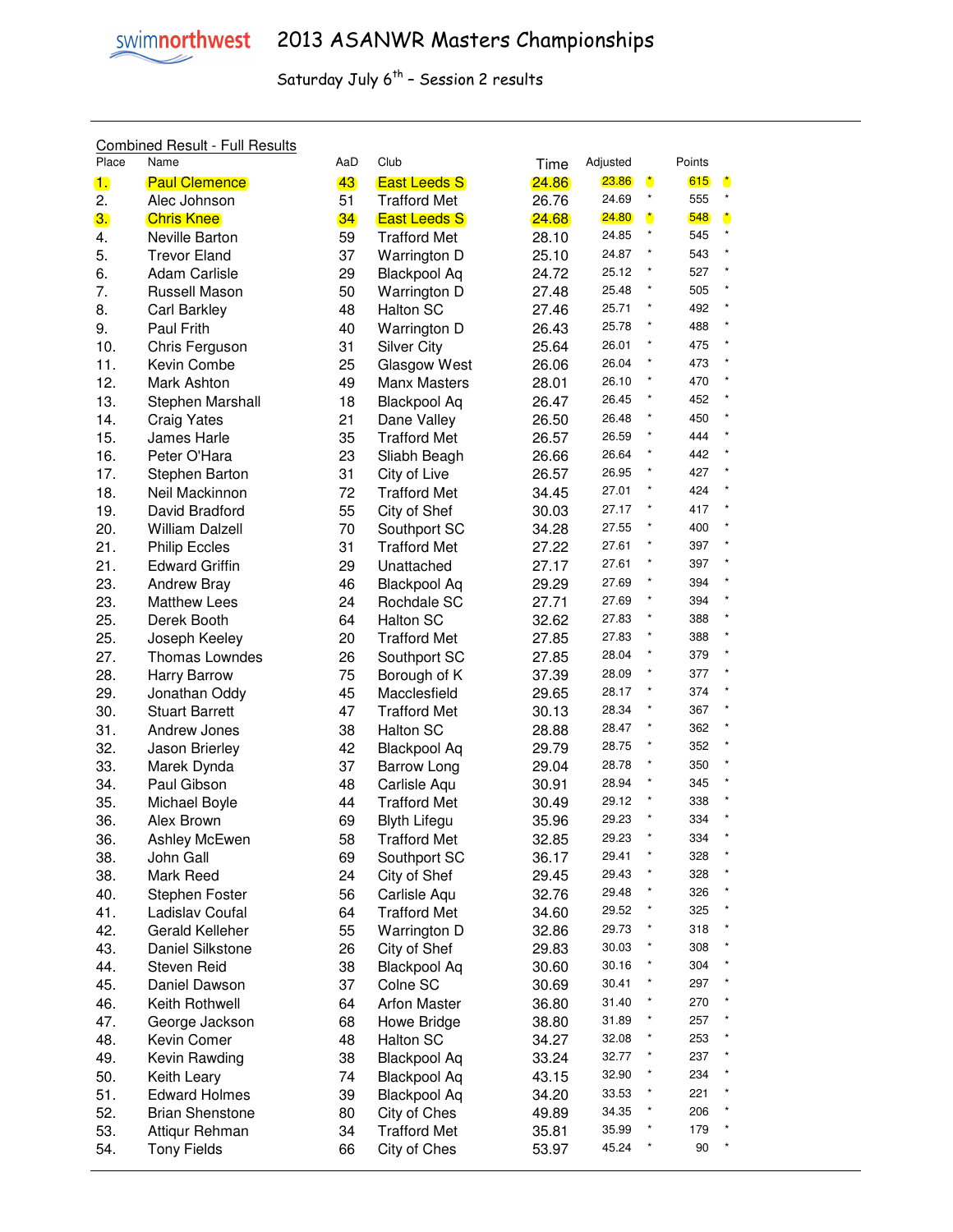### **EVENT 211 Mens/Womens Open 200m Breaststroke** \* denotes AR adjusted time and points

|                | MENS 18/24 Yrs Age Group - Full Results                                              |     |                     |            |          |              |        |              |       |         |         |
|----------------|--------------------------------------------------------------------------------------|-----|---------------------|------------|----------|--------------|--------|--------------|-------|---------|---------|
| Place          | Name                                                                                 | AaD | Club                | Time       | Adjusted |              | Points |              | 50    | 100     | 150     |
| 1.             | <b>Joshua Spencer</b>                                                                | 24  | <b>East Leeds S</b> | $2:29.83*$ | 2:30.05  | $\mathbf{r}$ | 520    | $\mathbf{r}$ | 34.05 | 1:12.74 | 1:52.06 |
|                | New NW All comers= Record - Previously IAN SCOTT, CARLISLE AQU, 02:49.86, set 2012   |     |                     |            |          |              |        |              |       |         |         |
| 2.             | Max Rothwell                                                                         | 20  | Southport SC        | 2:59.83    | 3:00.10  |              | 300    |              | 40.46 | 1:27.19 | 2:13.46 |
|                |                                                                                      |     |                     |            |          |              |        |              |       |         |         |
| Place          | MENS 30/34 Yrs Age Group - Full Results<br>Name                                      | AaD | Club                |            | Adjusted |              | Points |              | 50    | 100     | 150     |
|                |                                                                                      |     |                     | Time       | 2:54.75  |              | 329    |              | 40.91 | 1:26.13 | 2:10.85 |
| 1.             | <b>Phillip Burchell</b>                                                              | 33  | <b>Holywell SC</b>  | 2:53.80    |          |              |        |              |       |         |         |
|                | MENS 35/39 Yrs Age Group - Full Results                                              |     |                     |            |          |              |        |              |       |         |         |
| Place          | Name                                                                                 | AaD | Club                | Time       | Adjusted |              | Points |              | 50    | 100     | 150     |
| 1.             | <b>Richard Symons</b>                                                                | 39  | <b>Trafford Met</b> | 2:53.88    | 2:51.12  |              | 350    |              | 39.70 | 1:23.94 | 2:08.98 |
|                |                                                                                      |     |                     |            |          |              |        |              |       |         |         |
|                | MENS 40/44 Yrs Age Group - Full Results                                              |     |                     |            |          |              |        |              |       |         |         |
| Place          | Name                                                                                 | AaD | Club                | Time       | Adjusted |              | Points |              | 50    | 100     | 150     |
| $\mathbf{1}$ . | Peter Wilmot                                                                         | 41  | Blackpool Aq        | 2:48.98    | 2:44.45  |              | 395    |              | 37.23 | 1:20.15 | 2:04.43 |
|                | New NW Region Record - Previously DAVID MASSEY, STALYBRIDGE, 2:54.56, set 2011       |     |                     |            |          |              |        |              |       |         |         |
|                | New NW All comers= Record - Previously DAVID MASSEY, STALYBRIDGE, 02:54.56, set 2011 |     |                     |            | 2:52.10  |              | 344    |              | 41.23 | 1:28.35 | 2:14.60 |
| 2.             | <b>Philip Croxall</b>                                                                | 44  | Colne SC            | 3:00.36    |          |              |        |              |       |         |         |
|                | MENS 45/49 Yrs Age Group - Full Results                                              |     |                     |            |          |              |        |              |       |         |         |
| Place          | Name                                                                                 | AaD | Club                | Time       | Adjusted |              | Points |              | 50    | 100     | 150     |
| 1.             | Oggy East                                                                            | 46  | <b>Arfon Master</b> | 3:59.14    | 3:44.87  |              | 154    |              | 53.71 | 1:55.07 | 2:57.75 |
|                | Alasdair Wearing                                                                     | 45  | <b>Blackpool Aq</b> | <b>DNC</b> |          |              |        |              |       |         |         |
|                |                                                                                      |     |                     |            |          |              |        |              |       |         |         |
|                | MENS 50/54 Yrs Age Group - Full Results                                              |     |                     |            |          |              |        |              |       |         |         |
| Place          | Name                                                                                 | AaD | Club                | Time       | Adjusted |              | Points |              | 50    | 100     | 150     |
| 1.             | Craig Heggie                                                                         | 51  | Copeland ASC        | 2:49.21    | 2:32.87  | $\star$      | 491    |              | 37.87 | 1:21.11 | 2:05.71 |
|                | New NW All comers= Record - Previously CRAIG HEGGIE, COPELAND, 02:49.95, set 2012    |     |                     |            |          |              |        |              |       |         |         |
| 2.             | Mark Jones                                                                           | 53  | <b>Everton Swim</b> | 2:58.22    | 2:38.32  |              | 442    |              | 40.83 | 1:26.55 | 2:12.74 |
|                | <b>Bob Bolton</b>                                                                    | 53  | <b>Trafford Met</b> | DQ ST-     |          |              |        |              |       |         |         |
|                |                                                                                      |     |                     |            |          |              |        |              |       |         |         |
| Place          | MENS 55/59 Yrs Age Group - Full Results<br>Name                                      | AaD | Club                | Time       | Adjusted |              | Points |              | 50    | 100     | 150     |
| 1.             | David Burchell                                                                       | 58  | Mold                | 3:10.43    | 2:42.00  |              | 413    |              | 41.95 | 1:30.56 | 2:20.49 |
|                |                                                                                      |     |                     |            |          |              |        |              |       |         |         |
|                | MENS 60/64 Yrs Age Group - Full Results                                              |     |                     |            |          |              |        |              |       |         |         |
| Place          | Name                                                                                 | AaD | Club                | Time       | Adjusted |              | Points |              | 50    | 100     | 150     |
| 1.             | Graham Pearson                                                                       | 61  | Carlisle Aqu        | 2:53.73    | 2:23.84  |              | 590    |              | 40.85 | 1:25.88 | 2:09.63 |
| 2.             | Keith Rothwell                                                                       | 64  | <b>Arfon Master</b> | 3:39.32    | 2:56.42  | $\pmb{\ast}$ | 320    |              | 50.10 | 1:45.88 | 2:44.06 |
|                |                                                                                      |     |                     |            |          |              |        |              |       |         |         |
|                | MENS 65/69 Yrs Age Group - Full Results                                              |     |                     |            |          |              |        |              |       |         |         |
| Place          | Name                                                                                 | AaD | Club                | Time       | Adjusted |              | Points |              | 50    | 100     | 150     |
| 1.             | Graham Padgett                                                                       | 66  | Warrington D        | 3:22.54    | 2:39.57  |              | 432    | $\star$      | 45.32 | 1:36.78 | 2:29.63 |
|                |                                                                                      |     |                     |            |          |              |        |              |       |         |         |
| Place          | MENS 75/79 Yrs Age Group - Full Results<br>Name                                      | AaD | Club                |            | Adjusted |              | Points |              | 50    | 100     | 150     |
|                |                                                                                      |     |                     | Time       | 2:33.33  |              | 487    |              | 54.23 | 1:55.34 | 2:57.36 |
| 1.             | Thomas Walker                                                                        | 78  | City of Ches        | 3:53.83    |          |              |        |              |       |         |         |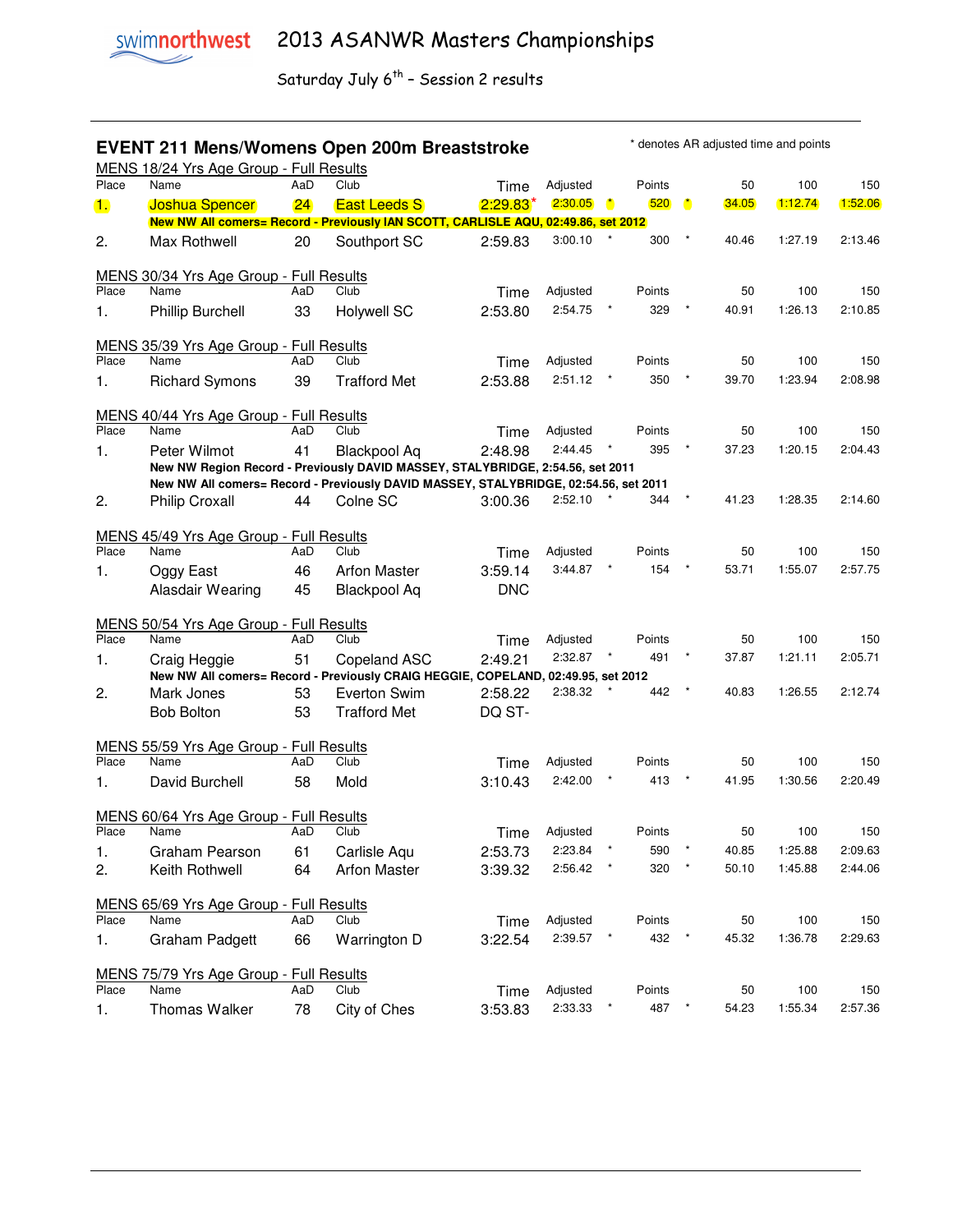# swimnorthwest 2013 ASANWR Masters Championships

Saturday July  $6^{th}$  - Session 2 results

#### MENS Combined Result - Full Results

| Place | Name                    | AaD | Club                | Time    | Adjusted |              | Points |              |
|-------|-------------------------|-----|---------------------|---------|----------|--------------|--------|--------------|
| 1.    | Graham Pearson          | 61  | Carlisle Aqu        | 2:53.73 | 2:23.84  | $\star$      | 590    | $\star$      |
| 2.    | <b>Joshua Spencer</b>   | 24  | <b>East Leeds S</b> | 2:29.83 | 2:30.05  | $\mathbf{r}$ | 520    | $\mathbf{r}$ |
| 3.    | Craig Heggie            | 51  | Copeland ASC        | 2:49.21 | 2:32.87  | $\ast$       | 491    | $\star$      |
| 4.    | <b>Thomas Walker</b>    | 78  | City of Ches        | 3:53.83 | 2:33.33  | $\star$      | 487    | $\star$      |
| 5.    | Mark Jones              | 53  | Everton Swim        | 2:58.22 | 2:38.32  | $\ast$       | 442    | $\star$      |
| 6.    | Graham Padgett          | 66  | Warrington D        | 3:22.54 | 2:39.57  | $\star$      | 432    | $\star$      |
| 7.    | David Burchell          | 58  | Mold                | 3:10.43 | 2:42.00  | $\star$      | 413    | $\star$      |
| 8.    | Peter Wilmot            | 41  | Blackpool Ag        | 2:48.98 | 2:44.45  | $\star$      | 395    | $\star$      |
| 9.    | <b>Richard Symons</b>   | 39  | <b>Trafford Met</b> | 2:53.88 | 2:51.12  | $\ast$       | 350    | $\star$      |
| 10.   | <b>Philip Croxall</b>   | 44  | Colne SC            | 3:00.36 | 2:52.10  | $\star$      | 344    | $\star$      |
| 11.   | <b>Phillip Burchell</b> | 33  | Holywell SC         | 2:53.80 | 2:54.75  | $\star$      | 329    | $\star$      |
| 12.   | Keith Rothwell          | 64  | <b>Arfon Master</b> | 3:39.32 | 2:56.42  | $\ast$       | 320    | $\star$      |
| 13.   | Max Rothwell            | 20  | Southport SC        | 2:59.83 | 3:00.10  | $\star$      | 300    | $\star$      |
| 14.   | Oggy East               | 46  | <b>Arfon Master</b> | 3:59.14 | 3:44.87  | $\star$      | 154    | $\star$      |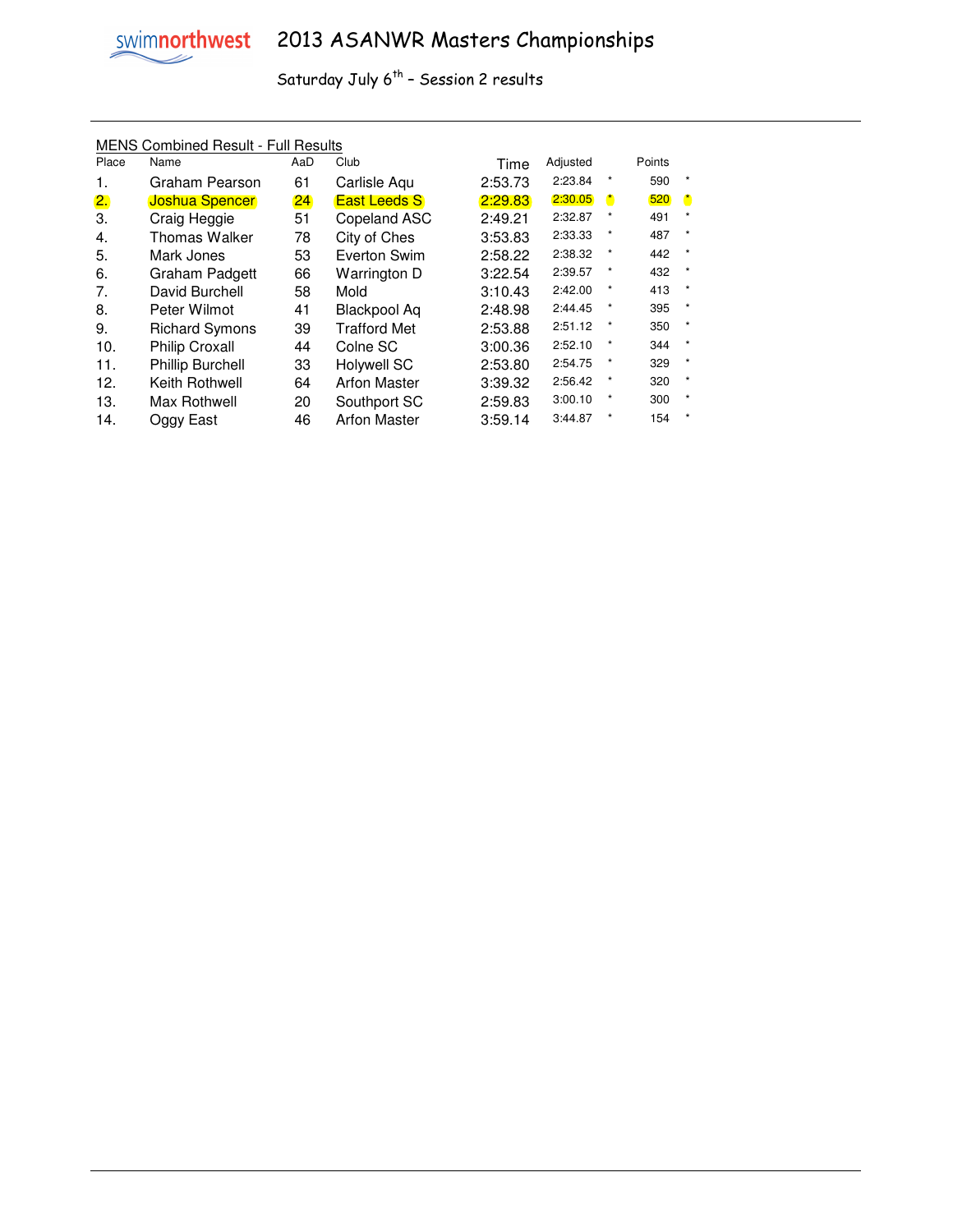

|                                                                                         | WOMENS 18/24 Yrs Age Group - Full Results    |     |                                           |         |          |              |         |         |       |         |         |
|-----------------------------------------------------------------------------------------|----------------------------------------------|-----|-------------------------------------------|---------|----------|--------------|---------|---------|-------|---------|---------|
| Place                                                                                   | Name                                         | AaD | Club                                      | Time    | Adjusted | Points       |         | 50      | 100   | 150     |         |
| 1.                                                                                      | Elizabeth Bentley                            | 20  | 2:55.69<br>449<br>2:55.06<br>City of Shef |         |          | 38.24        | 1:22.65 | 2:08.88 |       |         |         |
| WOMENS 25/29 Yrs Age Group - Full Results                                               |                                              |     |                                           |         |          |              |         |         |       |         |         |
| Place                                                                                   | Name                                         | AaD | Club                                      | Time    | Adjusted |              | Points  |         | 50    | 100     | 150     |
| 1.                                                                                      | Carol Thain                                  | 28  | Heart Of Mid                              | 2:47.24 | 2:47.52  |              | 518     |         | 39.01 | 1:21.38 | 2:04.53 |
| New NW All comers= Record - Previously LAURA BOWDEN, TRAFFORD METRO, 03:02.25, set 2012 |                                              |     |                                           |         |          |              |         |         |       |         |         |
|                                                                                         | WOMENS 45/49 Yrs Age Group - Full Results    |     |                                           |         |          |              |         |         |       |         |         |
| Place                                                                                   | Name                                         | AaD | Club                                      | Time    | Adjusted |              | Points  |         | 50    | 100     | 150     |
| 1.                                                                                      | Judy Brown                                   | 49  | Warrington D                              | 3:13.03 | 2:52.59  | $\star$      | 474     | $\star$ | 44.60 | 1:33.53 | 2:23.45 |
| 2.                                                                                      | Jo Bolton                                    | 47  | <b>Trafford Met</b>                       | 3:13.05 | 2:57.03  | $\star$      | 439     | $\star$ | 44.38 | 1:34.04 | 2:24.07 |
| 3.                                                                                      | Becky Kirby                                  | 46  | <b>Trafford Met</b>                       | 3:19.70 | 3:05.39  |              | 382     | $\star$ | 46.00 | 1:36.06 | 2:27.87 |
| <b>WOMENS 50/54 Yrs Age Group - Full Results</b>                                        |                                              |     |                                           |         |          |              |         |         |       |         |         |
| Place                                                                                   | Name                                         | AaD | Club                                      | Time    | Adjusted |              | Points  |         | 50    | 100     | 150     |
| 1.                                                                                      | <b>Judith Hattle</b>                         | 53  | Carlisle Aqu                              | 3:00.00 | 2:33.16  |              | 678     |         | 41.37 | 1:26.50 | 2:12.97 |
| 2.                                                                                      | Helen Minshall                               | 50  | Atherton and                              | 3:57.37 | 3:29.56  |              | 264     | $\star$ | 54.57 | 1:55.75 | 2:57.65 |
|                                                                                         | Irene Meikle                                 | 51  | Barrow Long                               | DQ ST-  |          |              |         |         |       |         |         |
|                                                                                         | WOMENS 60/64 Yrs Age Group - Full Results    |     |                                           |         |          |              |         |         |       |         |         |
| Place                                                                                   | Name                                         | AaD | Club                                      | Time    | Adjusted |              | Points  |         | 50    | 100     | 150     |
| 1.                                                                                      | Jennifer Merritt                             | 62  | Spondon Mast                              | 3:19.69 | 2:36.51  |              | 635     |         | 45.52 | 1:36.21 | 2:28.06 |
|                                                                                         | WOMENS 65/69 Yrs Age Group - Full Results    |     |                                           |         |          |              |         |         |       |         |         |
| Place                                                                                   | Name                                         | AaD | Club                                      | Time    | Adjusted |              | Points  |         | 50    | 100     | 150     |
| 1.                                                                                      | Helen Jenkins                                | 67  | Southport SC                              | 3:53.47 | 2:57.31  |              | 437     | $\star$ | 52.12 | 1:51.39 | 2:52.96 |
|                                                                                         | <b>WOMENS Combined Result - Full Results</b> |     |                                           |         |          |              |         |         |       |         |         |
| Place                                                                                   | Name                                         | AaD | Club                                      | Time    | Adjusted |              | Points  |         |       |         |         |
| 1.                                                                                      | <b>Judith Hattle</b>                         | 53  | Carlisle Aqu                              | 3:00.00 | 2:33.16  |              | 678     |         |       |         |         |
| 2.                                                                                      | Jennifer Merritt                             | 62  | Spondon Mast                              | 3:19.69 | 2:36.51  | $^\star$     | 635     | $\star$ |       |         |         |
| 3.                                                                                      | Carol Thain                                  | 28  | Heart Of Mid                              | 2:47.24 | 2:47.52  | $\pmb{\ast}$ | 518     |         |       |         |         |
| 4.                                                                                      | Judy Brown                                   | 49  | Warrington D                              | 3:13.03 | 2:52.59  |              | 474     |         |       |         |         |
| 5.                                                                                      | <b>Elizabeth Bentley</b>                     | 20  | City of Shef                              | 2:55.06 | 2:55.69  |              | 449     |         |       |         |         |
| 6.                                                                                      | Jo Bolton                                    | 47  | <b>Trafford Met</b>                       | 3:13.05 | 2:57.03  |              | 439     |         |       |         |         |
| 7.                                                                                      | Helen Jenkins                                | 67  | Southport SC                              | 3:53.47 | 2:57.31  | $^\star$     | 437     | $\star$ |       |         |         |
| 8.                                                                                      | <b>Becky Kirby</b>                           | 46  | <b>Trafford Met</b>                       | 3:19.70 | 3:05.39  | $\star$      | 382     | $\star$ |       |         |         |
| 9.                                                                                      | Helen Minshall                               | 50  | Atherton and                              | 3:57.37 | 3:29.56  |              | 264     | $\star$ |       |         |         |